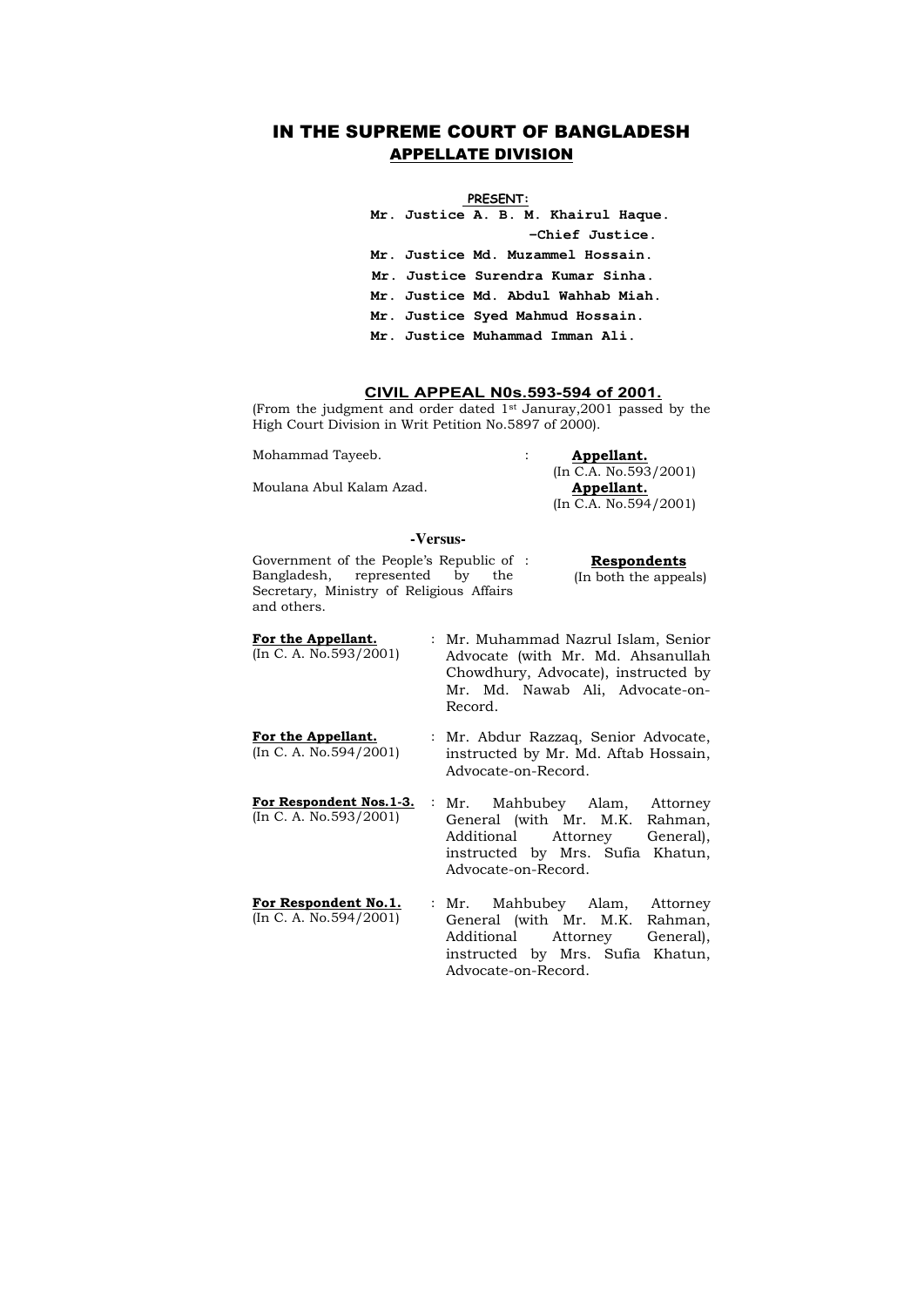| For Respondent No.6.<br>(In C. A. No. 593/2001)                                                  |                      | Dr. Kamal Hossain, Senior Advocate<br>(with Ms. Sara Hossain, Advocate),<br>instructed by Mr. A.K.M. Shahidul<br>Huq, Advocate-on-Record.                                                                                                                                                                                                                            |
|--------------------------------------------------------------------------------------------------|----------------------|----------------------------------------------------------------------------------------------------------------------------------------------------------------------------------------------------------------------------------------------------------------------------------------------------------------------------------------------------------------------|
| <u>For Respondent No.2.</u><br>(In C. A. No. 594/2001)                                           | $\ddot{\phantom{0}}$ | Dr. Kamal Hossain, Senior Advocate<br>(with Ms. Sara Hossain, Advocate),<br>instructed by Mr. A.K.M. Shahidul<br>Huq, Advocate-on-Record.                                                                                                                                                                                                                            |
| <u>For Respondent Nos.4 &amp;5.</u><br>(In C.A. No. 593/2001)                                    |                      | Not represented.                                                                                                                                                                                                                                                                                                                                                     |
| For Respondents Nos.1, 3-4.<br>(In C. A. No. 594/2001)                                           |                      | Not represented.                                                                                                                                                                                                                                                                                                                                                     |
| As Interveners.                                                                                  |                      | Mr. M. Amirul Islam, Senior Advocate<br>Ms. Tania Amir, Advocate.                                                                                                                                                                                                                                                                                                    |
| As amici curiae.                                                                                 |                      | : Mr. T. H. Khan, Senior Advocate.<br>Mr. Rafique-ul-Huq, Senior Advocate.<br>Mr. Dr. Zahir, Senior Advocate.<br>Mr. A.B.M. Nurul Islam, Senior Advocate.<br>Mr. Mahmudul Islam, Senior Advocate.<br>Mr. Rokanuddin Mahmud, Senior Advocate.<br>Dr. Rabia Bhuiyan, Senior Advocate.<br>Mr. M.I. Farooqui, Senior Advocate.<br>Mr. A.F. Hassan Arif, Senior Advocate. |
| As amici curiae 5 (five)<br>Olayma Kerams.<br>(As referred by the Islamic<br><b>Foundation</b> ) |                      |                                                                                                                                                                                                                                                                                                                                                                      |
| Dates of hearing.                                                                                |                      | : The 1st, $2^{nd}$ , 9th March, 2011, 25th,<br>26th, 27th, 28th April, 2011 and 4th<br>May, 2011.                                                                                                                                                                                                                                                                   |
| Date of Judgment                                                                                 |                      | : The $12^{th}$ May, 2011.                                                                                                                                                                                                                                                                                                                                           |

# **JUDGMENT**

**A. B. M. Khairul Haque, C.J. :** I have had the advantage of

reading the draft of the judgments proposed to be delivered by my learned

brothers Md. Abdul Wahhab Miah and Syed Mahmud Hossain, J J. While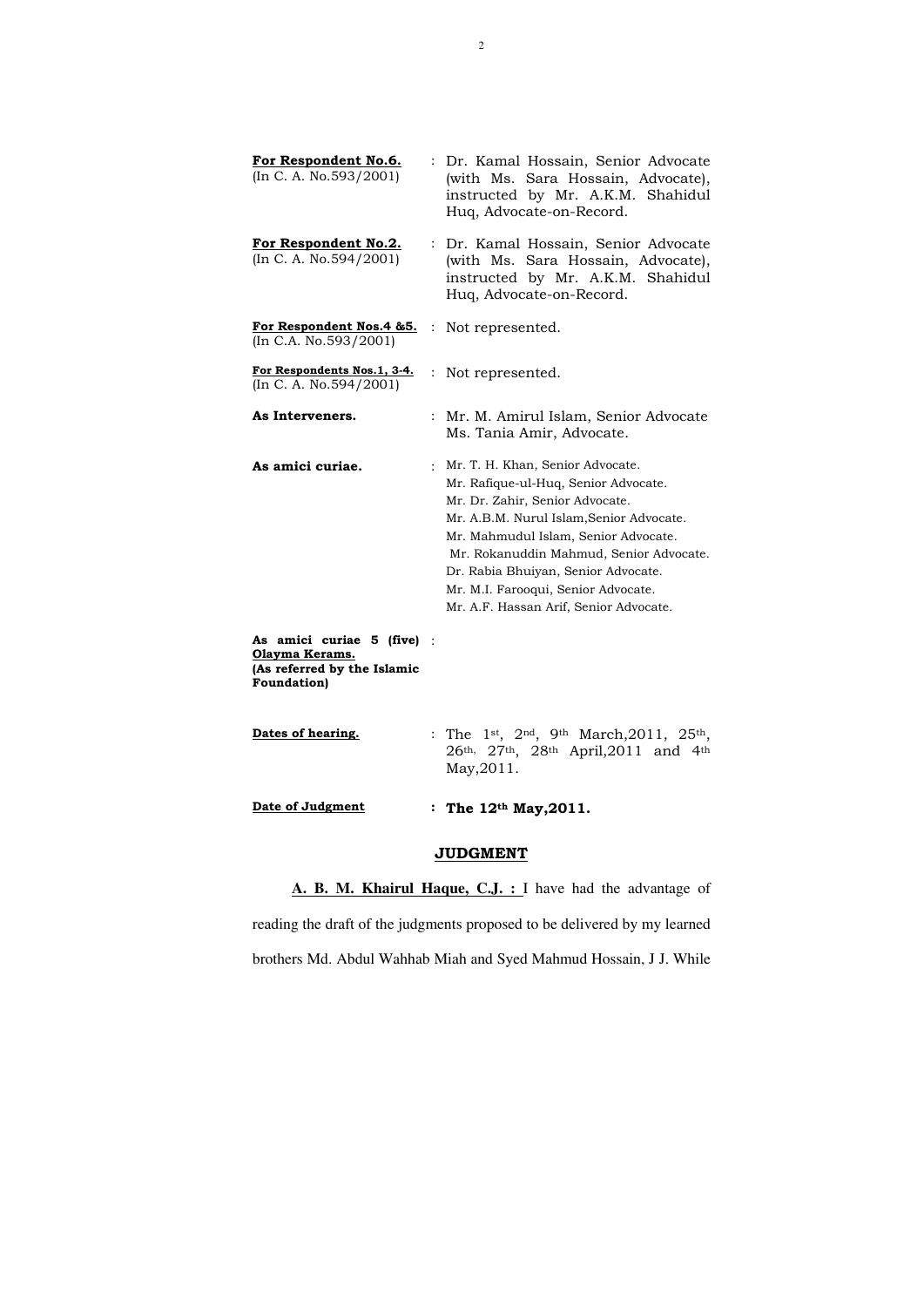3

agreeing with Syed Mahmud Hossain, J., I would like to share and advert my thoughts by way of supplementing his opinion, but in brief.

In this appeal, a preliminary objection has been raised with regard to issuing of a suo moto Rule by the High Court Division.

 Generally, the High Court Division under Article 102 (2) of the Constitution of Bangladesh, is empowered to make an order, firstly, on an application, and secondly, the said application is to be made by an aggrieved person. The objection is, since in the instant case, there was no application, as envisaged under Article 102(2) of the Constitution, the issuance of the suo moto Rule by the High Court Division, was misconceived.

 If we confine our attention only on Article 102, then no doubt the above objection is apparently correct, i.e. the High Court Division, may in its discretion, pass an order, but only on 'an application', filed by 'an aggrieved person.'

 But we should not be that myopic. There are other provisions also in the Constitution, highlighting the rights of the people. Part II of the Constitution spells out the Fundamental Principles of State Policy, while, Part-III stipulates the Fundamental Rights of the people of Bangladesh.

 Article 11 within Part II of the Constitution stipulates that the Republic of Bangladesh shall be a democracy in which fundamental human rights and freedoms and respect for the dignity and worth of the human person, shall be guaranteed. These are not mere empty flowery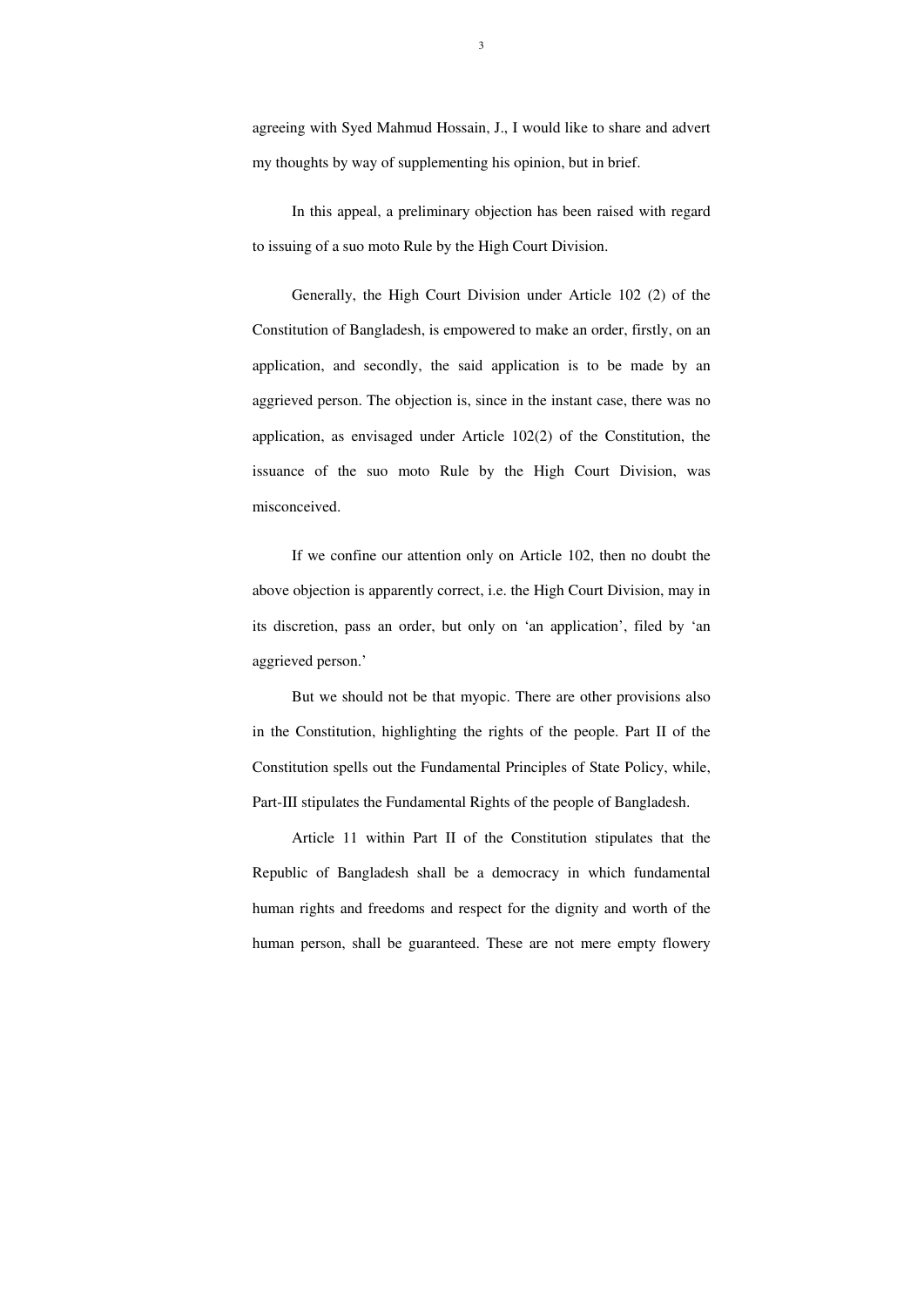words. These are the dictates of the Constitution. This Article glorifies the State Policy, emburdening the Republic with the obligations, among others to protect the dignity of its citizens. The dignity of a citizen is no less important than his life or limb. This Article casts a duty upon the State to protect the dignity of its citizens.

 Similarly, Article 14 enjoins upon the State to emancipate the backward section of the people from all forms of exploitation.

 Part III of our Constitution guarantees Fundamental Rights of the people of Bangladesh, such as, among others, equality before law (Art. 27), equal rights of women with men [Art. 28(2)], right to protection of law (Art.31), protection of right to life and personal liberty (Art.32) etc.

 Besides, Article 148 provides for taking oath or affirmation by the Judges of the Supreme Court, among others, as mentioned in the Third Schedule of the Constitution, before entering upon the office.

 The oath (or affirmation) of the Judges is administered in the following form:

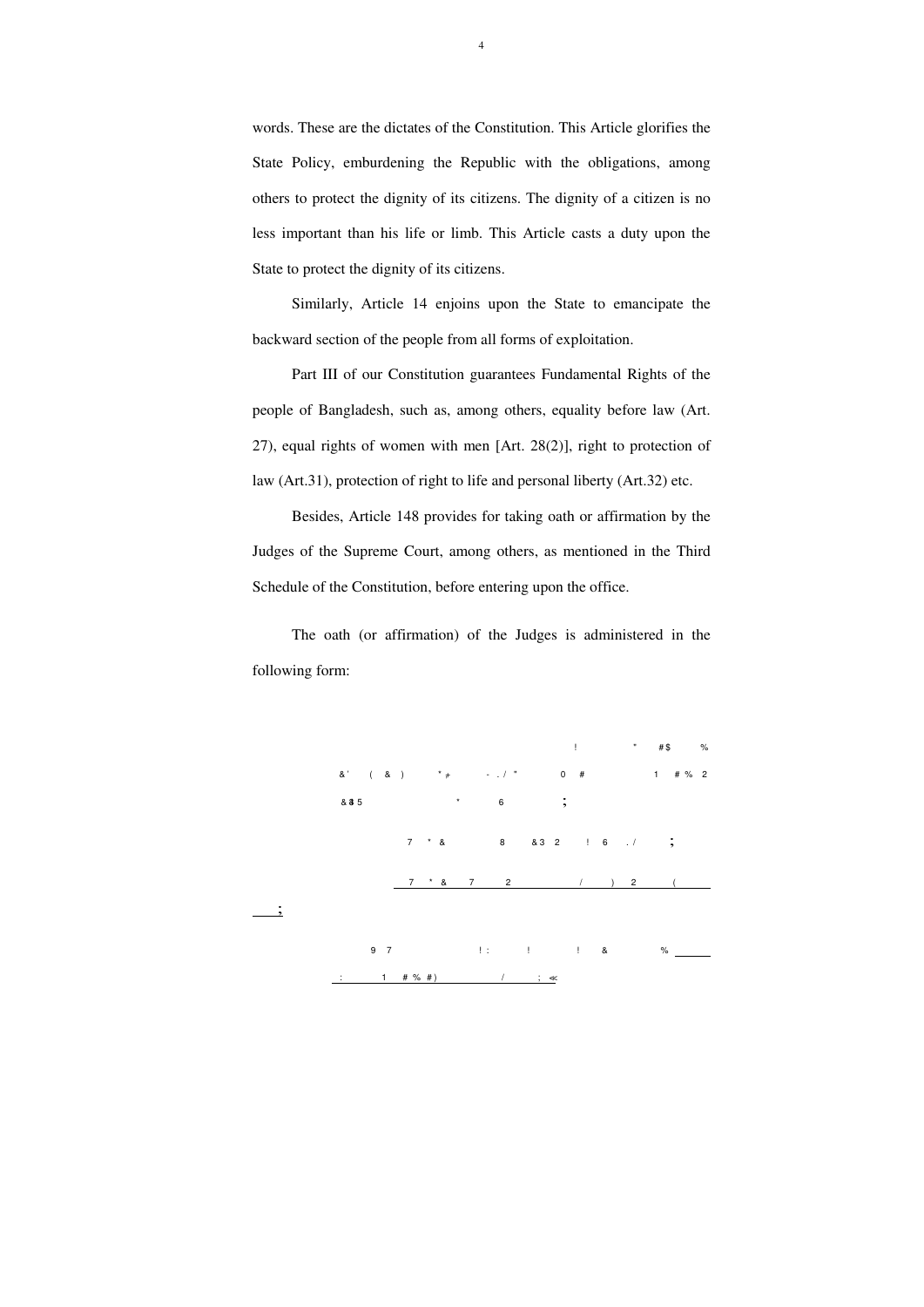5

 $=$   $\frac{1}{2}$   $\frac{1}{2}$   $\frac{1}{2}$   $\frac{1}{2}$   $\frac{1}{2}$   $\frac{1}{2}$   $\frac{1}{2}$   $\frac{1}{2}$   $\frac{1}{2}$   $\frac{1}{2}$   $\frac{1}{2}$   $\frac{1}{2}$   $\frac{1}{2}$   $\frac{1}{2}$   $\frac{1}{2}$   $\frac{1}{2}$   $\frac{1}{2}$   $\frac{1}{2}$   $\frac{1}{2}$   $\frac{1}{2}$   $\frac{1}{2}$   $\frac{1}{2$ 

The English version of the oath (or affirmation) is as follows:

"I, ........................................., having been appointed Chief Justice of Bangladesh (or Judge of the Appellate/High Court Division of the Supreme Court) do solemnly swear (or affirm) that I will faithfully discharge the duties of my office according to law:

That I will preserve, protect and defend the Constitution and the laws of Bangladesh:

And that *I will do right to all manner of people* according to law, without fear or favour, affection or illwill."

That I will bear true faith and allegiance to Bangladesh:

(The underlinings are mine)

 The above mentioned portion of the oath (or affirmation) which are underlined requires special attention:

> $\gg$  7  $*$  & 7  $2$  / ) 2 (  $\overline{?}$ And  $\gg$  and  $\qquad \qquad$  1 and  $\qquad \qquad$   $\qquad$   $\qquad$   $\qquad$   $\qquad$   $\qquad$   $\qquad$   $\qquad$   $\qquad$   $\qquad$   $\qquad$   $\qquad$   $\qquad$   $\qquad$   $\qquad$   $\qquad$   $\qquad$   $\qquad$   $\qquad$   $\qquad$   $\qquad$   $\qquad$   $\qquad$   $\qquad$   $\qquad$   $\qquad$   $\qquad$   $\qquad$   $\qquad$   $\qquad$   $\qquad$   $\qquad$   $\$

The English version is:

"That I will preserve, protect and defend the Constitution and the laws of Bangladesh:"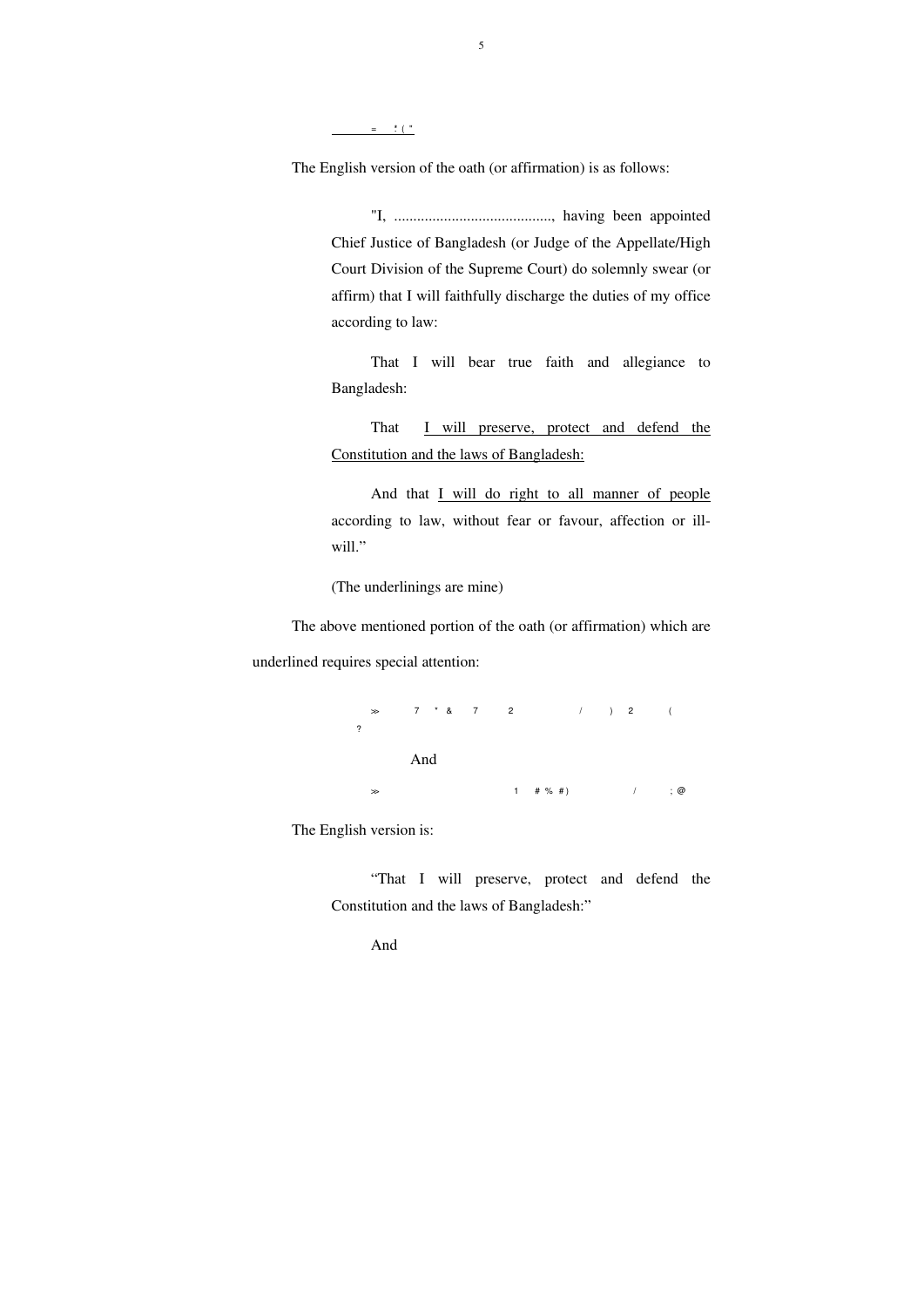"………… do right to all manner of people according to  $law$ ……"

 Any person, if he is aggrieved, has a constitutional right of redress under Article 102 of the Constitution.

 The question is whether a person who is aggrieved but unable to file a formal application as envisaged under Art. 102, should remain without any remedy, specially when Art. 21 pronounces:

The High Court Division, if satisfied that no other equally efficacious remedy is available or provided for by law, may under Article 102, make an Order in the nature of the writs of prohibition, certiorari, habeas corpus and quo warranto.

> (1) It is the duty of every citizen to observe the Constitution and the laws, to maintain discipline, to perform public duties and to protect public property.

> (2) Every person in the service of the Republic has a duty to strive at all times to serve the people.

The Constitution not only imposes obligation upon the citizens but also protects them from the excesses as well as laches of the authorities. As such, the persons who are unable to file a formal application, cannot be without remedy in vindication of their rights guaranteed under the Constitution and the laws of the land. If so, it would be in total negation of the spirits enshrined in our sacred Constitution.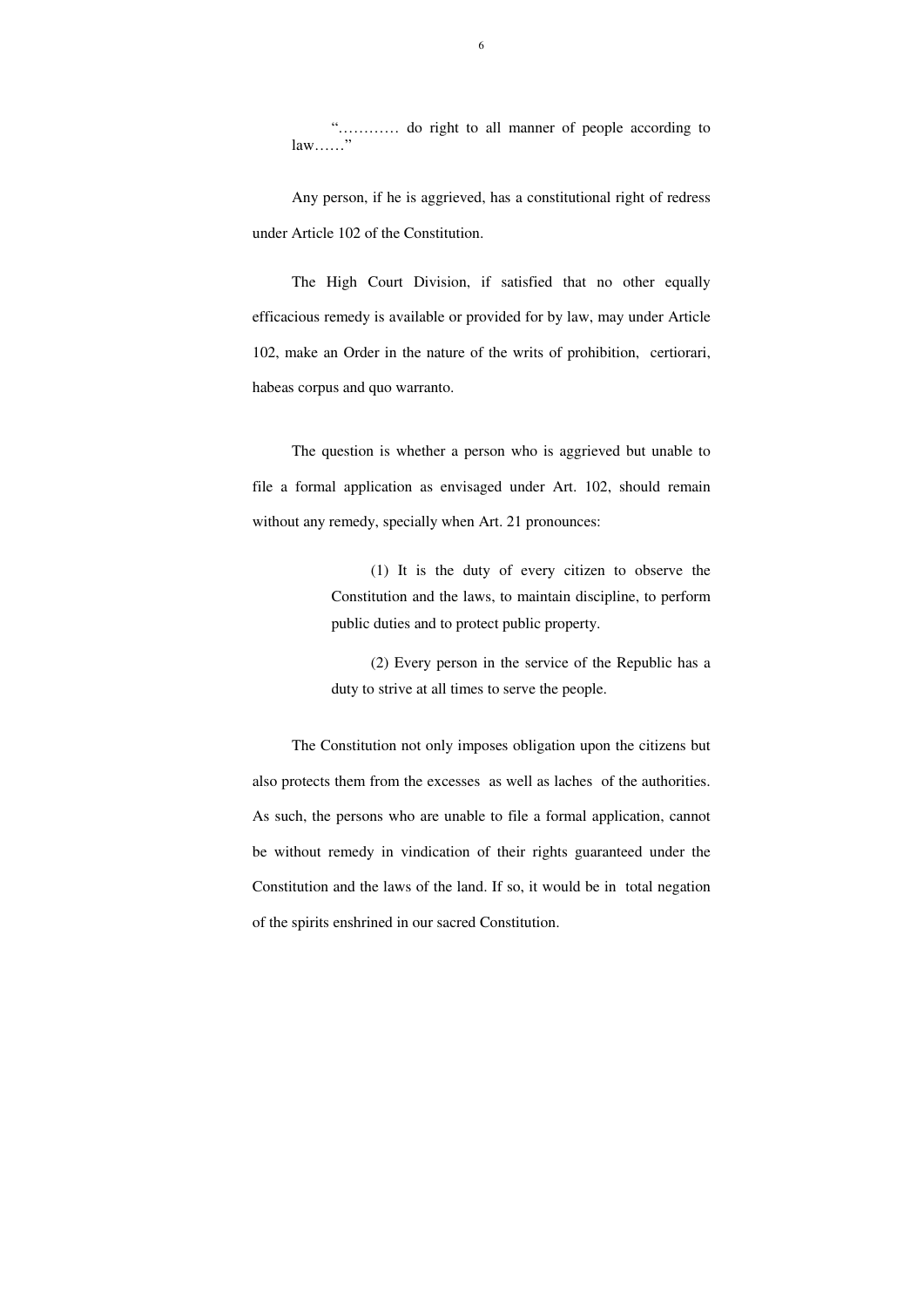In the back-drop of the oath of office of the Judges and the above noted provisions of the Constitution we are to read Article 101 and Article 102 of the Constitution.

We must appreciate that the fundamental rights guaranteed under the Constitution would be meaningless to the inhabitants of this country, if their remedy is impeded for want of a formal application.

 In the instant case, there was no formal application, not even a telegram or a letter, but the learned Judges of the High Court Division, on noticing the news item on Shahida, issued a suo moto Rule upon the concerned officials with a direction to produce Haji Azizul Huq, who pronounced the impugned so called fatwa that her marriage was dissolved, just because her husband, in a momentary fit of anger, had uttered the word 'talaq', almost a year back, but thereafter without further disharmony, continued to live together.

 The question is whether the learned Judges of the High Court Division on noticing the news-item in a news-paper on 2.12.2000, with the caption " $2! A!$ : B C % B \* 8  $16$  /  $! +$ was justified in issuing a Rule in the absence of a formal 'application' of an 'aggrieved person', apparently without strictly following the procedure, set out in Article 102.

 Long ago in 1831, Professor Amos said in his lecture at the University College, London :

> "A law student in the present day should be like the ancient God Janus. He should have two faces, looking forwards and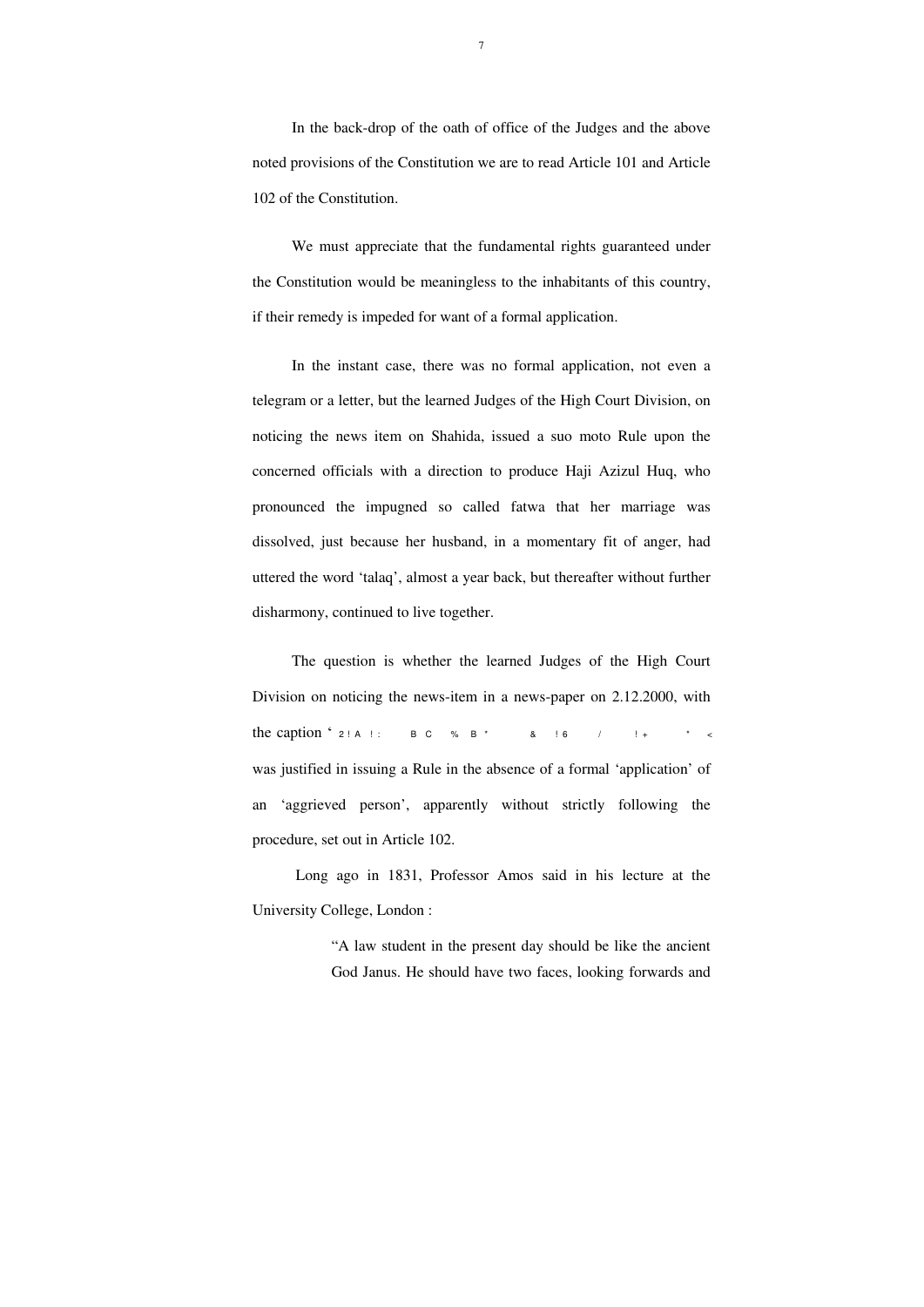backwards on his profession; or he may perchance find the choicest stores of his industry suddenly converted into useless and cumbersome rubbish." ( Prof. J.H. Baker: An Introduction to English Legal History).

 Let me hark-back to legal history as suggested by Prof. Amos but very briefly, in order to trace the development of jurisprudence, specially when there was dearth of a specific provision in a particular field to meet the demand of the day.

 Thousand years ago, the writs or the royal commands were the prerogatives of the King alone who was the acclaimed fountain of justice. Those are called prerogatives, because, commands were issued either by the King himself or on his behalf by the Royal Court Judges in order to protect the temporal interest of the King. This was allowed by the common law of the Realm. Those ancient processes of extraordinary nature were available only to the King to protect his interest but were not available to any of his subjects. Even by the writ of habeas corpus, the Court commanded to 'have the body' of a person before it but not for setting him free, rather, to put him in prison. Similarly, the writs of mandamus, prohibition, certiorari and quo warranto were used to be issued by way of royal command to secure his own interest or for his information. Nobody in that ancient times could imagine that those writs can be used for the benefit of the subjects of the Realm. But by and by, the Royal Courts started to issue such prerogative writs in the name of the King but for the benefit of the subjects also, allowing them redress. This was made possible by the ingenuity of the Royal Court Judges, in expounding and expanding the horizon of the common law, to bring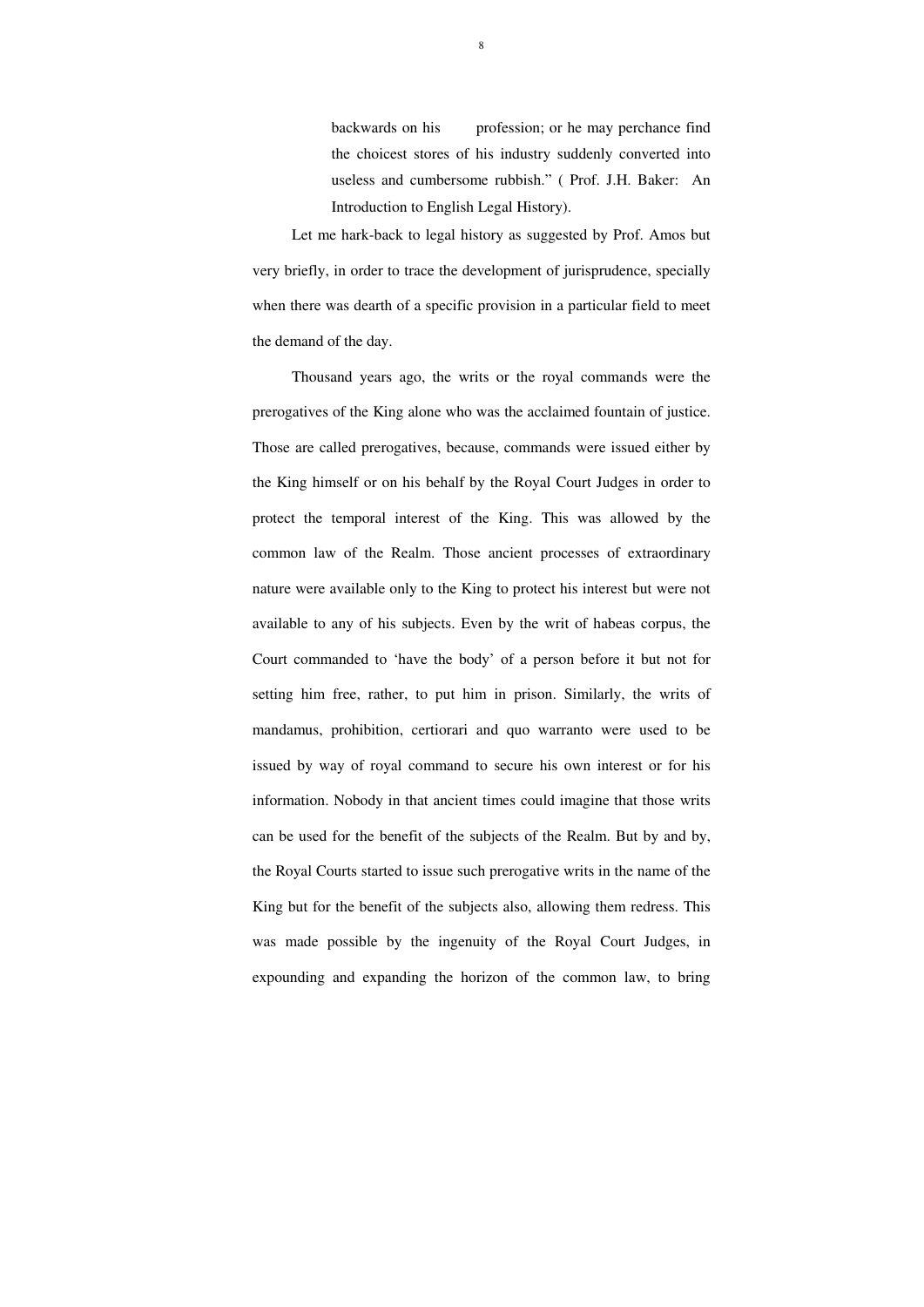justice to the oppressed, which took couple of centuries but long before those were statutorily recognised in Great Britain and elsewhere in its colonies.

 To- day orders or writs in the nature of prerogative writs are frequently issued by the superior Courts almost all over the globe including the Republics having written Constitutions, in order to establish and enforce the fundamental rights of its citizens and also to prevent illegalities.

 Next, I shall consider how the doctrine of judicial review came into being.

> "Section 1. The judicial power of the United states shall be vested in one Supreme Court , and in such inferior courts as the congress may from time to time ordain and establish...................."

 In the United States of America, Article III of its Constitution conferred the judicial powers upon the Supreme Court. It generally contained the appellate but not the original powers and did not contain any specific provision for power of judicial review.

 Let me examine again very briefly, how the Supreme Court in the United states inaugurated the power of the judicial review without any specific provision in the Constitution.

 Article III of the Constitution vested the judicial powers upon the Supreme Court. Surprisingly, it is very short. The relevant portion of section I reads as follows:

 The words conferring the powers of the Supreme Court are 'the judicial power' appearing above. It meant, however, in the language of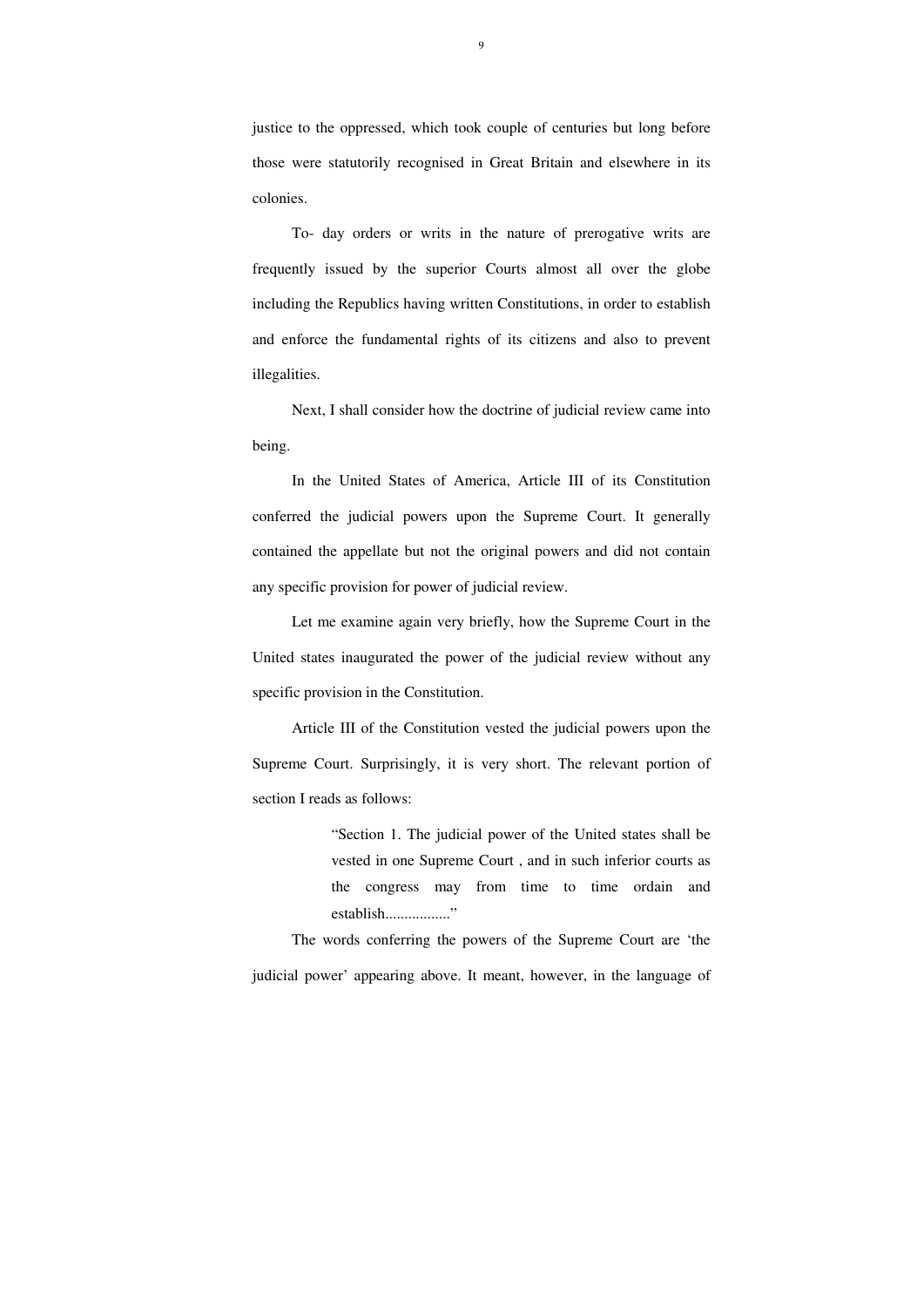John Marshall, C.J., in Marbury V. Madison, 1803, that "The Constitution vests the whole judicial power of the United States in one Supreme Court". The Supreme Court, in construing the words 'The judicial power', held it to be the whole judicial power of the Republic.

 Although the power of judicial review was nowhere mentioned either in Article III or anywhere in the Constitution, the Supreme Court in Marbury V. Madison, -(1803), while considering a prayer for mandamus, in an original action, made under the provisions of the Judiciary Act of 1789, found the said law in opposition to the Constitution. Marshall , C.J., emphatically held :

> "..............the Court must determine which of these conflicting rules governs the case. This is of the very essence of judicial duty".

 This 'judicial duty' contains in effect the power of 'judicial review'.

 With this pronouncement in Marbury V. Madison, the doctrine of 'judicial review' was born, although it was nowhere mentioned in the Constitution of the United States or any law made thereunder, but propounded from the words 'judicial power' appearing in Section 1, Article III of the Constitution.

 But Marbury never intended or even thought about challenging the vires of the concerned provision of the Judiciary Act, he only made a prayer for mandamus but Marshall, C.J., on his own motion considered the vires of the said provision. In the process, he unknowingly made another history. He suo moto declared the concerned provision of the Judiciary Act ultra vires the Constitution. This is possibly the first suo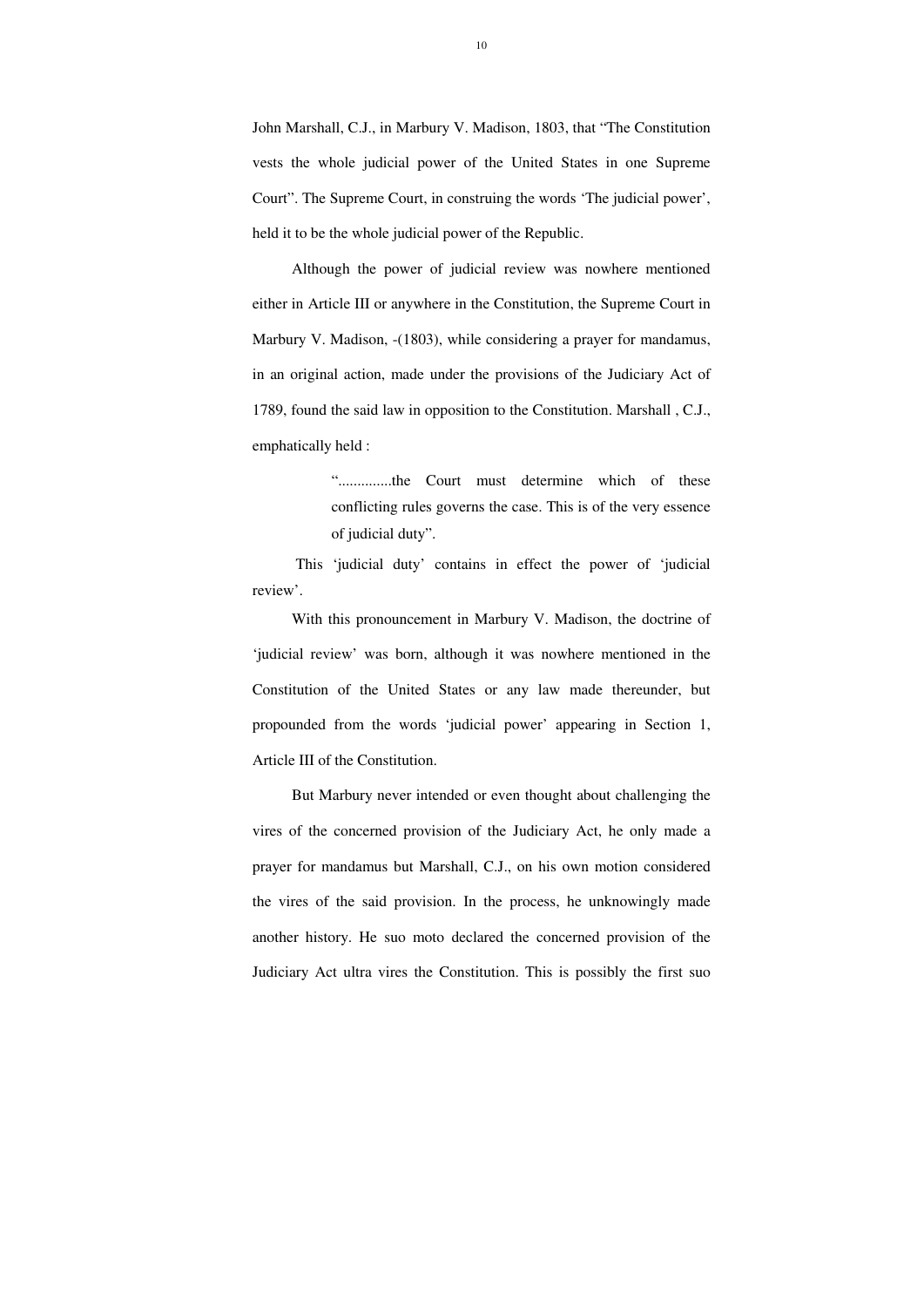11

moto decision made by a superior Court more than two hundred years ago.

 These could be made possible by the boldness of the Judges of the then Supreme Court who could not be daunted by the dearth of a proper provision in the Constitution but acted sua sponte in propounding the said Charter from their notion of doing justice in its proper spirit.

 This judicial power of review is now exercised all over the globe and expressly accepted by all including in Bangladesh.

 Next, I shall consider how the principle of legitimate expectation came into being.

 Generally speaking, without any legal right, no remedy can be allowed. An expectation remains a mere anticipation and nothing more. This was the legal position, necessarily rigid and prevalent in England and elsewhere.

 But Lord Denning, M .R., in 1968, made a departure from this rigid legal position in the case of Schmidt V. Secretary of State for Home Affairs and baptised the principle of legitimate expectation although initially it was based on some right, such as a right to hearing in the said case. But in due course, this principle was allowed to travel beyond any legal right in its strict sense. This principle was lucidly explained by the House of Lords in Council of Civil Service Union V. Minister of the Civil Service (1985) AC 374.

 The Supreme Court of India also accepted this principle in many of its decisions, no elaborate discussion is called for in this context.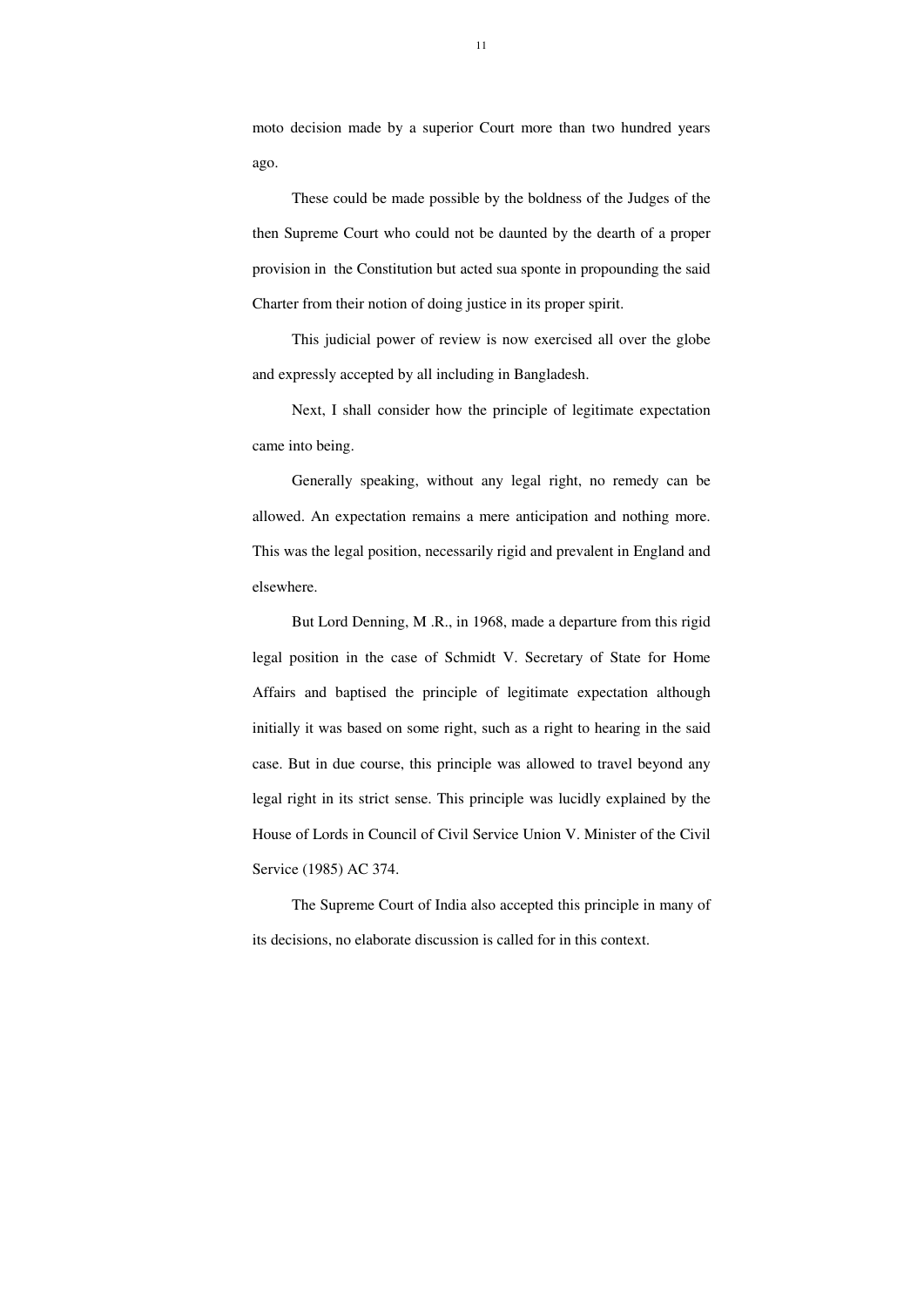In Bangladesh, the High Court Division, in 2001 made an elaborate discussion and propounded this principle of legitimate expectation in the case of Soya-Protein Project Ltd. V. Secretary, Ministry of Disaster Management 22 BLD(2002)378. The Appellate Division also accepted this principle in the case of the Chairman, Bangladesh Textile Mills Corporation V. Nasir Ahemd Chowdhury 22 BLD(AD)(2002)199. The said principle was again considered and explained by this Division in Government of Bangladesh V. Md. Jahangir Alam (C.A. Nos. 45 to 47 of 2010).

 This is how, even without any legal right, in its strict conventional sense, an expectation may be bloomed into a legitimate one, capable of enforcement, although, there is no specific provision for it, still, the will and initiative of the Judges, made it possible from their sense of jurisprudence and justice for the people for whom the bell of justice always tolls.

 Now the question of locus standi. It is very important in every suit, even in a writ petition. It is a vexed question, specially in respect of a public interest litigation (PIL). Generally, if the party fails to establish his locus standi, his suit or petition, as the case may be, is bound to fail, simply for the reason that an action of a busybody or meddlesome interloper is not maintainable. That is the general principle, the traditional view, at least in respect of adjudication of disputes between the two parties who are aggrieved.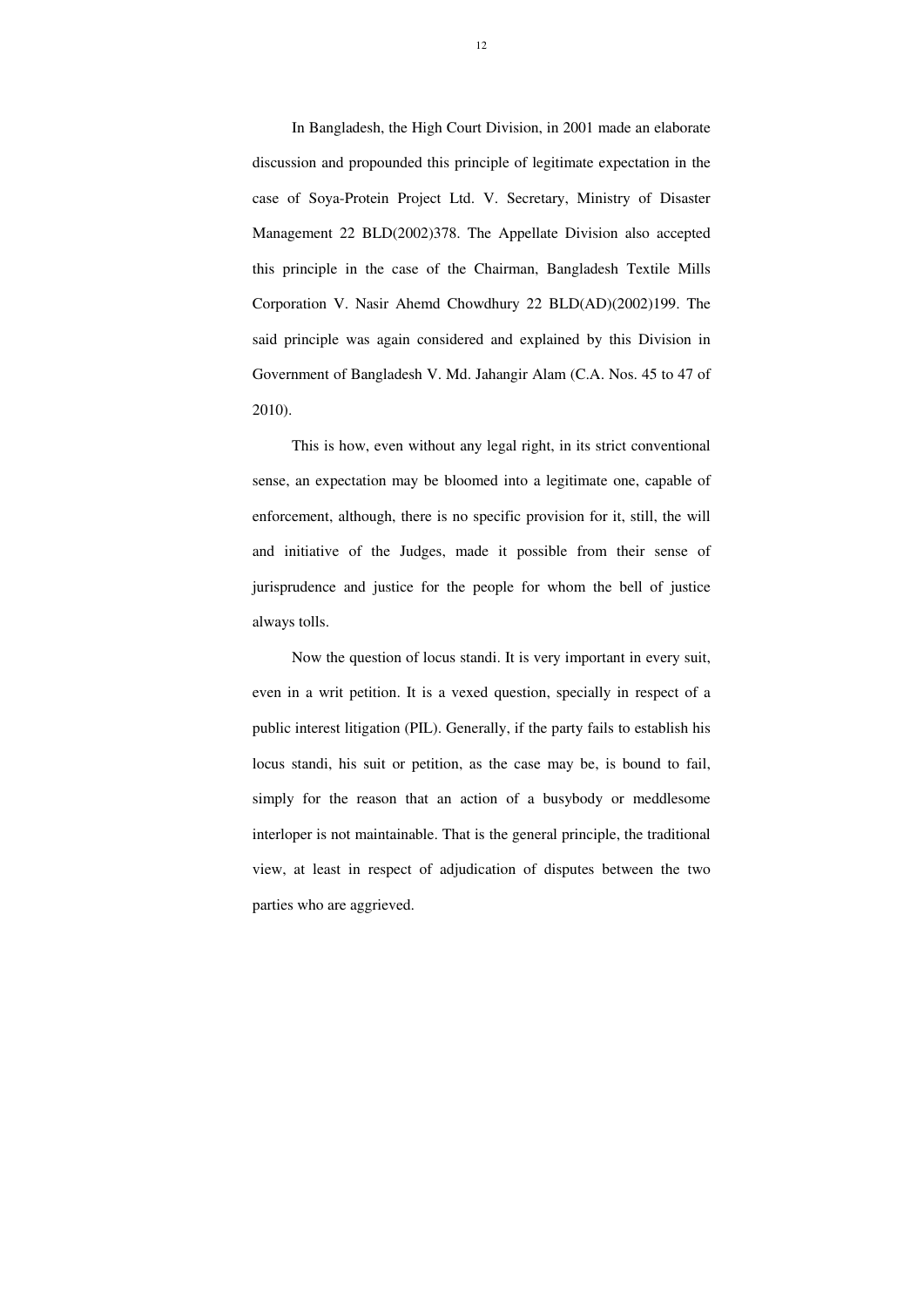Earlier English law has not allowed the action popularis of Roman law, rather, the question of standing was always narrowly construed and tended to take a restrictive view.

 One of the first departures from this conservative view was taken by Lord Denning in 1957, in the case of R V. Thames Magistrate's Court, ex p. Greenbaum, where as a Law Lord he indicated that certiorari may be granted even to a stranger.

 Since 1968, Lord Denning M.R., in the Court of Appeal, allowed standing to one Raymond Blackburn in a number of cases and made the prerogative remedies available to any responsible citizen (The Discipline of Law).

 In India, after initial hesitation, the Supreme Court made a bold assertion in the case of S.P. Gupta V. Union of India AIR 1982 SC 149 and held that 'any member of the public acting bona fide can move the Court'. This decision was followed in People's Union for Democratic Rights V. Union of India AIR 1982 SC 1473 where the principle of Rule of Law was invoked in allowing locus standi in the PIL.

 In Bangladesh, the Supreme Court, no doubt made an early start in Kazi Mukhlesur Rahman V. Bangladesh 26 DLR (SC) (1974) 44 where standi was allowed to the appellant although in a particular constitutional context but in the process obliquely opened a new vista. But after such an initial glimpse, lost its way and remained barren for the next 23 years. The principle was again reincarnated in Dr. Mohiuddin Farooque V. Bangladesh 49 DLR (AD)(1997)1 where the appellant had no personal interest or grievance in the matter, as such, not an 'aggrieved person'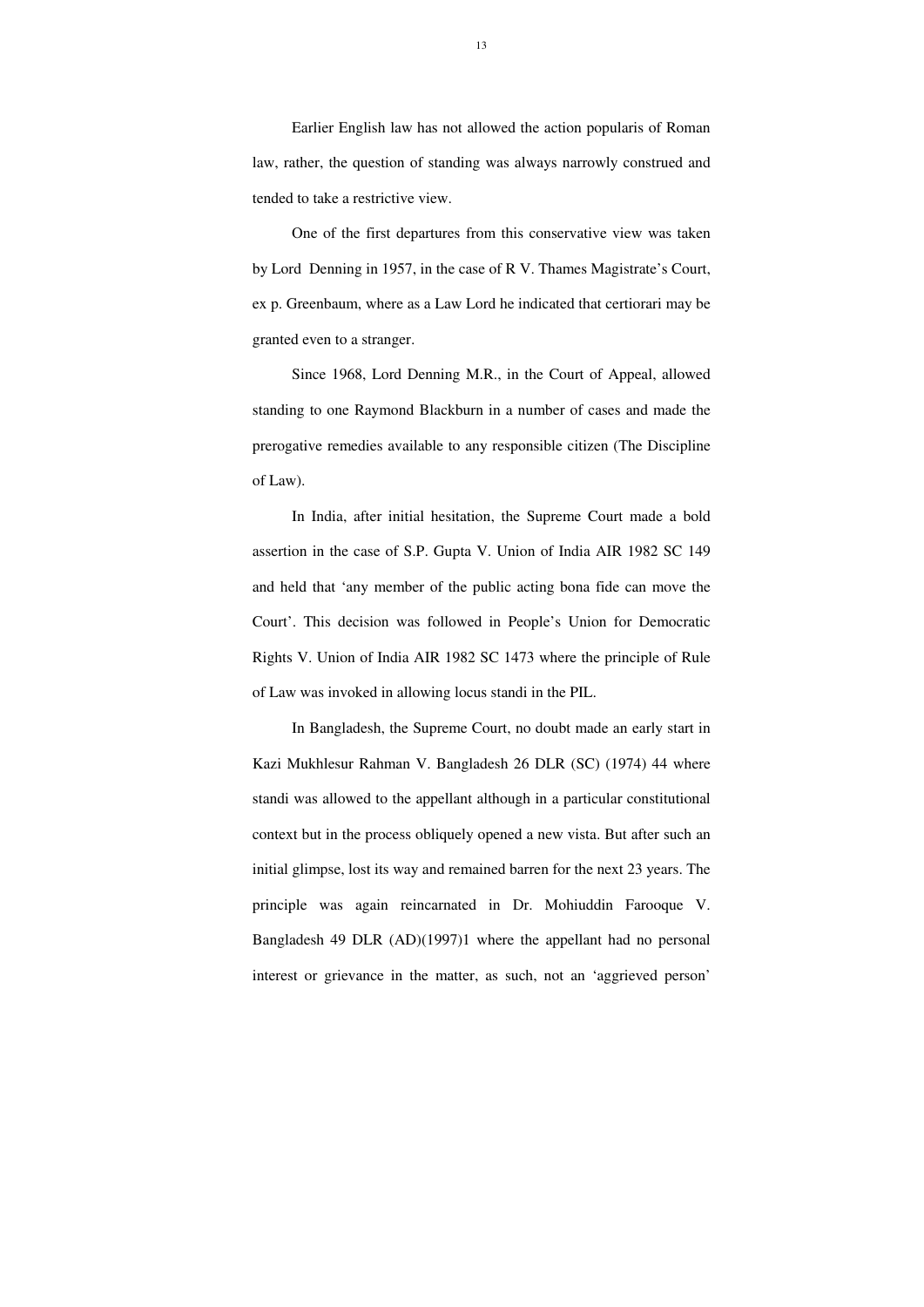within the language of Article 102, still his appeal was entertained, in the discretion of the Court, because, the paramount interest of the people was involved.

 This is how the traditional conservative view on standi melted into a liberal one in respect of PIL cases.

The above discussions are made not to give an exposition to legal history but are made in order to highlight how strict legal formalities from ancient times, gave way to procedural fairness based on the notion of dispensation of justice to the people for whom the judiciary exists.

 The 'due process of law' as appearing in clause iv of the Petition of Right, 1354, and in Fifth and Fourteenth Amendments in the Constitution of the United States or the 'Rule of Law', propounded by Professor William E. Hearne and Professor A.V. Dicey, envisaged that the law is not what it appears to be in the strict lexicographical sense but what it ought to be in the dispensation of justice. According to Professor Stanley de Smith, 'the law should conform to certain minimum standards of justice, both substantive and procedural'.

Let me raise a basic question : why is there a need for a Constitution in the first place? Since the ancient times the people lived in countries ruled by a Monarch or a Ruler, why the people of 13 colonies of America felt the necessity of a Constitution in the first place, and that is also a written one.

 In a Monarchy, with or without a democracy, the Monarch is sovereign. In a Republic, the people are sovereign and the character of its government is essentially a democratic one. In order to run the Republic, a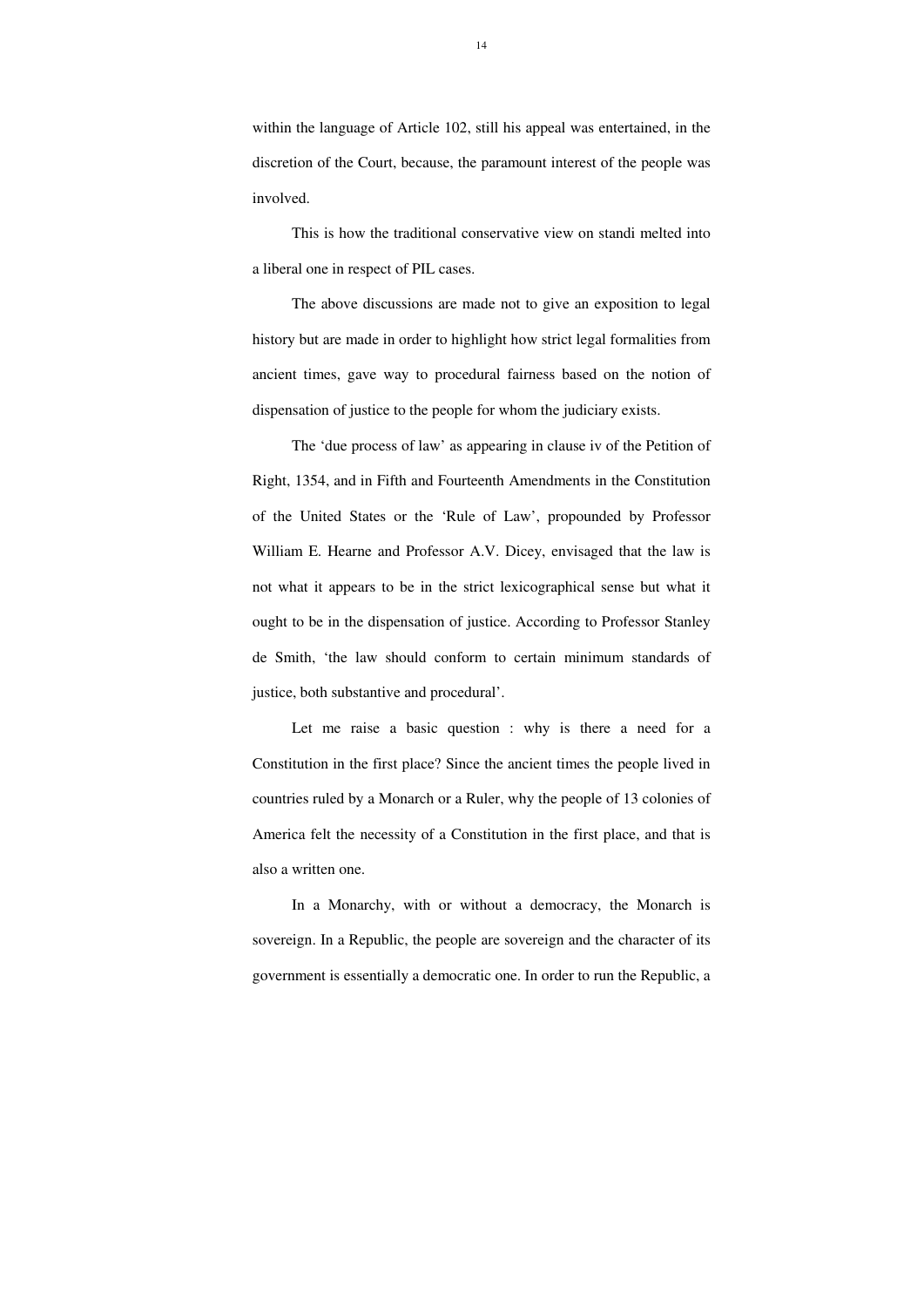charter is required, which would recognize the existing sovereignty of the people with their rights and obligations. It also delineates the functions of the Republic. This charter creates the institutions and functionaries of the Republic, so that they can serve the people. This charter is the Constitution and the people themselves are the centre-piece of the Republic and its Constitution. Everything belongs to them, the fourcorners of the State, the political rights and powers and so also their preexisting fundamental civic rights, recognised and guaranteed under the Constitution.

 In this manner, with this end in view, the Constitution of the United States of America was framed which was rather a short one. The Constitution of India is quite a long one while the Constitution of Bangladesh is in between. The purpose and focus is the same in all the Constitutions, it is the people around which the Constitutions wound around. The Constitutions project, protect and uphold the rights of the people. For them alone the Republic and its Constitution exist, their interest is the highest law. Not only the nation but the Constitution is also 'of the people, by the people, for the people'. For them the notion of justice also rise high.

 The Constitution of Bangladesh is no exception. Part III of the Constitution guarantees the fundamental rights of the people and Part II narrates the fundamental principles of State Policy which are also propeople.

 Similarly, Article 101 narrates the general jurisdiction of the High Court Division while certain extraordinary powers of the High Court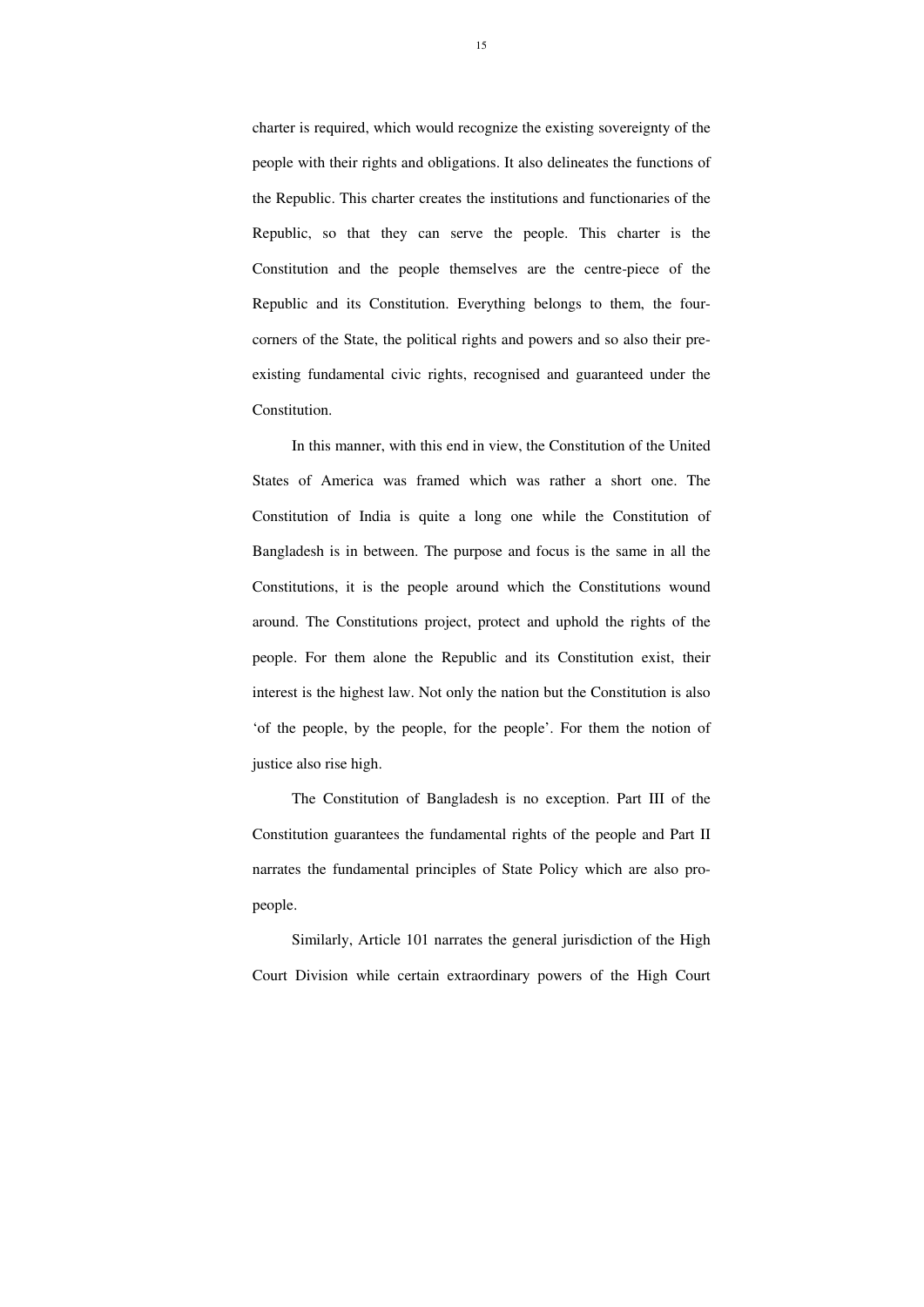Division are exercised under Article 102. Those are substantial as well as procedural.

 The general purpose of any procedural law is to streamline the meaningful implementation of a substantial law in its real spirit which is the law above the law.

 The High Court Division, under Article 102 of the Constitution, may issue orders and directions in the nature of prerogative writs, stated therein, in order to establish and to enforce the fundamental rights of the people, to ameliorate their sufferings, to provide redress from the high handedness of the people in authority and others and to establish the rule of law. The right to enforce a fundamental right is also a fundamental right.

 These are extraordinary original jurisdiction of the High Court Division. Of necessity, access to this jurisdiction is some what restricted. In the absence of an equally efficacious remedy, which is a precondition, an aggrieved person is entitled to file an application before this High Tribunal, praying for appropriate relief.

 The purpose of procedural law is for proper exercise and implementation of substantive law so as to avoid busybodies or meddlesome interlopers, otherwise, its real beneficiaries would be lost in their crowd. The procedural law in this case is to promote the substantive right of the people. It cannot hinder or frustrate its real purpose, the interest of the people. After all, the Constitution along with its Article 102 has been enacted, as an expression of the will of the people. The rights of the people cannot be overlooked or sacrificed in the rigour of procedure.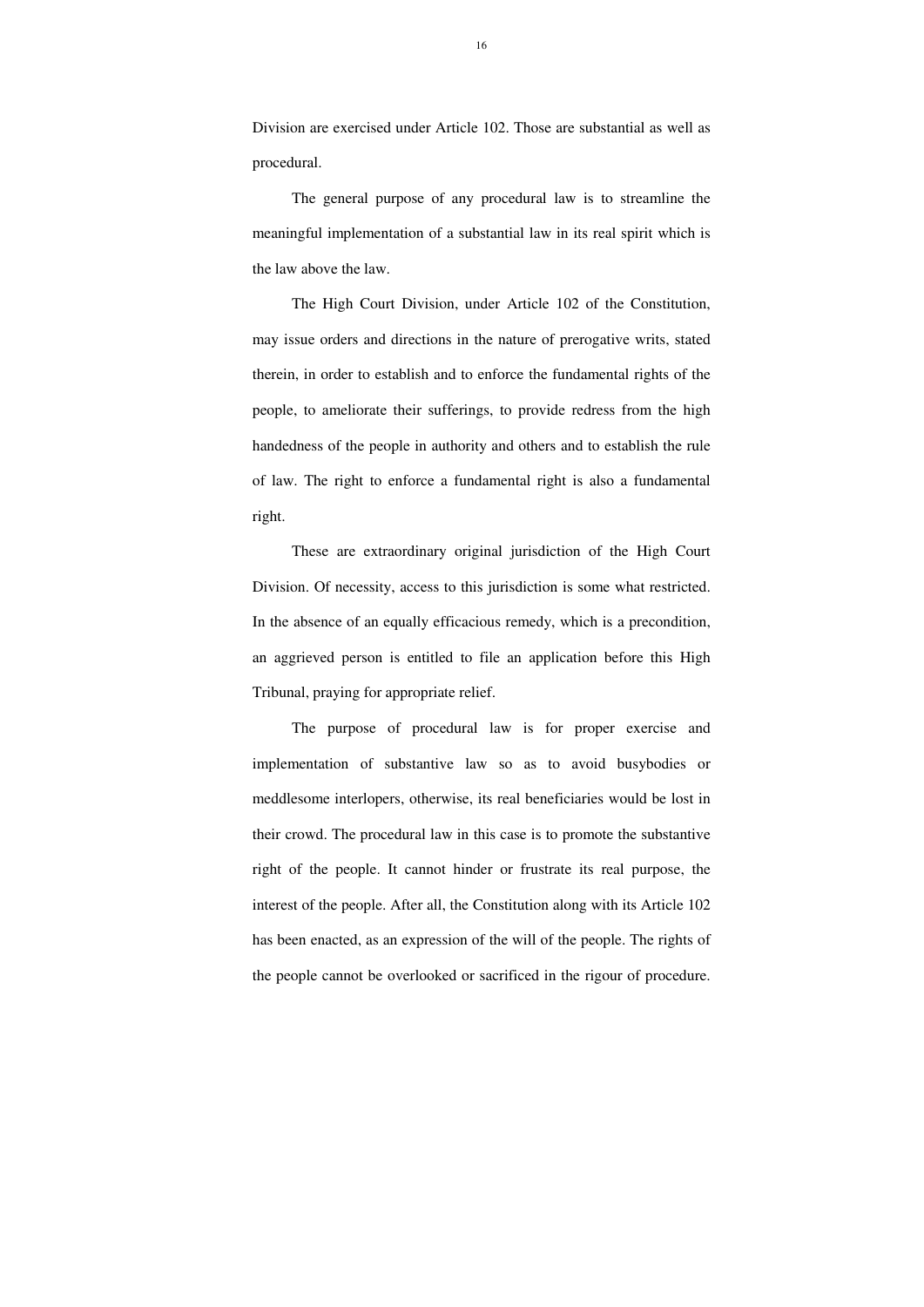The procedure is needed in order to streamline enforcement of the fundamental rights of the people but not to create impediment to its fulfillment.

 The purpose of law is not to hinge on the web of procedure against the interest of the people, rather, the other way around. That is why the ancient rigour of the prerogative writs were modified and used for the benefit of the people. Two hundred years ago, Marshall, C.J., acted sua sponte, may be even without thinking about it but it was done, and a history was made. In the case of Dr. Mohiuddin Farooque V. Bangladesh, the procedural requirement of filing an application by an actual 'aggrieved person' took a back-seat and the rights of the people were glorified.

 The learned Advocates, do not apparently have any doubts about the grievance of Shahida or her rights under the Constitution, their only objection is in respect of the lack of an application.

What is the necessity and purpose of an application?

 Generally, the application contains the information of the concerned person, his grievance and his prayers. The learned Judges on consideration of the facts revealed in the application, exercise their discretion.

 A formal application, however, must be supported by an affidavit. The letters, post-cards, telegrams were all treated as applications by the Supreme Court of India and Pakistan. None of those are supported by any affidavit as required by the concerned Rules. As such, certainly those cannot be applications within the meaning of the Rules.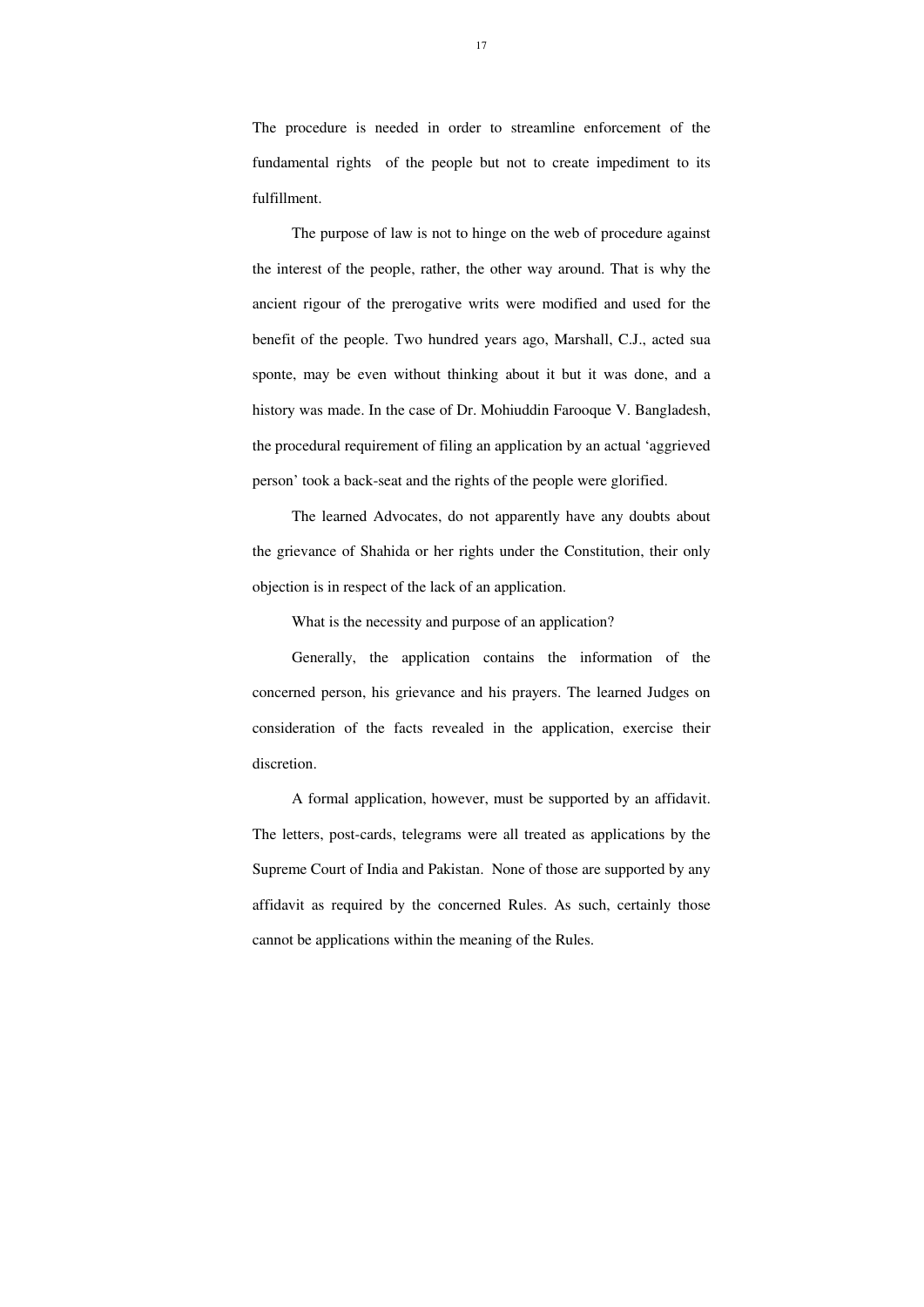Why then did those apex Courts become so charitable in accepting those apology of applications for consideration? Because, the learned Judges of those Courts know and appreciate the true spirit of law. They know the background and purpose of the Fundamental Principles of State Policy and the Fundamental Rights of the people enshrined in the respective Constitutions. They know that the said rights are not restricted only to those fortunate few who can avail the services of the learned Advocates and come before the Court with 'perfect' applications but the sacred provisions of the Constitution are not that much discriminatory, those rights are equally open to the poor, to the down-trodden illiterate mass, many of whom are unfortunate sufferers of oppression, direly requiring the protection of the Constitution but they have no means.

It is not their fault that they have no means to come before the Court. Is Bangladesh not their country? Is it not their Constitution also? Have the framers of the Constitution kept them outside its ambit because of their misfortune? Far from it, it is very much their Constitution endowed them, entitled them, blessed them with all the rights spelt out therein.

Generally, no doubt the Judges of the High Court Division should follow the High Court Rules. But can an oppressed person be bolted out of the High Court Division because of non-fulfillment of certain provisions of the High Court Rules? Hardly.

In this connection, the observations of Prof. Dr. Werner Menski in his article 'Introduction : The Democratisation of Justice in India', may profitably be quoted :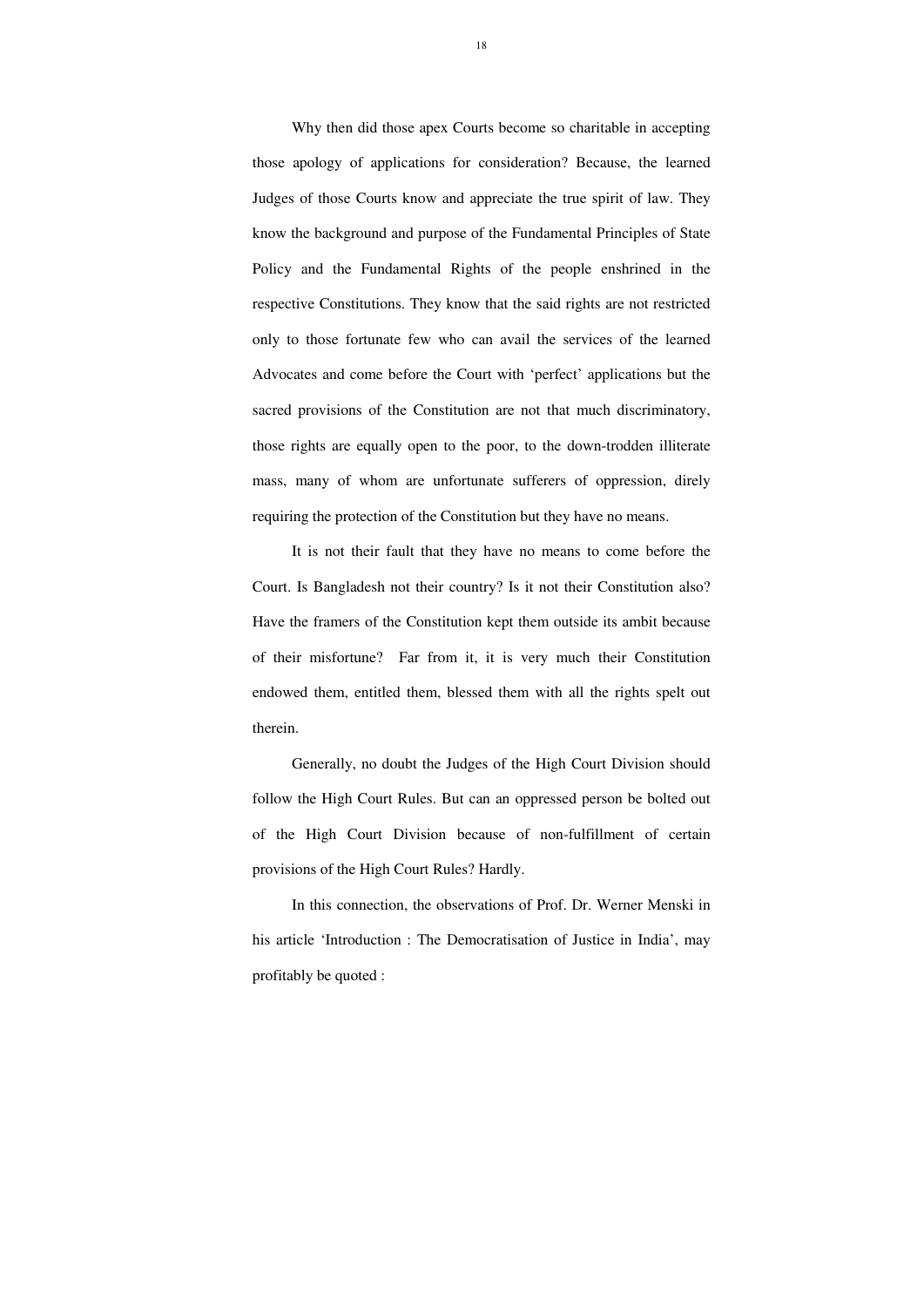...................... If a judge, reading his paper over breakfast, discovers that a poor individual has wilfully been deprived of a basic right, how can he go to court a little while later and pretend that he can be in charge of processes designed to achieve justice? It is a matter of individual conscience, and a matter of respecting the suffering of others, less fortunate than oneself, that one cares and takes action.

In this connection, one should appreciate that an aggrieved person may or may not be an oppressed but an oppressed person is inevitably and invariably an aggrieved person. Should the Judges refuse to uphold the rights guaranteed under the Constitution to an oppressed person in such a situation? Can the purpose of the fundamental rights guaranteed under Part III of the Constitution be defeated by some provisions of the Rules, made under the Constitution?

Certainly not. The jurisdiction of the Judges of the superior Courts, guaranteed under the sacred words of the Constitution, cannot be thwarted by the Rules. The spirit of the substantive law takes precedence. This kind of exceptional situation brings the discretion of the learned Judges of the superior Courts into play as glorified by the learned Judges of the Supreme Courts of India and Pakistan, to exercise their jurisdiction.

 If the oppressed persons specially the helpless womenfolk, are unable to come before the Court, the Court would not stand idly by but the spirit of the Constitution would bring the Judges to them, in order to remove the discrimination created because of their inability to come before the alter of justice where their in humane miseries may, at least be properly addressed. There comes the question of issuing a suo moto Rule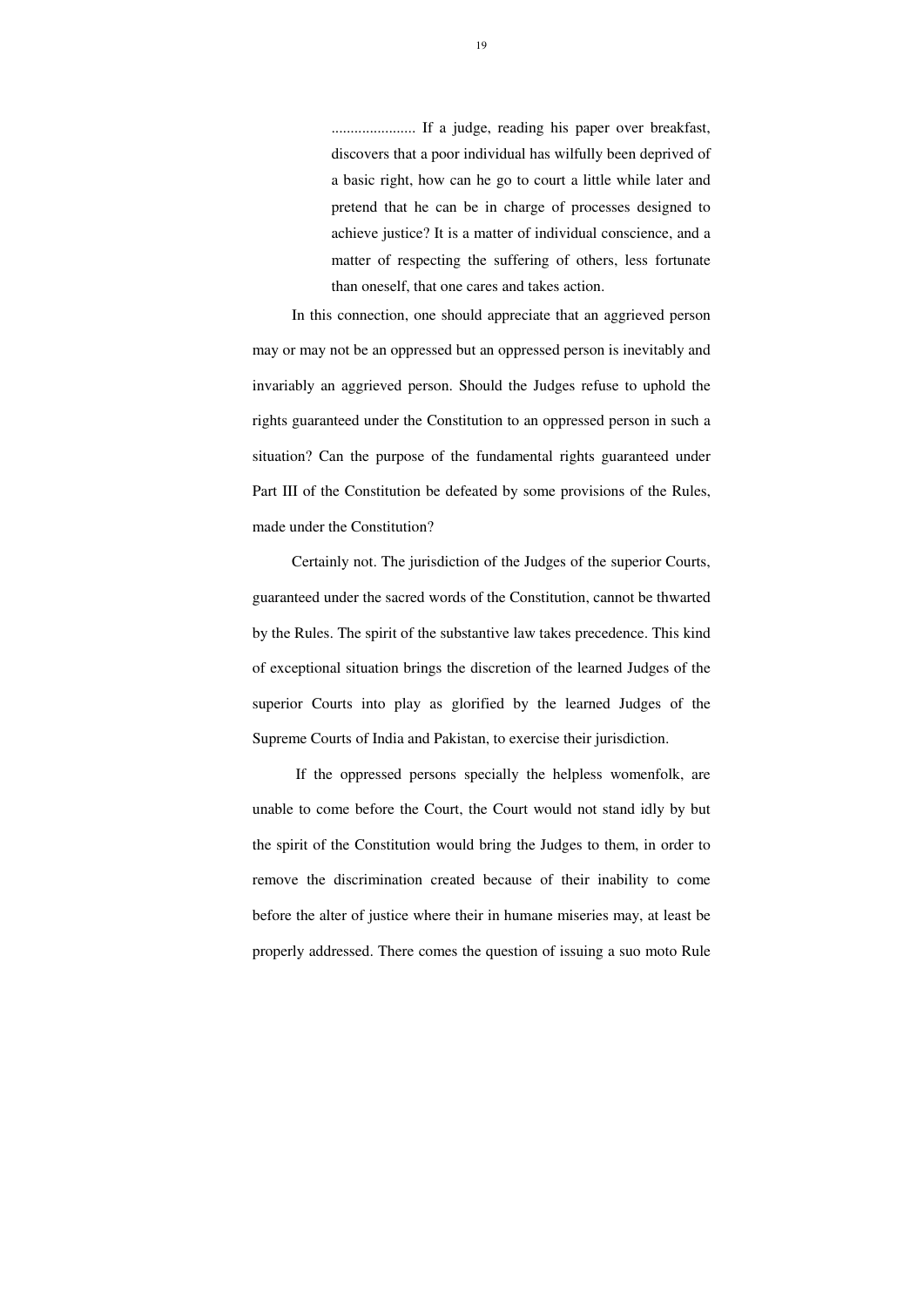by the learned Judges to rescue those persons who have none around them with helping reassuring hands of law and justice.

 Admittedly, there was no application in the instant case. There was a news-paper report about the sad plight of Shahida, an unfortunate helpless woman.

 I would not however, make a pretence that the letters, post-cards, telegrams and even news-paper reports are 'applications' within the meaning of the Rules. Those are exactly what they are. But those contain information. Information about violations of human rights, injustice and oppression.

 What is the purpose of publishing this kind of news items in the print and electronic media? It is to bring, among others, to the knowledge of the people in general and the concerned authorities in particular, about the incident. The news-item mentioned in the instant suo moto Rule, at least attracted the notice of the learned Judges of a bench of the High Court Division.

 The learned Judges on reading the news-item were, however, apparently satisfied about the fundamental rights of Shahida, its breach and also her grievance, but there was no application, which is a procedural requirement under Article 102, as argued by the learned concerned Advocates.

 The learned Judges must have weighed in one hand the grievance of a helpless woman, for whose redress this Constitution exists, just like a pole-star to a lost sailor, on the other hand, the lack of an application, although its purpose had been somewhat satisfied since the facts and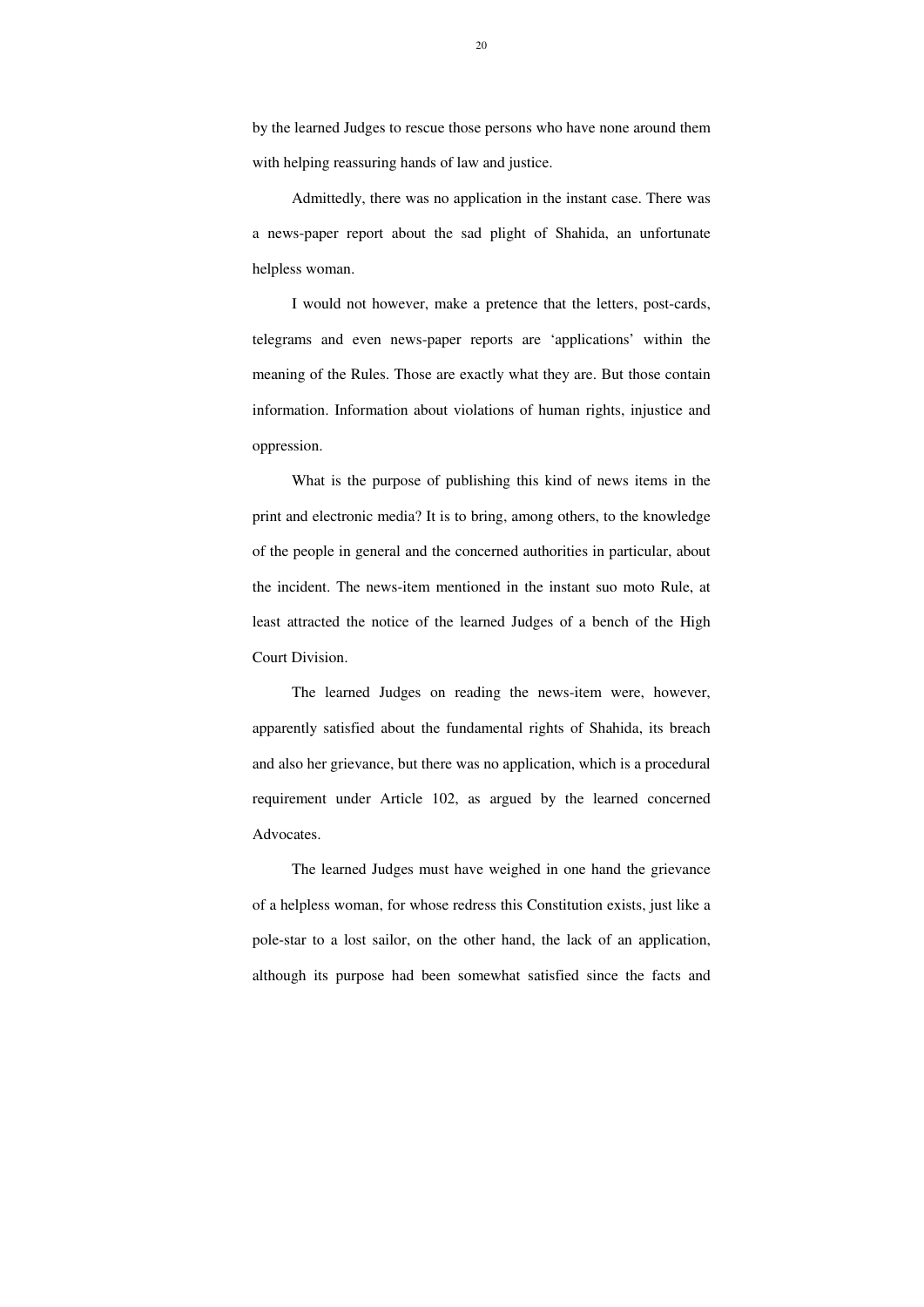violations of law are brought to the knowledge of the learned Judges through news-paper reports. So the filing of the application, although a procedural requirement, but since this is not an absolute pre-condition for exercise of the powers of the learned Judges under Article 102 of our Constitution, may in their discretion be dispensed with to act on their own motion, on the basis of the information contained in letters, telegrams and even on a news-paper report, to dispense justice accordingly to law to the oppressed.

 The last but not the least, the consideration of grievance and the discretion of Judges must not be lost in the haze of the procedure, they should not sport away the rights of the people, guaranteed under the Constitution, specially, the down-trodden ones, who are unable to come before the Court. A Judge must keep his eyes on the ultimate dispensation of justice, in his discretion, to the needy, the poor, the oppressed, to all who suffered injustice, on consideration of law in its proper perspective, highlighting :

> '.... those canons of decency and fairness which express the notions of justice of English-speaking peoples....' (Justice Frankfurter in Adamson V. California, 1947).

 We are not English-speaking people but the ideals of justice is same and similar all over the globe which inescapably impose upon the High Court Division, an exercise of judgment, based on the principles of Rule of Law.

Another illustration may be recalled from our own memory and experience.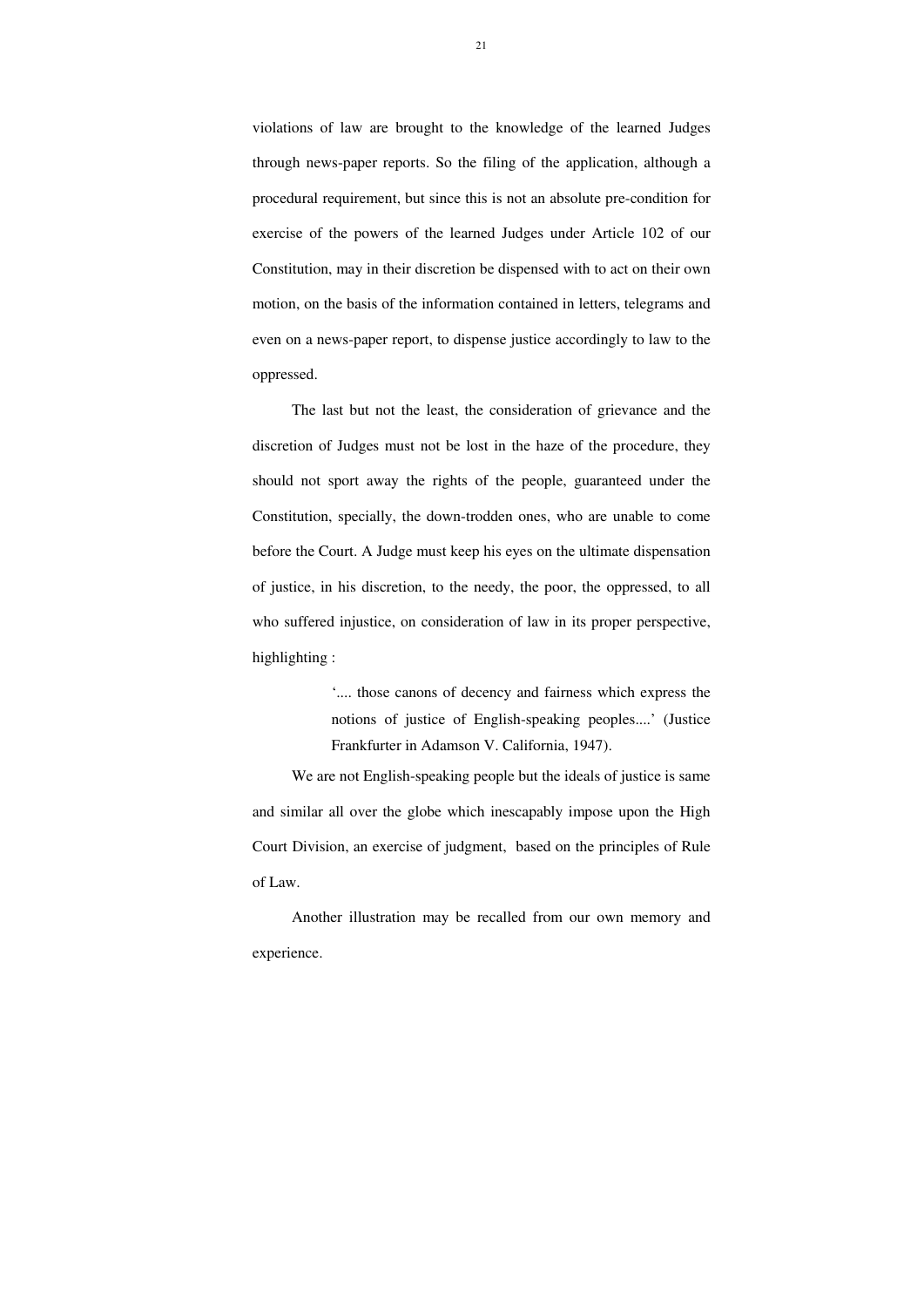Earlier, nearly 30 (thirty) years back, presumably on the strict interpretation of the singular words 'the application' and 'any person' appearing in clause (2) of Article 102 of the Constitution, an application at that time could contain the grievance of a single person only but over the years, similar kinds of grievance of a number of aggrieved persons are now allowed to be raised and canvassed in one single application before the Court.

 This is how the rigours of strict legal formalities give way to simpler procedure to meet the needs and exigencies of time so that instead of filing dozens, sometimes hundreds of similar applications, all those aggrieved persons can now file one single application, with the permission of the Court, containing all their names and the nature of their similar grievances which were not entertained earlier.

This is how the law moves on to further refinements.

 This is how the procedure contained even in the Constitution has been developed to meet the exigencies of time for ends of justice.

Law does not stand still. Law is not the stagnant water in a waterhole. It moves on with the advent of civilization.

 Besides, there is no reason to disagree with Lord Denning M.R., when he speaks about the functions of a Judge:

> He must not be a mere mechanic, a mere working mason, laying brick on brick without thought to the overall design. He must be an architect thinking of the structure as a wholebuilding for society a system of law which is strong, durable and just. It is on his work that civilised society itself depends. (Denning, M.R., Forward to the Supreme Court of India : A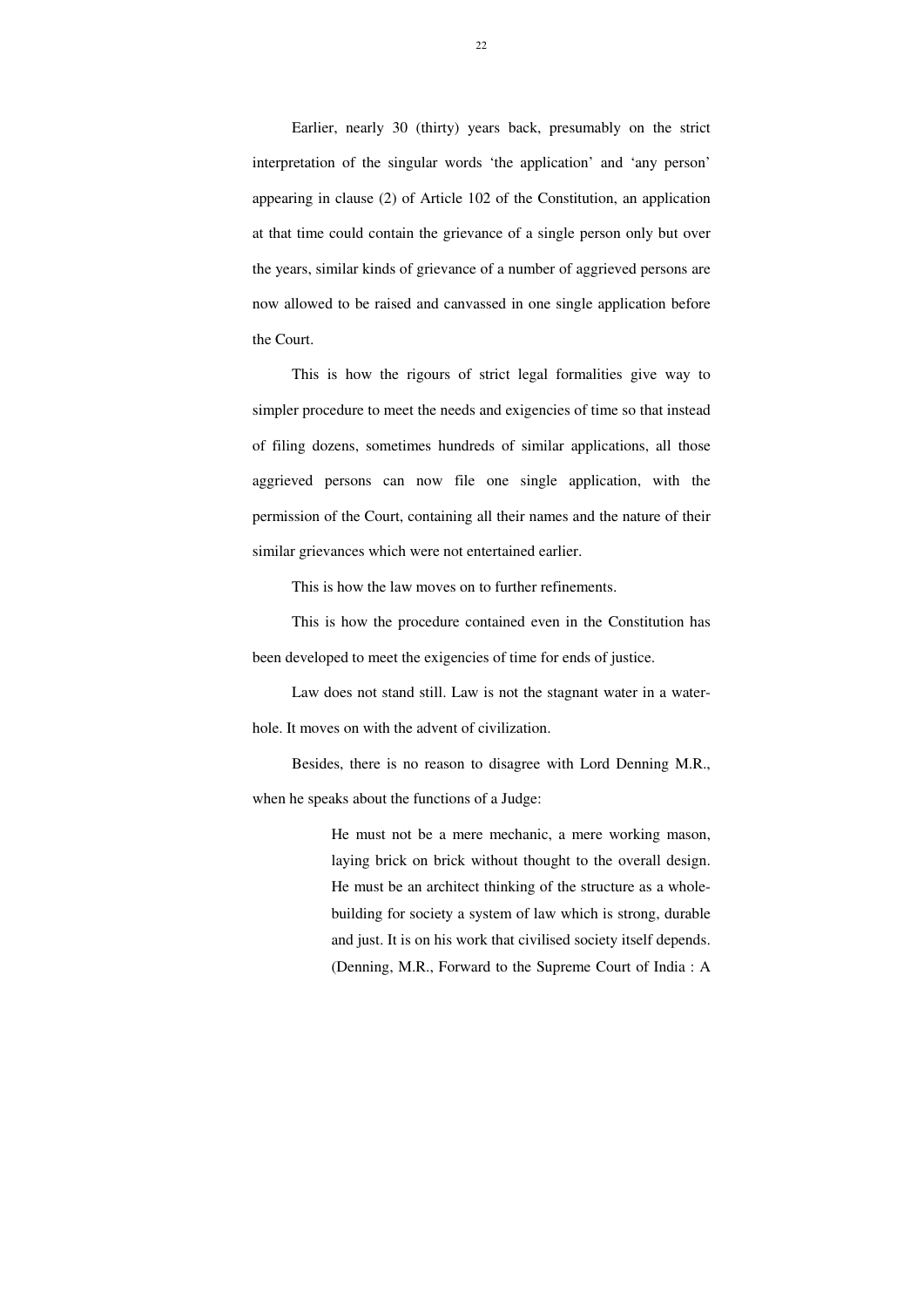socio-legal crititique of its justice techniques by Rajeev Dhavan, quoted by Krishna Iyer, J. in Union of India V. Sankalchand, AIR 1977 SC 2328).

This very sense of justice requires us to hold that one should not make much ado about lack of an application when the question of dispensation of justice to a helpless oppressed woman arises. It may at best inhibit the discretion of the learned Judges but not their jurisdiction. As such, the lack of the procedural requirement of an application of an aggrieved person, would not necessarily impede the jurisdiction of the Court.

 Under the circumstances, the vindication of the rights of an oppressed outweigh the procedural requirement of filing of an application.

 In the instant case, because of the uncalled for fatwa, Shahida suffered extreme humiliation and outrageous indignity. As such, her inalienable rights guaranteed under Articles 27, 28 (2), 31 and 32 of the Constitution, have been violated. Besides, the provisions of the Muslim Family Law Ordinance were also flouted.

 Shahida, above all is a human being. Her right to life is not that of a chattel but that of a citizen of sovereign Bangladesh. As such, she enjoys her inalienable rights guaranteed under the Constitution and the laws adopted or made there-under. Her rights under those provisions of laws had been violated. No doubt, she is an aggrieved person. She has rights as well as great expectations from the Constitution as any other citizen of this country.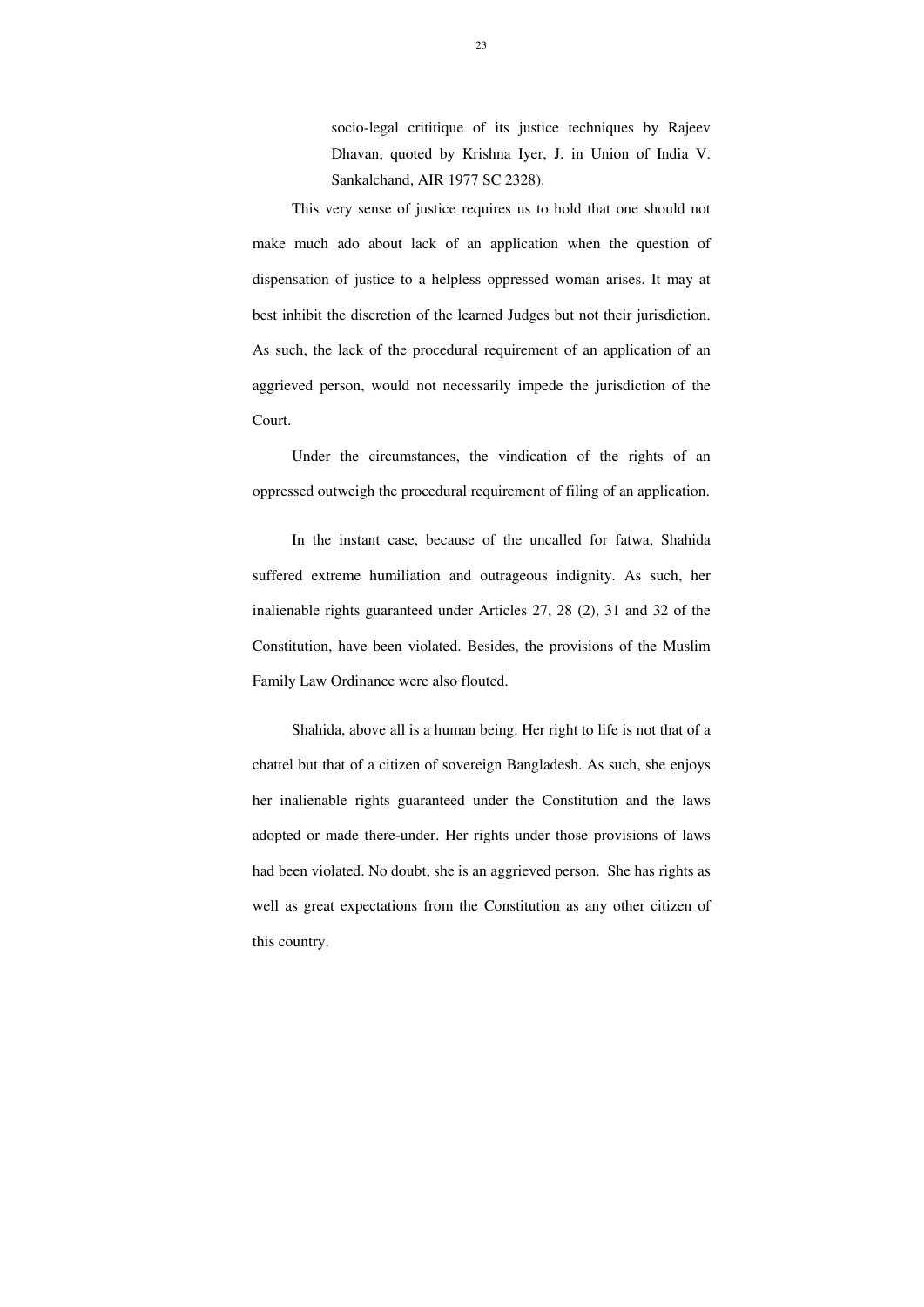Should she continue to suffer the humiliation, the indignity and injustice since she was unable to come before the Court with an application in her hand. If so, what value our valued and sacred Constitution holds for her with all its guarantees, superbly phrased and gloriously spelt out therein ? It would become stale and meaningless flowery hollow words to Shahida and the thousands of faceless unfortunate women like her in the far away hamlets. To her, to them, the Constitution with all its guarantees to the fundamental rights, would become mere worthless sheafs of paper although the Constitution stringently ensured that no body would trifle with her, with them.

 The sad and inhuman plights of Shahida was reported in a newspaper and two of the learned Judges of a Bench of the High Court Division, noticed the said newsitem. Should they keep their eyes shut, close their conscience and leisurely wait for an application, as stated in Article 102, when the whole world was collapsing around Shahida, if so, how are they going to mince and digest the sacred words of Part-III of the Constitution and their own oath of office ?

The words "…. I will do right to all manner of people according to law." in this respect mean, among others, the implementation of the rights guarenteed under Part III of the Constitution.

The Judges are bound by their oath to uphold the provisions of the Constitution including the fundamental rights of the people guaranteed therein. The mere procedural veil cannot smog and delude their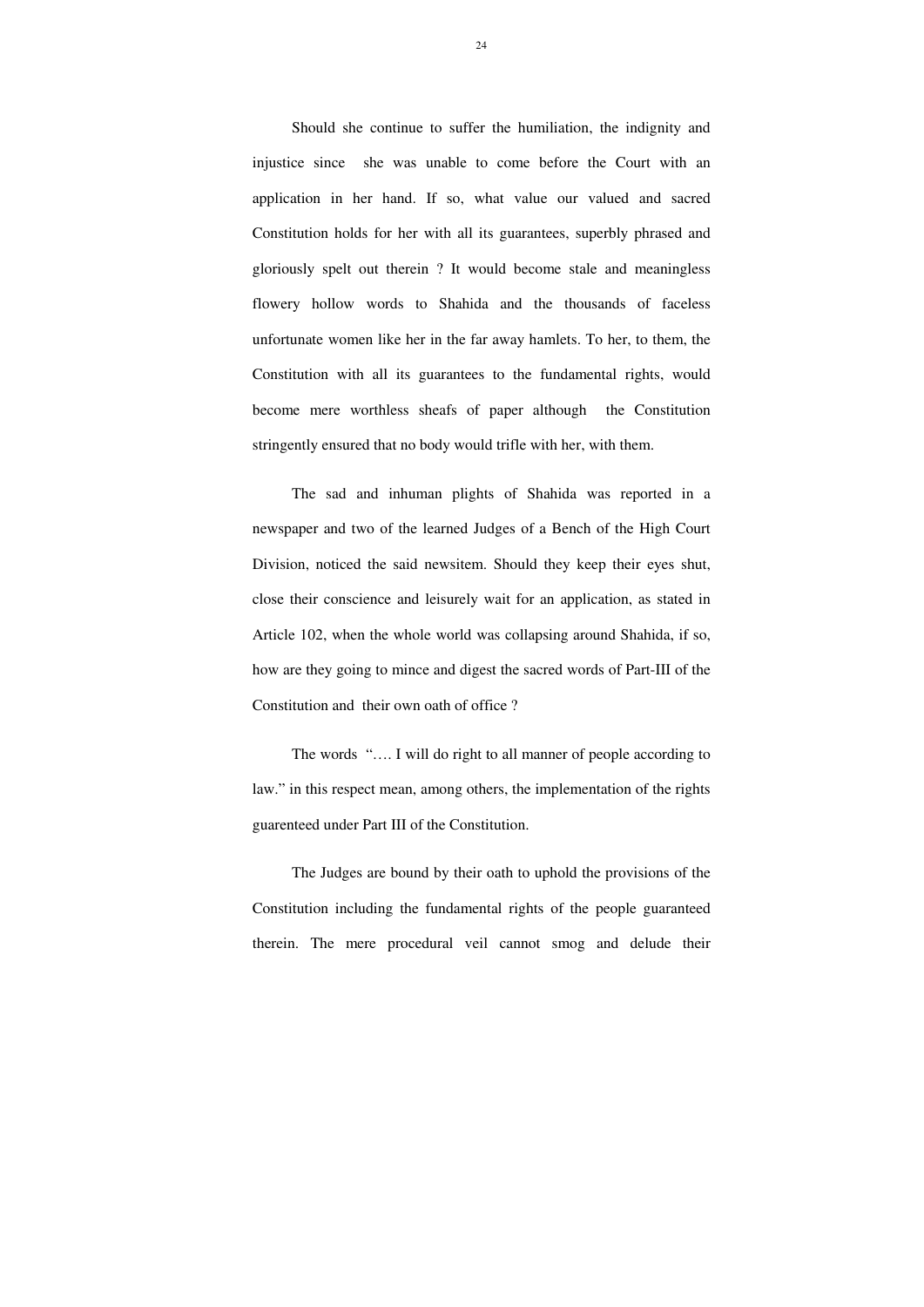conscience. They ought to rise to the occassion when the Constitution is violated or fundamental rights are endangered or even threatened. In the instant case, they indeed did, they rose to the occassion, they issued the Rule suo moto.

What else could they do?

 Let us visualize what would have had happened if this kind of social ills is ignored and not promptly addressed. This would have subjected not only Shahida but the whole community to utmost disgrace. This would also be an insult to humanity. Besides, the failure to halt the receding human values would have encouraged and emboldened others to commit such and other violations of law and human rights, specially in the far-flung areas. This would inevitably lead to further violations of decency, human values, violations of the Rule of Law and also the Constitution. This cannot be allowed in any ordered society.

 Let it be known that the society which does not honour its womenfolk cannot be called civilised.

 In this back-ground, the learned Judges of the High Court Division, instead of waiting for an application, presumably dispensing with such a requirement, issued the Rule on their own motion, in vindication of their oath of office, as dictated by their conscience.

 I am of the opinion that they took the right decision, as any other Judge, any other right thinking person, would have done.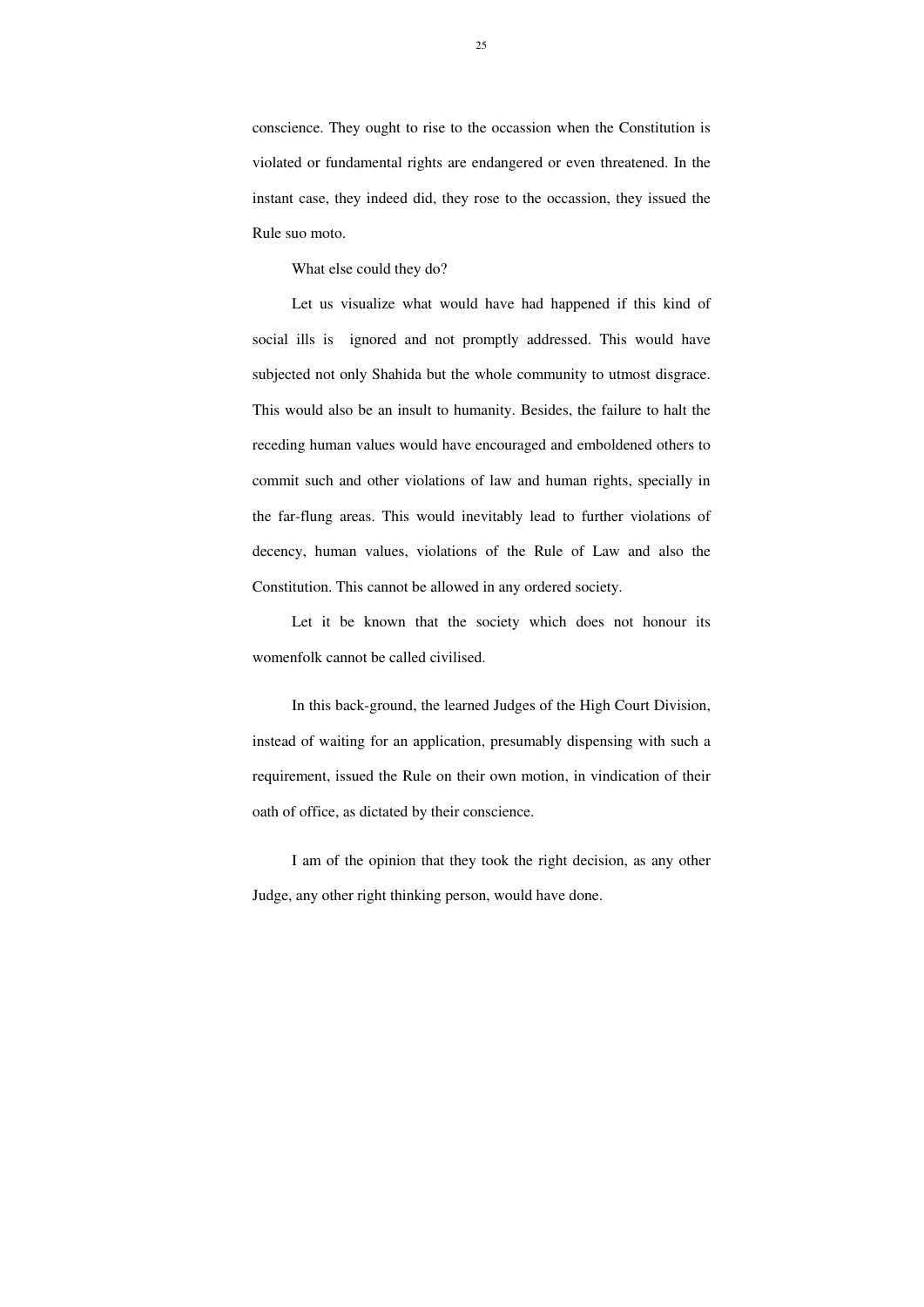Under the circumustances, the learned Judges of the High Court Division were fully justified in issuing the Rule suo moto and hearing the matter in this case.

 In this connection, one other matter requires serious consideration and attention. Our Constitution stipulates separation of powers. The Parliament or the House of the Nation enacts laws for the State, the executive government implements those laws and the Judiciary ensures that the Parliament enacts laws within the bounds of the Constitution and the government implements those according to law.

The works and functions of the executive government is most extensive. Anything and everything, leaving aside the functions of the Parliament and the Judiciary, falls within the domain of the Executive. This is the view of the Supreme Court of India and we also hold the similar view.

Naturally, the executive government is emburdened with the functions of maintaining the law and order and implementation of development projects in various fields up and down the country. The executive arm of the government is duty bound and obliged under the Constitution and the laws adopted or made there under, to look into issues, such as, the alleviation of poverty, saving the oppressed from the high-handedness of the influential people, maintenance of law and order, encroachments in the river, environmental pollution or excesses or laches and negligence or recklessness on the part of the concerned indifferent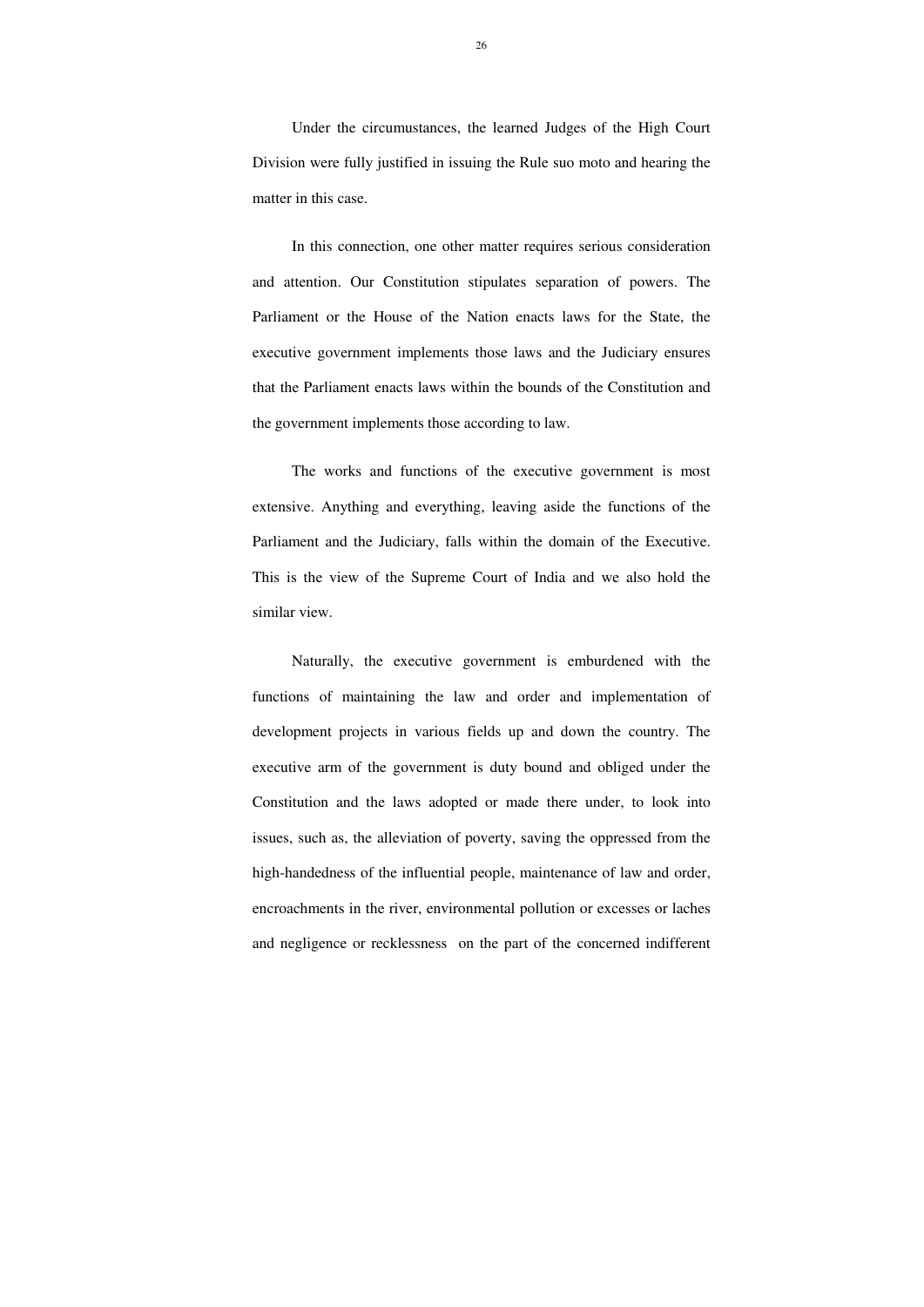officials of the government, ensure good governance and provide necessary redress in accordance with law at the earliest opportunity.

It is the failure of the governments to ensure good governance, that obliged the learned Judges of the superior Courts in this part of the world to become more pro-active. There is hardly any PIL case in the superior Courts in the developed countries, because, accountability of the governments to the people are ensured, as such, the concerned officials, under the political leadership, readily address the problems themselves before those can even reach the Courts. This is unfortunately not the case in the third world countries like India and Bangladesh. Poor governance is prevalent everywhere, forcing the conscientious persons to file PIL cases.

It is only when the executive branch fails to uphold the law, address the problems and provide the necessary redress or to come to rescue the sufferers, the Judges of the High Court Division of the Supreme Court, are constrained to look into the matter, but only as a last resort, either on an application filed by an aggrieved person or by the oppressed or by any conscientious person or an institution, on his/her behalf, praying for appropriate relief or in an extreme situation even in the absence of any application, by being aware of the violations of any law or violations of human rights, from the electronic or print media, by issuing a Rule upon the perpetrators of illegality and also upon the concerned officials, because ultimately those officials of the government would do the needful, not the Court. But, by and large, the Judges should normally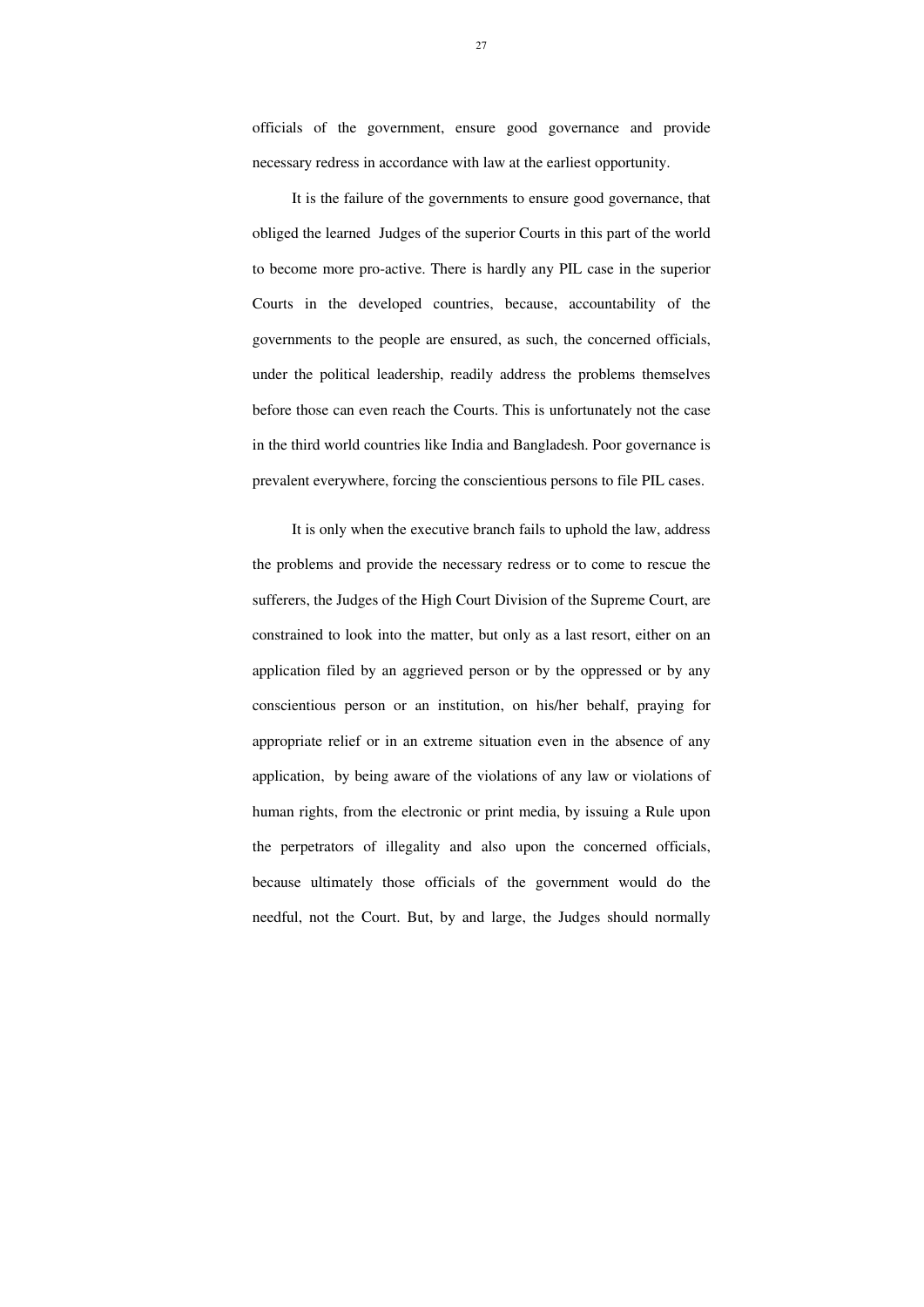remain aloof from the policy decisions of the government of the day which generally represents the will of the people.

However, activism can be allowed in the interest of justice but a learned Judge must not be an adventurist, some times the line is very thin, one should be careful.

The Court may only over-see that law has been obeyed and the rights of the people, guaranteed under the Constitution, are upheld. This is in vindication of the Constitutional obligations of the learned Judges, not for any personal or even institutional aggrandisement .

The learned Judges should also be very careful when they issue any Rule, either on any application or even suo moto, that they are so acting not for any personal exaltation or enhancement but solely in vindication of their obligations under the Constitution and their oath of office and no earthly or even heavenly consideration should influence them in any manner. If so, they would violate their oath of office.

The learned Judges must appreciate that they are also subject to the same Constitution and the laws of the land which they are obliged to exercise in order to uphold justice for all, but they must not even imagine that they are above the law.

However, the learned judges should not be over anxious or overreact to issue a Rule merely on an unsubstantiated news-item, rather, it is sometimes wise to proceed slowly and not in hot haste. It may happen that the concerned authority may take necessary steps, so that interference by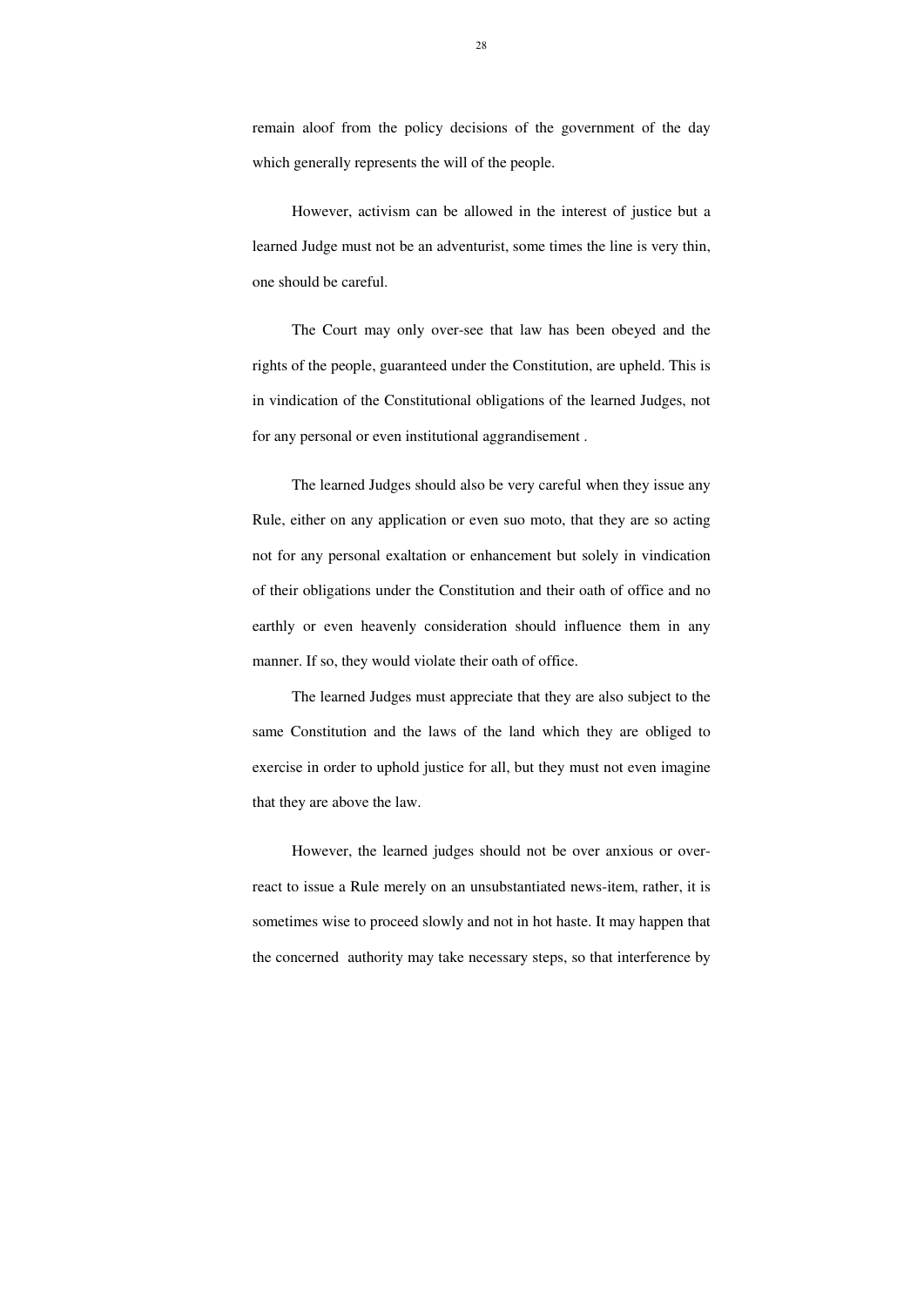the Court would not even be called for. Only in case of imminent danger to life, liberty and dignity of a human being, the Court may act with due promptitude, but as a last resort, otherwise not.

Besides, it is the paramount obligation of the Judges to uphold the dignity and the independence of the judiciary as a whole and the Supreme Court in particular, which is one of the basic structures of the Constitution. If it is threatened by any body, the learned Judges of the Court may act sua sponte but again with judicious restraint, keeping in view the ultimate interest of the people of the Republic and certainly not for any personal vanity or egotism but only for the people for whom not only this great Institution but all the Institutions of the Republic exist.

It should also be remembered that while the Supreme Court does not claim any superiority over any body, it would not allow any body to claim any superiority over it. This Institution belongs to the sovereign people.

### In short:

 firstly, the Court may issue a suo moto Rule, in the circumstances as mentioned above; but

secondly, the Court should be slow in assuming such jurisdiction unless there is compelling reason to do so, and

thirdly, the Court should not assume the role of the executive government, keeping in view the principle of seperation of powers, while issuing a Rule either suo moto or even on an application.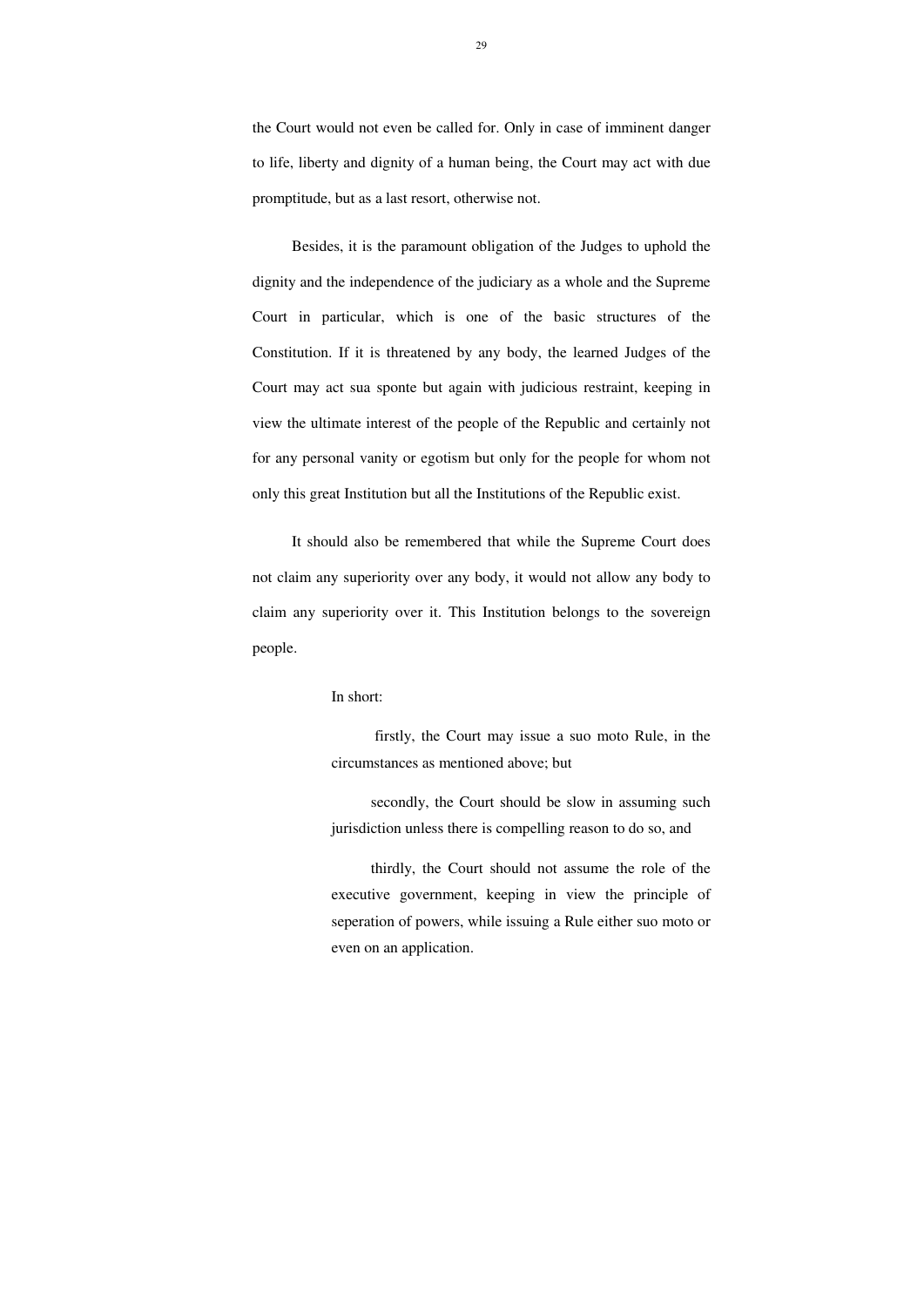So far the merit of the appeal is concerned, my learned brother Syed Mahmud Hossain, J., has so very aptly and ably examined the concept of 'fatwa' and the tenets of Islam that I have hardly anything to add. Still in order to complement his opinion, I would like to add a few words.

 Allah Sobhana-Tala, the most Beneficent, the most Merciful and the Eternal Owner of Sovereignty, is the greatest of all teachers. Our languaze is ill equipped, awfully poor and most inadequate to express His alround greatness. The Holy Quran was revealed upon our Holy Prophet, Hazrat Muhammad Rasulullah Salla'llahu Alaihi Wa Sallam, with the following opening words (Al-Alaq) :

> "Read, in the name of your Lord, who created. He created man from an embryo. Read, and your Lord, Most Exalted. Teaches by means of the pen. He teaches man what he never know."

The translations of the Holy Quran referred to herein in this opinion, are made by Dr. Rashad Khalifa Ph. D.

The Lord taught the human-being even how to worship Him by

saying among others (Al-Fatehah) :

 In the name of God, Most Gracious, Most Merciful. Praise be to God, Lord of the universe. Most Gracious, Most Merciful. Master of the Day of Judgment. You alone we worship; You alone we ask for help. Guide us in the right path; the path of those whom you blessed; not of those who

have deserved wrath, nor of the strayers.

Our Holy Prophet Hazrat Muhammad Rasulullah Salla'llahu Alaihi

Wa Sallam is the greatest law-giver of the world as revealed to him,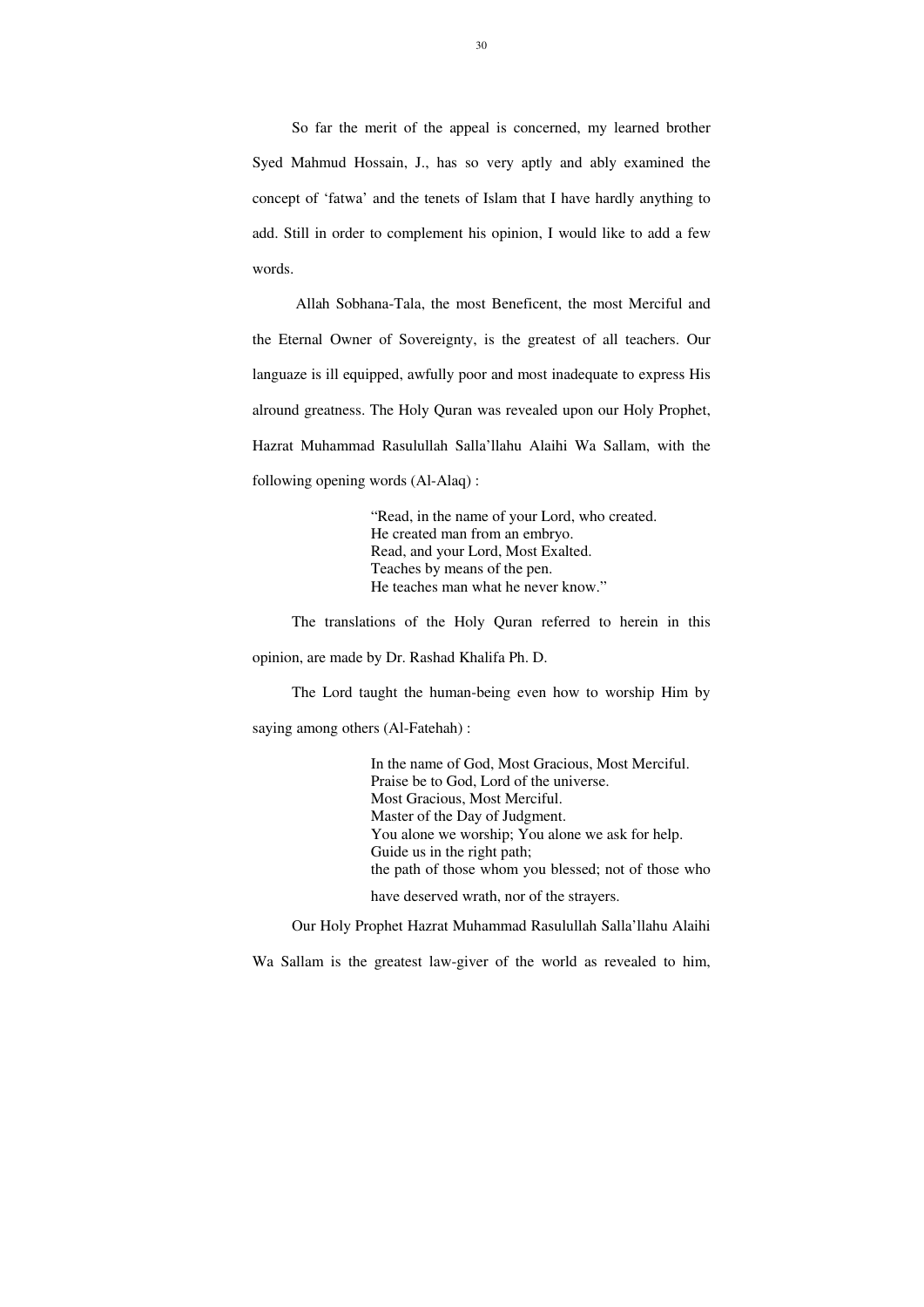although he never had any institutionalised education. He was the greatest and the final messenger of the Almighty Lord, and He Himself was his instructor. From the early childhood he never spoke any thing but truth, as such, he was named 'As-Sadiq Al-Amin'. He was the first, the best and the superior most of all the creations of Allah, the greatest Exalter. He is God's mercy to mankind, to all.

At the age of 40, first revelation was made to him and after some time he was directed to proclaim the grace of the Lord of the Universe. But the people of Makkah fell upon him as tyrants and started to treat him with extreme cruelty. At one stage, one idolater asked the Holy Prophet to describe his Lord. The Lord himself revealed His Absoluteness (Al-Ikhlas) :

> "------------There shall be no compulsion in religion: the way is now distinct from the wrong way........."

"Proclaim, He is the One and only God The Absolute God Never did He beget. Nor was He begotten None equals Him."

The new muslims used to ask the Holy Prophet very many questions in order to run their life in Islamic way. Not only the muslims, even the non-believers used to ask him questions some times in jest, some times in real earnest. The Holy Prophet answered them as revealed to him.

God Himself commanded (Al-Baqarah):

In sura Al-Nesa, God indicated that people would come to the Prophet for consultation and He Himself advised him accordingly through Jibrail Alaihissalam, the great angel.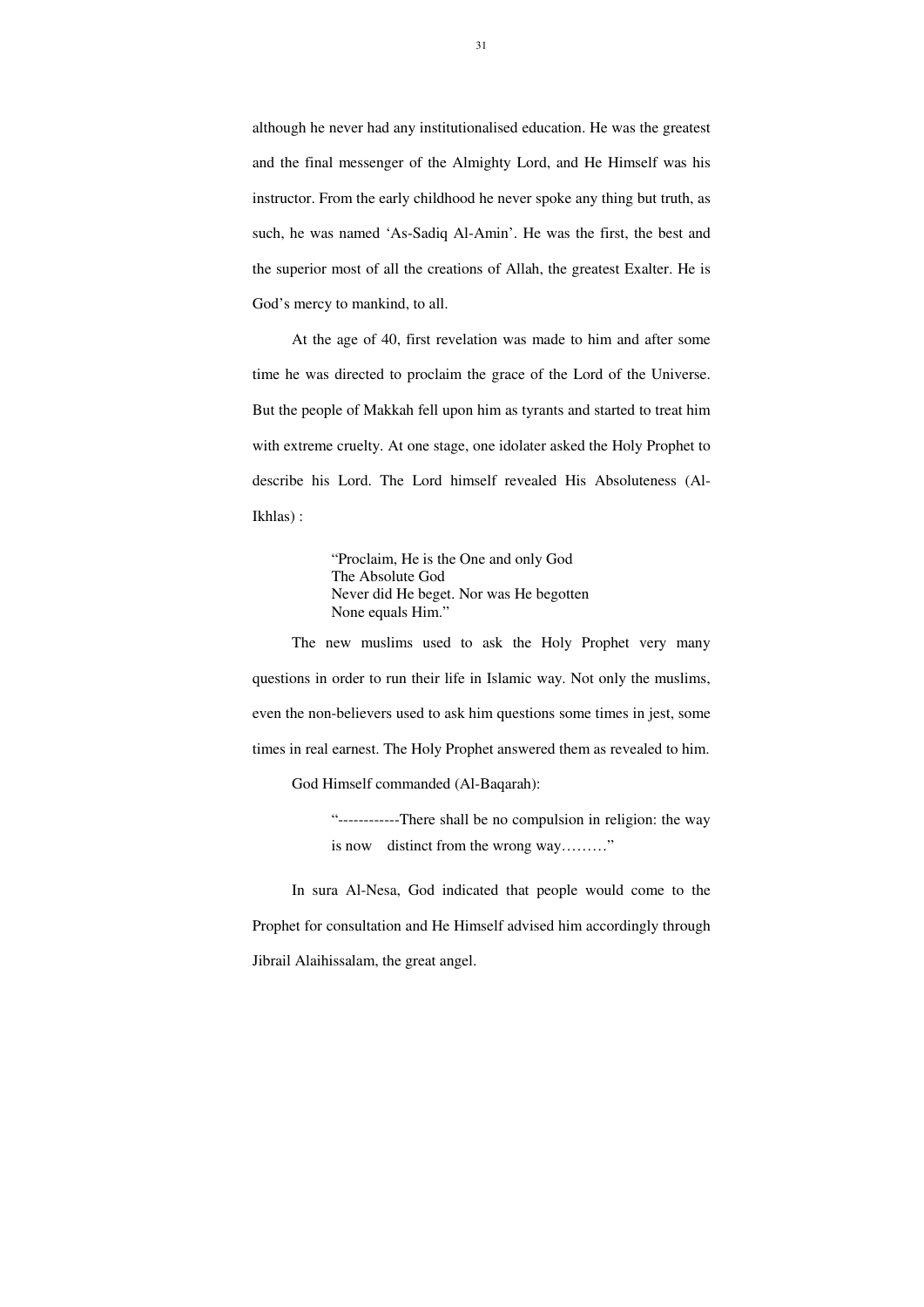Even the great angel Jibrail Alaihissalam sometimes visited him and asked him questions in order to educate his companions. One such occasion was narrated by Hajrat Umar Farooq (R.A) as stated by Prof. Masud-ul-Hasan in his book : Hadrat Umar Farooq (page-79-80):

> "Hadrat Umar stated that one day when he and some other companions were with God's Messenger, a man with very white clothing and very black hair came up. Sitting down beside the Holy Prophet, leaning his knees against his, and placing his hands on his thighs he said, "Tell me Muhammad about Islam."

> The Holy Prophet said, "Islam means that you should testify that there is no god but Allah; that Muhammad is God's Messenger; that you should observe the prayer, pay the Zakat, fast during Ramadan, and make the pilgrimage to the House of God, if you have the means".

> The visitor said "You have spoken the truth. Now tell me about faith."

> The Holy Prophet said, "It means that you should believe in Allah, His angels, His books; His Apostles, and the last day, and that you should believe in the decreeing both of good and evil."

> The man said that that was true. He then asked, "Now tell me about doing good."

> The Holy Prophet said, "It means that you should worship Allah as if you are seeing Him, and if you are not seeing him (perceive) that He is in fact seeing you.

> The man accepted the statement as correct. He next asked, "Now tell me about the Hour".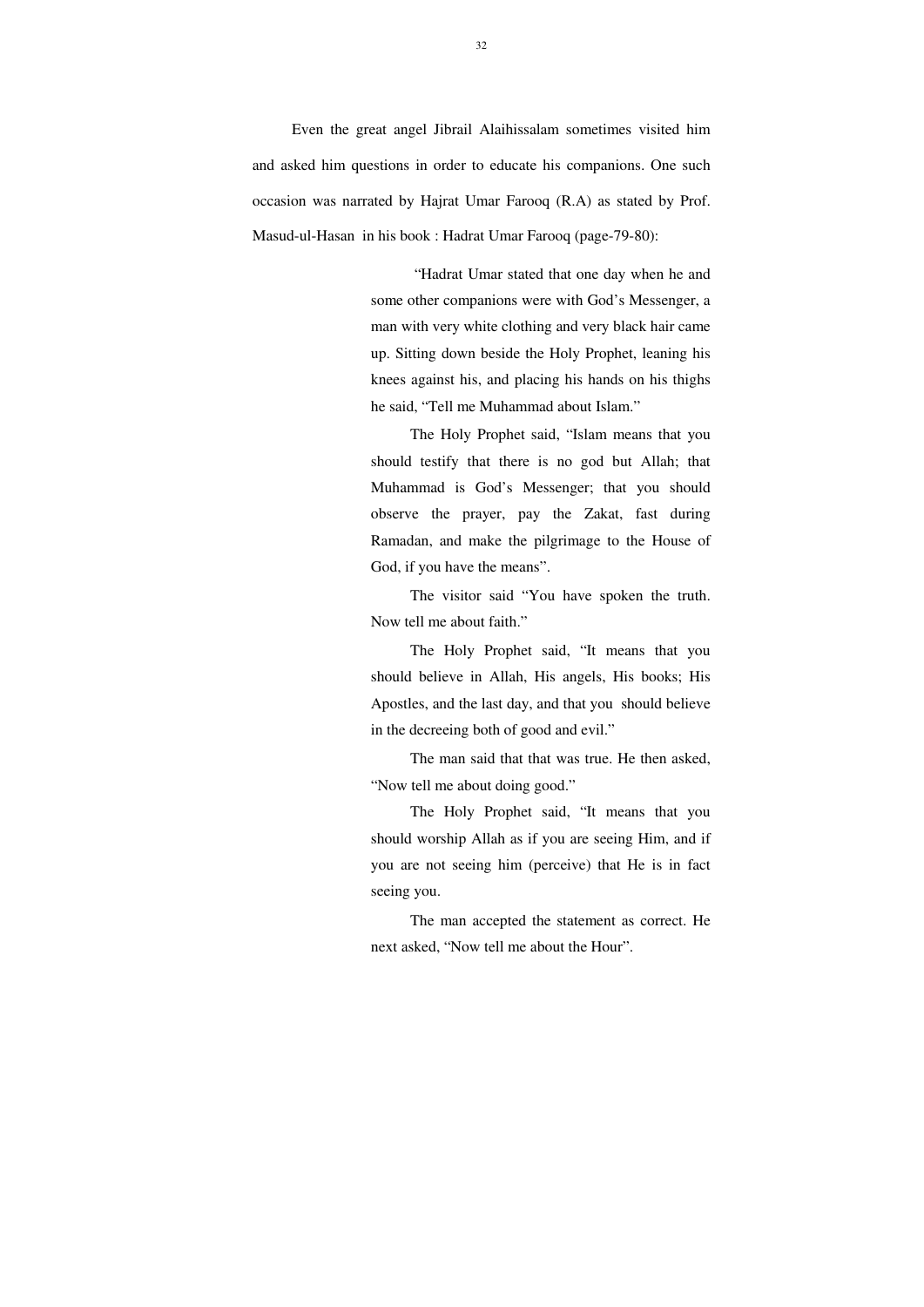The Holy Prophet said, "The one who is asked about is no better informed than the one who is asking."

Thereupon the man said, "Then tell me about its signs."

The Holy Prophet replied, "The signs are that a maid servant should beget her mistress, and that you should see barefooted, naked poor men and shepherds exulting themselves in buildings."

The visitor felt satisfied. Then he sought leave to depart and as soon as leave was given he disappeared. Hadrat Umar who was present wondered who was the visitor.

Turning to Hadrat Umar, the Holy Prophet said, "Do you know who was the visitor?"

Hadrat Umar replied that he did not know.

Thereupon the Holy Prophet said, "He was Gabriel, who came to you to teach your religion".

On another occasion the non-believers asked three questions and the Prophet got his answers from the angel Jibrail. In most occasions when he replied to any query, it was brought by the angel. In this way, his commands, his conducts in his daily life, his answers or his comments and even observations were all made but obviously with the approval of God. All these directions and instructions were his fatwas, though were not revelations but were made obviously with heavenly touch. These were Sunnah and as muslims we are fully and wholly bound by the revelations (Holy Quran Majid) and the Holy Prophet's Sunnah.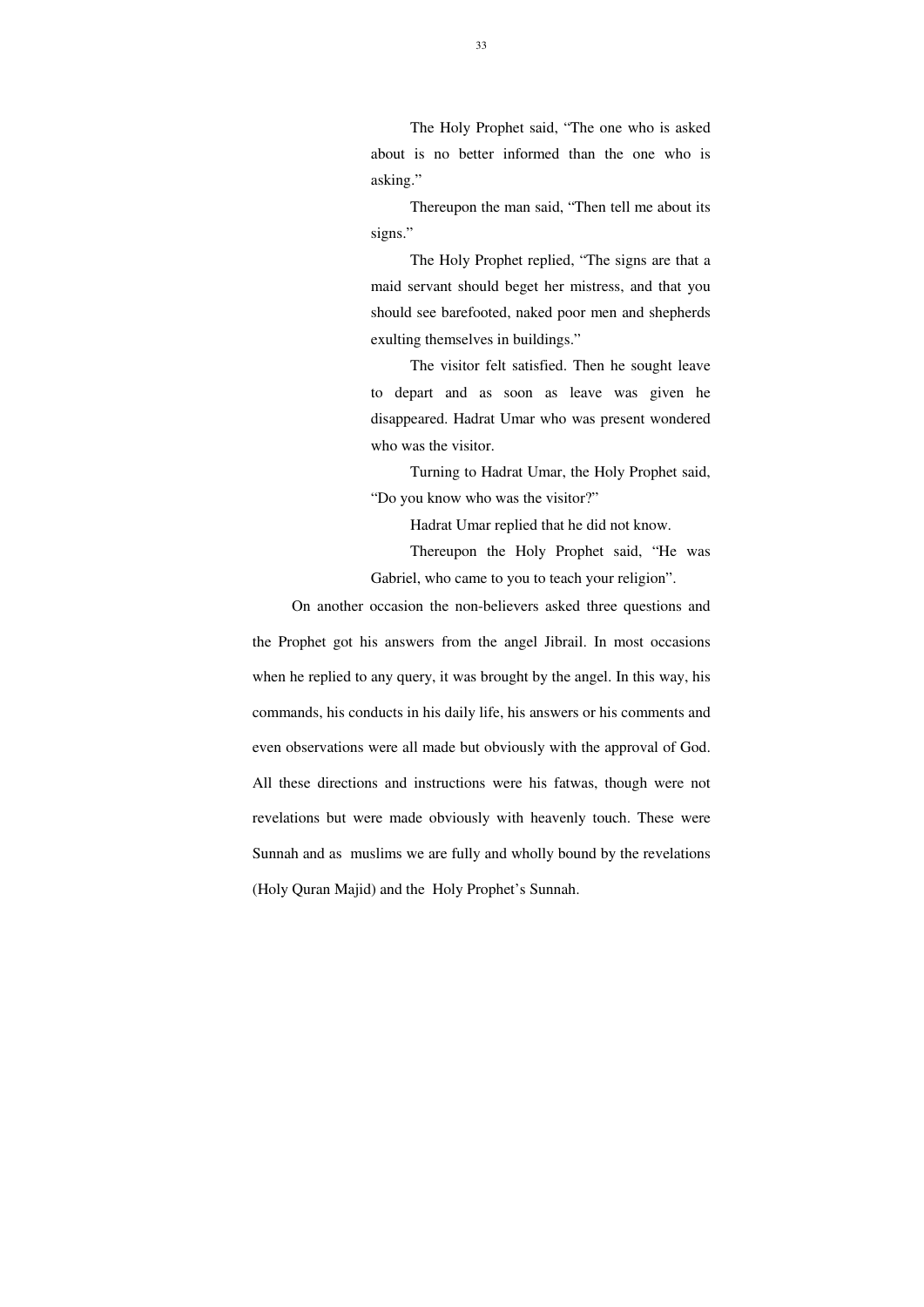No wonder when some one asked Hazrat Ma Ayasha Siddiqua Radia Allhu Taala Anha about our Holy Prophet, she replied, have you not read the Holy Quran.

A notable example of fatwa is the address of the Holy Prophet in the Farewell Pilgrimage at Arafat.

With the sad demise of the Holy Prophet, the scope of further revelations had ended forever.

Hazrat Abu Bakr Siddique, Radia Allahu Taala Anhu, on assuming the office of Caliph and Amirul Momenin, gave a most eloquent sermon to the people of Medina, outlining the priorities of his government. Hazrat Omar Farooq, Radia Allahu Taala Anhu and Hazrat Ali, Radia Allahu Taala Anhu, as Caliphs, similarly sent instructions to the Kazis and the provincial Governors as to how they should administer justice and run their administration. Delivered in the first half of the  $7<sup>th</sup>$  century, the sermon of Hazrat Abu Bakr Siddique (R.A) and the instructions of Hazrat Omar Farooq (R.A) and Hajrat Ali (R.A) were spectacular instances of statesmanship unparalled not only at the then world but also of the modern world. But those were in effect fatwas.

The gradual development of the schools of Islam, propounded by the great Imams and other school of thoughts have been aptly narrated and analysed by my learned brother Sayed Mahmud Hossain, J., as such. I would not dwell on those all over again.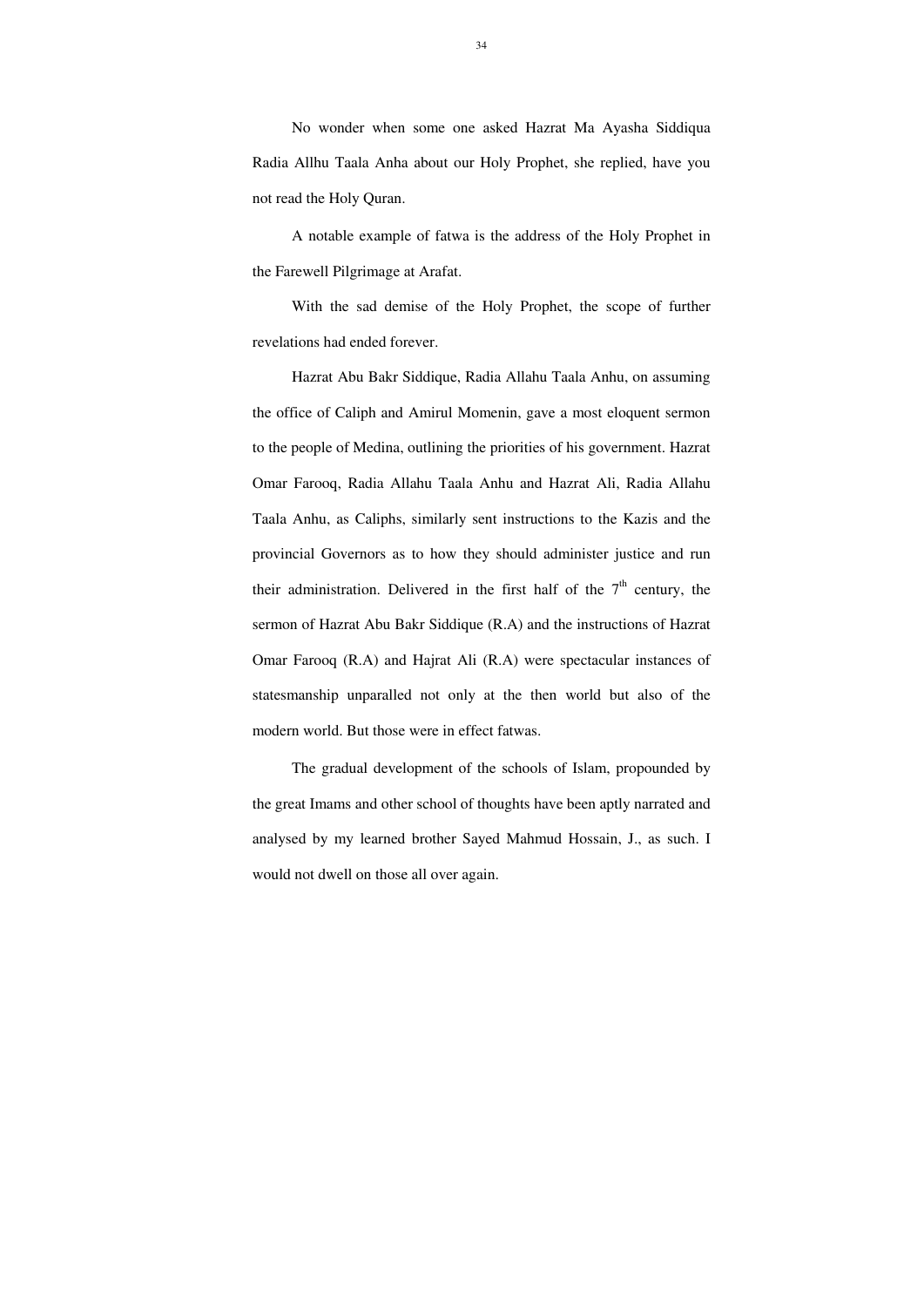But one thing I would like to emphasis that unlike other religions, the history of Islam shows that there is as such, no place for the office of Priesthood in Islam.

The 10 (ten) Ashab including 4 (four) Caliphs of Islam were recipient of the great heavenly news (Ashara Mobashshara). That itself was enough to show their purity and greatness even to God. The place of Ashab were also in the highest position in the Islamic world. No other human being can ever attain their status. But most of them were mere idolators before they embraced Islam. In Islam all men are equal before God. The companionship of the Holy Prophet and their new religion transformed them into great men. Hazrat Bilal (R.A) was a negro slave of Abyssinian origin . He was the first muazzin of Islam. His birth and calling in life made no difference.

From this background history we have to understand and appreciate fatwa in this  $21<sup>st</sup>$  century in the true spirit of Holy Quran Majid and Hadith and not struck in the  $7<sup>th</sup>$  century in its abstract sense.

The Holy scripture, the Hadith and Sunnah, the opinions of great Imams and works of other great scholars and saints are handed down to us from generation to generation. Anybody may read those great works and enlighten themselves, and attain the position of a Haqqani Ulema. But like any other discipline, they may require instructions from the persons, learned in Holy Quran Majid and Hadith, to attain knowledge and appreciate the correct spirit of Islam and its way of life.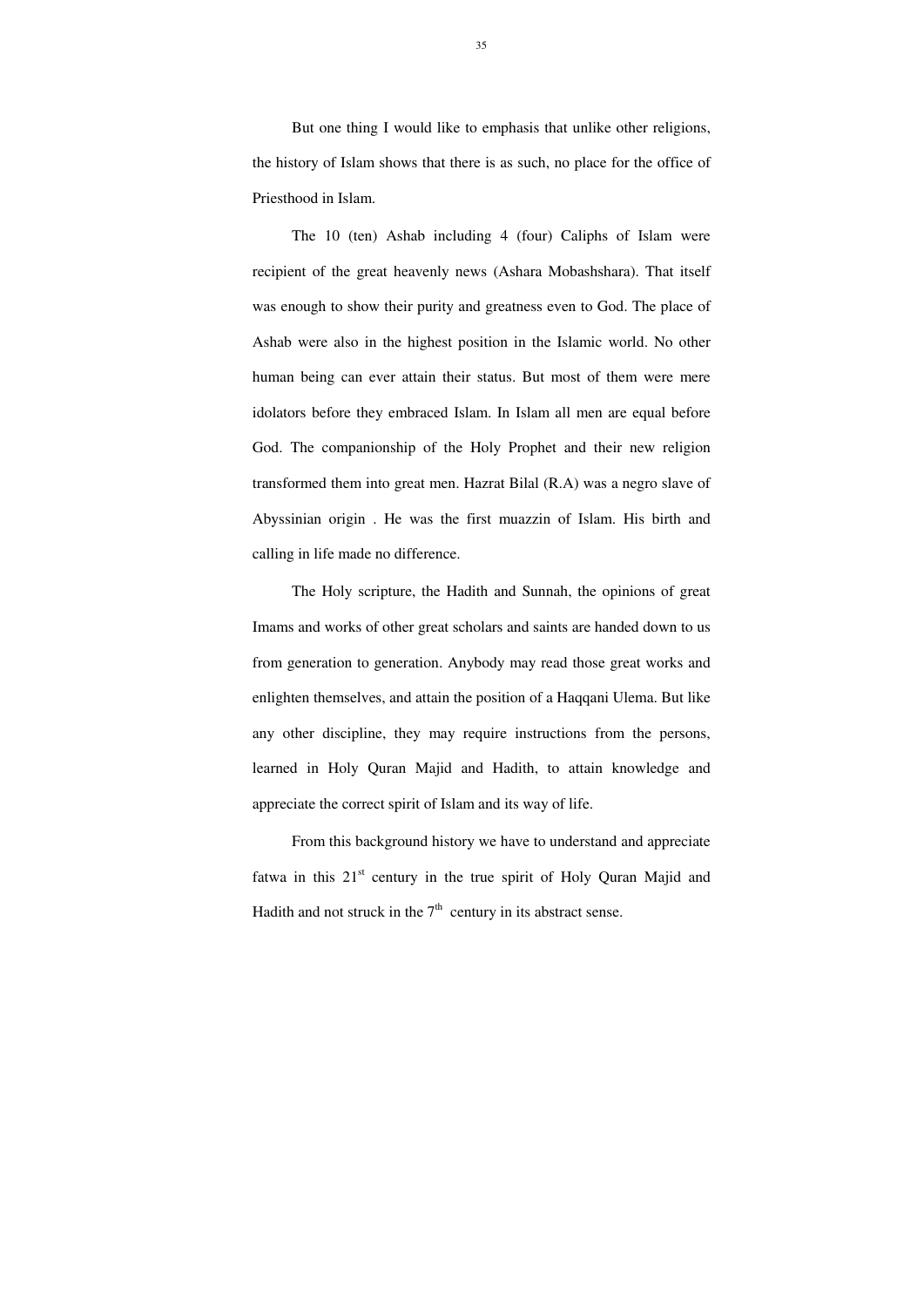We must appreciate that in the early years of Islam, the muslims, notably Hazrat Umar Farooq (R.A) used to ask questions all the time to the Holy Prophet and his replies may be termed as 'fatwas'. Besides, there were other great scholars who were the constant companions of the Holy Prophet. But only 6 (six) persons were entitled to pronounce fatwa and among them, Hazrat Umar Farooq (R.A) and Hazrat Ali (R.A) were the most prominent. The others were Hazrat Abdullah Ibne Mashud (R.A), Hazrat Ubai Ibne Qaab (R.A), Hazrat Jaed Ibne Sabeth (R.A) and Hazrat Musa Ashari (R.A). This strict restriction in allowing only a handful of Ashab to pronounce fatwas was observed in order to keep and maintain the correctness of the fatwa even at that time inspite of the acknowledged superiority of the Ashab.

People like Haji Azizul Haq and others like him should take note of it and beware about giving fatwas.

During the reign of Hazrat Umar Farooq (R.A), no body was allowed to preach 'waj' and pronounce 'fatwa' without his permission. He himself made more than one thousand pronouncements on Fiqh or Islamic jurisprudence. All the great schools of thought on Islamic jurisprudence followed the laws laid down by Hazrat Umar Farooq (R.A). He held the Prophetic acts of the Holy Prophet as binding while his day to day performances as a human being were held as a model guide to suit the changing situations. He also developed the doctrine of Qiyas or logical deduction.

 After the demise of Hazrat Umar Farooq (R.A), the division among the muslim leaders became apparent. Fatwas were being issued more for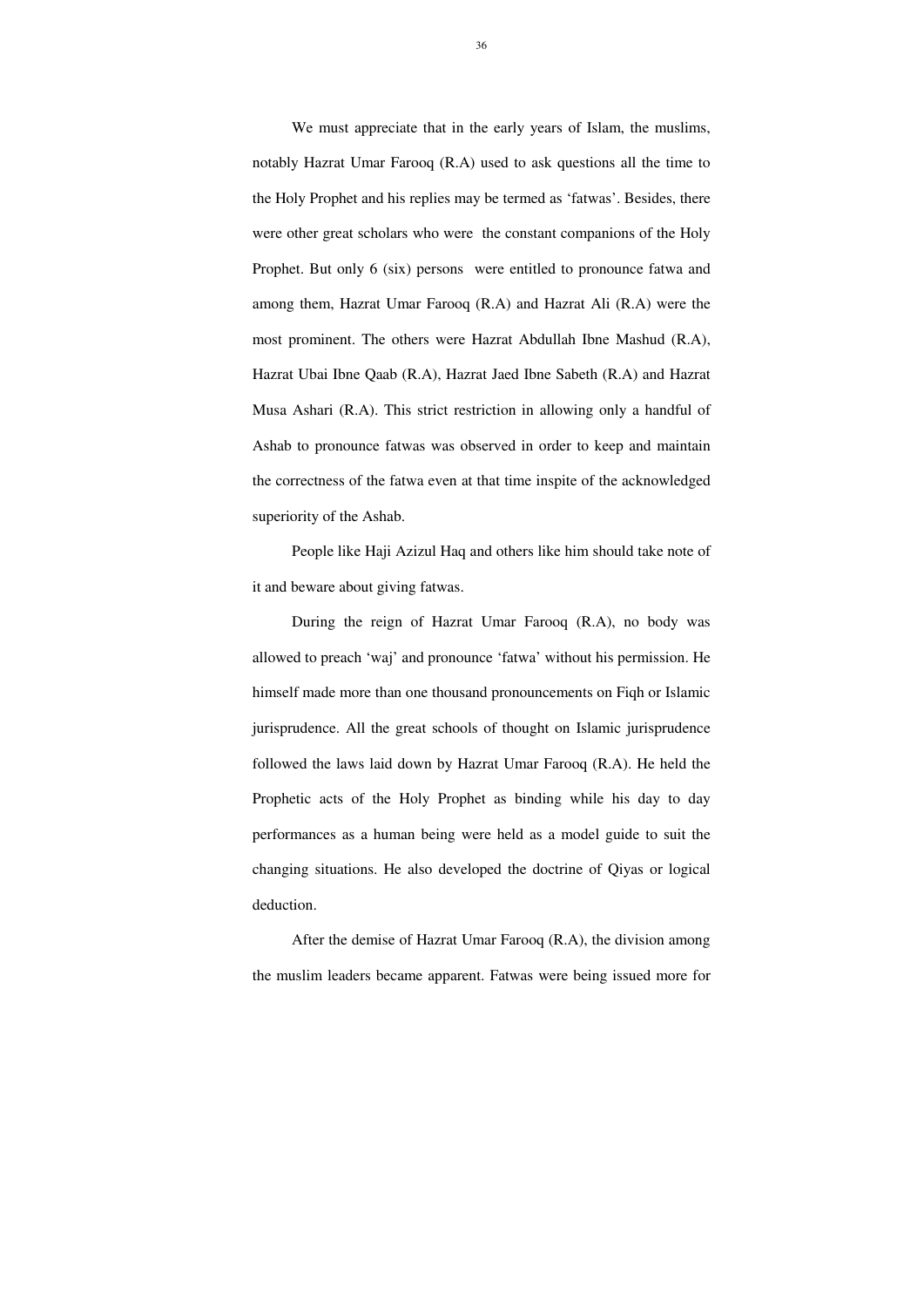political reasons than for religion and justice. As a result, wars, strifes, and murders for political gains amongst the different leaders and their tribes became prevalent instead of brotherly spirit of Islam, so very earnestly preached and upheld by our most honoured, most revered and most beloved Holy Prophet.

 In this sub-continent, under the auspices of Emperor Aurangazab, all the available Fikhs were compiled in one volume, known as 'Fatwa-e-Alamgiri'. It was more like a Code than fatwa as it is understood.

 In this historical background, we ought to appreciate that the great men of Islam are no longer there. They however, left their great works, legacies, precedents and examples on the tenets of Islam as propounded by our Holy Prophet and glorified by his great body of Ashab, Tabeins, Tabe Tabeins, great Imams, Haqqani Ulemas who were no doubt Naibe Rasul and as such, definitely call for utmost respect and reverence. But at the same time, it is reiterated that Islam does not provide for Priest-hood and any body who ardently follows the Holy Quran Majid, Hadis and Sunnah, left by our Holy Prophet, God in His unbounded Mercy, may allow him His forgiveness and hedayet.

 However, one may always seek guidance on religious matters from others who are learned in Fiqh or Islamic Jurisprudence. But then again they must appreciate that they are not Ashab or Tabeins or Tabe Tabeins or great Imams. As such, they have inherent limitations. They may become learned by reading the Holy Quran and Hadis and other works of the great scholars of Islam but their prouncements are not sacrosanct and one may differ with respect from their point of view with logic. Islam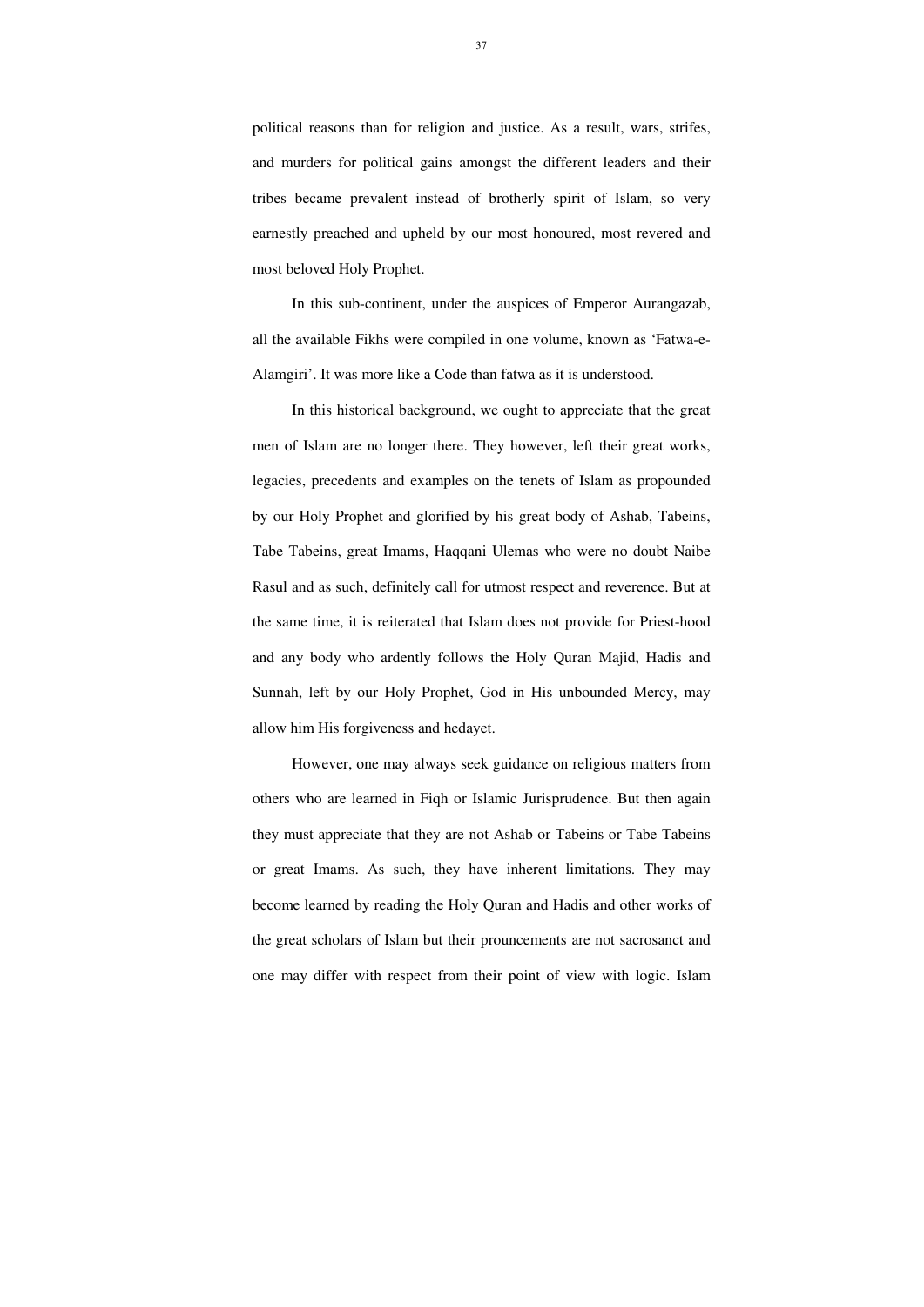38

allows it, because God in his unbounded mercy bestowed His creation with excellent reason and wisdom. One has to cultivate it.

That is why a 'fatwa' is only an opinion, may be by a very learned Mufti but it is still an opinion only and being an opinion, it is not binding or coercive on the recipient or any body else. In this connection, one has to remember that for all our conducts we are accountable to God and only to God, who in His unbounded Mercy, for His pleasure created us all and we shall definitely return to Him and to Him alone. The Lord remains in our heart and with every heart throb we feel His Supreme Existence always in our lowly and very humble beings. To Allah we belong and to Him we return.

We must also appreciate that all the directions given in the Holy Quran and Hadis which we follow or try to follow and all our prayers, are all for our Eternal and Sovereign Lord alone, certainly not for any mortal, no matter whether he is a great King-Emperor or a great Mufti. They themselves are also accountable to God for all their acts just like the humblest creation of God, because only He knows whose prayers and conducts would be acceptable to Him. No body else knows. Let it be understood that the person who pronounces fatwa and its recipients are all creations of Almighty Allah and nobody knows who is the real muttaqee. Only He, the Sovereign Lord of the day of Judgment, knows best.

As such, instead of claiming any superiority or even having pride in our 'knowledge', all of us should always be utmost submissive in our prayers, very humbly begging for His mercy. We all should beware that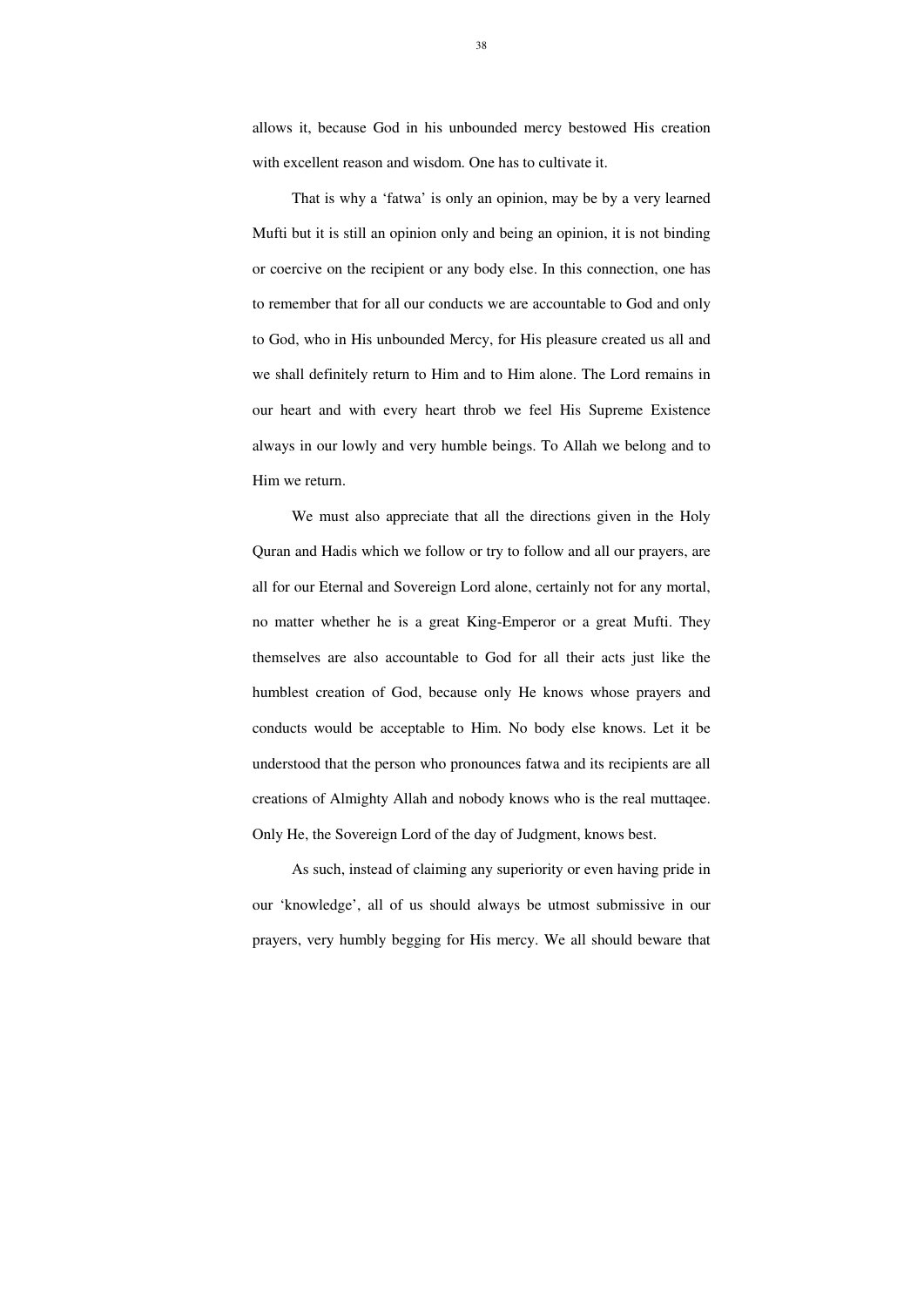39

God had revealed what would happen on the day of Judgment (Al-Zalzalah) :

"--------- Whoever does an atom's weight of good will see it. And whoever does an atom's weight of evil will see it." However, with the advent of civilisation, the rights of the people, the best creation of God, in contradistinction to the powers of the Kings and other autocratic Rulers, are now acknowledged throughout the world. Now, no body rules, the Head of the State, the Head of the Government and other authorities serve the people.

 In this connection, we should remember that, our government is the government of laws and not of men. We all are bound by the Constitution of the People's Republic of Bangladesh and the laws of the land. The laws rule.

 The Constitution of Bangladesh guarantees` and allows freedom of expression but the said freedom is not unfettered, rather, accompanies and enjoins responsibilities also. One is entitled to express his opinion or fatwa but at the same time, he must be careful not to violate any law or hurt the feelings of anybody, specially the women. One must remember with great respect and reverence that Hazrat Khadeejah, Radia-Allahu Taala Anha, was the first person to embrace Islam and Hazrat Sumayyah, Radia-Allahu Taala Anha, was the first person to become shahid (martyred) in the path of God from amongst the companions of our Holy Prophet. Our beloved Prophet himself was respectful towards womenfolk and we all should follow his noble example.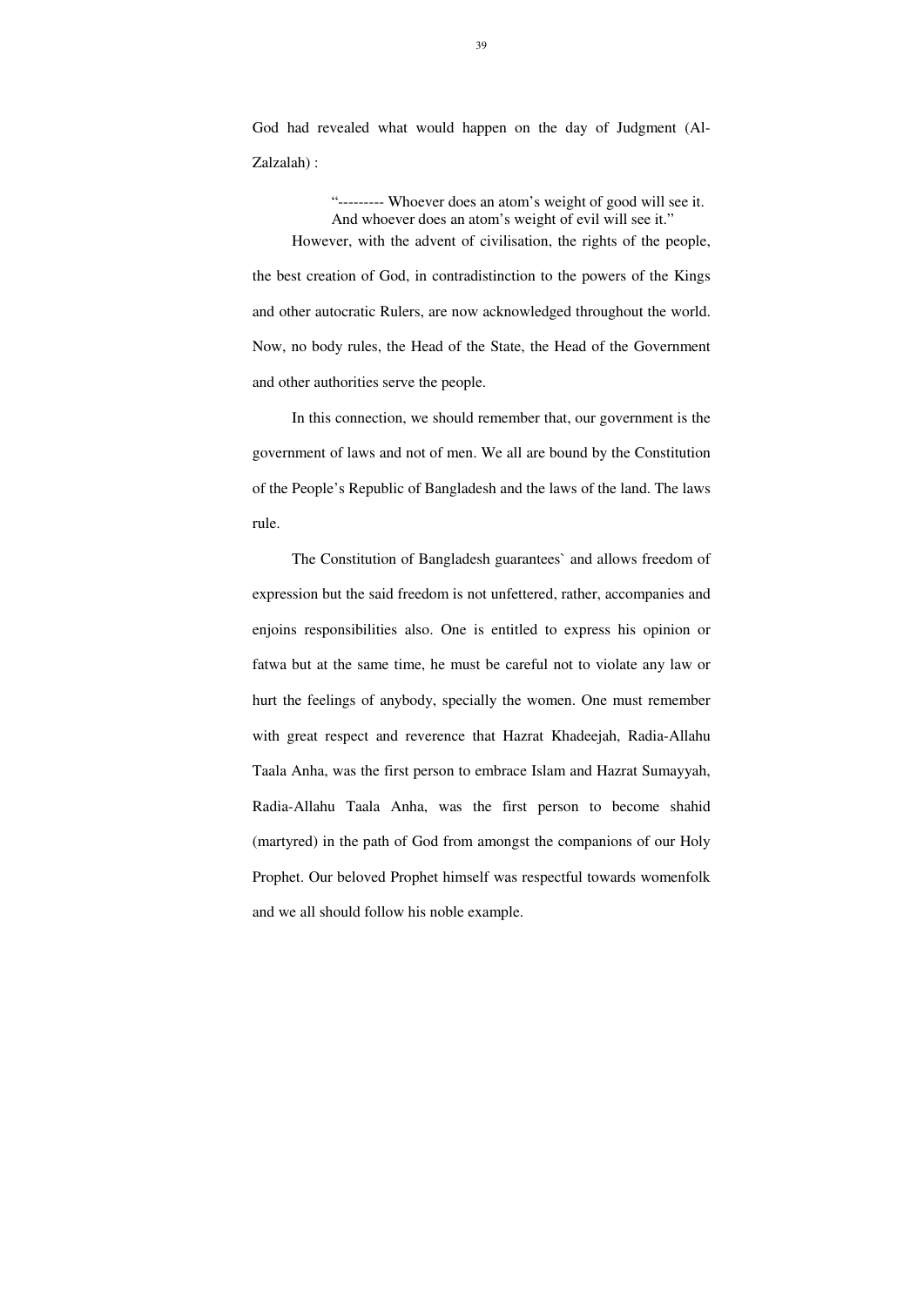Under the circumstances, nobody is allowed to function independent of or in derogation of the laws of the land. As such, although a Mufti, Maulana, or Imam may pronounce a fatwa, if requested, but cannot violate the laws of the land, rather, are bound by it. He should also be respectful of the fatwa or opinion of others.

 Besides, let it be known if it is not already understood that in respect of a fatwa, no coercion or undue influence, can be exercised upon any body, far less any punishment or torture, physical or mental, can be imposed or inflicted upon any person, for not adhering to any fatwa. If so, beware, he may be visited by the laws of the land.

 Under the circumstance, I agree with the Orders proposed to be passed by my learned brother, Syed Mahmud Hossain, J.

### **A.B.M. Khairul Haque, C.J.**

**Md. Muzammel Hossain, J:** I have had the advantage of going through the judgments to be delivered by my brothers, **Md. Abdul Wahhab Miah,J.**  and Syed Mahmd Hossain, J. I concur with the judgment to be delivered by my brother, **Syed Mahmud Hossain,J**.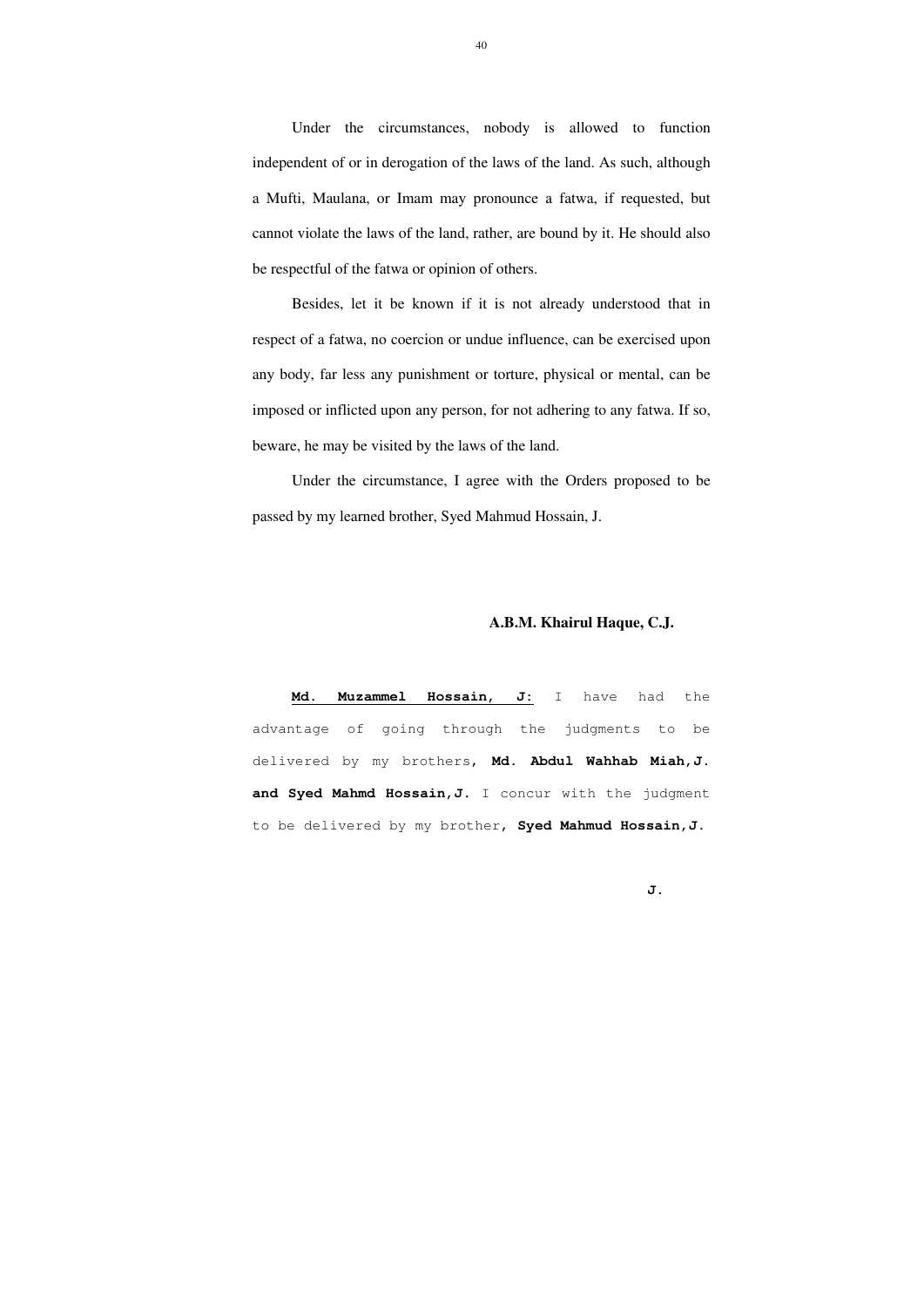**Surendra Kumar Sinha, J:** I have had the advantage of going through the judgments to be delivered by my brothers, **Md. Abdul Wahhab Miah,J.**  and Syed Mahmd Hossain, J. I concur with the judgment to be delivered by my brother, **Syed Mahmud Hossain,J**.

#### **J.**

**Md. Abdul Wahhab Miah, J:** I have had the privilege of going through the judgment proposed to be delivered by my learned brother, Syed Mahmud Hossain, J. pronouncing the majority view. I regret that I could not agree with the majority decision that the High Court Division could issue *suo motu* Rule in exercising its power under article 102 of the Constitution of the People's Republic of Bangladesh (the Constitution) and that the High Court Division could make the Rule absolute holding the fatwa in question unauthorized and illegal and make other observations and recommendations as made in the judgment giving rise to these appeals in view of the terms of the Rule issuing order, the facts involved in the case and the finding of the High Court Division that "we, are, however, satisfied with the steps taken by the respondent as stated in his affidavit-in-opposition. Let it, we hope, be the once for all warning to the other District Magistrates, the magistrates and the Police Officers."

 In view of the above, I find no other alternative but to give my own views as to the power of the High Court Division to issue *suo motu* Rule in exercising jurisdiction under article 102 of the Constitution and also as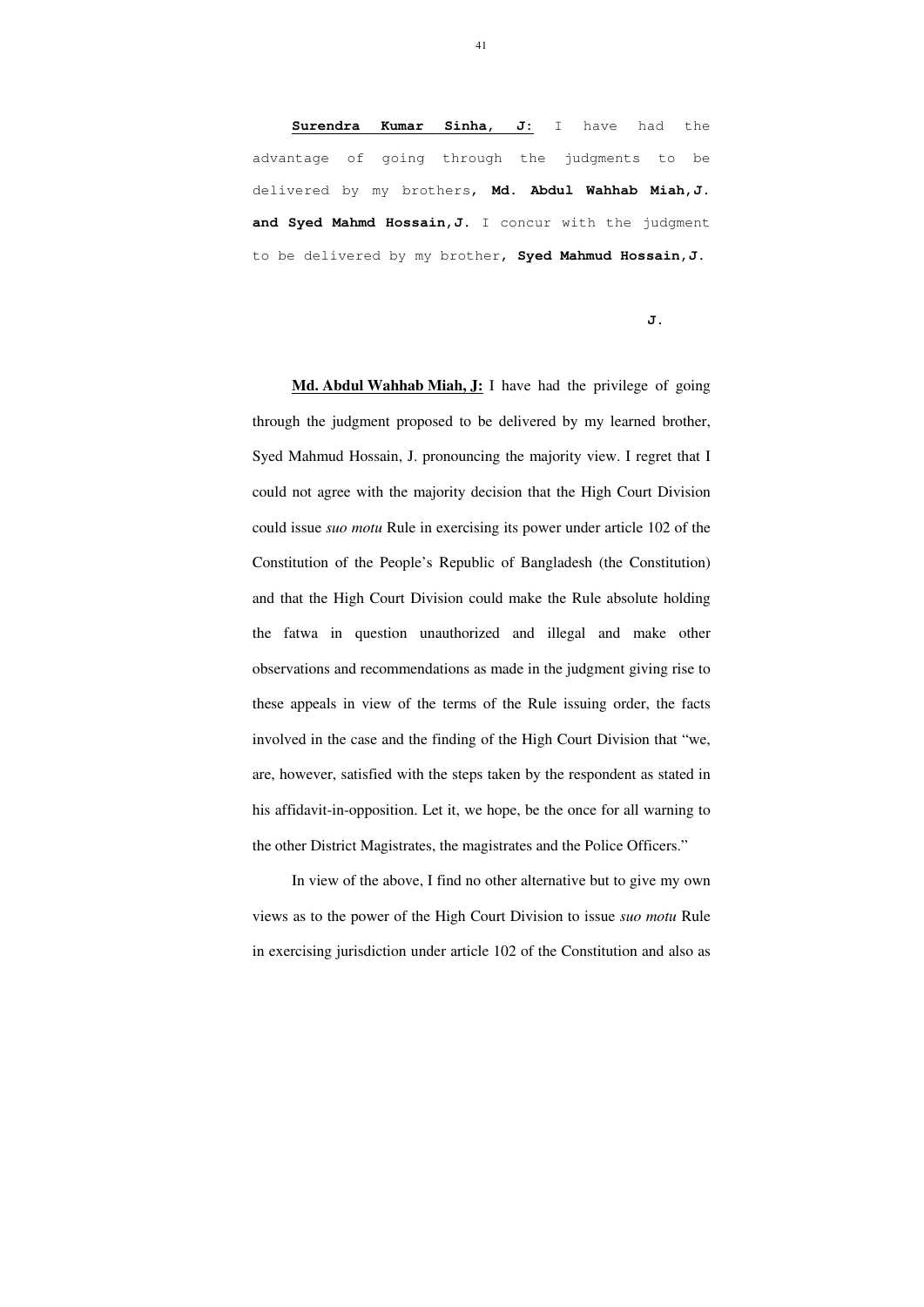to whether the High Court Division was justified in making the Rule absolute in the terms as indicated hereinbefore.

 In the judgment proposed to be delivered by Syed Mahmud Hossain, J., detailed facts have been stated. Therefore, I do not consider it necessary to state the facts in detail except that a *suo motu* Rule was issued by a Division Bench of the High Court Division on a news item captioned " **i** I  $\sharp$  " **i**  $\sharp$  " **i** \$ % & **wb a ©vi b n ‡ e M "n e a y m vwn ` vi** ". The Rule was issued in the following terms:

At the time of issuance of the Rule, the High Court Division also directed the District Magistrate and Deputy Commissioner, Naogaon to appear in person and also to produce Haji Azizul Hoque before it on 14<sup>th</sup> December, 2000 at 10:30 a.m.

"Let a suo motu Rule Nisi be issued upon the District Magistrate and Deputy Commissioner of Naogaon to show cause as to why he should not be directed to do that which he is required by law to do concerning the said incident and/or pass such other or further order or orders as this Court may deem fit and proper."

 As already noted in the judgment of the majority that as many as 9(nine) Senior Advocates were requested to appear in the case as amici curiae as the matter involved interpretation of the Constitution and other important points of law of public interest, and 5(five) Olayma Kerams were invited to appear before this Court to express their considered view through the Director General of Islamic Foundation on the points: (i) what is fatwa? (ii) status of fatwa, (iii) the application of fatwa in Bangladesh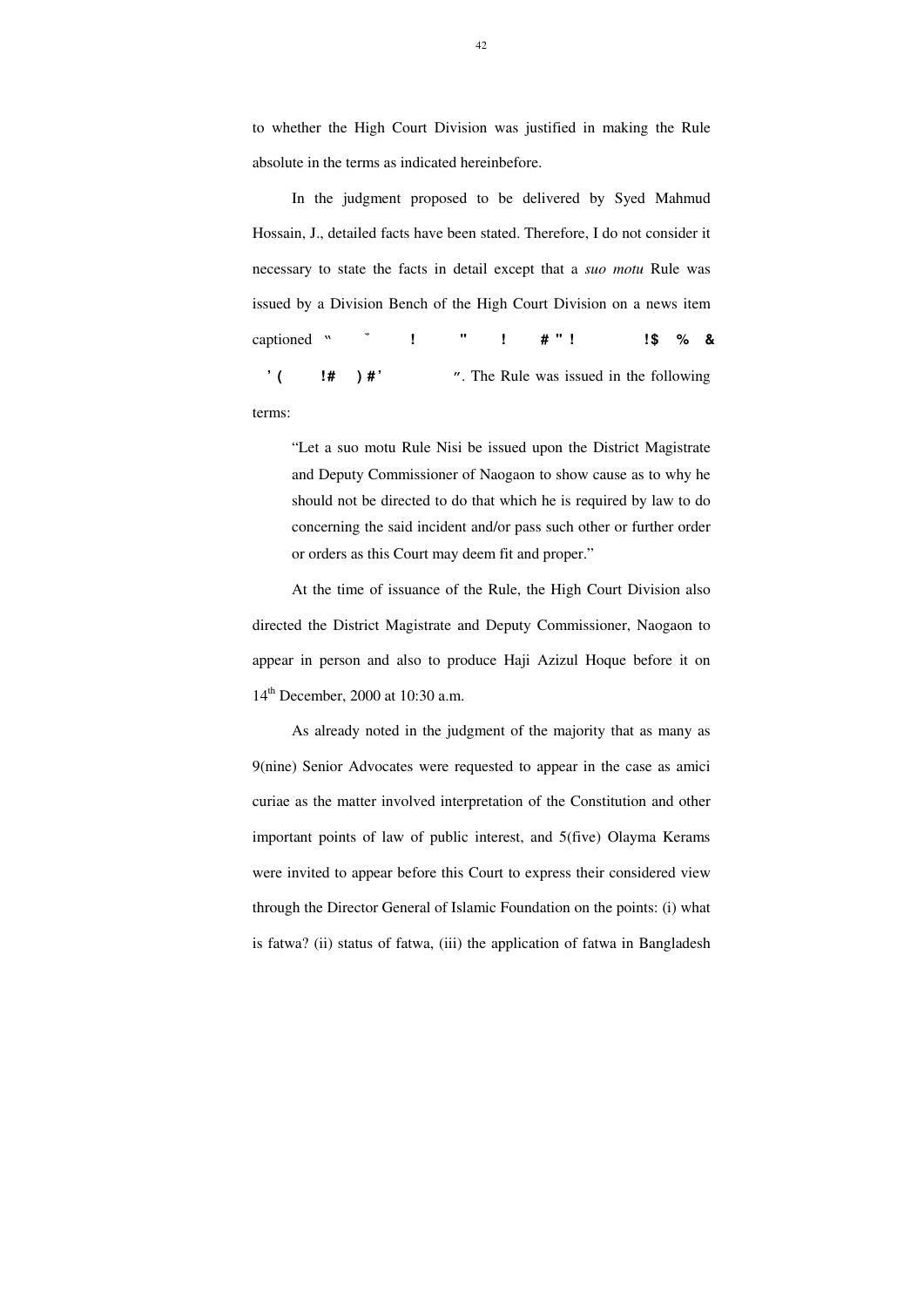and its legality and (iv) the position of fatwa vis′-a-vis′ our law and accordingly, they appeared and made their submissions.

 Of the amici curiae, Mr. T. H. Khan, Mr. Mahmudul Islam and Mr. A.F.Hassan Ariff candidly submitted that in view of the language of article 102 of the Constitution, the High Court Division had no jurisdiction to issue *suo motu* Rule. Of course, the other amici curiae including Dr. Kamal Hossain appearing for respondent No.6 and respondent No.2 respectively in Civil Appeal No.593 of 2001 and Civil Appeal No.594 of 2001, Mr. Abdur Razzaq appearing for the appellant in Appeal No.594 of 2001, Mr. Mahbubey Alam, learned Attorney General appearing for respondent Nos.1-3 and respondent No.1 respectively in Civil Appeal Nos.593 of 2001 and 594 of 2001 and Mr. M. Amirul Islam, appearing as intervener, submitted that the High Court Division had/has jurisdiction to issue *suo motu* Rule.

To see whether the High Court Division had jurisdiction to issue *suo motu* Rule, we are to see the words used in article 102 of the Constitution. In the judgment of the majority, though the most part of article 102 has been quoted, I feel it necessary to quote the article as a whole, for ready reference. The article (as it stood on the date of issuance of the *suo motu* Rule on 03.12.2000 and also on the date of judgment on 01.01.2001) reads as follows:

"102. (1) The High Court Division on the application of any person aggrieved, may give such directions or orders to any person or authority, including any person performing any function in connection with the affairs of the Republic, as may be appropriate for the enforcement of any of the fundamental rights conferred by Part III of this Constitution.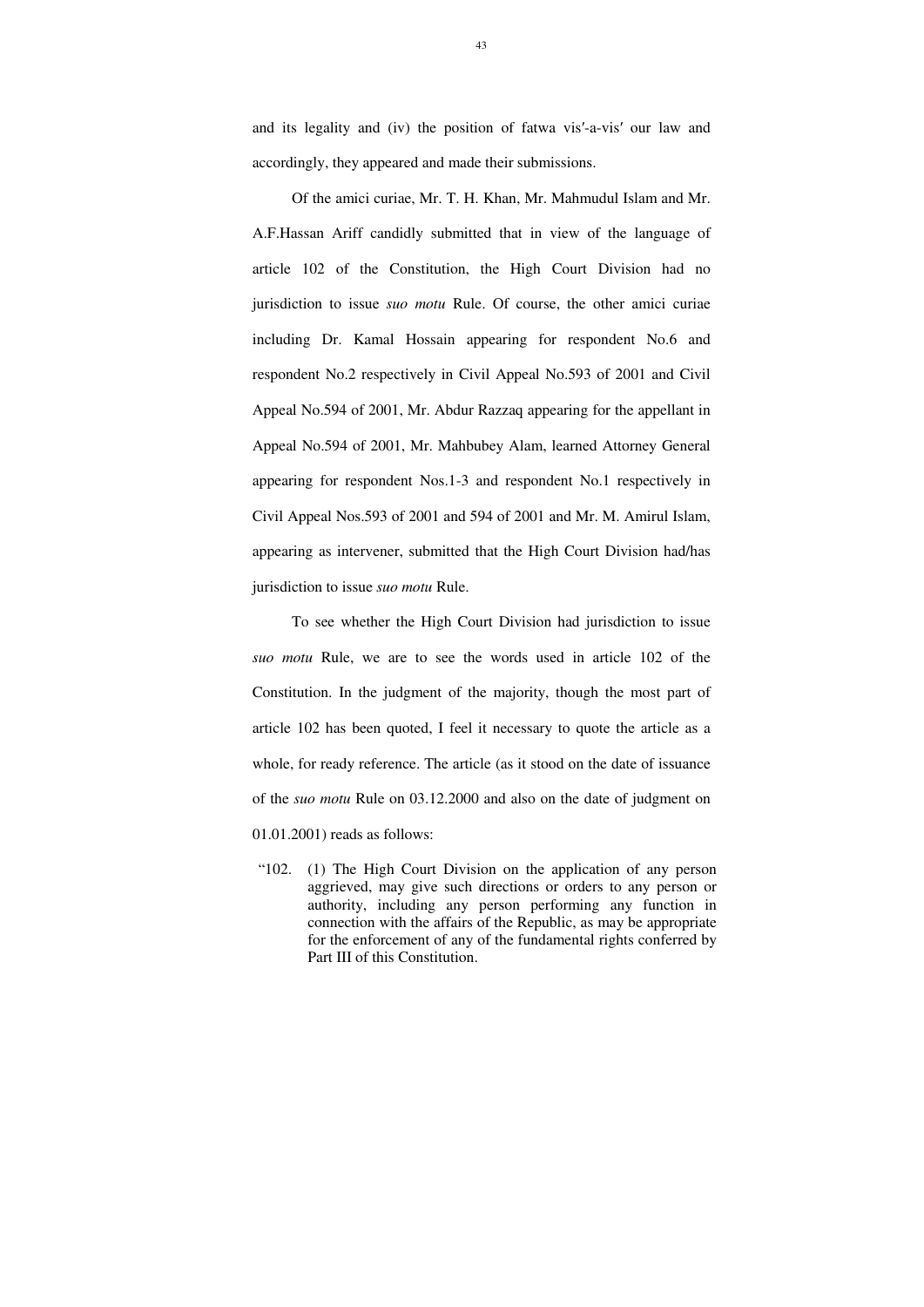- (2) The High Court Division may, if satisfied that no other equally efficacious remedy is provided by law— (a) on the application of any person aggrieved, make an order─
	- (i) directing a person performing any functions in connection with the affairs of the Republic or of a local authority to refrain from doing that which he is not permitted by law to do or to do that which he is required by law to do; or
	- (ii) declaring that any act done or proceeding taken by a person performing functions in connection with the affairs of the Republic or of a local authority has been done or taken without lawful authority and is of no legal effect; or
	- $(b)$  on the application of any person, make an order—
	- (i) directing that a person in custody be brought before it so that it may satisfy itself that he is not being held in custody without lawful authority or in an unlawful manner; or
	- (ii) requiring a person holding or purporting to hold a public office to show under what authority he claims to hold that office.

 (4) Whereon an application made under clause (1) or sub-clause (a) of clause (2), an interim order is prayed for and such interim order is likely to have the effect of-

 (3) Notwithstanding anything contained in the foregoing clauses, the High Court Division shall have no power under this article to pass any interim or other order in relation to any law to which article 47 applies.

- (a) prejudicing or interfering with any measure designed to implement any development programme, or any development work; or
- (b) being otherwise harmful to the public interest, the High Court Division shall not make an interim order unless the Attorney-General has been given reasonable notice of the application and he (or an advocate authorised by him in that behalf) has been given an opportunity of being heard, and the High Court Division is satisfied that the interim order would not have the effect referred to in sub-clause (a) or sub-clause (b).
- (5) In this article, unless the context otherwise requires, "person" includes a statutory public authority and any court or tribunal, other than a court or tribunal established under a law relating to the defence services of Bangladesh or any discipline force or a tribunal to which article 117 applies."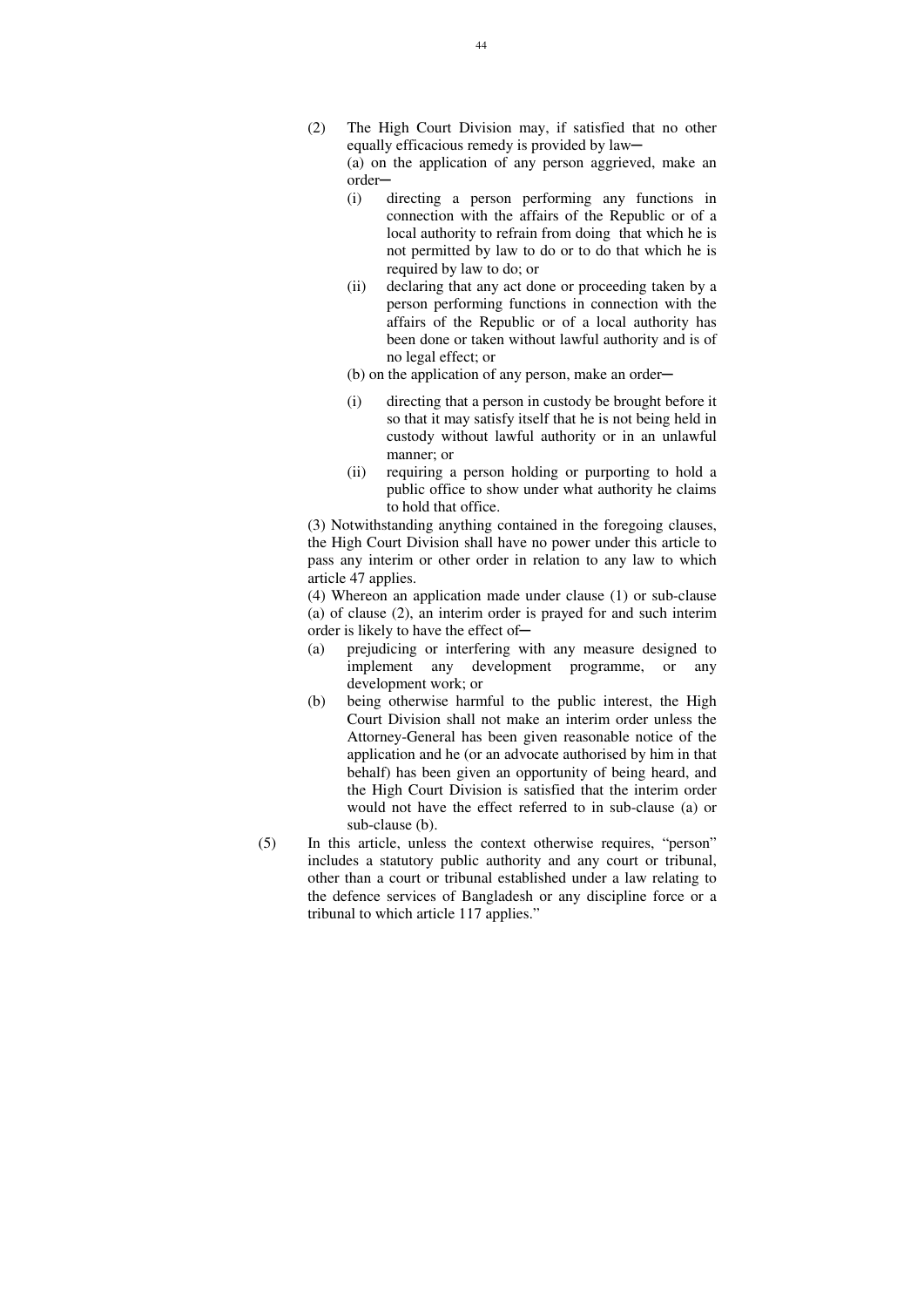Sub-article (1) of article 102 has dealt with the powers of the High Court Division to give such directions or orders to any person or authority, including any person performing any function in connection with the affairs of the Republic, as may be appropriate for the enforcement of any of the fundamental rights conferred by Part III of the Constitution "on the application of any person aggrieved." Again in clause (a) of sub-article (2) of the article, power has been conferred on the High Court Division to make order (i) directing a person performing any functions in connection with the affairs of the Republic or of a local authority to refrain from doing that which he is not permitted by law to do or to do that which he is required by law to do; or (ii) declaring that any act done or proceeding taken by a person performing functions in connection with the affairs of the Republic or of a local authority has been done or taken without lawful authority and is of no legal effect "on the application of any person aggrieved" on its satisfaction that there is no other equally efficacious remedy provided by law. In clause (b) of subarticle (2), the High Court Division has been empowered to make an order (i) directing that a person in custody be brought before it so that it may satisfy itself that he is not being held in custody without lawful authority or in an unlawful manner; or (ii) requiring a person holding or purporting to hold a public office to show under what authority he claims to hold that office "on the application of any person." Thus it is clear that in the case of enforcement of any of the fundamental rights conferred by Part III of the Constitution, there is no need for the satisfaction of the High Court Division that there is no other equally efficacious remedy provided by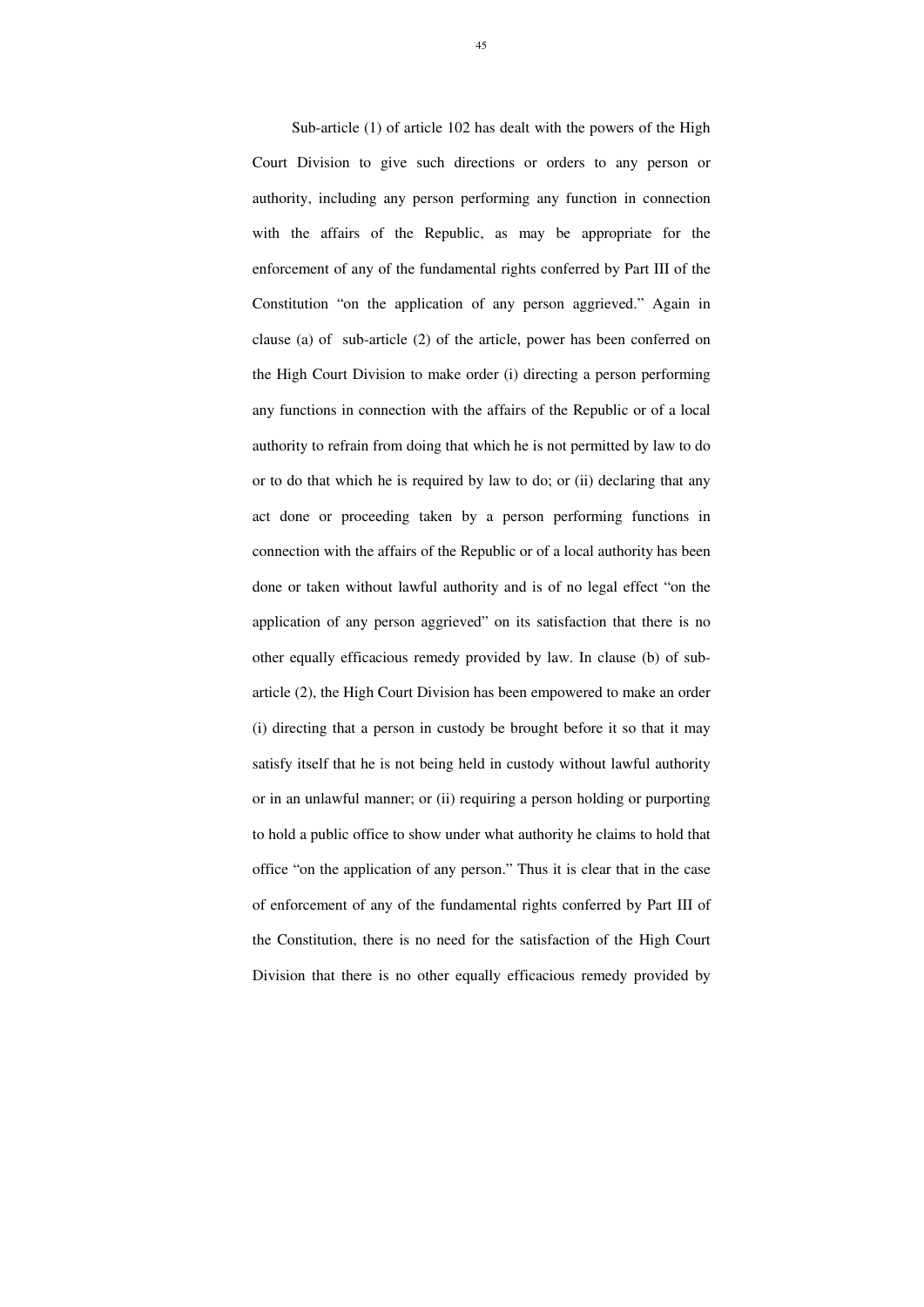law, but the condition precedent is "on the application of any person aggrieved." In the case of sub-clauses (i) and (ii) of clause (a) of subarticle (2), the High Court Division is required to be satisfied that there is no other equally efficacious remedy provided by law before making any order as contemplated therein but that again "on the application of any person aggrieved." So far as the cases contemplated in sub-clauses (i) and (ii) of clause (b) of sub-article (2) are concerned, the High Court Division may make an order "on the application of any person." In these two cases, the word "aggrieved" has been omitted, but like the cases as contemplated in clause (a), the High Court Division has to be satisfied that there is no other equally efficacious remedy provided by law. The framers of the Constitution have used the words "on the application of any person" in every contemplated areas/field of jurisdiction of the High Court Division under article 102. In the context, "aggrieved" is not the *lis;* however, we shall consider the word "aggrieved" later on.

 A close reading of article 102 as a whole shows that in conferring jurisdiction on the High Court Division to issue orders and directions etc, for the enforcement of any of the fundamental rights conferred by Part III of the Constitution and for other remedies as contemplated in clauses (a) and (b) of sub-article (2), the framers of the Constitution have specifically used the words/language "on the application of any person." It is also significant to note that the legislature instead of "on an application" used the words "on the application", that is, instead of an indefinite article, has used a definite article, namely: 'the'. And it appears to me the object of using the definite article 'the' is to give stress of the necessity to file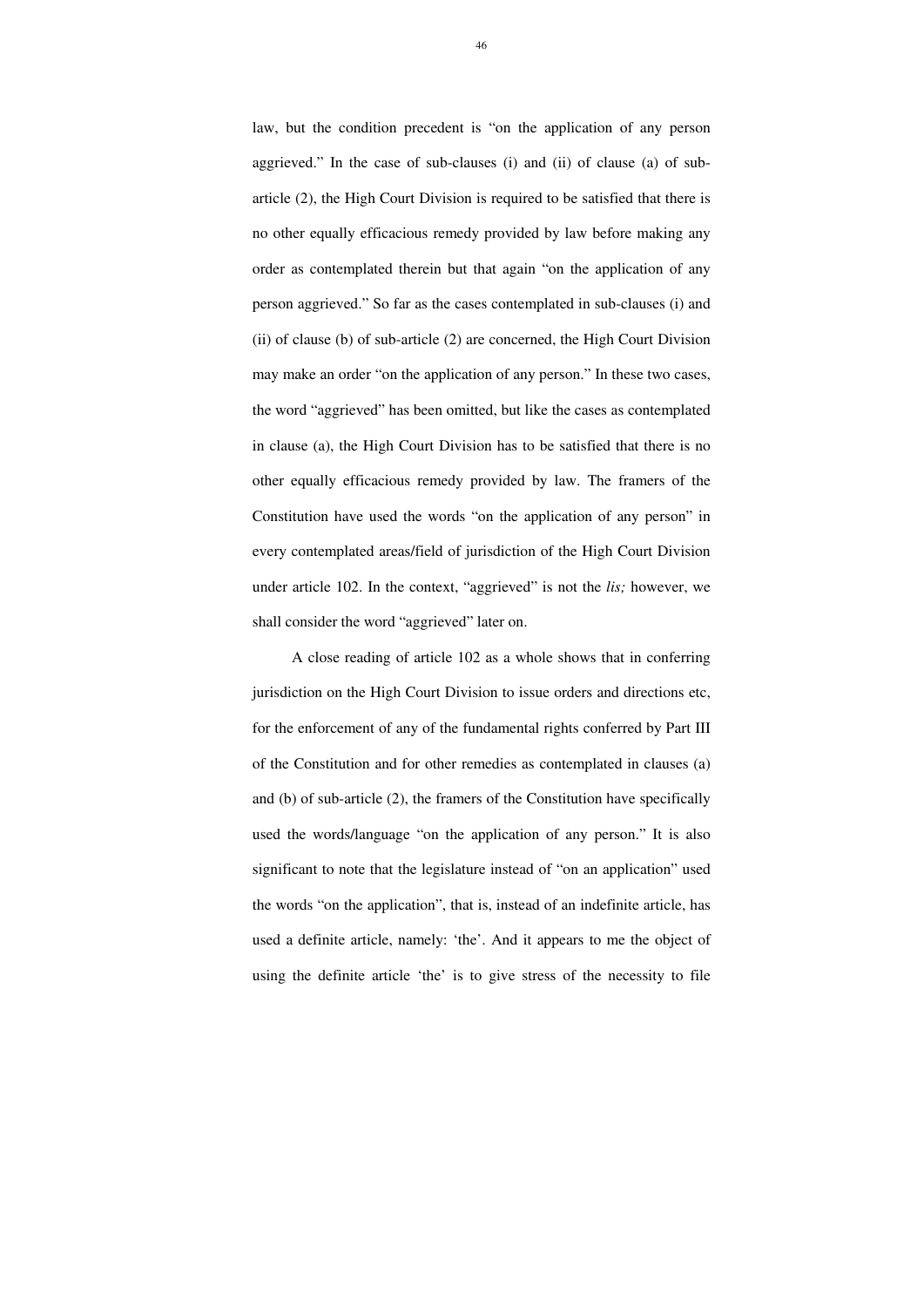application to invoke the jurisdiction of the High Court Division under article 102. So, in order to decide the question whether the High Court Division could issue the *suo motu* Rule in question, we need to see the proper meaning of the core word "application" used in article 102.

 Before we do that it would be beneficial if we keep in mind, some established principles of interpretation of statute and these are: (a) the rules for interpretation of all written documents are the same in the sense that the object is the ascertainment of the intention sought to be expressed in words. Hence it is generally said that the principles relating to interpretation of statutes, are applicable in interpreting the provisions of a Constitution, (b) the golden rule of interpretation is that the words should be read in their ordinary, natural and grammatical meaning. But the rule cannot be applied when a word used is ambiguous or obscure. And even the plainest word may have different meaning. For example, the word, 'residence' may mean the place where a person has his abode for some period or his permanent home, whether or not he is residing there for the time being. Hence a word used cannot be construed in isolation and must be understood in the context in which it is used. It was thought that it would be wrong for a Court to look beyond the words with which it was immediately concerned if their meaning was clear, when they were considered in isolation. But this isolationist approach did not find favour with Courts. The words used in a provision must be read in its context to find out if its meaning is clear and unambiguous, (c) while interpreting the provisions of a Constitution, the statutory rule relating to *casus omissus* applies, which simply means that the Court cannot generally supply words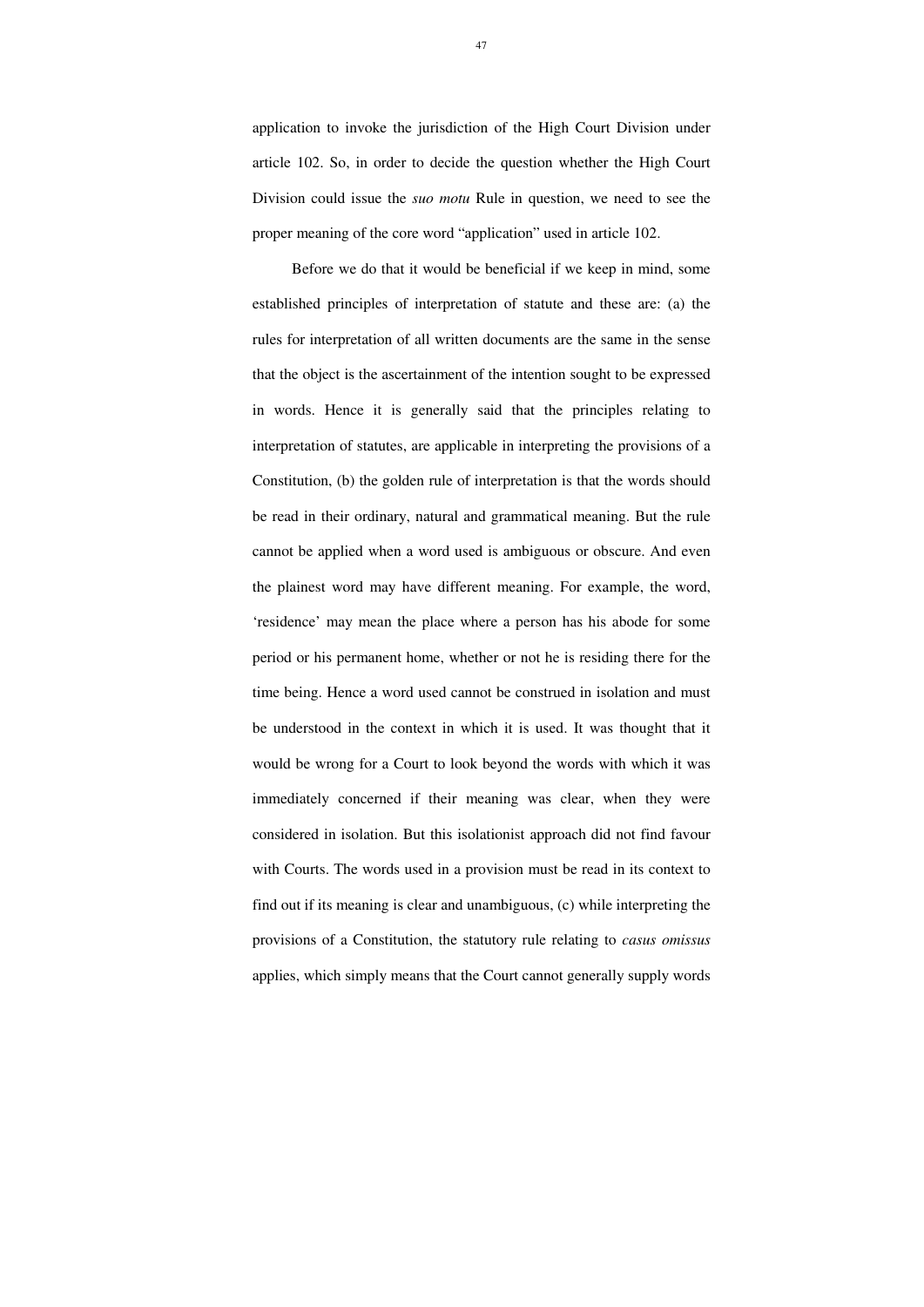48

to the statute or Constitution as this would amount to judicial legislation *(see reference by president (1957) 9DLR(SC) 178; Commissioner of I.T.- Vs-Gulistan Cinema (1976) 28 DLR(AD)14; Osman Gani-Vs-Moinuddin, (1975) 27DLR(AD)61; British Coal Corp-Vs-R(1935) AC 500; Gopalan-Vs-Mdras, AIR1950 SC 27; Wali Ahmed-Vs-Mahfuzul Huq (1956) 8 DLR 429; Sir Rupart Cross-statutory Interpretation, 2nd ed, P-48-49; Hansraj Gupta-Vs-DDME Tramway Co., AIR 1933 PC 63; Kamal Ranjan-Vs-Secy of State, AIR1938 PC 181; Abdus Sattar-Vs-Arag Ltd. 17DLR(SC)147; Manzoor Hossain-Vs-State, (1964) 16DLR 90; Chittagong Jute Manufacturing Co.-Vs-East Pakistan, PLD, 1966 Dac 117; Tarulate -Vs-CIT, AIR 1977 SC 1802).* 

 Keeping in view the above principles of interpretation of statute, let us see the meaning of the word "application." As per BLACK'S LAW DICTIONARY, NINTH EDITION, the word application means: "1.A request or petition. see COPY RIGHT APPLICATION; PATENT APPLICATION; TRADE MARK APPLICATION. 2.MOTION." As per the same dictionary of the same edition 'Motion' means "1. A written or oral application requesting a court to make a specific ruling or order." In the dictionary of the same edition, the word request has been meant as follows:

"request, n. *Parliamentary law*. A motion by which a member invokes a right, seeks permission for the exercise of a privilege, or asks a question."

Thus request also implies some action, some overt act by a person (a member) of Parliament.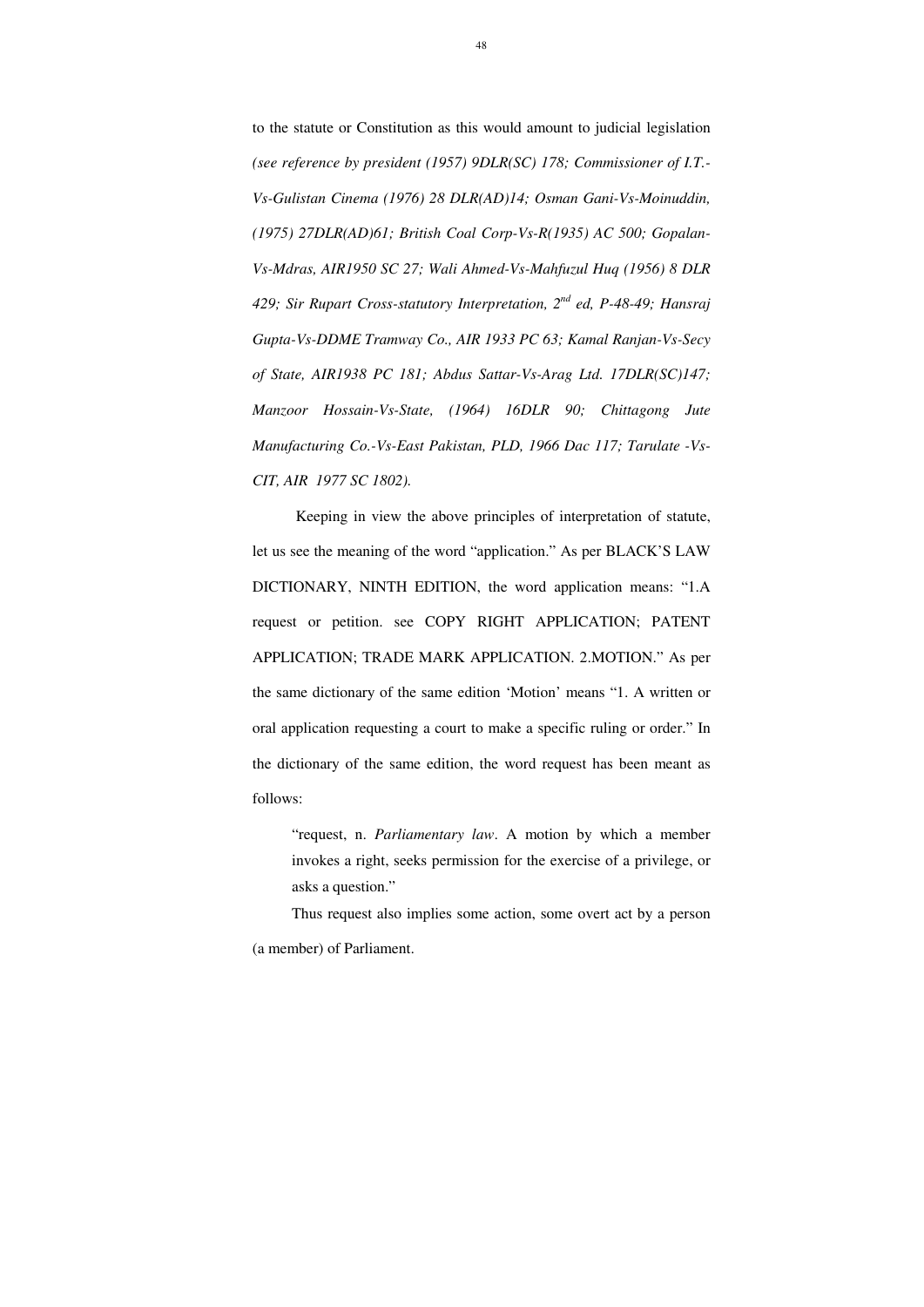It is true that as per Black's Law Dictionary, application means a request as well, but in view of the expressions made in article 102 "on the application of any person", I am of the view that the meaning of the word "application" must connote "petition" or "Motion." Because, there cannot be a request to a Court and it is always a prayer, which is made to a Court. Further a request cannot be synonymous to a prayer. And as per the said dictionary, petition means "1. A formal written request presented to a court or other official body"

 Now, the next question is whether a news published in a daily vernacular, as in the instant case, can be construed or can be categorized or grouped within the meaning of "request", "petition" and "motion", as indicated hereinbefore. My humble answer is a big "No".

When in article 102 in all situations including the enforcement of fundamental rights as conferred in Part III of the Constitution, the framers of the Constitution have used the word "application", it has to be adhered to its plain meaning without imputing anything of our own. From a plain reading of the words used in sub-articles (1) and (2) of article 102, it also appears to me that the words "on the application" cannot be read in isolation, but have to be read along with the words "of any person." Person may be artificial or natural, but it can never be a news item published in a newspaper.

To appreciate the proper meaning and implication of the words "on the application of any person" used in article 102 of the Constitution together with the meaning of the word "application" as given in Black's Law Dictionary discussed above, we must also see the Supreme Court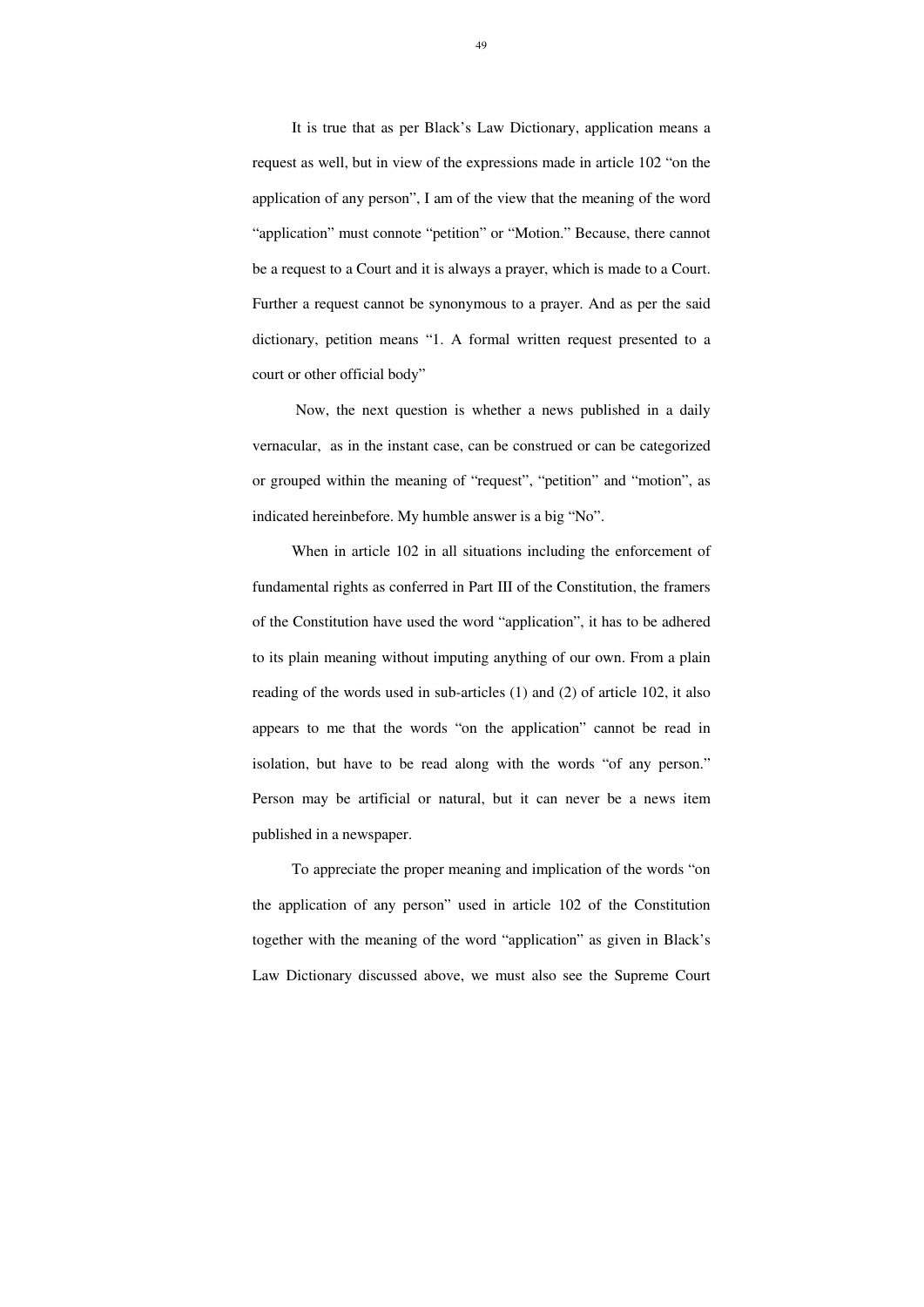(High Court Division) Rules, 1973. In this regard, it is very pertinent to state that, in fact, no new Rules were made/framed by the Supreme Court of Bangladesh (hereinafter referred to as the Supreme Court). The Rules made by the erstwhile High Court of Judicature for East Pakistan at Dhaka as contained in volume-1 was adopted by a Gazette notification dated the  $31<sup>st</sup>$  day of January, 1973 pursuant to the provisions of article 107 of the Constitution, being the Supreme Court (High Court Division) Rules, 1973 (hereinafter referred to as the High Court Division Rules, 1973). It will be clear if we have a glance at the Gazette notification dated the  $31<sup>st</sup>$  day of January, 1973 which reads as under:

 Bangladesh Gazette Extraordinary Published by Authority

Wednesday, January 31, 1973

PART I-Orders and Notification by the Government of the People's Republic of Bangladesh, the High Court, Government Treasury, etc.

## THE SUPREME COURT OF BANGLADESH (HIGH COURT DIVISION) NOTIFICATION

No.740.G-30<sup>th</sup> January, 1973-In pursuance of clause (I) of Article 107 of

the Constitution of the People's Republic of Bangladesh, the Supreme

Court of Bangladesh, with the approval of the President, makes the

following rules of regulating the practice and procedure of the High Court

Division of the Supreme Court (emphasis supplied).

1. (I) These rules may be called the Supreme Court (High Court

Division) Rules, 1973.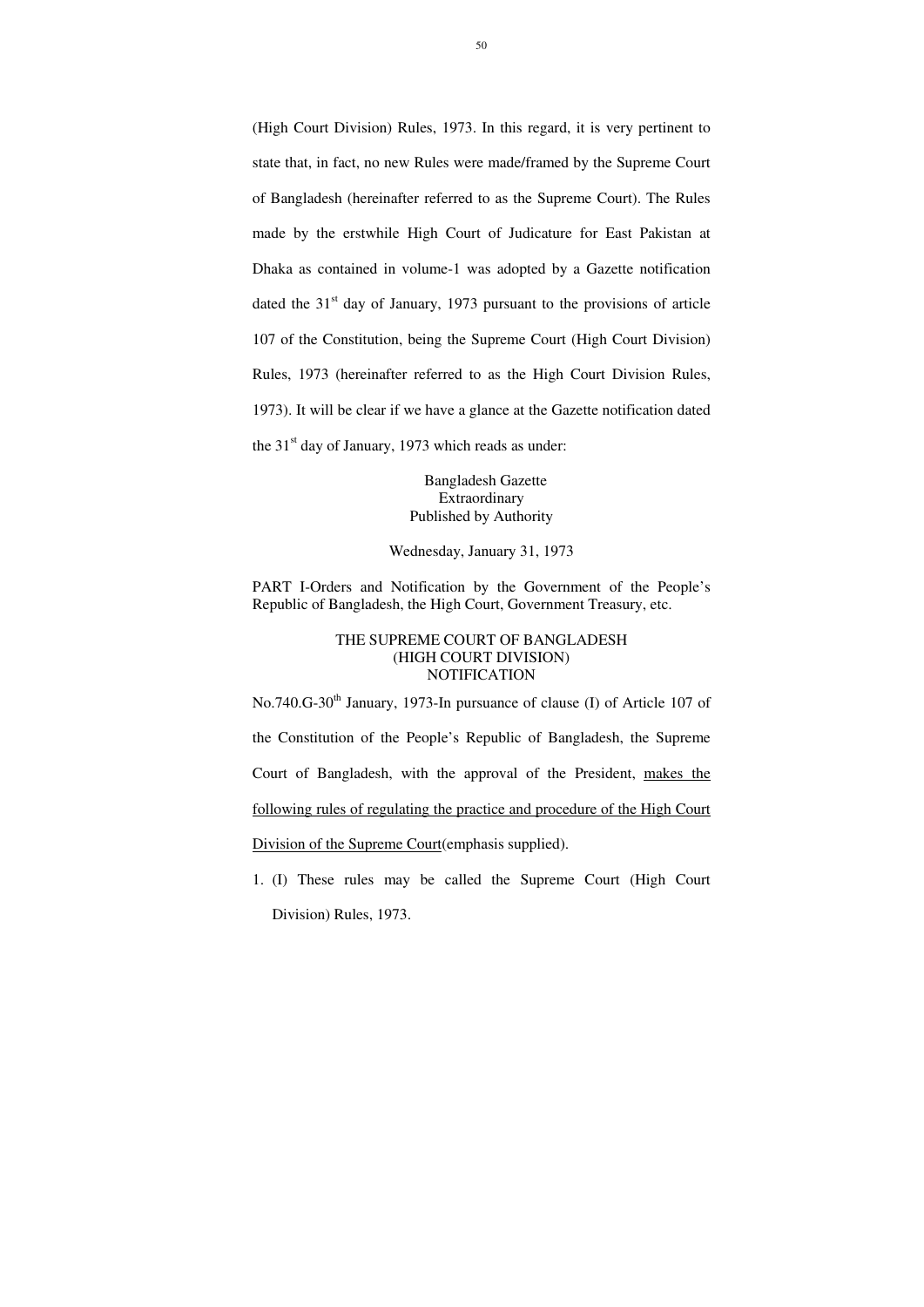(2) They shall come into force at once and shall be deemed to have taken effect on the  $16<sup>th</sup>$  day of December, 1972.

2. All rules made by the erstwhile High Court at Dhaka and continued in force before the commencement of these rules, shall, until repealed, continue in force, with necessary modifications, and shall apply in all cases of hearing and determination of the appeals and petitions before the High Court Division of the Supreme Court.

> By order of the Supreme Court, M.A. Khaliq Registrar.

 Appendix IV to the High Court Division Rules, 1973 relate to matters of Special Jurisdiction and of this appendix serial '(A)' has dealt with Rules to govern the procedure in the Application for Directions, Orders and Writs under article 102 of the Constitution (in serial (A), it is still written Article 98, but it has to be read as article 102 of our Constitution in view of the Gazette notification dated the  $31<sup>st</sup>$  day of January, 1973 as quoted hereinbefore). In this regard, it is also very pertinent to state that the Rules contained at serial '(A)' of Appendix IV was framed in connection with article 170 of the Constitution of the Islamic Republic of Pakistan in exercise of the powers under the High Courts (Bengal) Order, 1947 and in 1962, the Constitution enacted by the then President of Pakistan, article 98 was the corresponding article to article 170, but no new Rules were framed to regulate the practice and procedure of the writ jurisdiction under the new article of the new Constitution. By gazette notification No.4259 dated 29.07.1968, article 170 was substituted by article 98. And by virtue of the Gazette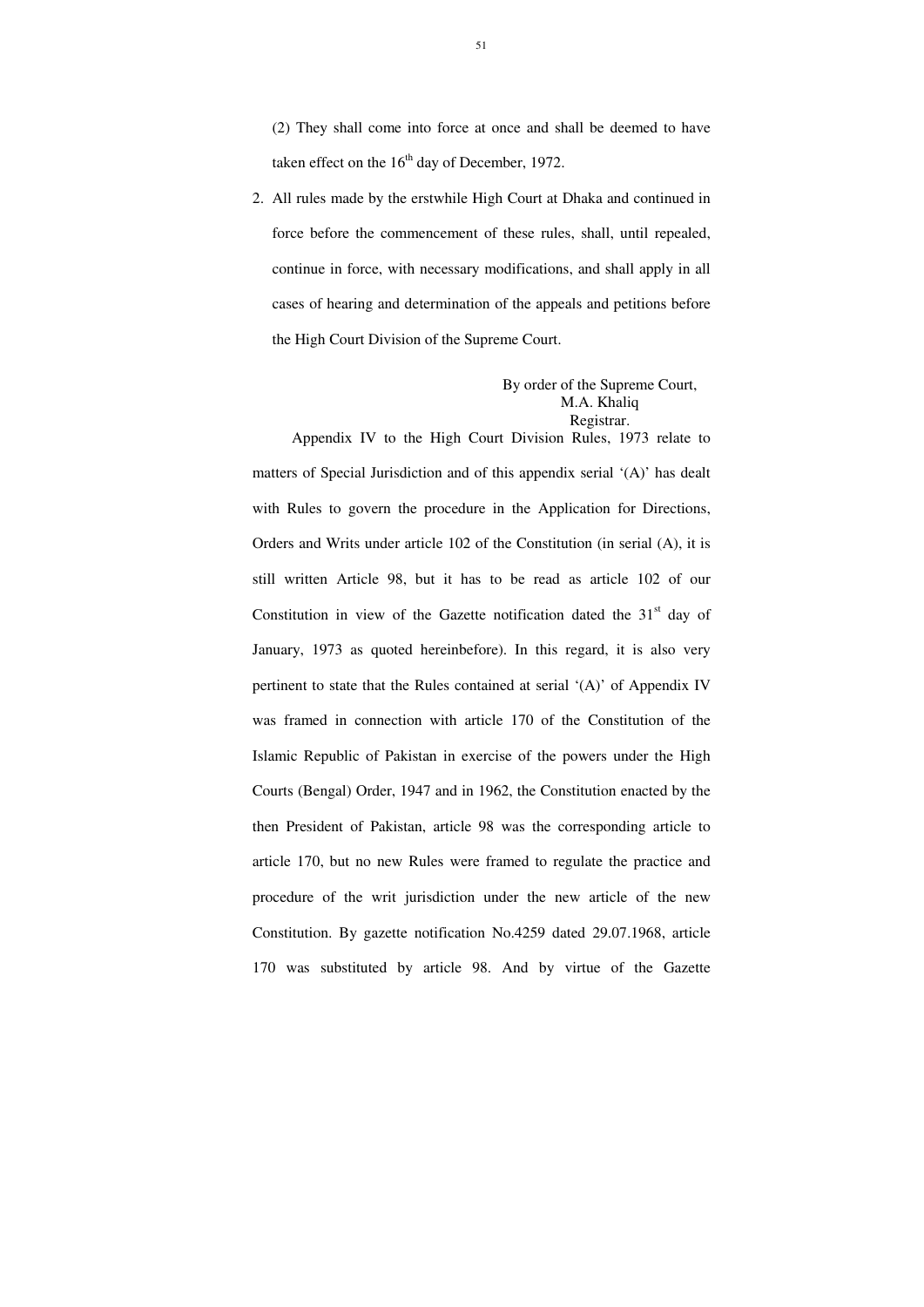notification dated the  $31<sup>st</sup>$  day of January, 1973 read with section 24 of the General Clauses Act, the same became the Rules in respect of the applications filed for Directions, Orders and Writs under article 102 of our Constitution and are being followed accordingly. In the context, I consider it relevant to quote the entire Rules from appendix IV as contained in Part I and II of serial (A).

# " PART I

- 1. Every application for a direction, order or writ excluding writ in the nature of *Habeas Corpus* but including writs in the nature of *Mandamus, Quo Warranto*, Prohibition and *Certiorari*, under Article 170 of the Constitution shall be in the form of the petition neatly typed on cartridge paper with a margin of two inches, containing about twenty lines on each full page and typed only on one side of the paper.
- 2. Every such petition shall be filed together with two (unstamped) plain copies thereof typed on stout paper of foolscap size, shall be numbered as Writ Petition No.............. of 19......... and shall be instituted in the matter of [Article 98] of the Constitution of Pakistan and of the parties of the said petition.
- 3. Every such petition shall set out concisely, in numbered paragraph the facts upon which the petitioner relies, the grounds upon which the court is asked to issue the direction, order or writ, his right in the matter in question, his demand of justice and the denial thereof and shall conclude with a prayer stating, as clearly as the circumstances permit, the exact nature of the relief sought.
- 4. Every such petition shall be verified by an affidavit of the petitioner himself and/or the person injured or by any person who is competent to represent the injured person with the prior leave of the court on its being satisfied that the said injured person is unable to swear such an affidavit personally and shall be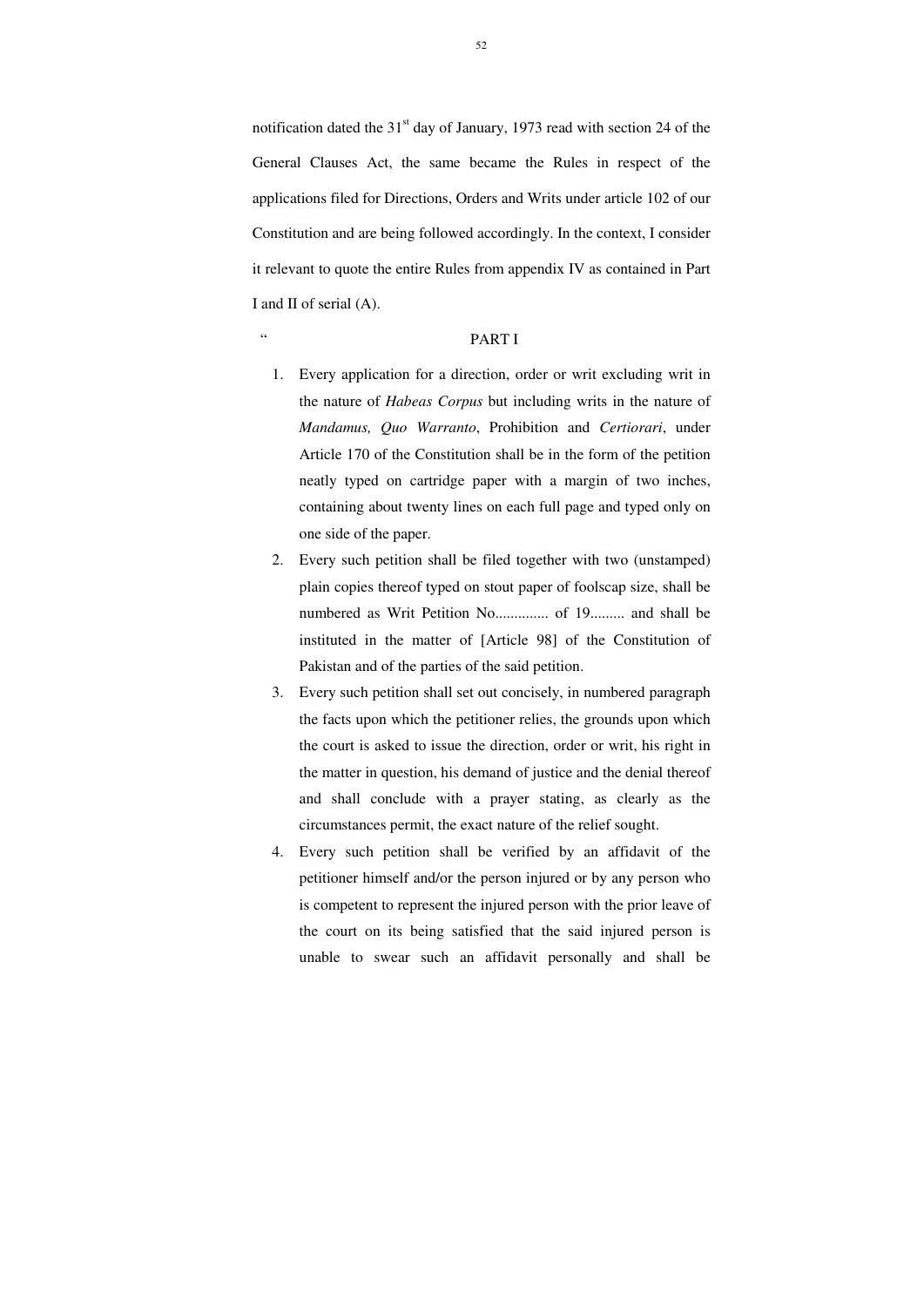accompanied by -

- (a) where objection is taken to an order of any person, authority or Government or an officer or department of Government, or a Tribunal, Board, Commission or other body, appointed by Government, an authenticated copy of the order or notification complained against,
- (b) where an objection is taken to any judgment or order of a Court or an officer thereof a certified copy of such judgment or order and where there has been an appeal or revision from such judgment or order also a certified copy of the judgment or order of the higher court.
- 5. Every such petition before presentation to the Court, shall be produced before the Commissioner of Affidavits appointed to take such Affidavits for use in matters pending or coming before this Court, either on its Appellate or Original Side, and the Commissioner before whom such petition is presented shall, before the affidavit is sworn or affirmed, satisfy himself that the application is sufficiently stamped, in form and accompanied by the prescribed documents and shall certify accordingly.
- 6. Every petition shall, after it is numbered and dealt with under Rule 5 above be returned to the petitioner or his Advocate, who shall present it to the Division Bench appointed by the Chief Justice from time to time to hear such petitions.
- 7. Subject to the directions of the Court, notice of every petition shall be served on all parties directly affected and for this purpose the petitioner shall bring in as many authenticated copies of the application and affidavits and other documents required to be filed under rule 4 above, as there are parties to be served and the serving fee prescribed by rule 14 below-

 Provided that at the hearing of the petition any person, who desires to be heard in opposition to the petition and appears to the Court to be a proper person to be heard, shall be heard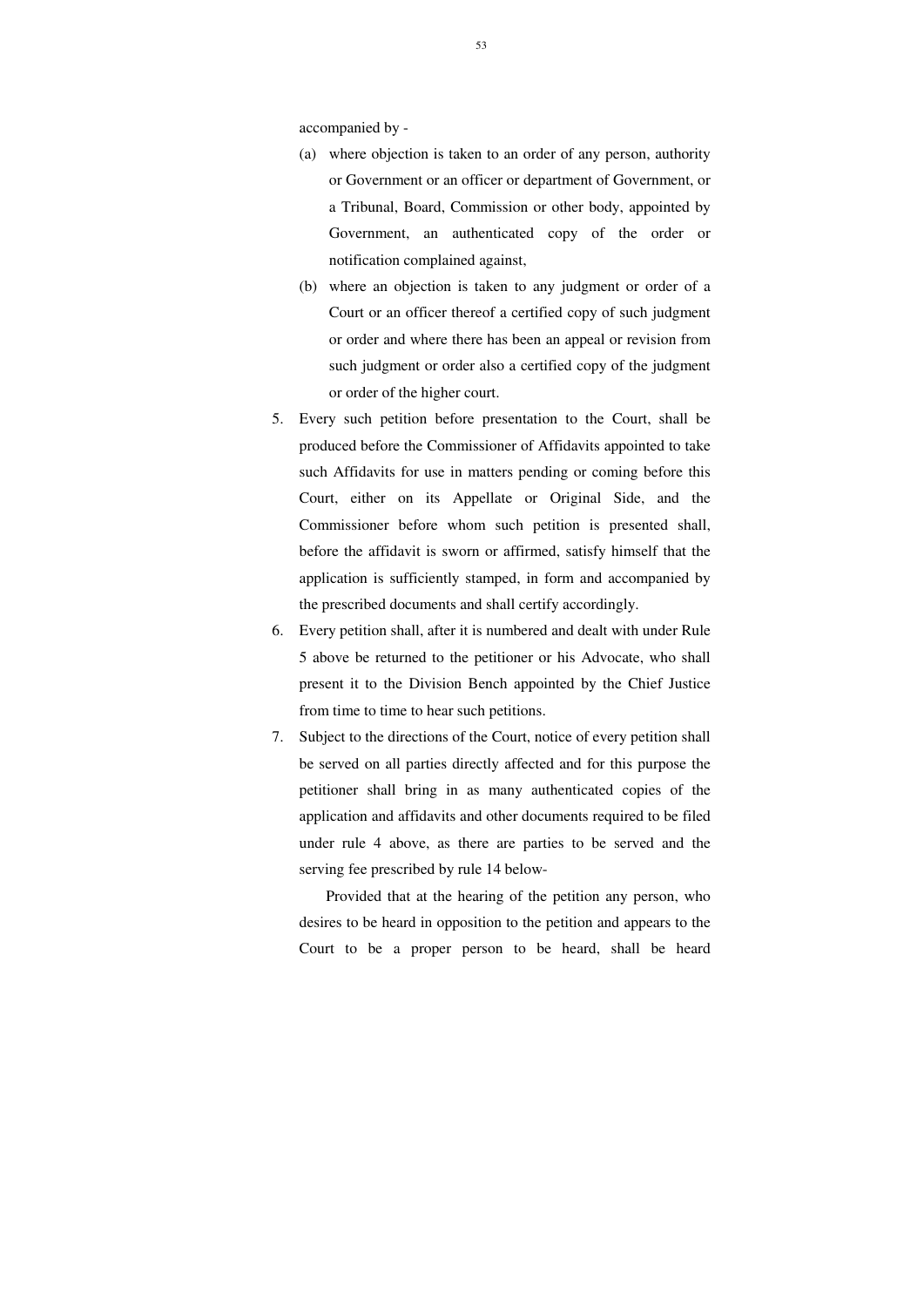notwithstanding that he has not been served with a notice and subject to such conditions as to costs as the Court may deem fit to impose.

- 8. Where the application relates to any proceeding in or before a Court and the object is either to compel the Court or an officer thereof to do any act in relation to such proceeding or to quash it or any order made therein, notice thereof shall also be served on such Court or officer as well as the other parties to such proceeding and where any objection is taken with respect to the conduct of a Judge, also on the Judge.
- 9. If at the hearing of the application the Court is of opinion that any person who ought to have been served with notice of the application has not been so served, the Court may order that notice may also be served on such person and adjourn the hearing upon such terms as the Court may consider proper.
- 10. Where the Court has been pleased to issue a Rule on the Opposite Party to show cause why the direction, order or writ applied for should not be granted, the Rule shall on the date fixed for its return, be placed for hearing before a Division Bench appointed by the Chief Justice of the purpose.
- 11. All questions arising for determination of such petitions shall be decided ordinarily upon affidavits but the Court may direct that such questions as it may consider necessary be decided on such other evidence and in such manner as it may deem fit and in that case it may follow such procedure and make such orders as may appear to it to be just.
- 12. When there is a difference of opinion between the Judges composing the Division Bench, the point of difference shall be decided on such other evidence and in such manner as it may deem fit and in that case it may follow such procedure and make such orders as may appear to it to be just.
- 13. Where the Court is pleased to issue a direction, order or writ in the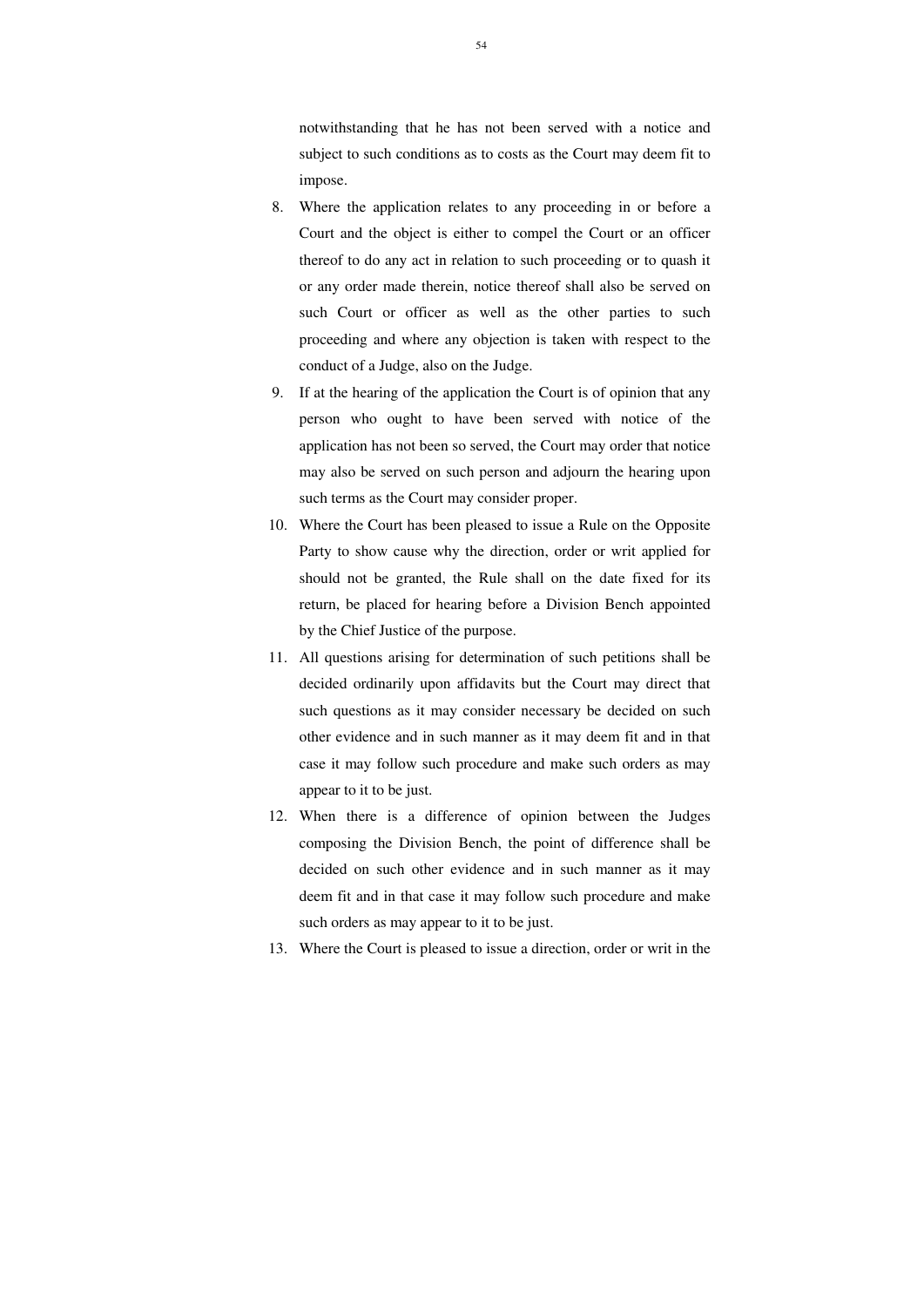nature of *Mandamus, a Certiorari*, Prohibition or *Quo Warranto*, the same shall be issued in Form Nos.2 to 7 contained in the Appendix to these Rules respective and shall be served personally, if possible, upon the parties to whom the direction, order or writ has been directed and in such manner as the Court may direct.

- 14. Costs shall be in the discretion of the Court, but subject to any special orders of the Court.
	- (a) Every petition for a direction, order or writ, other than a writ in the nature of *Habeas Corpus*, shall be chargeable with a Court Fee of Tk.50 and each annexure made to such a petition shall be chargeable with a Court Fee of Tk.4.
	- (b) Every affidavit sworn or affirmed before a Commissioner of this Court shall bear a Court Fee of Rs.4.
	- (c) For every notice, direction, order or writ to be served within five miles of the Court's Office, before such service, Rs.2 for each person to be served, provided that where a number of persons are to be served at the same address the fee shall not exceed Rs.5 in all; plus actual conveyance hire for the cheapest conveyance available in keeping with the grade of the employee effecting service.
	- (d) The fees chargeable for certified copies of documents shall be those laid down in Chapter XIII of the Appellate Side Rules.
	- (e) All other documents shall be chargeable with the same Court fee as would be charged thereon if they were presented or filed on the Appellate Side of the Court.
- 15. Where costs are awarded to a party, such costs, unless otherwise directed, shall include the court fees paid on the petition and other documents under these rules, the costs of making copies of petition, affidavit etc., which are furnished to the Court and which by these rules are required to be served on the Opposite Party or Parties, the cost of service of notices, directions, orders or writs as prescribed by Rule 14 above and the Advocate's fee.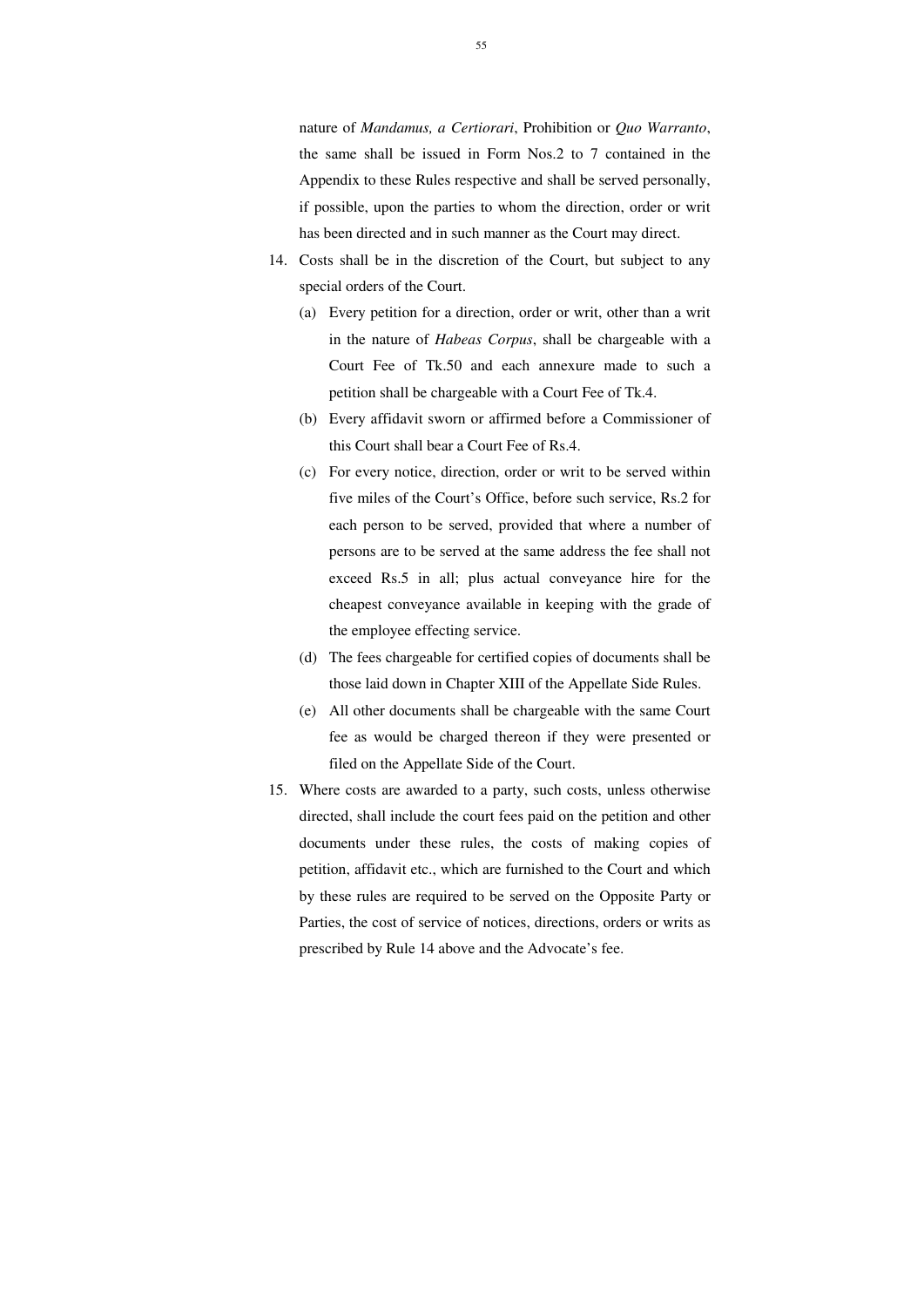16. The forms set out in the Appendix hereto shall be used, with suitable modifications where necessary.

 1. Applications for the issue of Writs in the nature of *Habeas Corpus* shall be governed by the Rules relating to applications under Section 491 of the Criminal Procedure Code in Chapter XI of the Appellate Side Rules with suitable modifications where necessary. "

#### PART II.

A reading of the Rules quoted above *prima facie* shows that every application under article 102 of the Constitution shall be in the form of a petition and every such petition shall be verified by an affidavit of the petitioner himself and/or the person injured or by any person who is competent to represent the injured person with the prior leave of the Court on its being satisfied that the said injured person is unable to swear such an affidavit personally. Not only that in the Rules, it has also been provided on what paper, the petition shall be typed and how the petition shall be typed? what shall contain in the application? how the paragraphs shall be numbered, how and before whom, the application shall be produced for swearing affidavit and how that shall be numbered and be presented before the Court, how the notices shall be served upon the other side, in case Rule is issued and how the application shall be heard and disposed of. In the context, I also consider it necessary to refer to article 101 of the Constitution (as it stood on 3.12.2000 and 01.01.2001) which has clearly provided that *"The High Court Division shall have such original, appellate and other jurisdictions, powers and functions as are*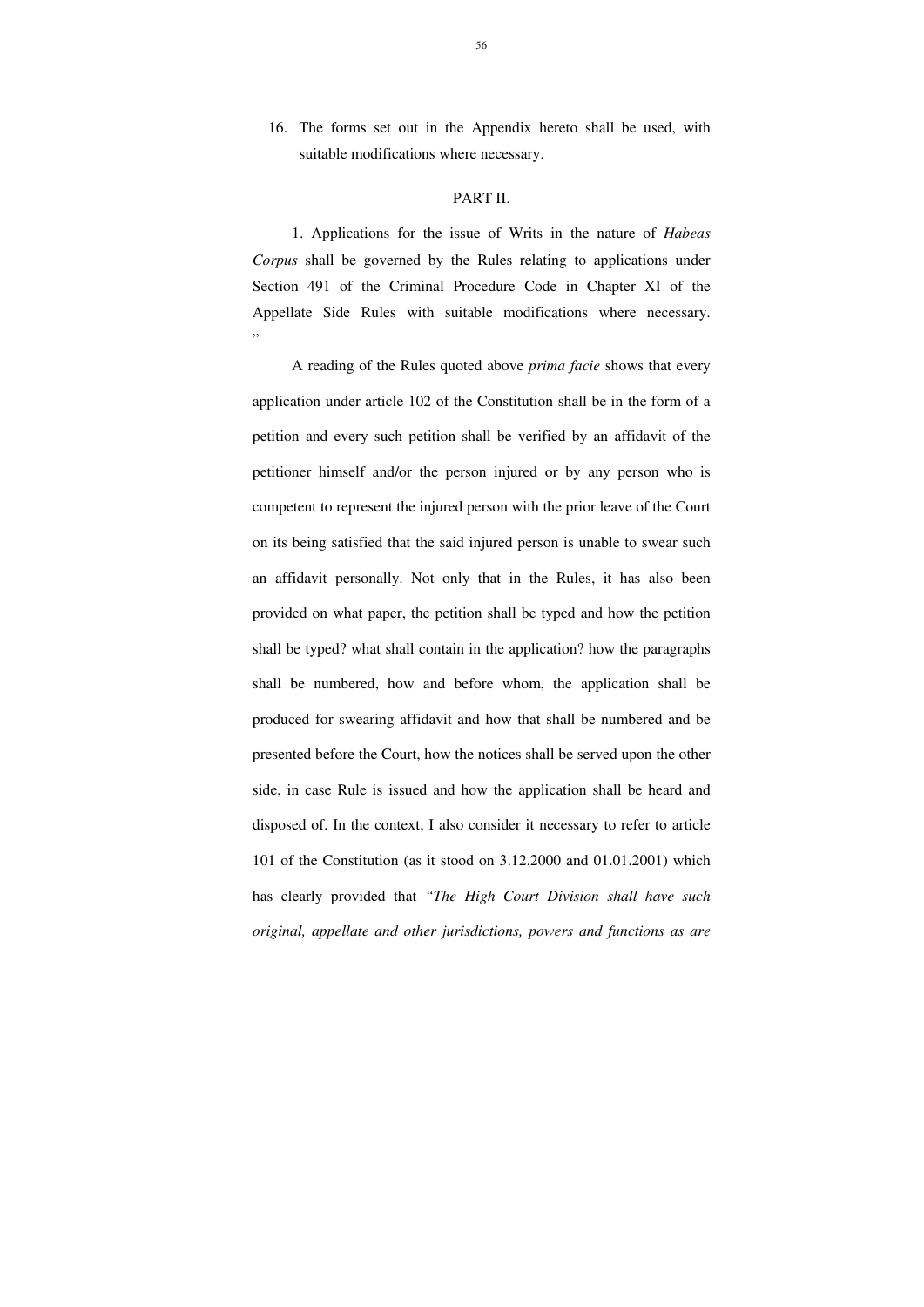*conferred on it by this Constitution or any other law."* The present article 101 is as under:

"101.The High Court Division shall have such original, appellate and other jurisdictions and powers as are conferred on it by this Constitution or any other law."

So the High Court Division could not and cannot exercise any power either original, appellate and other jurisdiction and powers unless such powers are vested on it either by any provision of the Constitution or law. In other words, the High Court Division cannot exercise a jurisdiction unless it is clothed with such power either by any provision of the Constitution or by any other law.

Reading together articles 101 and 102 of the Constitution and the High Court Division Rules, 1973 as mentioned in serial (A) of Part I and Part II of appendix IV, I failed to understand, in the absence of an application duly supported by affidavit and being registered and numbered as a writ petition, how the High Court Division could assume jurisdiction under article 102 and issue the *suo motu* Rule on a news item published in a daily vernacular and then dispose of the same beyond the Rule issuing order. In exercising jurisdiction, Judges must see first whether they have the jurisdiction to exercise the power. In the absence of conferment of power either by a provision of the Constitution or by any other law, if the Judges of the High Court Division assume any jurisdiction that will be nothing but usurpation of power and such usurpation will be without jurisdiction.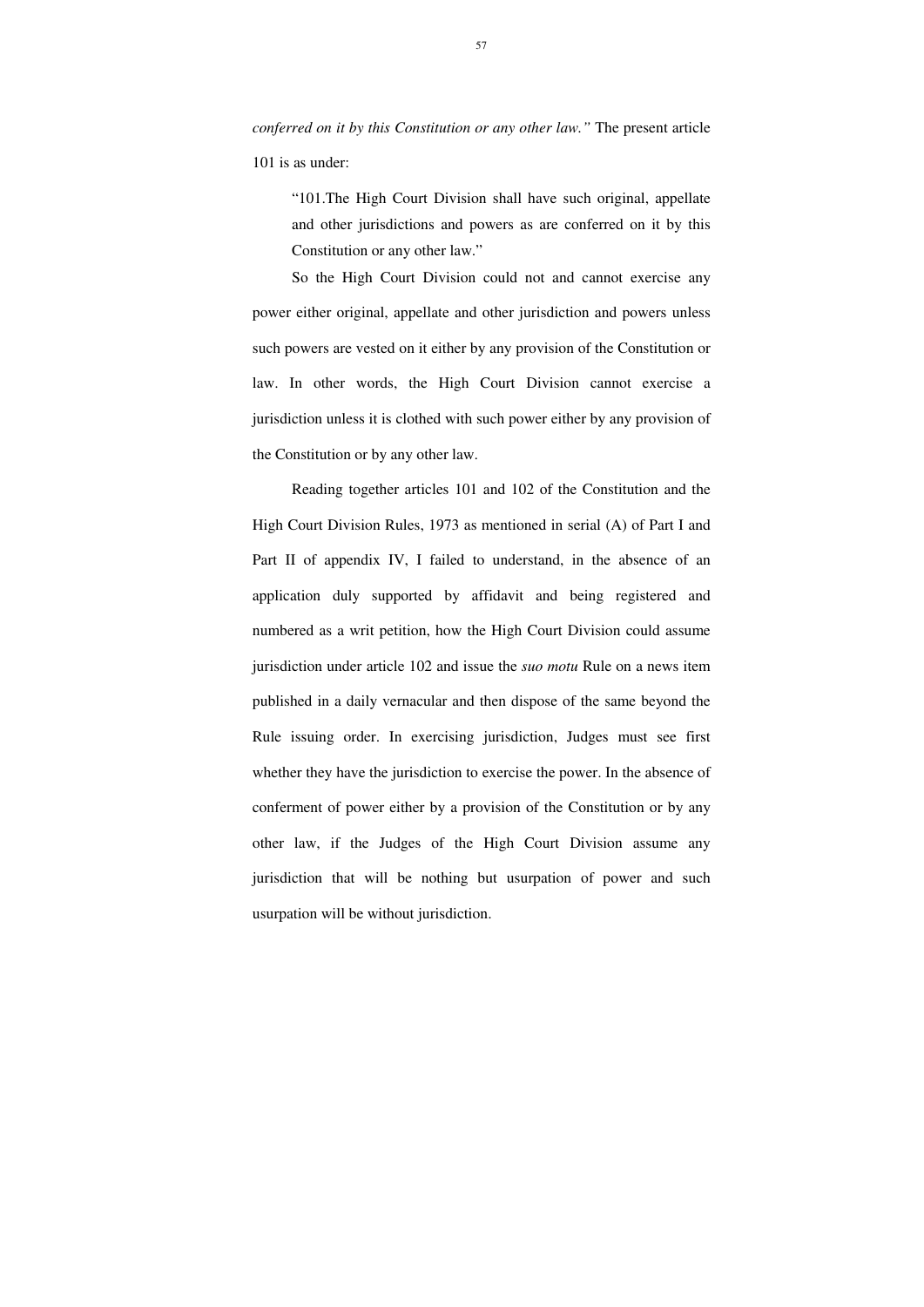It is true that the Supreme Court as the Guardian of the Constitution is the protector of the rights, freedom and liberty of the People as enshrined in Part III of the Constitution, but when the framers of the Constitution, namely, the Constituent Assembly, in plain and unambiguous language/wordings stated that the High Court Division "on the application of any person" may give such directions or orders to any person or authority, including any person performing any function in connection with the affairs of the Republic, as may be appropriate for the enforcement of any of the fundamental rights conferred by Part III of the Constitution, so also in respect of the other remedies as mentioned in clauses (a) and (b) of sub-article (2) thereto how then it can be read that such power would include a power of issuance of a *suo motu* Rule in the absence of any application. Can it be said that the framers of the Constitution were oblivious or unmindful of the fact that Bangladesh's formal justice system remains relatively inaccessible to the vast majority people and that vulnerable and disadvantaged groups of people viz. children, women. ethnic minorities, ultra poor, disabled people face difficulty in having excess to the justice and that the vast majority people of Bangladesh cannot afford to come to the High Court Division to seek redress against their grievance and that the fundamental rights as guaranteed in Part III of the Constitution and their other rights as contemplated in clauses (a), (b) of sub-article (2) could be or would be violated or infringed, while specifically using the words "on the application of any person."? If we say in the positive, then we shall be questioning the wisdom of the Constituent Assembly, wisdom of the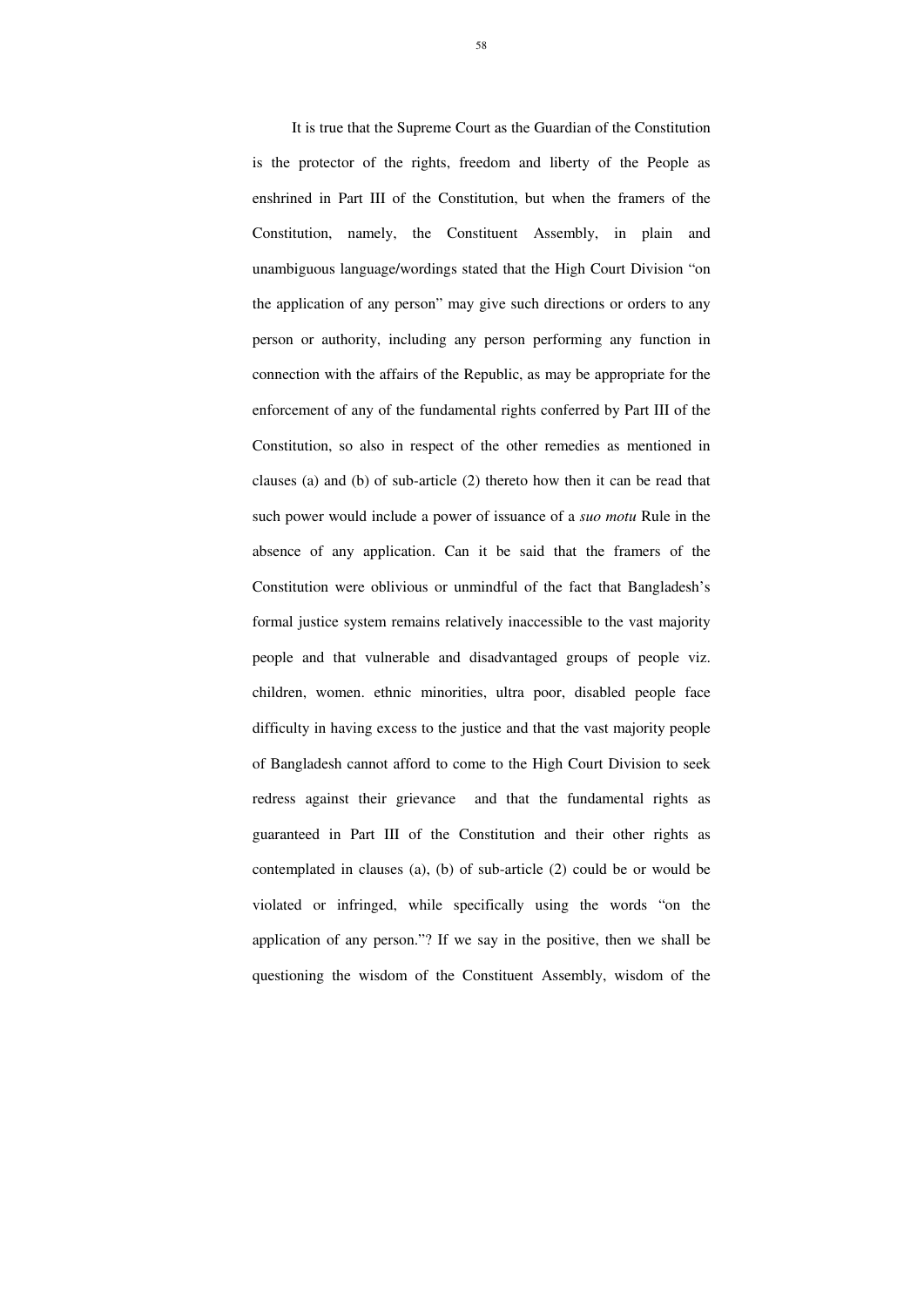framers of the Constitution and we shall be putting something which they omitted. 'Yes', there is scope of interpreting the word or expression "aggrieved" appeared/used in article 102 of the Constitution, i.e. as to the standing of a person in filing an application under the article. And that has been interpreted in the case of Dr. Mohiuddin Farooq-Vs-Bangladesh, represented by the Secretary, Ministry of Irrigation, Water Resources and Flood as Control and others 49 DLR(AD) 1.

In that case A.T.M.Afzal, C.J. agreeing with Mustafa Kamal, J. said:

*"The Court in considering the question of standing in a particular case, if the affected party is not before it, will enquire as to why the affected party is not coming before it and if it finds no satisfactory reason for non-appearance of the affected party, it may refuse to entertain the application.* "

Mustafa Kamal, J. (who wrote the judgment for the Court) said:

*"any person aggrieved" meaning only and exclusively individuals and excluding the consideration of people as a collective and consolidated personality will be a stand taken against the Constitution. . . .The High Court Division cannot under the circumstances adhere to the traditional concept that to invoke its jurisdiction under article 102 only a person who has suffered a legal grievance or injury or an adverse decision or a wrongful deprivation or wrongful refusal of his title to something is a person aggrieved. . . . Insofar as it concerns public wrong or public injury or invasion of fundamental rights of an indeterminate number of people, any member of the public, being a citizen, suffering the common injury or common invasion in common with others or any citizen or an indigenous association, as distinguished from a local component of a foreign organisation, espousing that*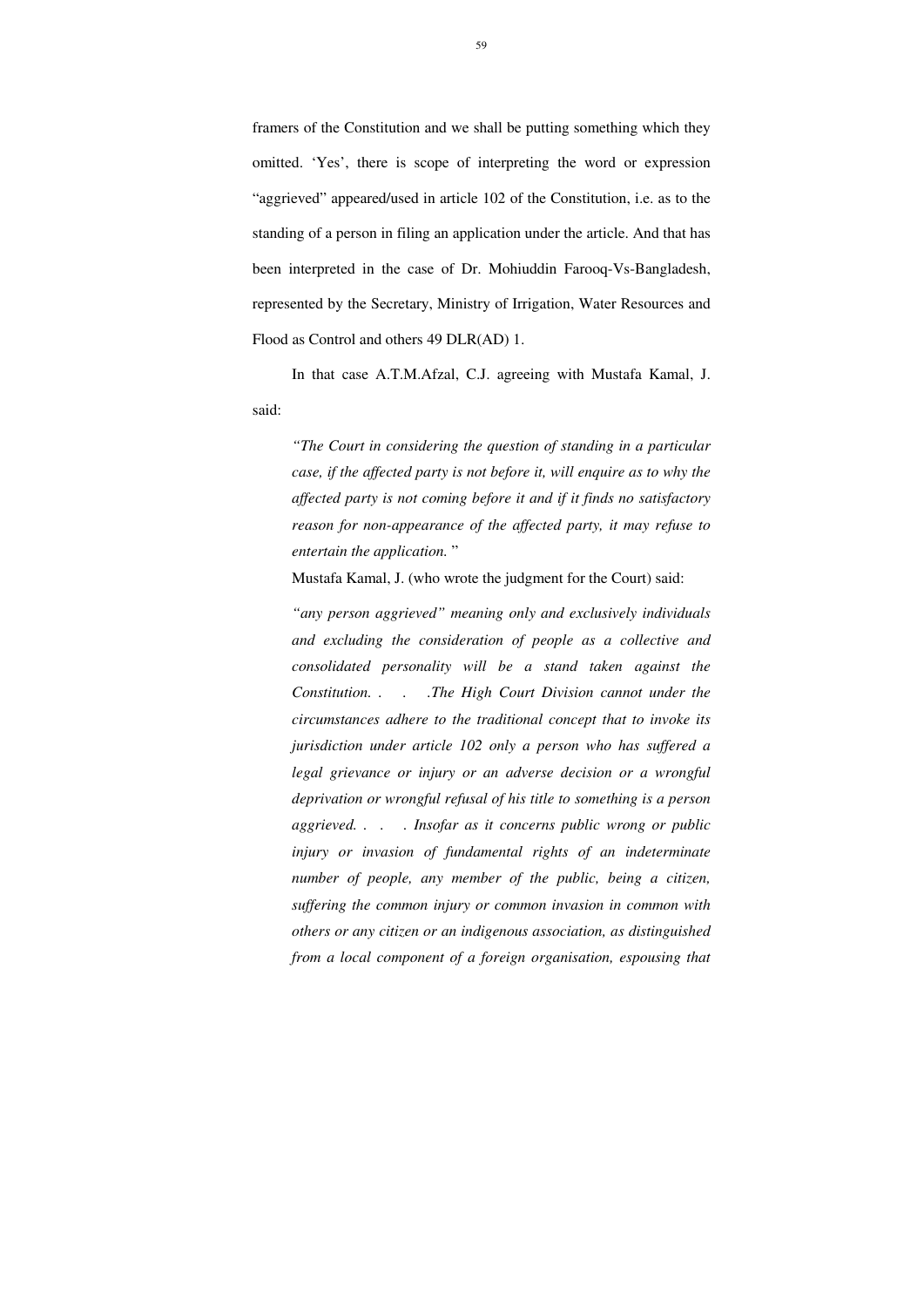*particular cause is a person aggrieved and has the right to invoke the jurisdiction under Article 102."*  B.B.Roy Chowdhury, J. said:

"*The inescapable conclusion, therefore, is that the expression "person aggrieved" means not only any person who is personally aggrieved but also one whose heart bleeds for his less fortunate fellow beings for a wrong done by the Government or a local authority in not fulfilling its constitutional or statutory obligations. It does not, however, extend to a person who is an interloper and interferes with things who do not concern him. The approach is in keeping with the constitutional principles that are being evolved in the recent times in different countries."* 

Thus, the standing to file an application under article 102 of the Constitution has been given an extended dimension in the case of Dr. Mohiuddin Farooq and now various Non-Governmental Organizations are coming forward to help the affected people to redress their grievances. But the standing of a person does not mean that one shall be able to approach the High Court Division without filing any application in accordance with the relevant rules as detailed in the High Court Division Rules, 1973 or that a news item published in a daily vernacular can be treated as an application. In this regard, it needs be mentioned that the case of Dr. Mohiuddin Farooq arose out of an application filed under article 102.

Of the amici-curiae, Dr. M. Zahir submitted that the High Court Division had/has power to issue *suo motu* Rule. For this submission, he tried to rely on the customs, tradition, practice and usage and referred to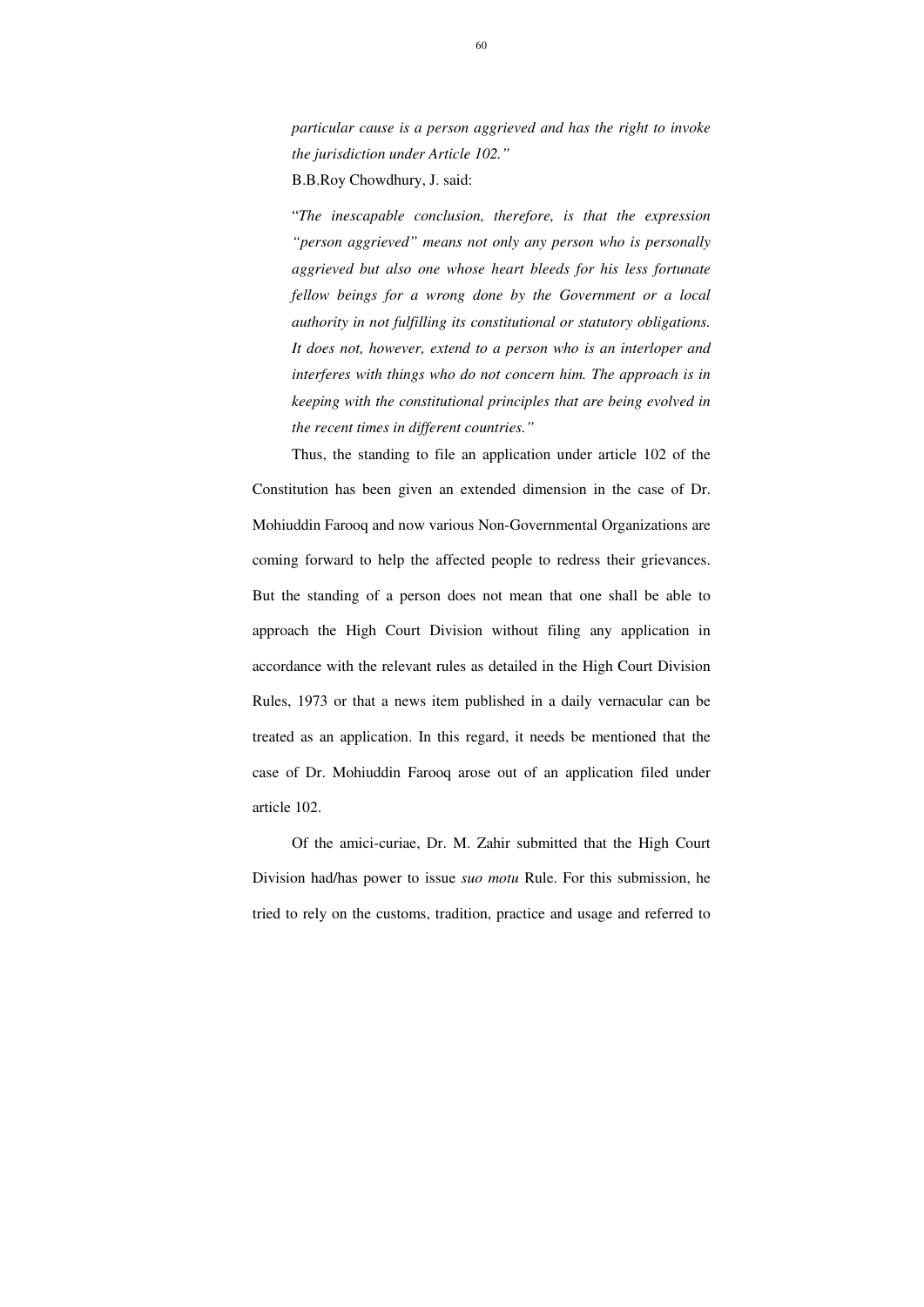articles 44, 101, 102 and 108 of the Constitution and the oath of office of a Judge under the Constitution.

Mr. Abdur Razzaq, who appeared in Civil Appeal No.594 of 2001 submitted that the High Court Division had/has power to issue *suo motu* Rule in exercise of its power under article 102, but did not detail how and on what authority, the High Court Division could exercise that power.

Dr. Kamal Hossain, who appeared for respondent Nos.6 and 2 respectively in Civil Appeal No.593 of 2001 and Civil Appeal No.594 of 2001 and Mr. M. Amir-Ul Islam, who appeared as intervener, submitted that the High Court Division had power to issue *suo motu* Rule in exercise of its power under article 102, but they also failed to detail on what authority and how the High Court Division could exercise such power. No doubt, these two learned Counsel were involved in the process of framing the Constitution, but the language of article 102 is so unambiguous that I find it difficult to accept their submissions that article 102 also compasses the idea of issuance of *suo motu* Rule by the High Court Division. In this regard, I am constrained to say that one may be associated with the drafting of the Constitution, but because of such association, one cannot be accepted as an authority to interpret a provision of the Constitution, more so, when one appears for an interested party. 'Yes', in order to clear up ambiguity, obscurity or other difficulties, resort may be had to the constituent Assembly debates as external aid to interpretation. (see the case of Raja Ram Pal-V-Hon'ble Speaker, (2007) 3 SCC 184). But not the opinion or interpretation of a person associated with the framing of the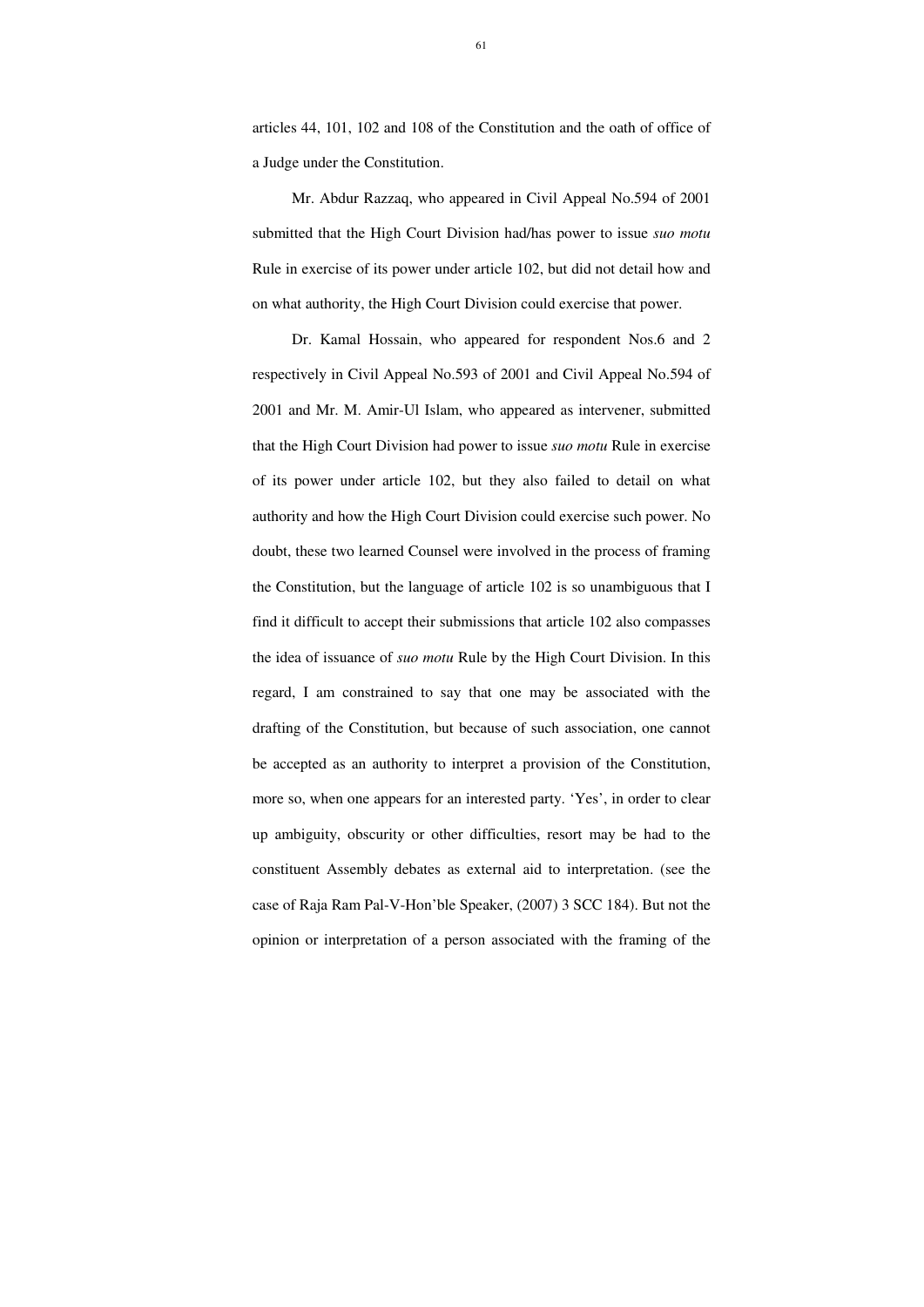Constitution. A provision of the Constitution has to be interpreted in view of the language/words used therein.

Mr. Mahbubey Alam, learned Attorney General, though, submitted that the High Court Division could issue *suo motu* Rule in exercise of its power under article 102, he could not explain how?

Let us see how far Dr. M. Zahir was correct in making his submission that the High Court Division could issue the *suo motu* Rule. Dr. Zahir failed to show recurrence of issuance of *suo motu* Rule in exercise of the powers vested in the then High Court at Dhaka or any other High Court of then West Pakistan under article 170 of 1956 Constitution of Pakistan and then 1962 Constitution, so the question of tradition, customs and usage does not arise at all. More so, ours is an "autochthonous" Constitution. "Autochthony" in its most common acceptance is the characteristic of a Constitution which has been freed from any trace of subordination to and any link with the original authority of the Parliament of the foreign power that made it. The aim is to give to a constitutional instrument, the force of law through its own native authority. A factual "autochthony" is generally achieved after a revolution (on autochthony: K.C. wheare, the constitutional structure of the Common wealth 1960). Therefore, customs, tradition, practice and usage, if there were any in issuing *suo motu* Rule, cannot undo or nugate the written provisions of the Constitution as contained in article 102 discussed hereinbefore.

So far as article 44 of the Constitution is concerned, it has simply guaranteed the right of a person to move the High Court Division for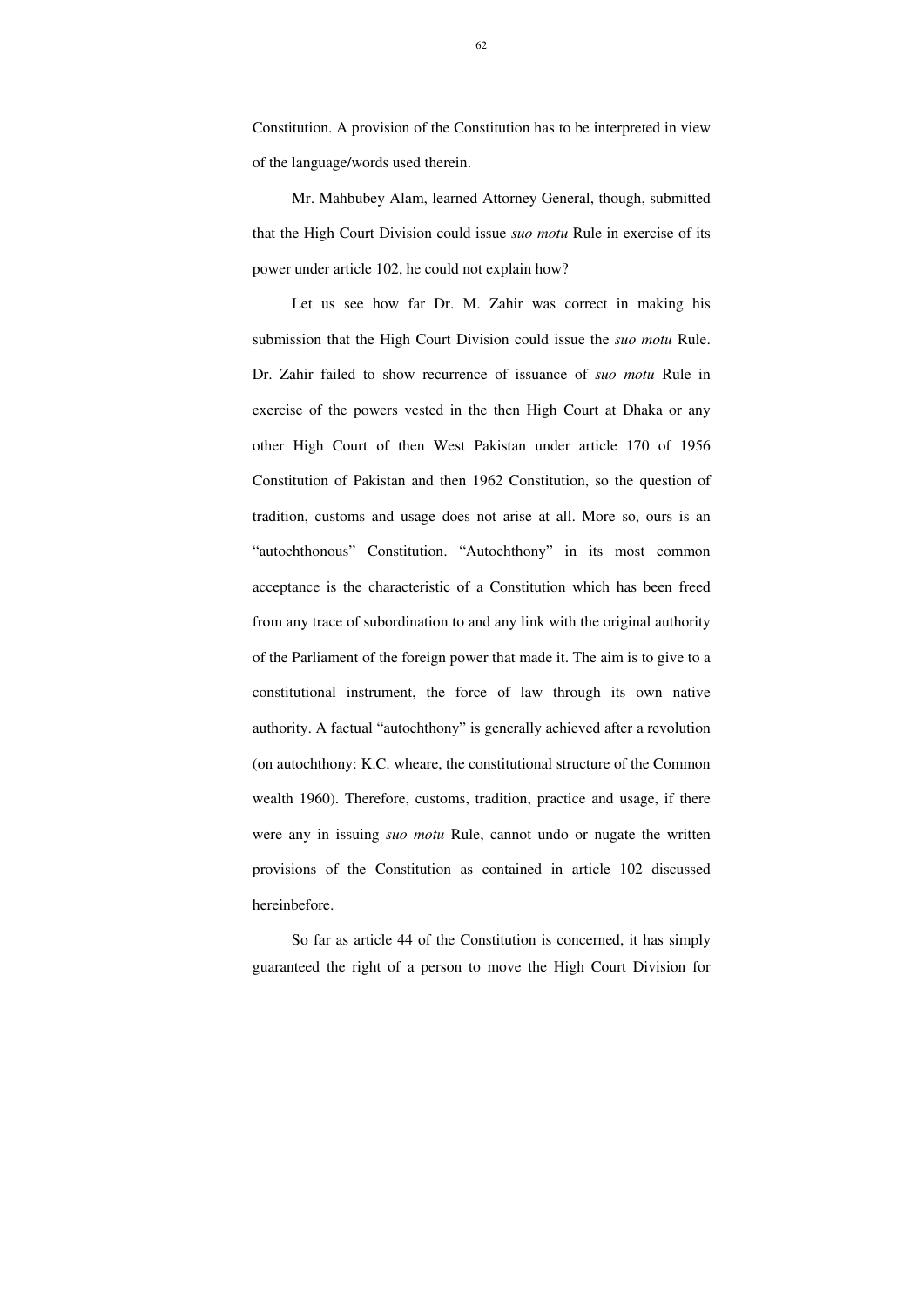enforcement of the rights conferred by Part III, but that too in accordance with clause (1) of article 102, i.e. the vehicle to enforce the fundamental rights is article 102, which speaks about availing the vehicle by filing the application. Article 108 has said that the Supreme Court shall be a Court of record and shall have all the powers of such a Court including the power subject to law to make an order for the investigation of or punishment for any contempt of itself. And there cannot be any dispute that the power of issuing a contempt Rule is inherent in a Court's power, but that power is not comparable with the power under article 102. It may be mentioned that article 108 of the Constitution has not said anything about filing of any application.

In this regard, it will not be out of place to say that the Indian situation is altogether different because of the language used in articles 226 and 32 of the Indian Constitution. The framers of the Indian Constitution have not used the words "on the application of any person." So, it would be of no use to travel to the Indian writ jurisdiction for the jurisprudential idea or support that suo motu rule can be issued even on letters, post card and telegram. In the context, I am constrained to say that I could not lay my hands in Pakistan jurisdiction where suo motu rule was issued in exercising writ jurisdiction like the case of Indian High Court and the Supreme Court.

So, I do not find any substance in the submission of Dr. M. Zahir as noted hereinbefore.

The power of judicial review of the High Court Division under article 102 of the Constitution not being a lis or issue in the appeals, I consider it simply wastage of time and energy to write even a single sentence on that. I shall not also do that for two reason (i) power of judicial review of the High Court Division under article 102 of the Constitution is by now well settled and has very well been discussed and decided in the case of Anwar Hossain Chowdhury-Vs-Government of Bangladesh and others commonly know as  $8<sup>th</sup>$  amendment case, 41DLR(AD) 165 and (ii) that would make the judgment unnecessarily lengthy.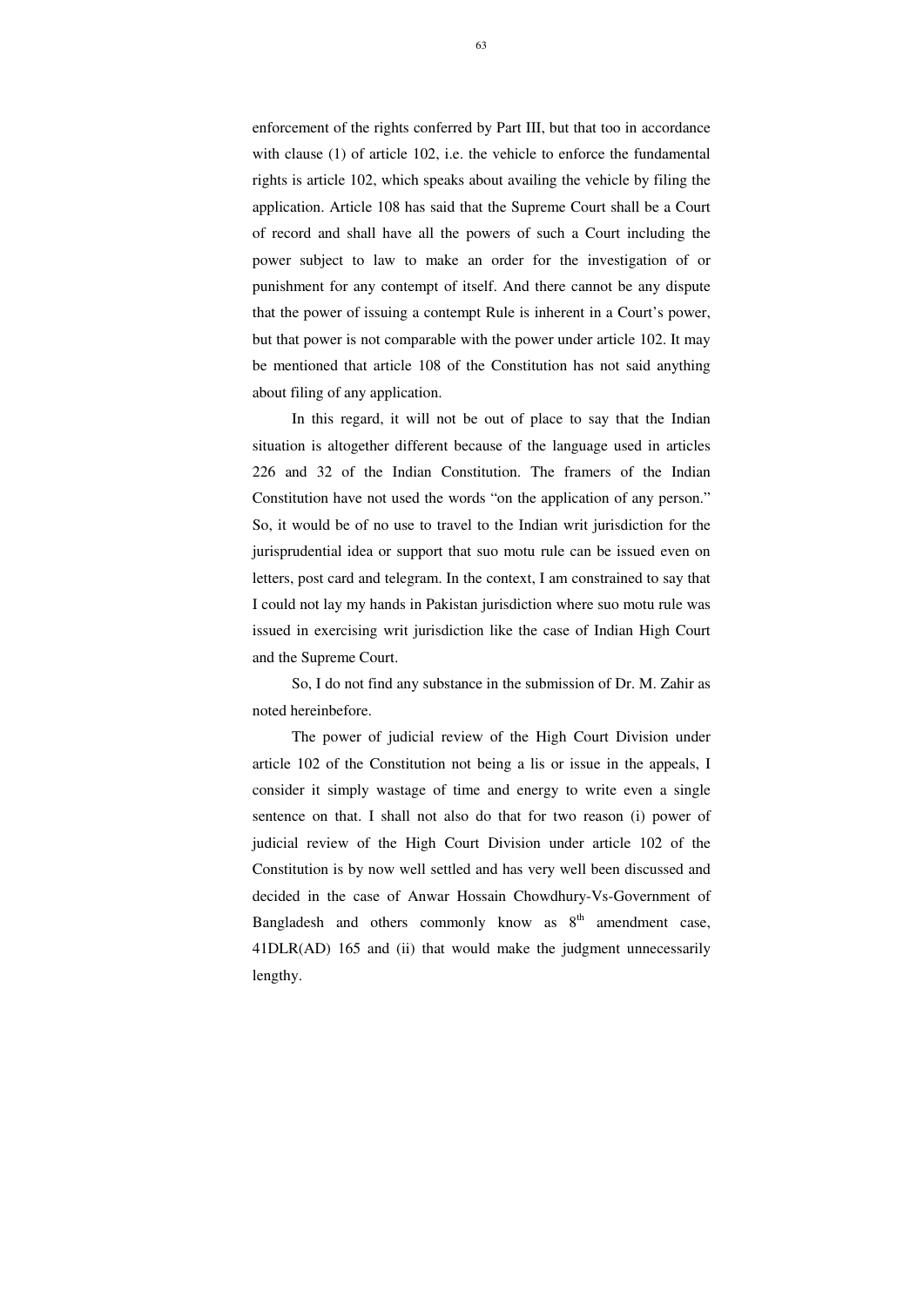I do not see any reason to dispute the observations made by Charles Evans Huges, the tenth Chief Justice of USA, in 1908 as quoted in the judgment of my learned brother, Syed Mahmud Hossain, J. that:

"We are under a Constitution, but the Constitution is what the Judges say it is and the judiciary is the safeguard of our liberty and our property under the Constitution."

But at the same breath, I am of the view that the Judges cannot say or interpret any provision of the Constitution, in a way, which would negate the meaning of the words or the expressions or the language used in the Constitution and thus to legislate something which the framers of the Constitution did not intend and also make the other law, here the High Court Division, Rules, 1973 totally nugatory and *nonest*.

And that I will do right to all manner of people according to law, without fear or favour, affection or ill-will."

I am not also oblivious and unmindful of the oath, which is administered to a Judge of the Supreme Court (both the Divisions). A learned Judge of the High Court Division takes oath of office as under:

"I, .................... having been appointed Judge of the High Court Division of the Supreme Court do solemnly swear (or affirm) that I will faithfully discharge the duties of my office according to law: That I will bear true faith and allegiance to Bangladesh:

That I will preserve, protect and defend the Constitution and the laws of Bangladesh:

From a reading of the oath, I am of the view that the Judges are oath bound to preserve, protect and defend the Constitution and the laws of Bangladesh and do right to all manner of people according to law, without fear or favour, affection or ill-will, only when a matter is brought before them as per the provisions of the Constitution and the other laws. The High Court Division Rules, 1973 published in Bangladesh Gazette (Extraordinary) on the  $31<sup>st</sup>$  day of January, 1973 is definitely a law within the meaning of article 152 of the Constitution and the learned Judges of the High Court Division cannot ignore or sideline the same, while exercising power under article 102 of the Constitution and if they do so, I am afraid that will amount to violation of their oath.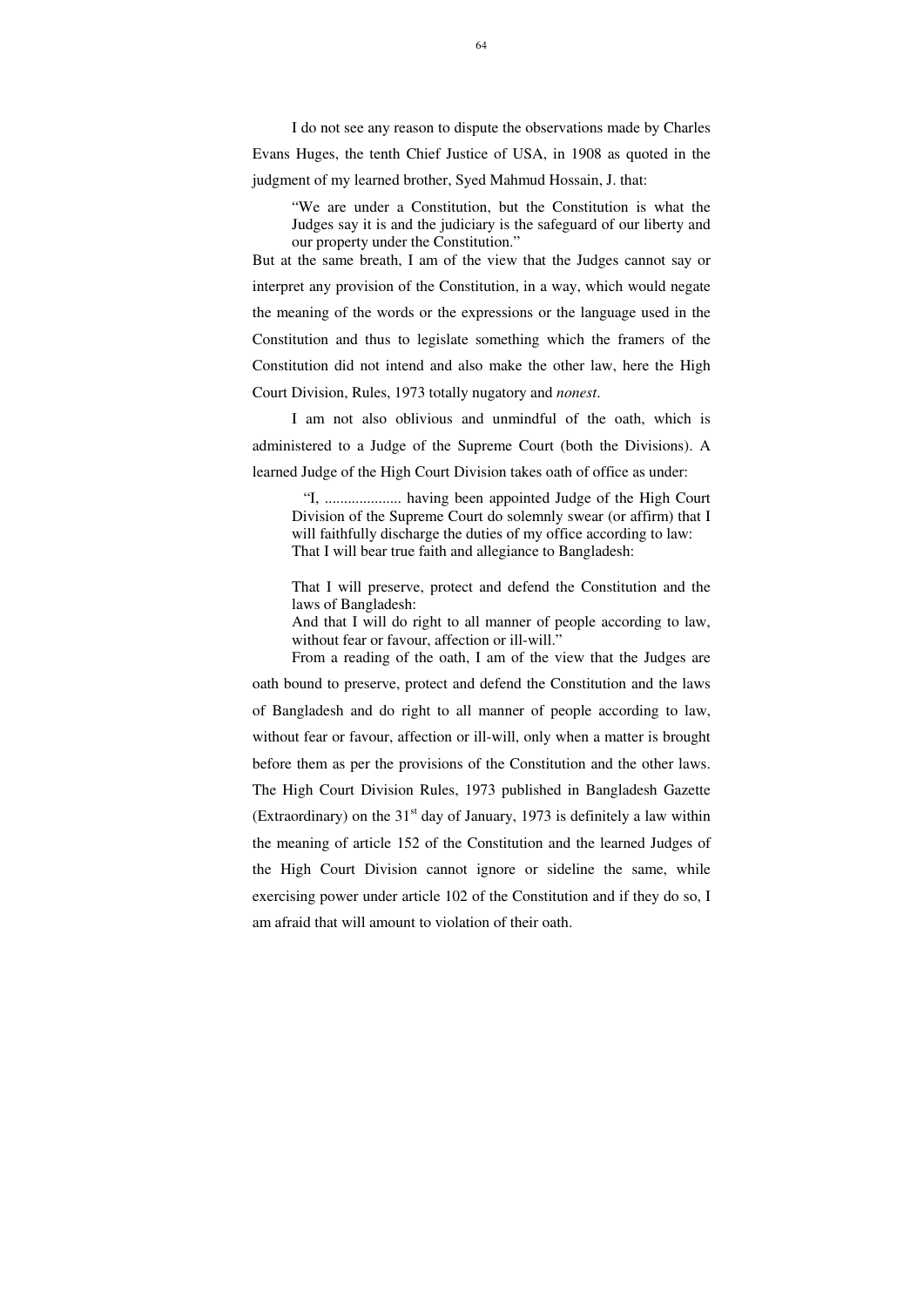Mustafa Kamal, J. in his book under the head Bangladesh Constitution: Trends and Issues on Kamini Dutta Memorial Law Lectures, 1994, though mentioned about a few interesting cases on procedure as narrated by Mr. Justice Nasir Aslam Zahid, the Chief Justice of the High Court of Sindh, while he attended a conference in 1993 on "Law as an Instrument of Social Justice", all of which were not *"from writ jurisdiction proper, but emanated from other proceedings"* and also the fact that during the conference, he found the Chief Justice sorting out numerous telegrams and letters seeking the court's interference, treating some as regular constitutional petitions and sending others to authorities for redress and also mentioned about a case of issuance of a *suo motu* Rule by a Division Bench of our High Court Division comprising Md. Mozammel Haque and Mahfuzur Rahman J.J. in 1993, but then he wrote:

"From the procedural point of view the Supreme Court of Bangladesh has not yet developed these informal practices, except for some stray cases. . . . Article 107 of our Constitution empowers the Supreme Court to make Rules for regulating the practice and procedure of each division of the Supreme Court and of any court subordinate to it. No doubt the old Rules framed under the Constitution of Pakistan, 1956 are being followed, but some thoughts may now be given as to whether the procedural Rules, of which the Judges are their own masters, can be relaxed and enlarged so that the deprived, backward, illiterate, ignorant and terrorised section of our teeming millions may obtain fair and meaningful opportunity to approach the Supreme Court for redress of legal and constitutional wrong done to them. If the procedure stands between them and the Court then the Constitution loses its validity to this vast multitude.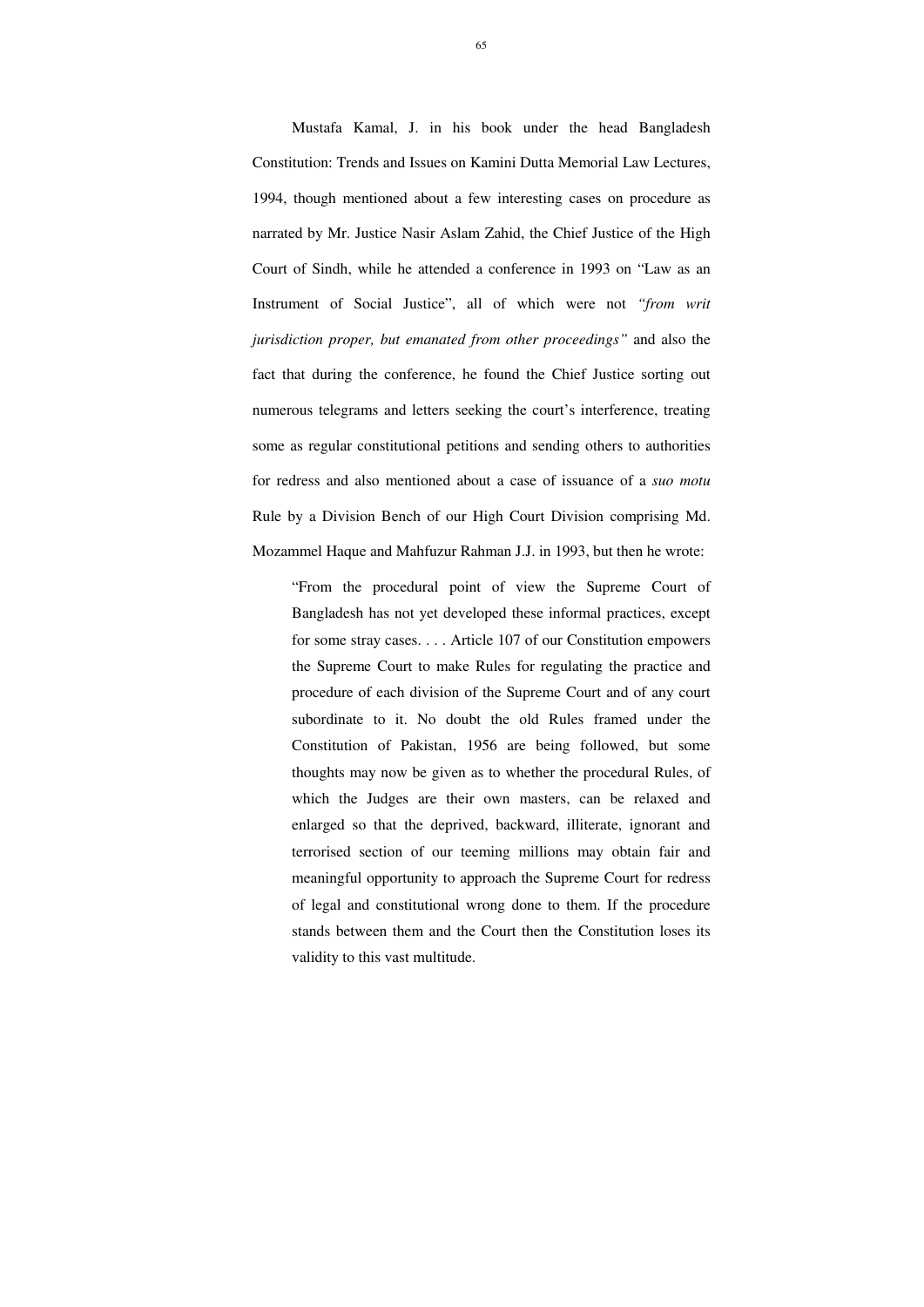I realise the complexity of this problem. Lawyers, especially constitutional lawyers, legal aid societies, Court administration and Judges have all to play a concerned role in this respect and I leave the details advisedly for their consideration."

And these writings of Mustafa Kamal, J. also show that he himself found the difficulties on the part of the High Court Division in issuing the *suo motu* Rule in exercising jurisdiction under article 102 of the Constitution in view of the existing High Court Division Rules, 1973. In this regard, Mustafa Kamal, J. reserved his opinion, but he mentioned some of his experiences, which he gathered from the Chief Justice of the High Court of Sindh and a stray case of issuance of *suo motu* Rule by our High Court Division and those, in no way, can be accepted as a guideline to interpret the meaning of the words "on the application of any person" in deciding the question of power of the High Court Division in issuing *suo motu* Rule in exercising power under article 102. However, I hope that thoughts will be given soon as to how the procedural Rules, of which the Judges are their own master, can be relaxed and enlarged in exercising jurisdiction under article 102 so that the deprived, backward, illiterate, ignorant and terrorised section of our teeming millions may obtain a fair and meaningful opportunity to approach the Supreme Court for redress of legal and constitutional wrong done to them as observed by Mustafa Kamal, J. The question as to whether the High Court Division had/has power to issue *suo motu* Rule in exercising power under article 102 was not so long raised as raised in these appeals, so that was not addressed in the light of the provisions of article 102 read with the High Court Division Rules, 1973. Be that as it may, mere issuance of *suo motu* Rule, in some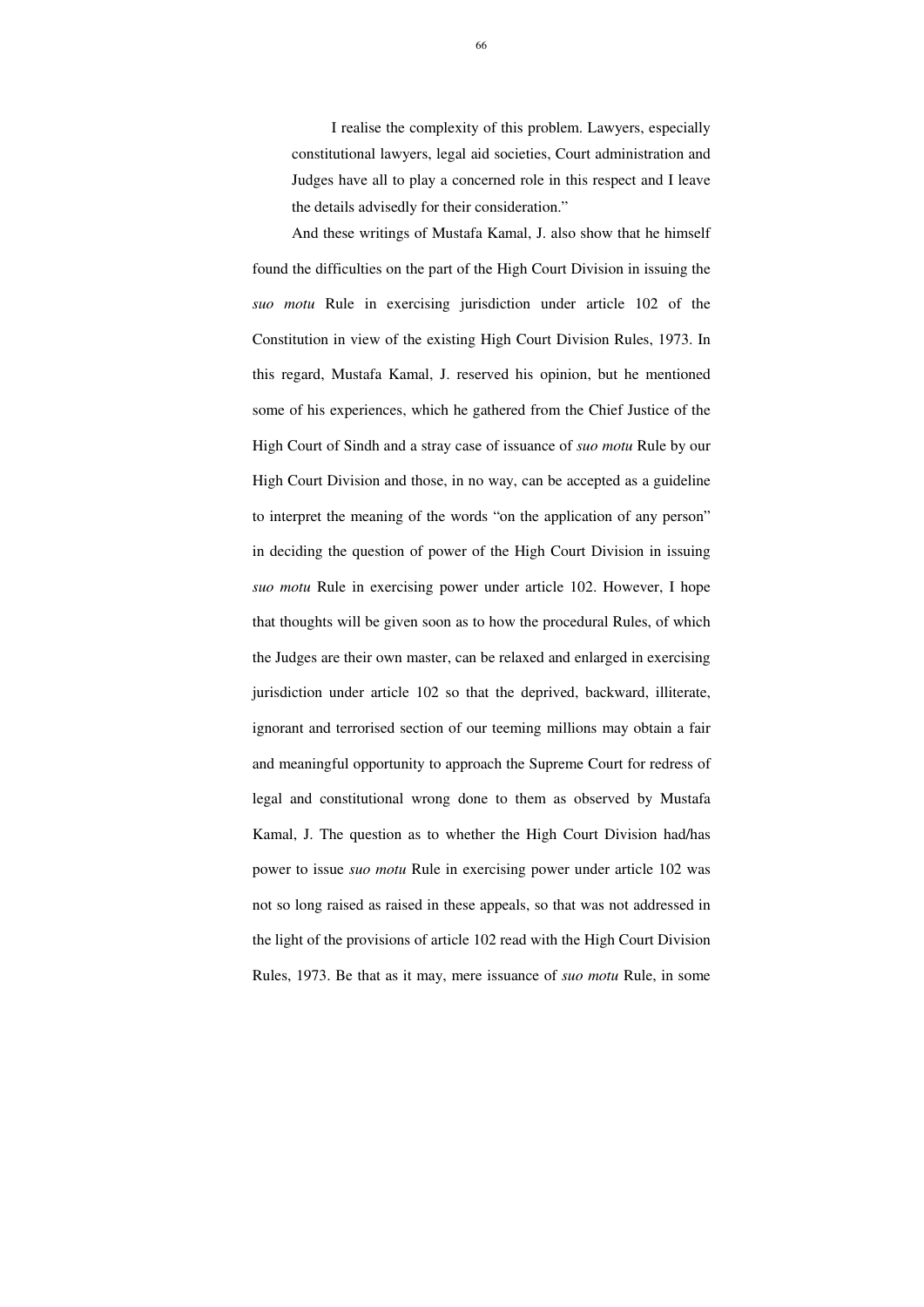stray cases, cannot be regarded or accepted as the pointer to answer the question. And since the question has been raised with precision in these appeals that has to be answered with reference to the words/expressions/ language used in article 102 and the High Court Division Rules, 1973.

In conclusion, I find no other alternative, but to hold that in the absence of any application duly sworn as per the provisions of the High Court Division Rules, 1973 as discussed above, the High Court Division had no power to assume jurisdiction under article 102 of the Constitution on the basis of a news item published in a daily vernacular under the caption "<sup>\*</sup> ! "! # "! **!**\$ % & '( **1#** ) **#'** ". Therefore, the High Court Division acted illegally and without jurisdiction in issuing the *suo motu* Rule in question giving rise to these appeals on the said news item.

The other question to be decided is: whether the High Court Division exceeded its jurisdiction in making the Rule absolute holding *"any fatwa including the instant one are all unauthorized and illegal"* and in making the other observations and recommendations in the impugned judgment.

The Rule was issued in the following terms:

"Let a Suo Motu Rule Nisi be issued upon the District Magistrate and Deputy Commissioner, Naogaon to show cause as to why they should not be directed to do that which is required by law to do concerning the said incident and/or pass such other or further order or orders as this Court may deem fit and proper."

At the time of issuance of the Rule, the High Court Division gave an interim direction upon the District Magistrate and Deputy Commissioner, Naogaon, to appear in person and also to produce Haji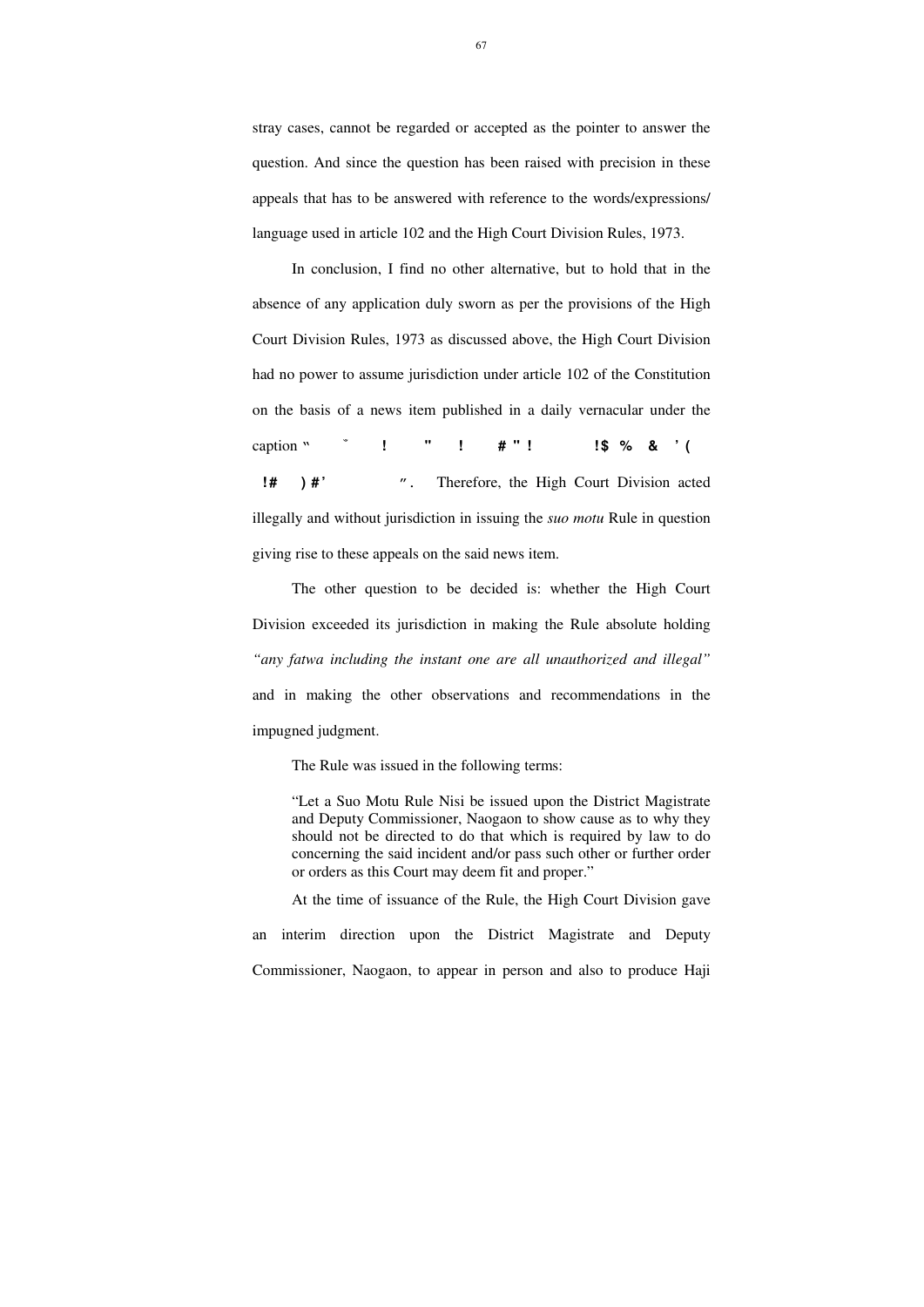Azizul Haque before it on the  $14<sup>th</sup>$  day of December, 2000 at 10:30 a.m. The District Magistrate and Deputy Commissioner, Naogaon contested the Rule by filing an affidavit-in-opposition stating, amongst others, that he on coming to know from the news items in "The Daily Korotua" published from Bogra about the fatwa on the  $1<sup>st</sup>$  day of December, 2000 directed the officer-in-Charge of Sadar Police Station to take steps in the matter. In compliance with his direction, a Sub-Inspector of the Sadar Police Station visited the village on the  $2<sup>nd</sup>$  and the  $3<sup>rd</sup>$  day of December, 2000 and upon talking to Shahida found the news item published in "The Daily Korotua" correct. Shahida lodged a First Information Report (FIR) against Haji Azizul Huq, person who pronounced the fatwa. On the basis of the FIR, Naogaon Police Station Case No.01 dated the  $3<sup>rd</sup>$  day of December, 2000 was registered under the relevant provisions of the Nari-0-Shishu Nirjatan Daman Ain, 2000. On the 4<sup>th</sup> day of December, 2000, the police arrested one of the accused, namely, Md. Masoddunnabi, who was produced before the Court and the Magistrate sent him to jail hajat. Sub-Inspector, Md. Nazrul Islam, attached to Naogaon Police Station *suo motu* lodged an FIR and thereupon Naogaon Police Station Case No.2 dated 03.12.2000 was registered under sections 494/509 and 508 of the Penal Code read with section 7 of the Muslim Family Laws Ordinance, 1961. Out of six accused, three were arrested and two of them were enlarged on bail on the ground of their old age. At the intervention of the local Union Parishad and the elite of the village, Shahida returned to her husband's house and started living with him again. As Shahida's marriage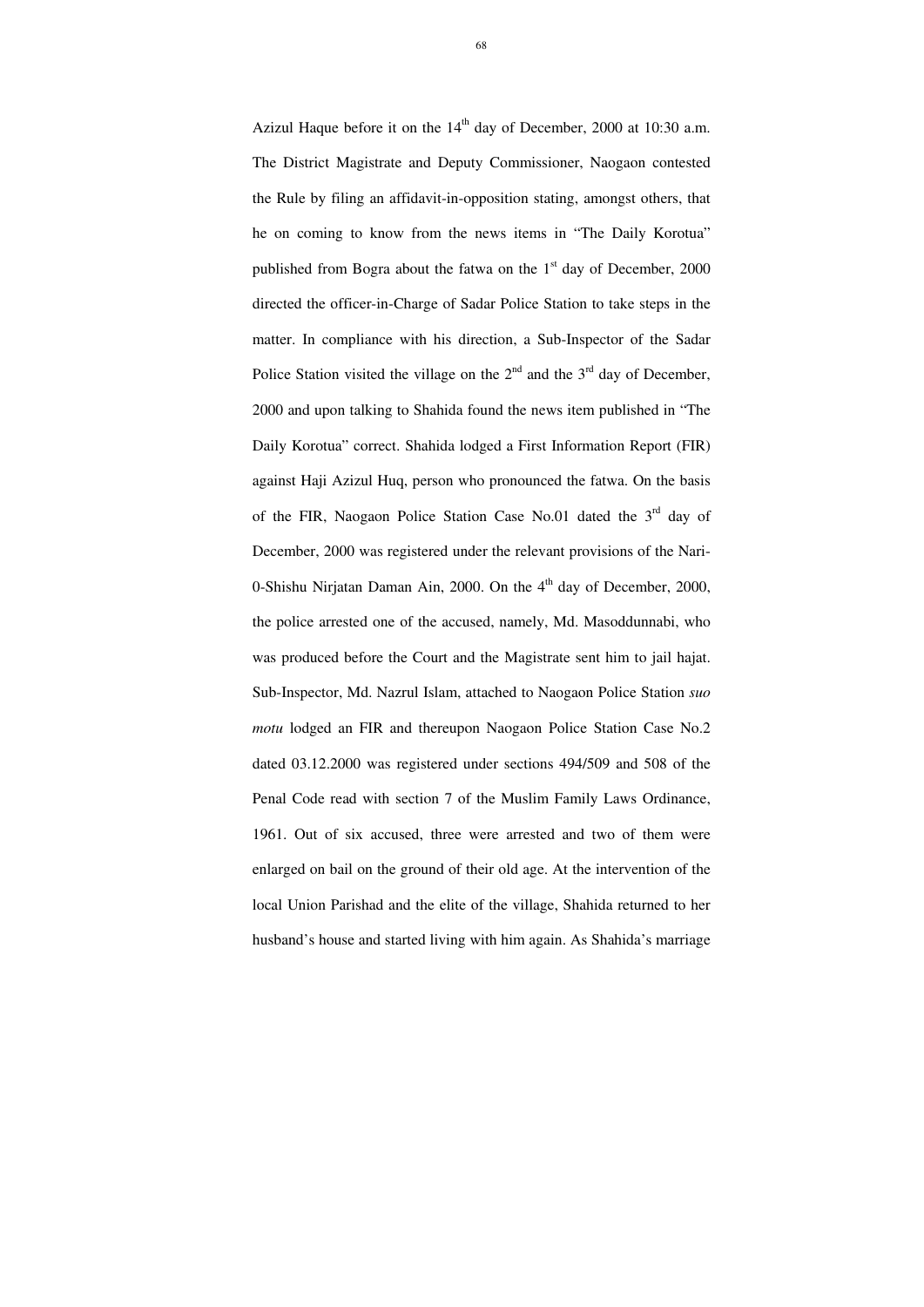Thus, it is clear that the District Magistrate and Deputy Commissioner, Naogaon complied with the interim direction given by the High Court Division at the time of issuance of the Rule and, in fact, the District Magistrate and Deputy Commissioner did what he was required by law to do concerning the incident, which was reported in the newspaper under the caption "<sup>\*</sup> ! " ! # "!

**1\$** % &  $'$  ( **!#** ) #'  $''$ . on which the *suo* 

was not registered earlier, at the initiative of local Union Parishad, it was registered in the meantime.

*motu* Rule was issued; the learned Judges themselves found that *"We, are, however, satisfied with the steps taken by the respondent as stated in his affidavit-in-opposition. Let it, we hope, be the once for all warning to the other District Magistrates, the magistrates and the police officers."* After the quoted observations, the High Court Division should have stopped there and dispose of the Rule accordingly, because in view of the action taken by the District Magistrate and Deputy Commissioner as detailed in the affidavit-in-opposition, the cause of action to proceed with the Rule, no more subsisted, instead the High Court Division out of their enthusiasm made the Rule absolute holding *"any fatwa including the instant one are all unauthorized and illegal"* and made the other observations and the recommendations as well. In view of the Rule issuing order as quoted hereinbefore, I find no scope on the part of the High Court Division to embark upon such exercise.

At the risk of repetition, I say that in the Rule issuing order, the District Magistrate and Deputy Commissioner was not, at all, asked to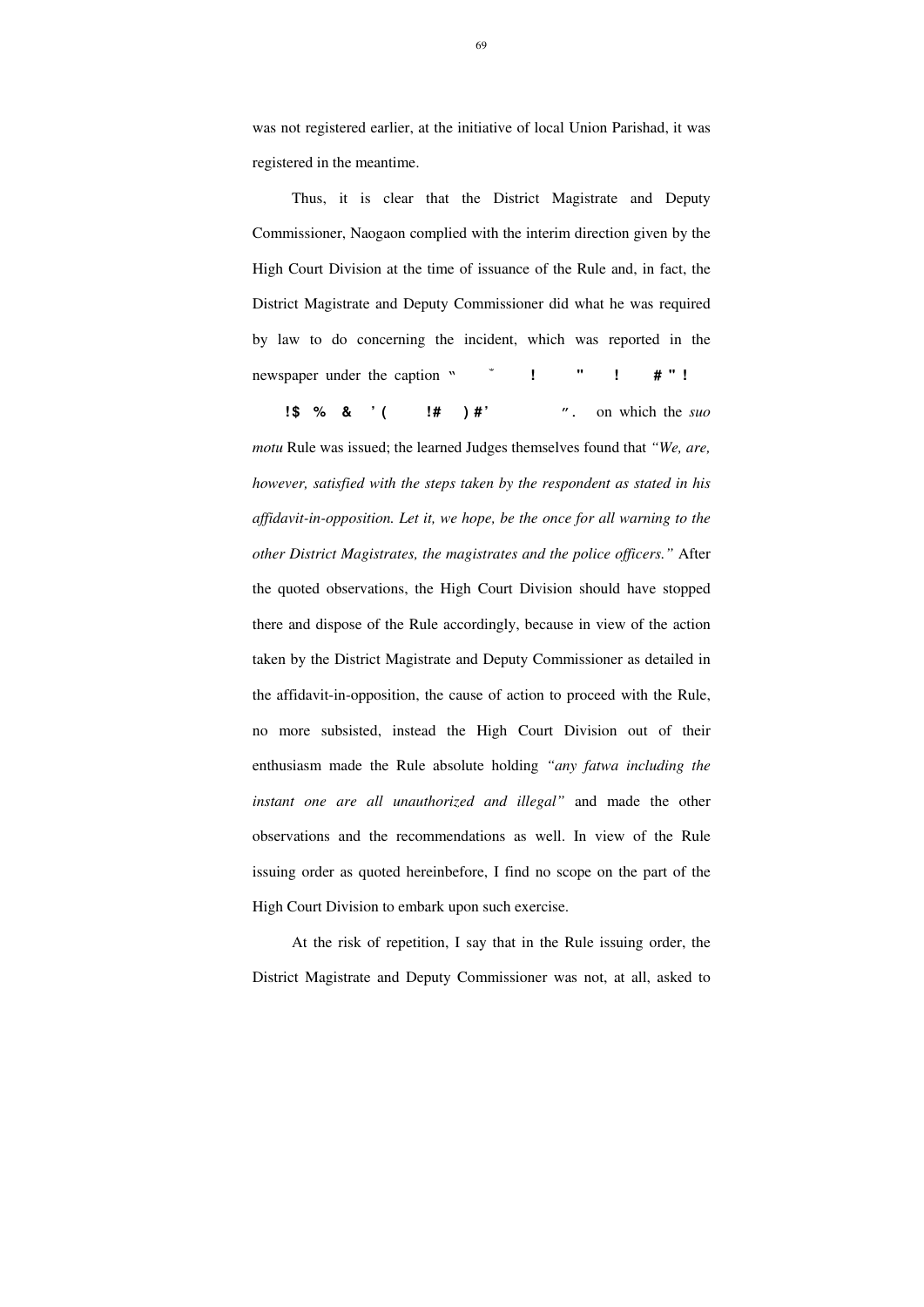show cause as to why fatwas including the instant one should not be declared unauthorized and illegal and thus he was not given any chance of hearing on the subject or the point or the issue. It may be stated that the Rule was issued only upon the District Magistrate and Deputy Commissioner, Naogaon. I failed to understand how the High Court Division could merrily exercise its jurisdiction under article 102 and hold all the fatwas including the instant one as unauthorized and illegal without giving the sole respondent any chance of hearing. It was clearly a violation of the principles of natural justice. I could not lay my hands on any decision either under writ jurisdiction or under the civil jurisdiction by this Court or any other superior Court approving such kind of exercise of power by the High Court Division. I am afraid that if this kind of exercise of power by the High Court Division is approved or sanctioned, then the High Court Division shall be on the spree of disposing of the Rule, in exercising jurisdiction under article 102, giving relief to a party at its own whims and sweet will beyond the pleadings and the prayer and without caring the right of hearing of the other side. And in the process, it will give rise to judicial anarchy. It also needs to be mentioned that the language used in the Rule issuing order *"and/or pass such other or further order or orders as this Court may deem fit and proper"*, in no way, gives a Court jurisdiction to give relief to a party or to hold something or to make any declaration or to make observations and recommendations beyond the Rule issuing order; such a language gives jurisdiction to a Court or authorises a Court to give only the ancillary or

consequential relief that may follow from the Rule issuing order.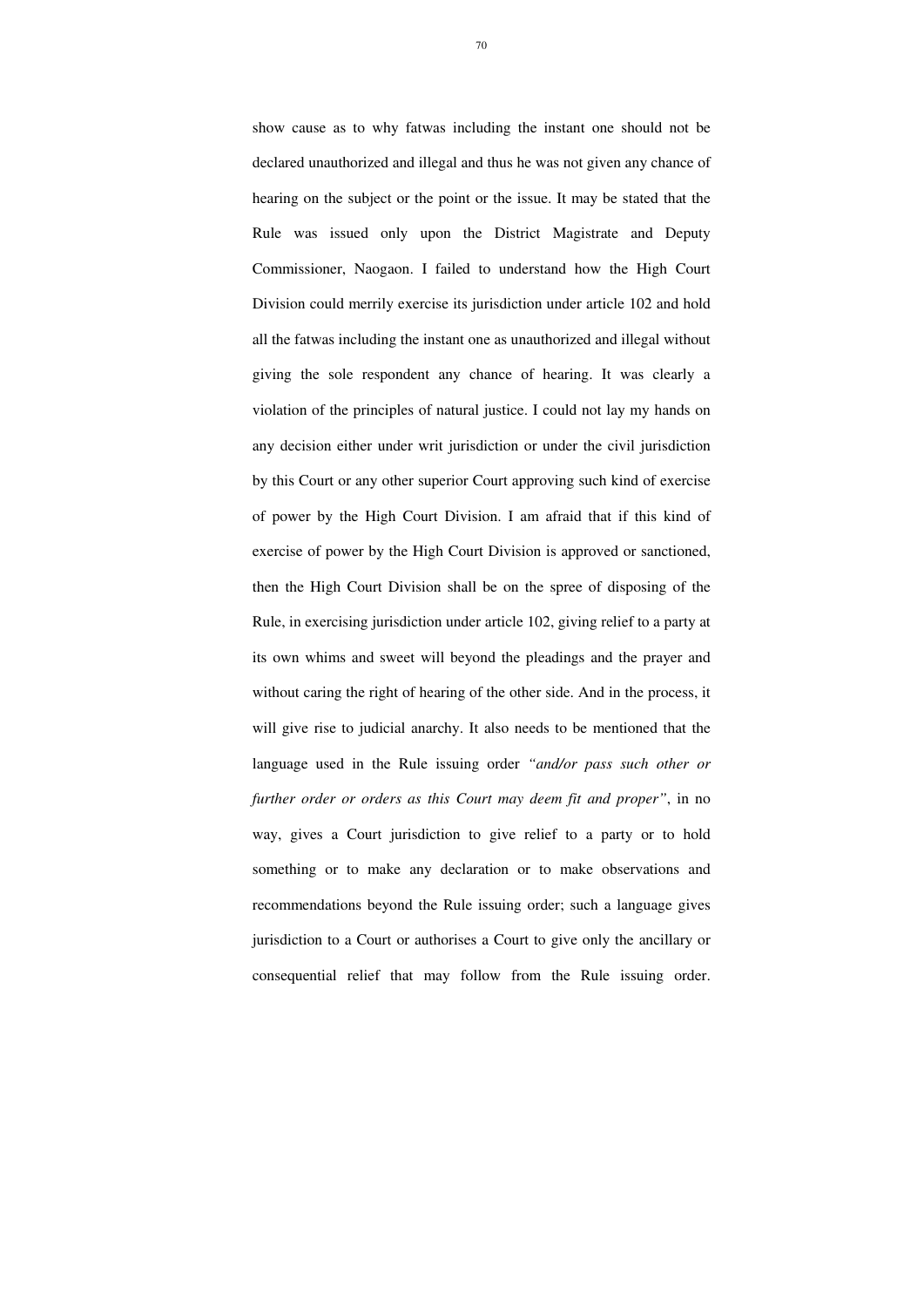Therefore, I am constrained to hold that the High Court Division exceeded its jurisdiction as well in making the Rule absolute in the terms as indicated hereinbefore.

Since I have held that the very issuance of the *suo motu* Rule was without jurisdiction, I am not required to say anything about the legality/validity of the fatwa in question.

For the discussion made above, I find merits in the appeals. Accordingly, the appeals are allowed. The impugned judgment and order of the High Court Division is set aside.

There will be no order as to costs.

 **J.**

**Syed Mahmud Hossain,J:** These two appeals, by leave, at the instance of  $3^{rd}$  party-appellants, are directed against the judgment and order dated  $1^{st}$ January,2001 passed by a Division Bench of the High Court Division in Writ Petition No.5897 of 2000 making the suo motu Rule absolute.

The factual matrix involved in these appeals, in short, is that a news item was published in "The Daily Banglabazar Patrika" on 2<sup>nd</sup> December, 2000 to the effect that one Shahida, wife of Saiful (son of Golam Mostafa) of village Atitha within Kirtipur Union Parishad under Sadar Police Station of Naogaon was forced to marry her paternal cousin Samsul under a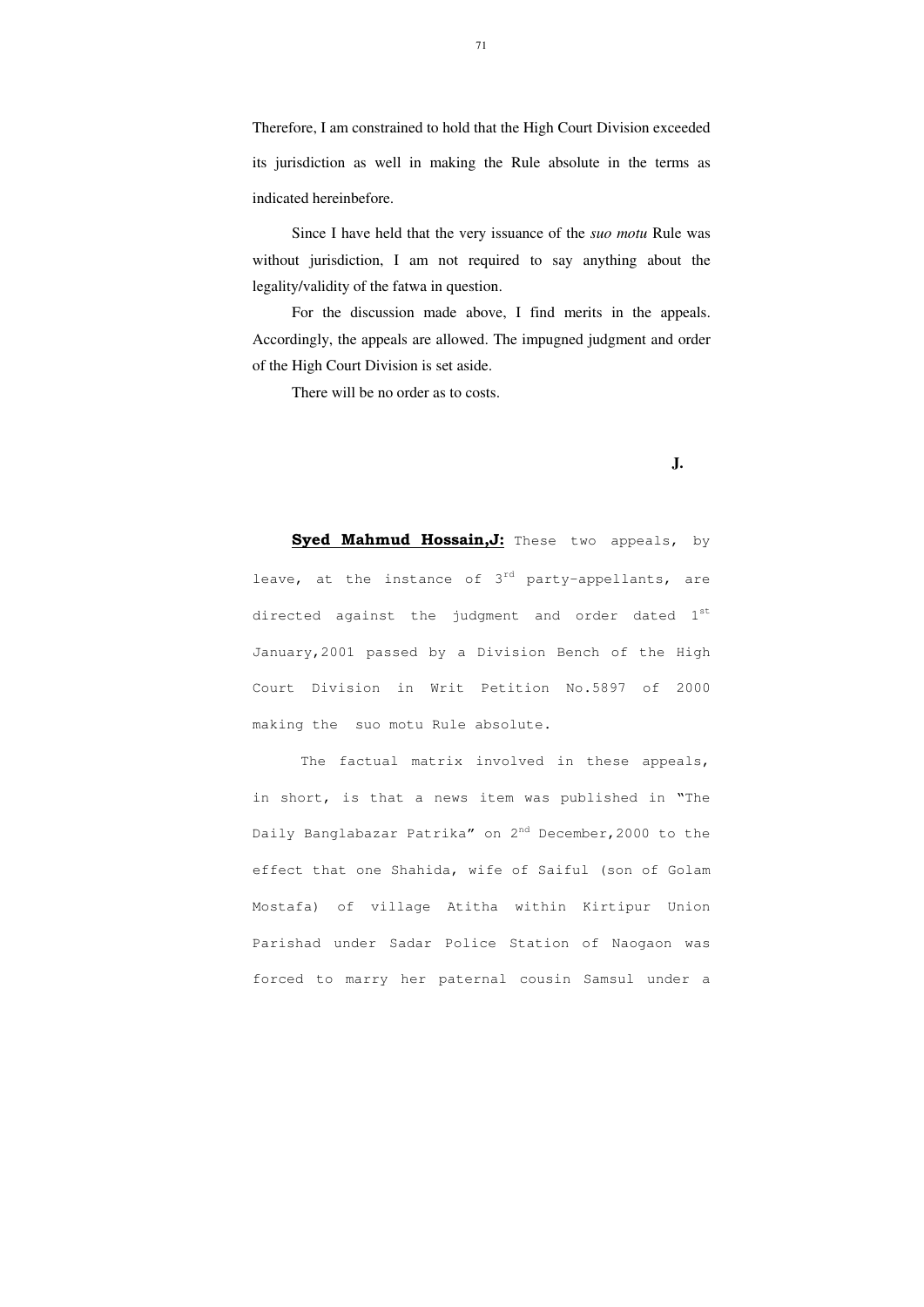72

so-called Fatwa pronounced by Haji Azizul Huq on the ground that her marriage was dissolved consequent upon an incident of about one year ago while her husband, out of anger, uttered the word 'talak', but in spite of that Shahida and Saiful continued their marital tie. The High Court Division on taking notice of the aforesaid news item captioned "**b I M v**y**i M ªv‡ g A vR** 

**d ‡ Z vq ve vR ‡ ` i m vwj ‡ k fvM ¨ wb a ©vi b n ‡ e M "n e a y m vwn ` vi** " and observing that the so called Fatwa was illegal and unauthorized in view of section 7 of the Muslim Family Laws Ordinance,1961 and thereby offences punishable under sections 494/498/508 and 509 of the Penal Code had been committed by Haji Azizul Huq and his accomplices and that the District Magistrate and Deputy Commissioner, Naogaon, had failed to do that which he was required by law to do concerning the incident issued the suo motu Rule in the following terms :

"Let a suo motu Rule Nisi be issued upon the District Magistrate and Deputy Commissioner of Naogaon to show cause as to why he should not be directed to do that which he is required by law to do concerning the said incident and/or pass such other or further order of orders as this Court may deem fit and proper."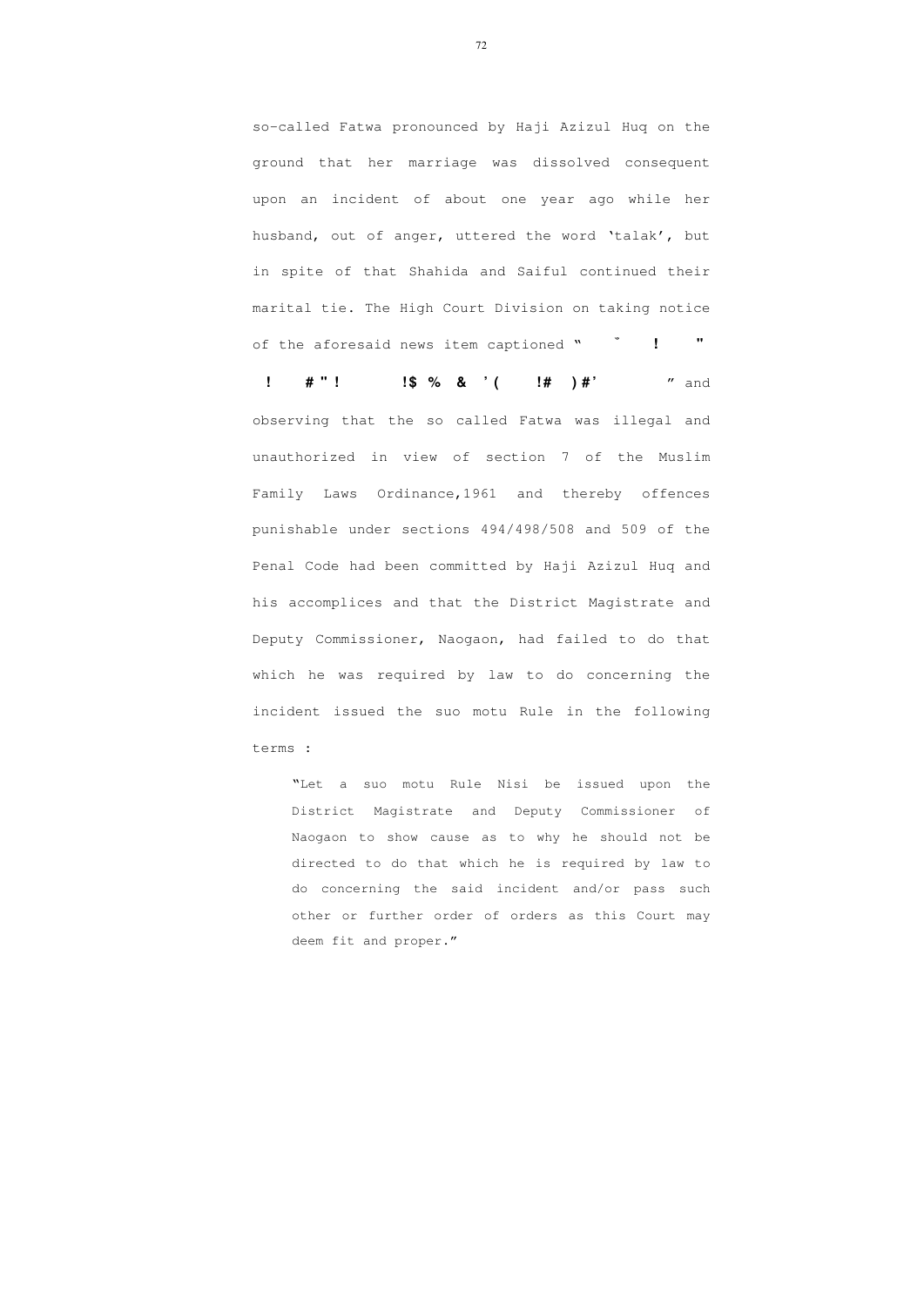The High Court Division at the time of issuance of the Rule directed the District Magistrate and Deputy Commissioner, Naogaon to appear before the said Division Bench in person and to produce Haji Azizul Huq before the said Bench on  $14<sup>th</sup>$  December, 2000 at 10.30 a.m.

The writ-respondent, the District Magistrate and Deputy Commissioner, Naogaon, contested the Rule by filing an affidavit-in-opposition stating, amongst others, that the said respondent came to know from the news items in "The Daily Korotua" published from Bogra about the Fatwa on  $1^{st}$  December, 2000 and directed the Officer-in-Charge of Sadar Police Station to take steps in the matter. In compliance with his direction, a Sub-Inspector of the Sadar Police Station visited the village on  $2^{nd}$  and  $3^{rd}$  December, 2000 and upon talking to Shahida found the news item published in "The Daily Korotua" correct. Shahida lodged a F.I.R. against Haji Azizul Huq, the person who pronounced Fatwa. On the basis of the F.I.R., Naogaon Police Station Case No.01 dated 3<sup>rd</sup> December, 2000 under the relevant provisions of the Nari-O-Shishu Nirjatan Daman Ain,2000 was registered. On December 4, 2000, police arrested one of the accused, namely, Md. Masoddunnabi who was produced before the Court and , the learned Magistrate sent him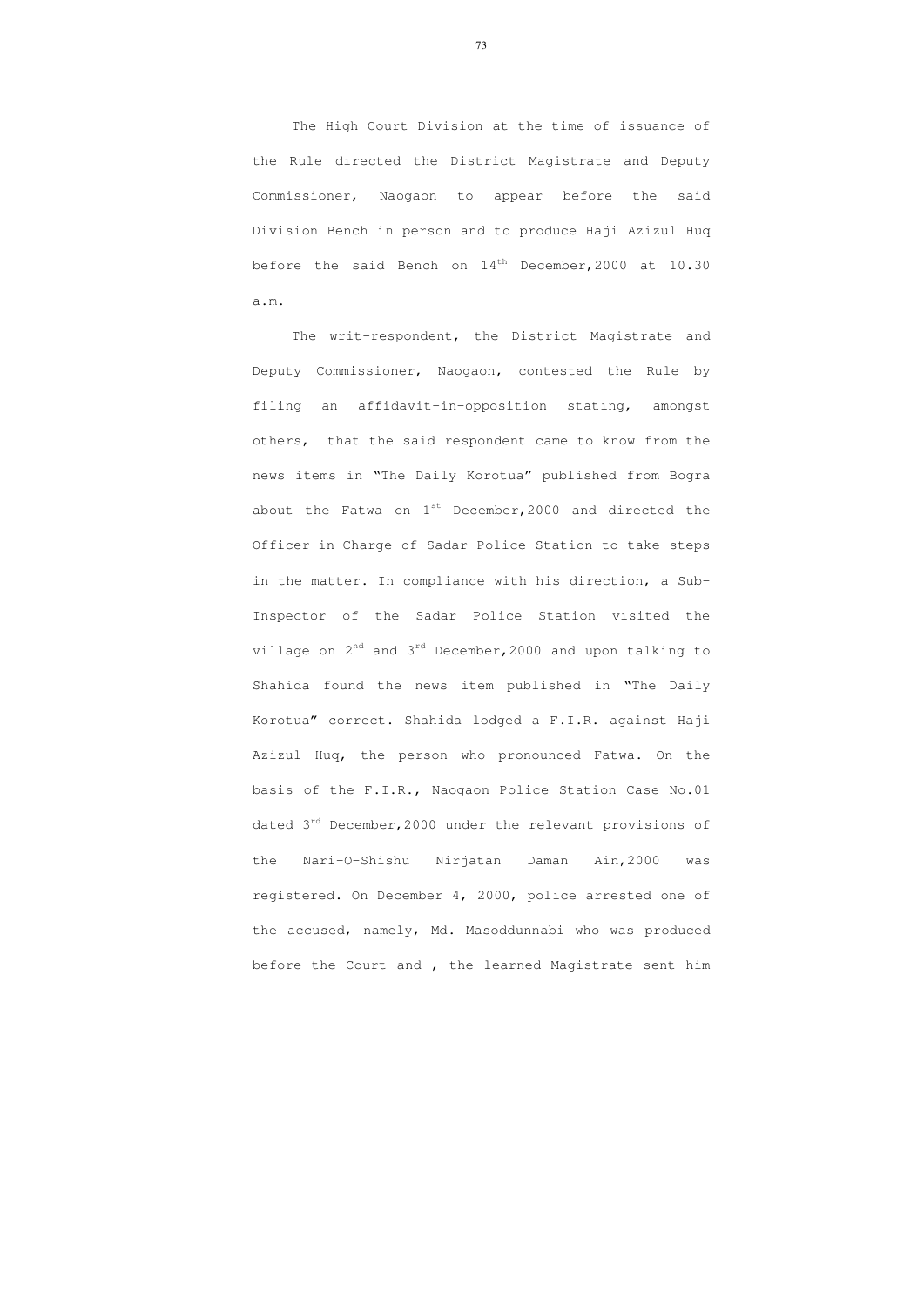to hajat. Sub-Inspector Md. Nazrul Islam attached to Naogaon Police Station suo motu lodged a First Information Report and thereupon Naogaon Police Station Case No.2 dated 03.12.2000 was registered under sections 494/509 and 508 of the Penal Code read with section 7 of the Muslim Family Laws Ordinance,1961. Out of the total six accused, three accused were arrested. Two of them were enlarged on bail on the ground of old age. At the intervention of the local Union Parishad and elite of the village, Shahida returned to her husband's house and started living with him again. As Shahida's marriage was not registered earlier, at the initiative of local Union Parishad, it was registered in the meantime.

In the suo motu Rule there were applications for addition of parties and Ain-O-Shalish Kendra (ASK) filed an application to appear as intervener.

The learned Judges of the High Court Division by its judgment and order dated  $1^{st}$  January, 2001 made the Rule absolute.

Being aggrieved by and dissatisfied with the judgment and order dated  $1^{st}$  January, 2001 passed by the High Court Division in Writ Petition No.5897 of 2000, Mufti Mohammad Tayeeb and Moulana Abul Kalam Azad as leave-petitioners preferred Civil Petition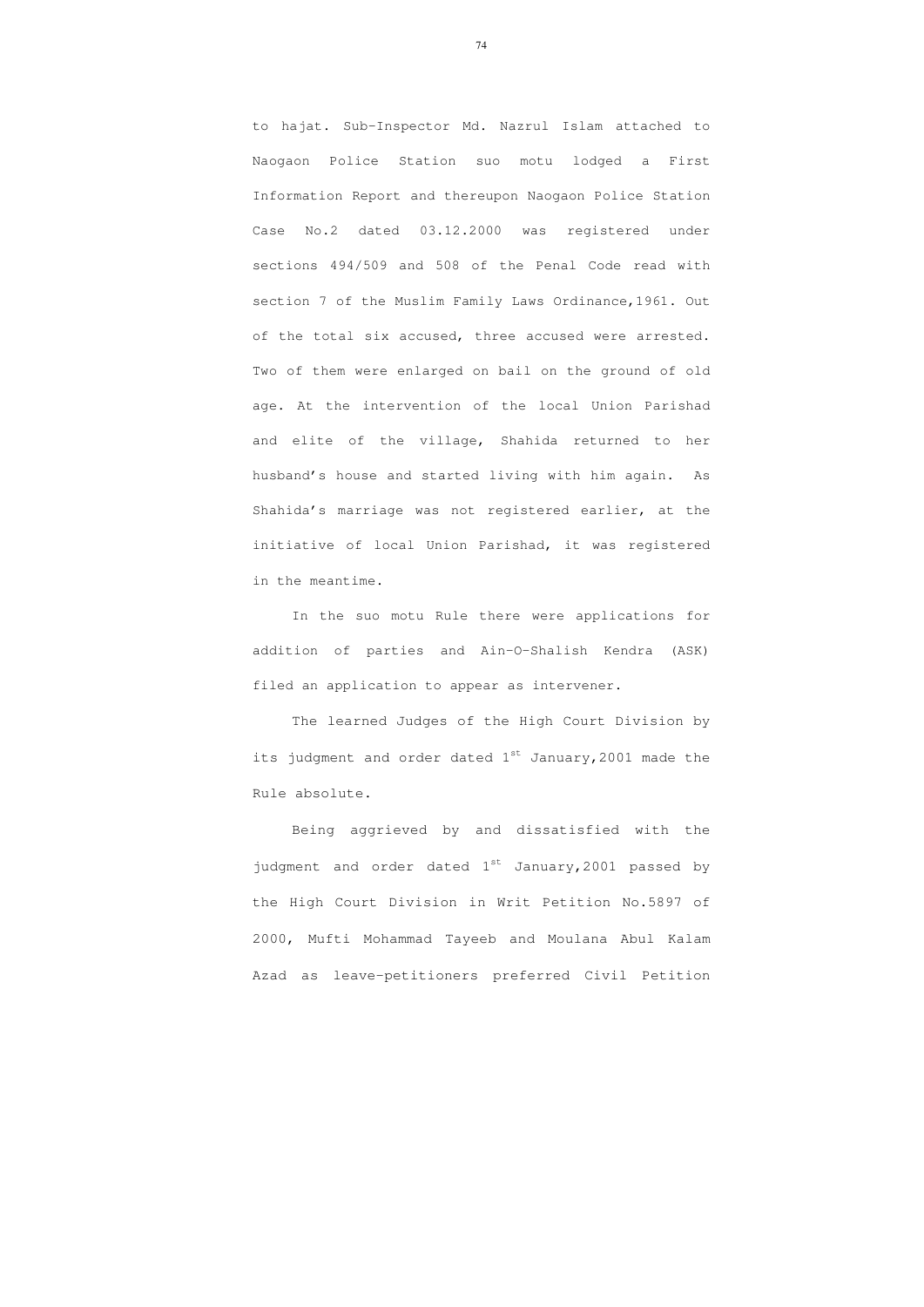for Leave to Appeal Nos.269 and 621 of 2001 respectively before this Division and leave was granted on 13<sup>th</sup> November, 2001 resulting in Civil Appeal Nos.593 and 594 of 2001.

**Mr. Muhammad Nazrul Islam, learned senior Advocate,** appearing on behalf of the appellant in Civil Appeal No.593 of 2001, submits as under :

- I. Fatwa is a legal opinion which can be only executed through Court and not by anybody else. Verse Nos.189, 215 of Surah Bakara of the holy Qur'an approved of issuance of Fatwa when asked for.
- II. Giving opinion is a fundamental right as enshrined in the Constitution which can not be stopped by the Court.

#### **Mr. Abdur Razzaq, learned Senior Advocate,**

appearing on behalf of the appellant in Civil Appeal No.594 of 2001, submits as under :

- I. While pronouncing the judgment, the High Court Division travelled beyond the terms of the Rule declaring that all Fatwas illegal and as such, the impugned judgment should be set aside.
- II. By the impugned judgment, the fundamental rights of the appellant guaranteed under articles 29, 40 and 41 of the Constitution have been taken away. The High Court Division directed another organ of the State to frame law and thereby violated the principle of separation of power and as such, the impugned judgment should be set aside. In support of his contention, he has relied upon the cases of **Government of Bangladesh and another Vs. Sheikh**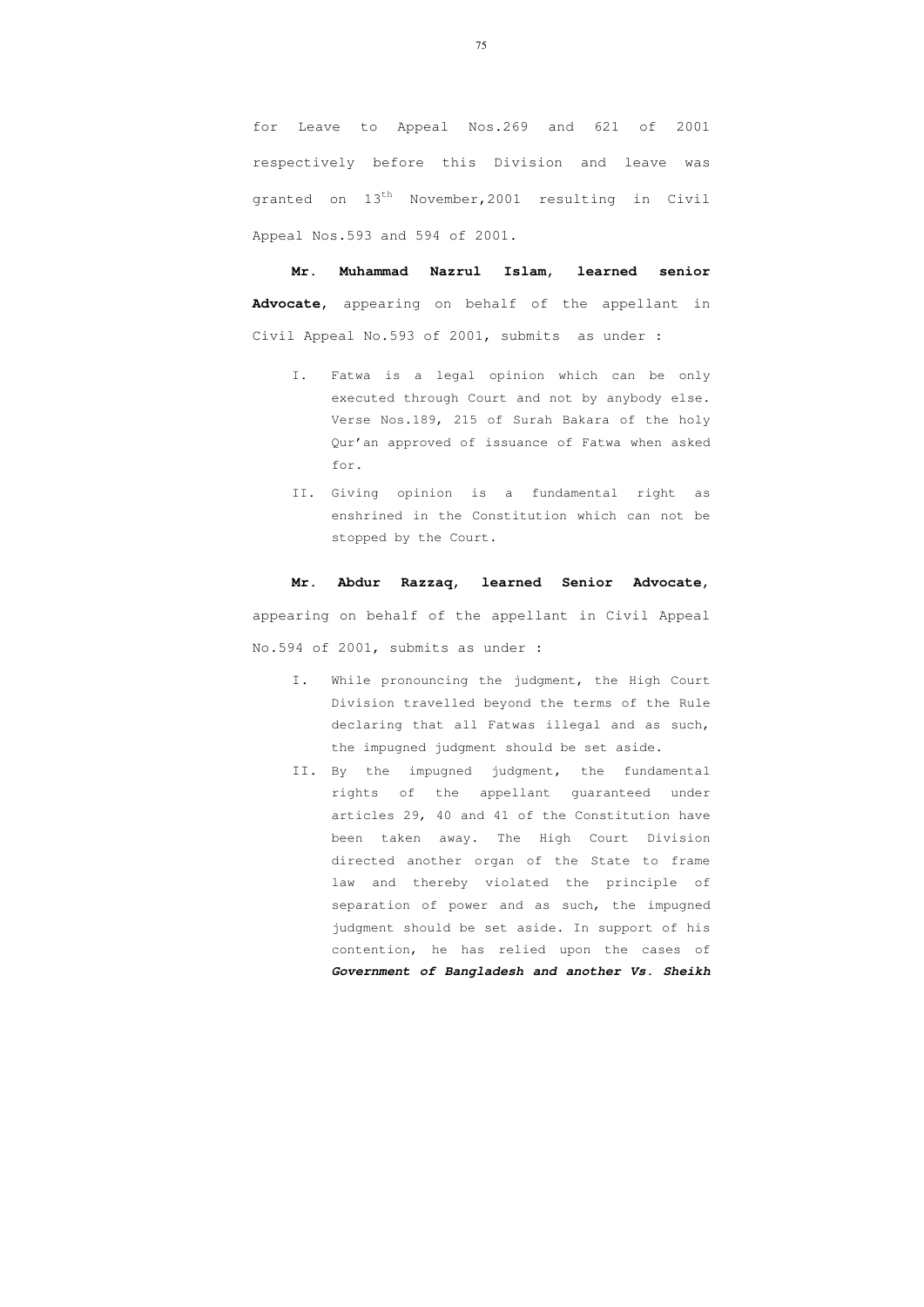**Hasina and another, (2006) 60 DLR (AD)90** and **Hefzur Rahman (Md) Vs. Shamsun Nahar Begum and another, (1999) 51 DLR (AD)172.** Though the Fatwa in question is wrong the High Court Division can not examine its propriety under article 102 of the Constitution.

- III. The principle expounded in the case of **Bangladesh Legal Aid Services Trust and others Vs. Bangladesh and others, (2011) 63 DLR (HCD)01,** that extra judicial punishments including in the name of execution of Fatwa are ultra vires the Constitution is correct exposition of law.
- IV. In exercise of its suo motu power, the High Court Division can issue suo motu Rule and such power can not be curtailed in the interest of protection of fundamental rights of the citizens as well as for establishment of rule of law.

**Mr. Mahbubey Alam, learned Attorney General,** appearing on behalf of respondent Nos.1-3 in Civil Appeal No.593 of 2001 and respondent No.1 in Civil Appeal No.594 of 2001, submits as under:

- I. By way of giving Fatwa a class of people has created havoc in the rural area and as a result, the poor and illiterate women are the worst sufferers. Unless the poor women-folk of the rural area are protected from the curse of Fatwa, the socio-economic development of the country is next to impossible.
- II. Fatwa violates the fundamental rights of the freedom.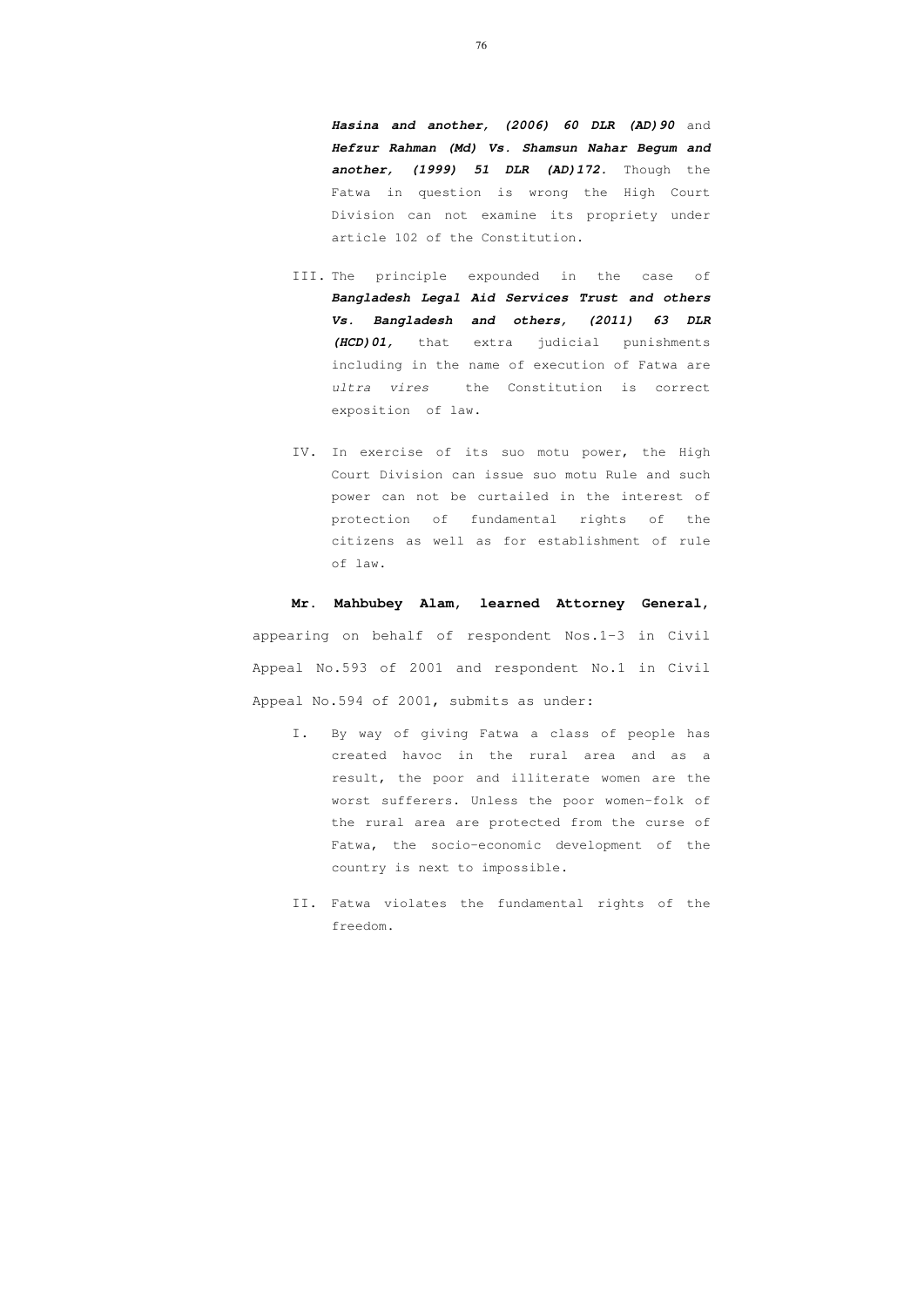- III. The High Court Division has power to issue suo motu Rule in exercise of its power under article 102 read with article 101 and oath of the Judges.
- IV. Fatwa should not be given against prevailing laws and judgments of the Court and should not be pronounced affecting fundamental rights of the citizens.
- V. Fatwa should not be given against State policy or any uncalled-for issue or matter.

#### **Dr. Kamal Hossain, learned Senior Advocate,**

appearing on be half of respondent No.6 in Civil Appeal No.593 of 2001 and respondent No.2 in Civil Appeal No.594 of 2001, submits as under :

- I. No one can assert or exercise any power to make a binding pronouncement on any legal issue or inflict any punishment since such power is expressly conferred only upon the Judiciary.
- II. It has been conceded by the learned Senior Advocates of the appellants that opinions even by persons who are qualified and have knowledge with regard to religious issues are not authorized by the Constitution to make any pronouncement which are legally binding or which can authorize imposition of punishments.
- III. The awarding of extra-judicial punishment is totally unconstitutional and violates not only the basic structure of the Constitution but also is repugnant to the fundamental rights of the persons to equality, equal treatment under the law, non-discrimination, life, liberty, freedom from cruel and degrading treatment and punishment and to freedom of religion as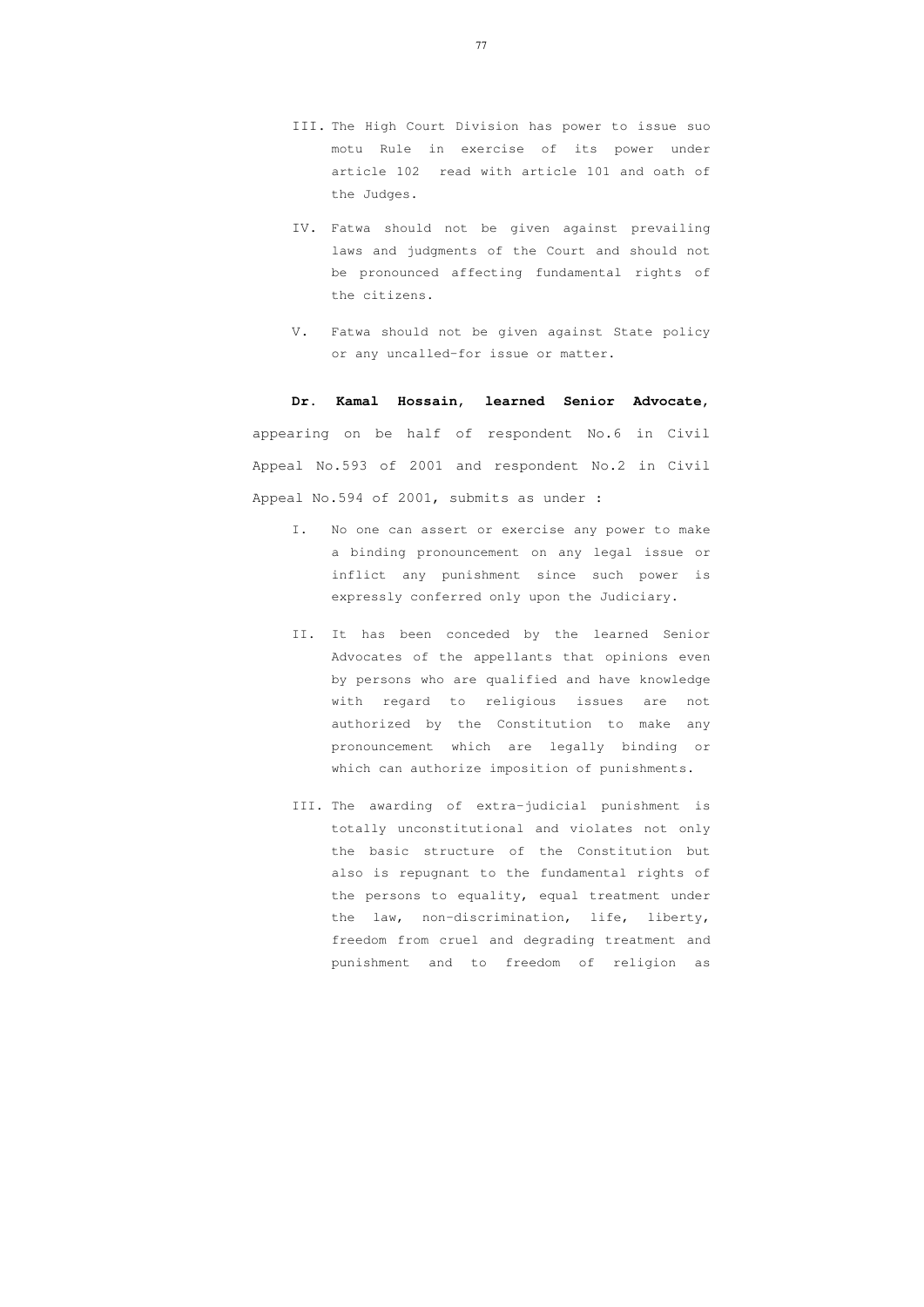guaranteed under articles 27, 28, 31, 32, 35 and 41 of the Constitution.

- IV. In the case of **Bangladesh Legal Aid and Services Trust and others Vs. Bangladesh** (ibid) and others, the High Court Division has lucidly held that no extra-judicial punishment is permitted under the Constitution of Bangladesh.
- V. The impugned judgment, if read as a whole, has clearly stated that pronouncement of opinion and enforcement thereof by any person not authorized by law or imposition of punishment by any person not authorized by law is unconstitutional.

#### **Mr. T. H. Khan, learned amicus curiae, submits**

#### **as under :**

- I. The Court should be confined to the facts of the case and then to decide other things.
- II. The instant Fatwa was wrong but that does not mean that all Fatwas are wrong and execution pursuant to the Fatwa in question was also wrong. The impugned judgment is not a judgment at all, though the disputed Fatwa was wrong.
- III. The High Court Division does not have the power to issue suo motu Rule under article 102 of the Constitution.

#### **Dr. Zahir, another learned amicus curiae,**

submits as under **:** 

I. The tradition, customs and usage have given power to this Court to issue suo motu Rule.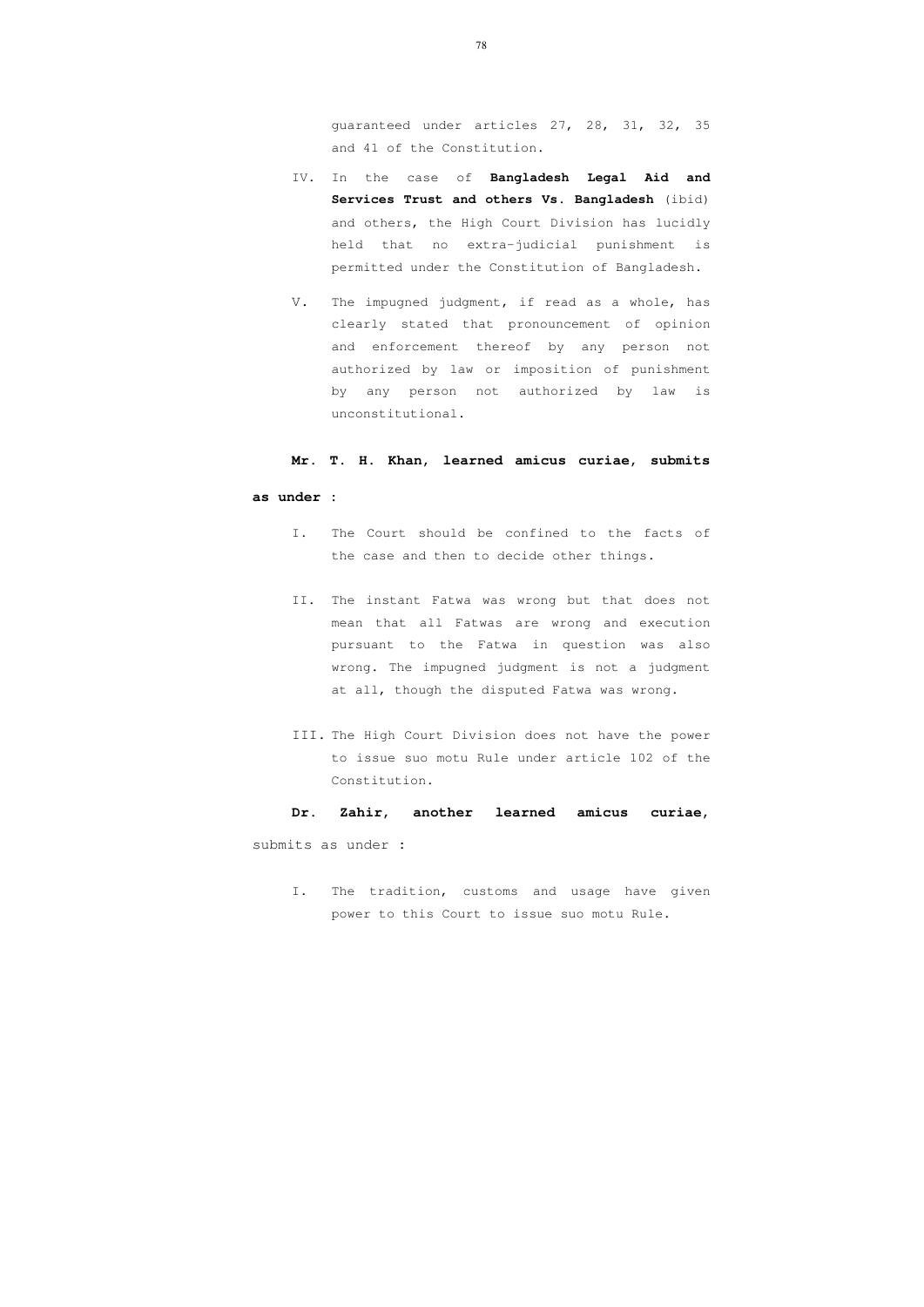- II. Suo motu Rule can be issued under articles 44, 101, 102, 108 and oath of a Judge under the Constitution.
- III. The word 'Fatwa' does not appear in the holy Qur'an or in the Hadith. Surah Nessa Verse 26 or 176 does not speak of the word 'Fatwa' but of 'Ifta' or 'Istefta'. Those two verses do not authorize mankind to give Fatwa but only say that Allah has prescribed the rules.

# **Mr. M. I. Farooqi, learned amicus curiae,**

submits as under :

- I. Laws which are covered by our legislations can not be the subject matter of Fatwa.
- II. Abuse in the name of Fatwa even if an opinion should not be allowed to be carried out.

#### **Mr. Mahmudul Islam, learned amicus curiae,**

submits as under **:** 

- I. There is no existence of Mufti today and as such no question arises of giving Fatwa.
- II. Fatwa is violative of personal as well as fundamental rights of a citizen.
- III. Even if it is an opinion, it has got damaging impact and it is destructive of one's family life in the context of village.
- IV. It is an interference with the right to life, right to liberty and uncalled for Fatwa creates havoc in the society.
- V. There is no scope for issuing a suo motu Rule under article 102 of the Constitution.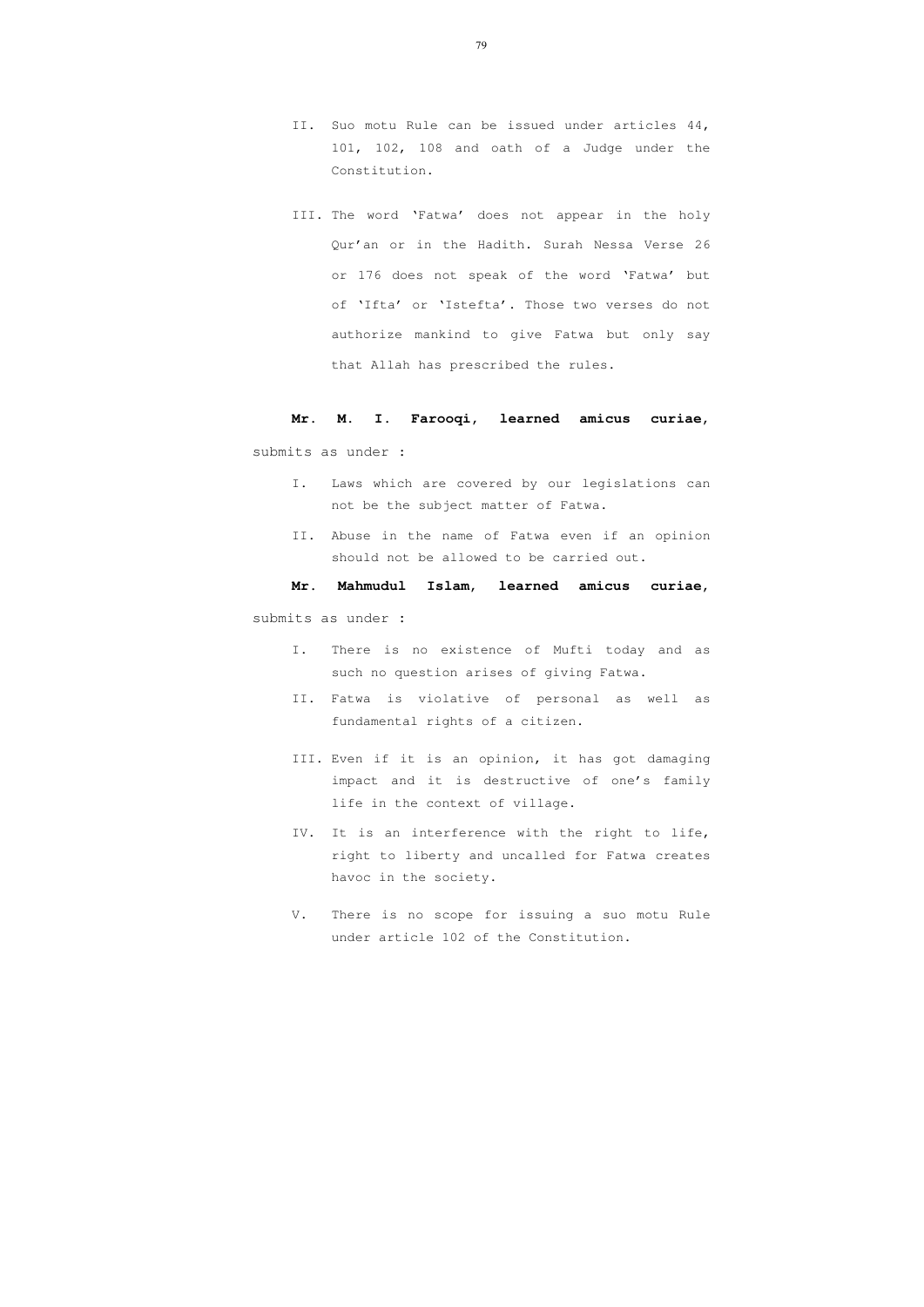**Mr. Hassan Ariff, learned amicus curiae,** submits as under :

- I. Fatwa is not a statutorily recognized power and it is detrimental to the life of a person.
- II. Fatwa does not have the force of law and it is a private opinion.
- III. The Maker of Fatwa is not holding any office of the State or affairs of the Republic and as such victimization in pursuance of Fatwa is a punishable offence.
- IV. A Fatwa is not amenable to the writ jurisdiction of the High Court Division.
- V. In order to prevent recurrence of Fatwa, the High Court Division can make directions in an appropriate public interest litigation case. The High Court Division does not have the power to issue suo motu Rule.
- VI. If there is any specific law on the subject then no opinion can be given in the name of Fatwa because it will have an adverse impact on the society.

#### **Mr. A. B. M. Nurul Islam, learned amicus curiae,**

submits as under **:** 

- I. Constitution is not the supreme law but it is only a guideline and the holy Qur'an is the supreme law of Bangladesh.
- II. All religious books should be made part of curriculum of schools and colleges so that no body can abuse the religion.
- III. Fatwa is an opinion and it is a fundamental right of every citizen to express his opinion.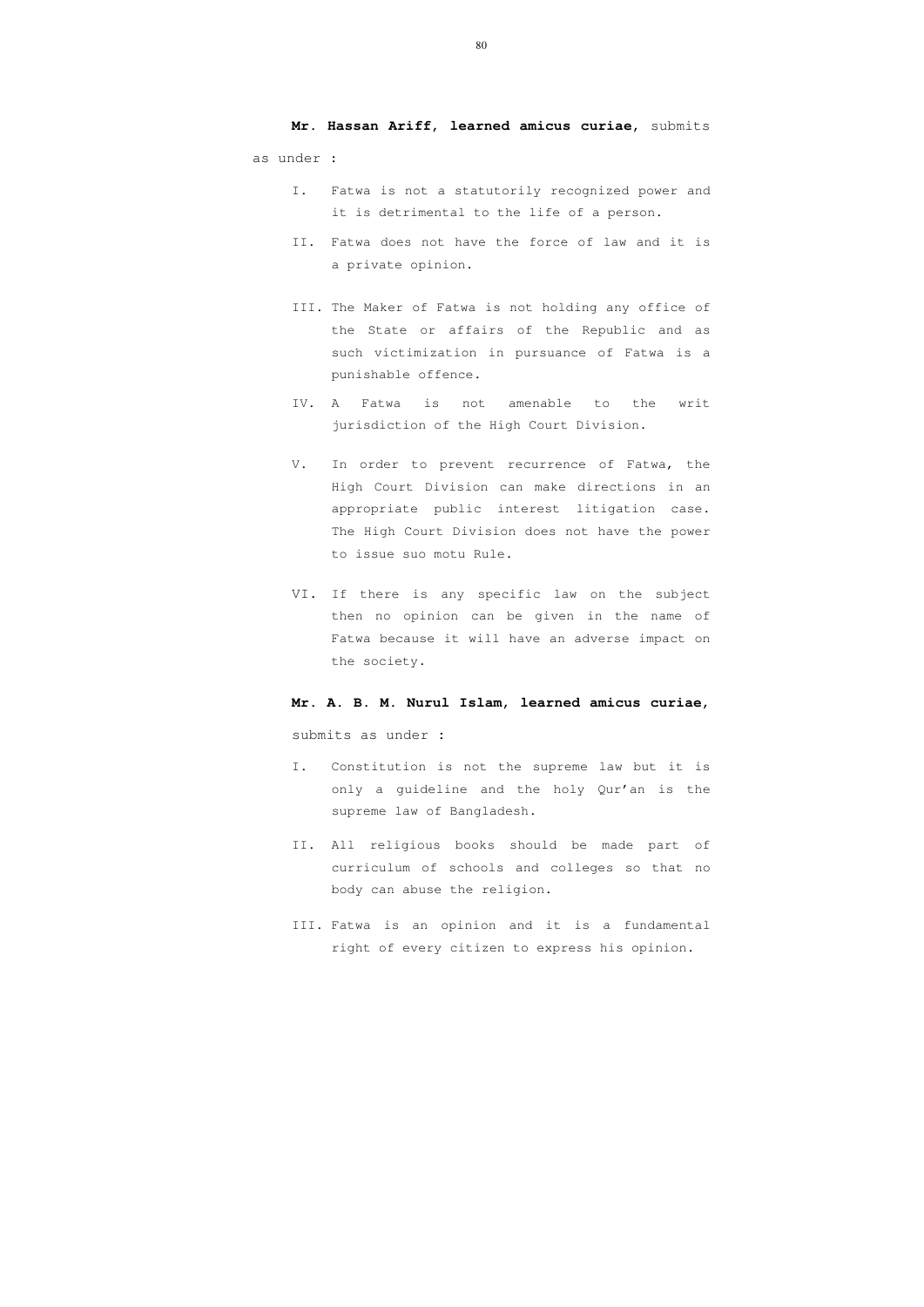IV. If any person gives wrong Fatwa, he may be punished under the prevailing law.

## **Dr. Rabeya Bhuiyan, learned amicus curiae**,

submits as under :

- I. Fatwas are issued by half-educated village leaders particularly Imams of the Mosques, Teachers of Madrashas or self-proclaimed Pirs (saints) or the so-called religious expert having no authority or proper knowledge of religious law.
- II. Fatwas creating disorder are not meant for public good or for the benefit of the people at large but are highly injurious to women. They are merely opinions and cannot be enforced under the law. The High Court Division has power to issue directions in order to stop such violation.

Dr. Rabeya Bhuiyan has also submitted a written argument exhaustively describing the sources of Fatwa and the Sariah law.

**Mufti Md. Tufiatullah, learned amicus curiae,**  submits as under:

- I. There can not be any contest between Fatwa and law.
- II. The Mufti has no power to implement Fatwa as it is only an opinion.
- III. If Fatwa is prohibited, Islam will be prohibited. Fatwa is applicable in all respects but the law is limited.
- IV. If Fatwa is prohibited, it will be difficult for the Muslims to lead normal life in the country.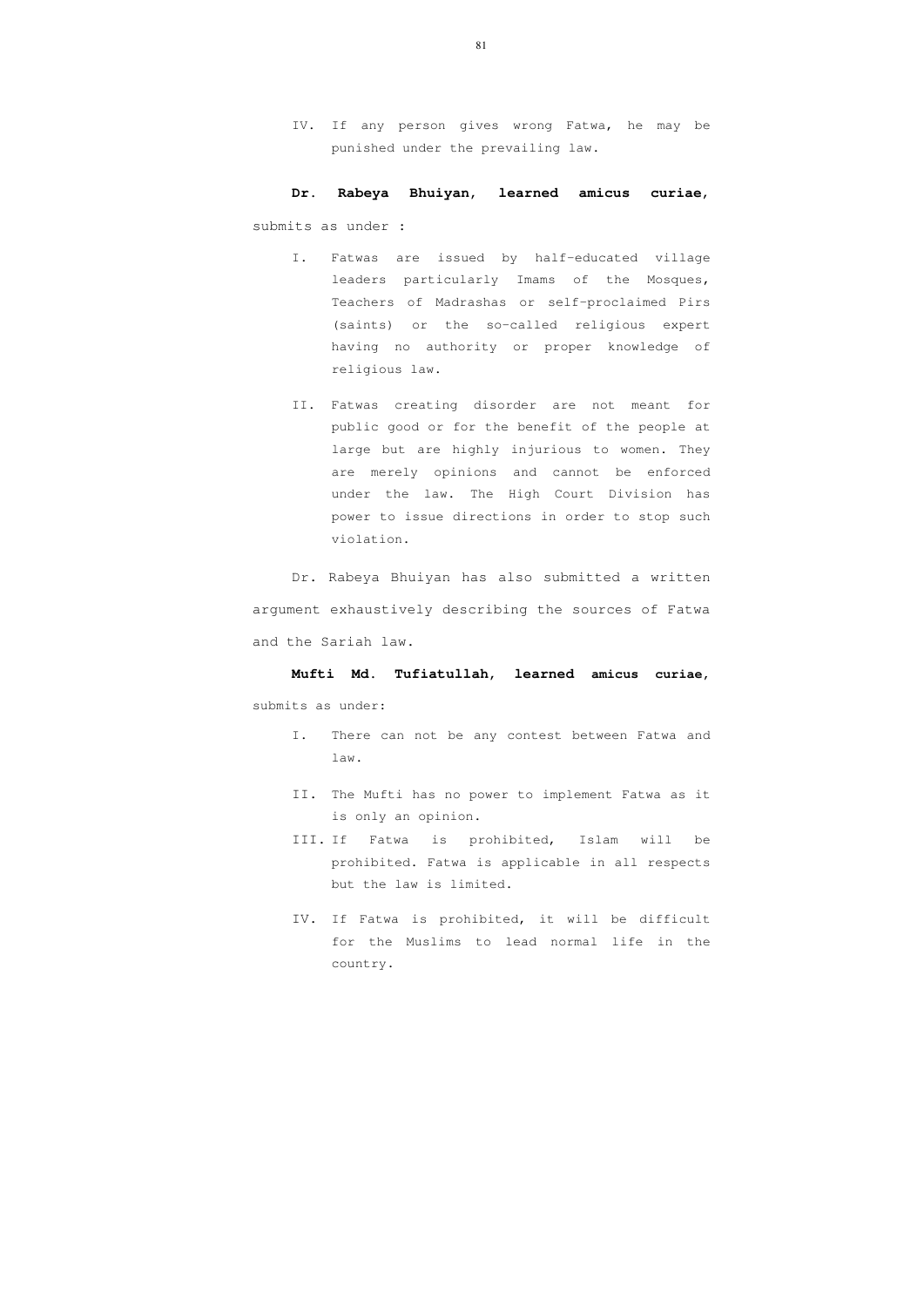- V. Anything said by the village arbitrators is not Fatwa and such Fatwa should not be prohibited.
- VI. Mufti gives opinion and it is only the 'Kazi' who can execute it. Fatwa is not judicial pronouncement of dispute and as such it can not be stopped.

**Mufti Md. Ruhul Amin, learned amicus curiae**, submits as under :

- I. Fatwa has to be given on the basis of the Qur'an, Hadith, Ijma and Kias and Fatwa can only be given in answer to a question.
- II. A Mufti does not have the authority to adjudicate a dispute.
- III. For a Muslim, Fatwa is necessary from his cradle to the grave and as such, Fatwa can not be declared unconstitutional.

#### **Moulana Kafiluddin Sarker, learned amicus**

**curiae**, submits as under :

- I. The origin of Fatwa is the holly Qur'an, Hadith etc.
- II. Fatwa is a solution to a problem. If fatwa is prohibited, it will be a challenge to the holy Qur'an.

#### **Mufti Mizanur Rahman Sayeed, learned amicus**

**curiae**, submits as under :

- I. If Fatwa is prohibited, the provisions of the Qur'an will come to a standstill.
- II. Fatwabazi should be stopped but not Fatwa.
- III. No Trustee Board should be constituted as suggested by the other Muftis.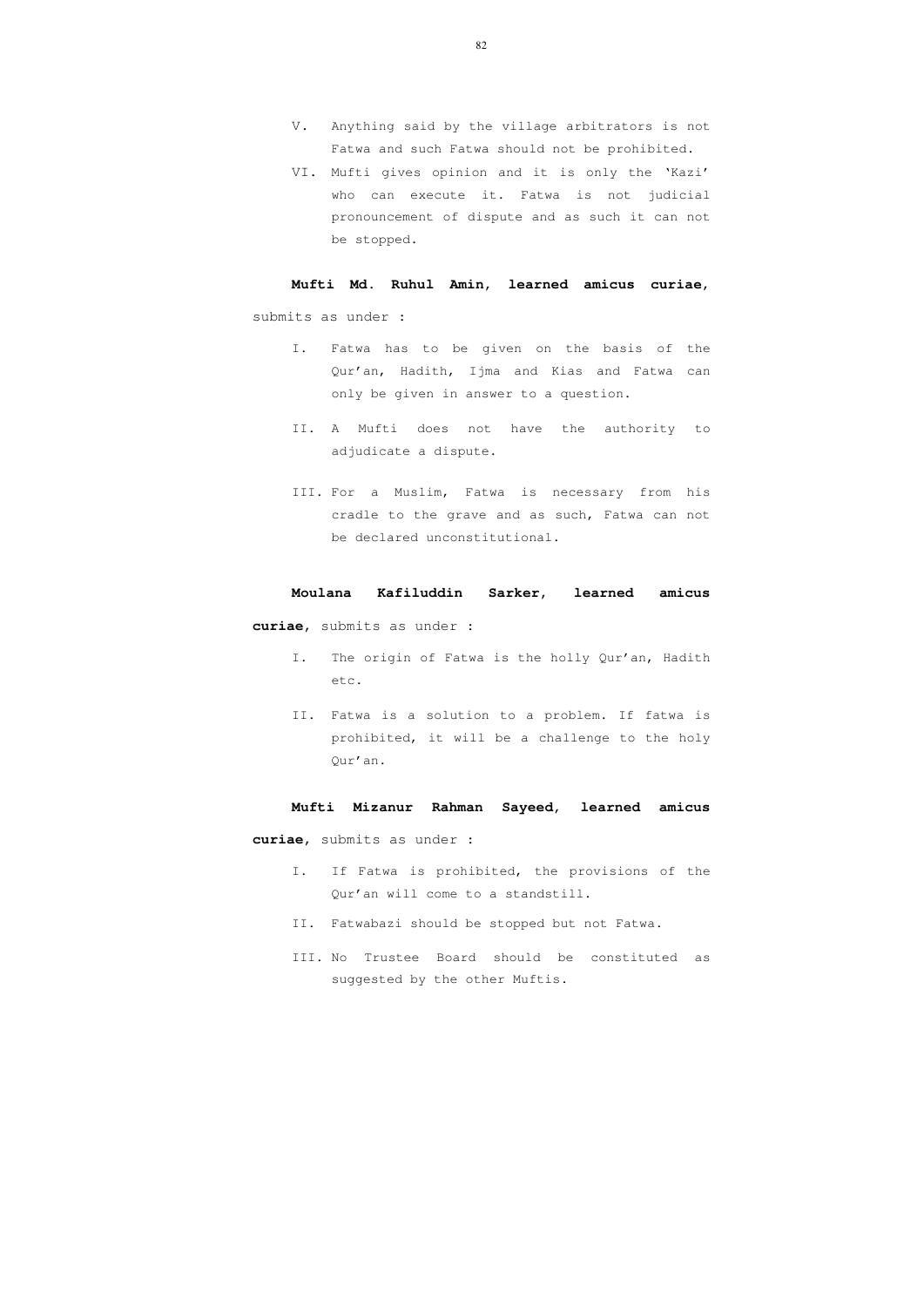#### **Dr. Mufti Abdullah Al-Maruf, learned amicus**

**curiae,** submits as under :

I. First Mufti is the 'Allah and Prophet Hajrat Mohammad' (peace be upon him) is the second Mufti. He also suggested that qualification should be settled as to who would be able to give Fatwas and 'Fatwa Board' be constituted for determining competent persons for giving Fatwa.

- I. The religious leaders cannot encroach upon the judicial system of the country and this has also been admitted by the Ulayma Kerams who appeared before this Division at its invitation.
- II. The Ulayma Kerams also condemned the incidents of punishment imposed on relying on Fatwa at village salish.
- III. By the so-called Fatwas, freedom of movement and choice was taken away.
- IV. The High Court Division has the power to issue suo motu Rule. In support of his contention he relies upon "Trends and Issues of Bangladesh Constitution" at pages 167-171 by Justice Mustafa Kamal and Anwar Hossain's case popularly known as  $8^{th}$  amendment case.

### **Mr. M. Amirul Islam, learned Senior Advocate**,

appearing as Intervener, submits as under :

**Mrs. Tania Amir, learned Advocate**, appearing as Intervener, supports the impugned judgment and submits that the appellant could not make out any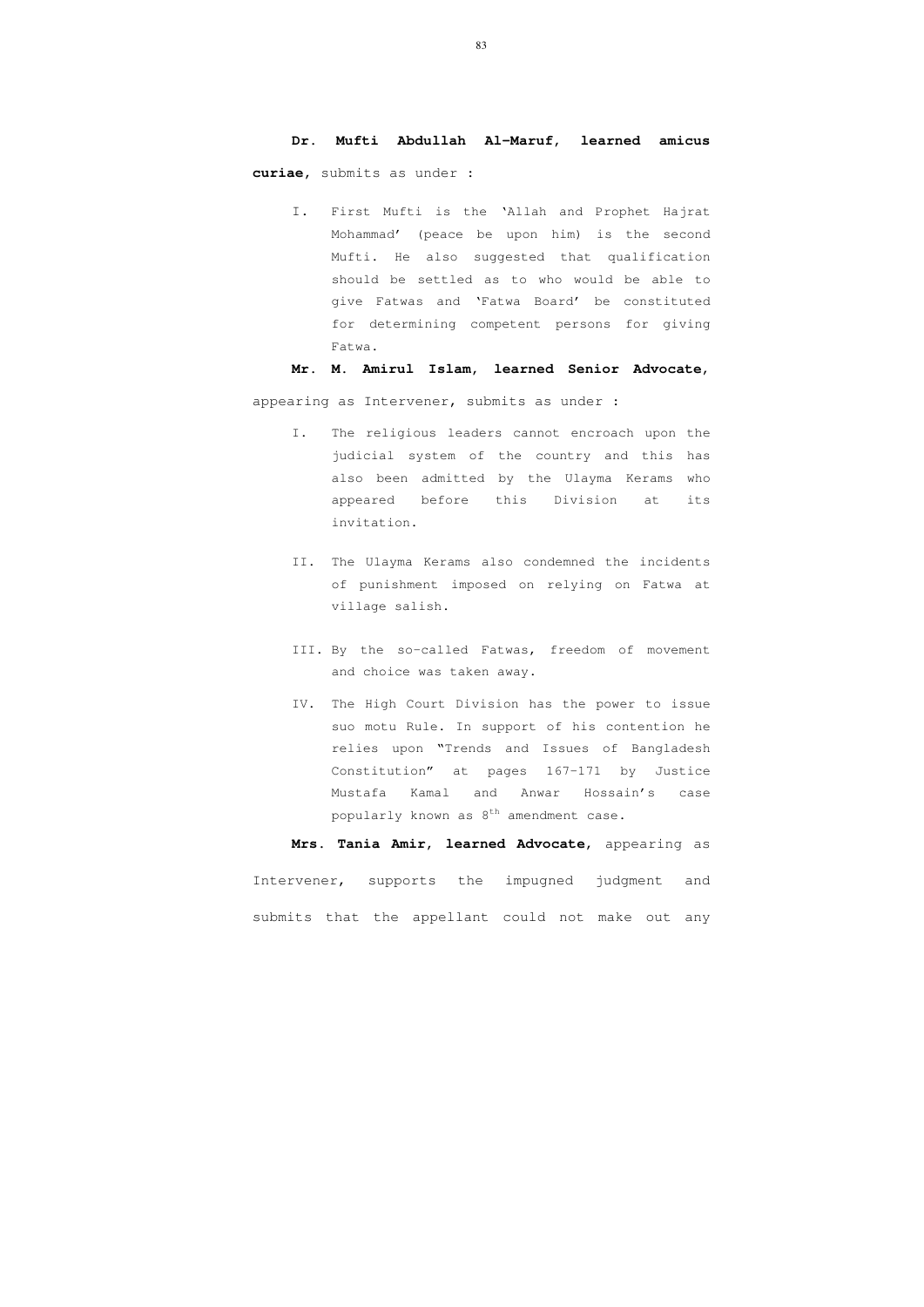case for interference with the well-reasoned judgment delivered by the High Court Division.

Considering the importance of the matter, this Division was of the view that the opinion of five renowned Olayma Kerams of the country should be obtained on the following points:

- (1) What is Fatwa?
- (2) Status of Fatwa.
- (3) The application of Fatwa in Bangladesh and its legality.
- (4) The position of Fatwa vis-à-vis our law.

We have considered the submissions of the learned Senior Advocates for the appellants of both

This Division was also of the view that Olayma Kerams would be able to express their considered opinion personally if they want to do so as is evident from the order dated 10.03.2011. Accordingly, the Director General, Islamic Foundation was directed to send the names of five renowned Olayma Kerams. The Director General Islamic Foundation sent the names of five renowned Olayma Kerams and also the names of twenty Alims who wanted to remain present at the hearing of the appeal.

We have already considered the submissions of the Olayma Kerams made in the foregoing pages.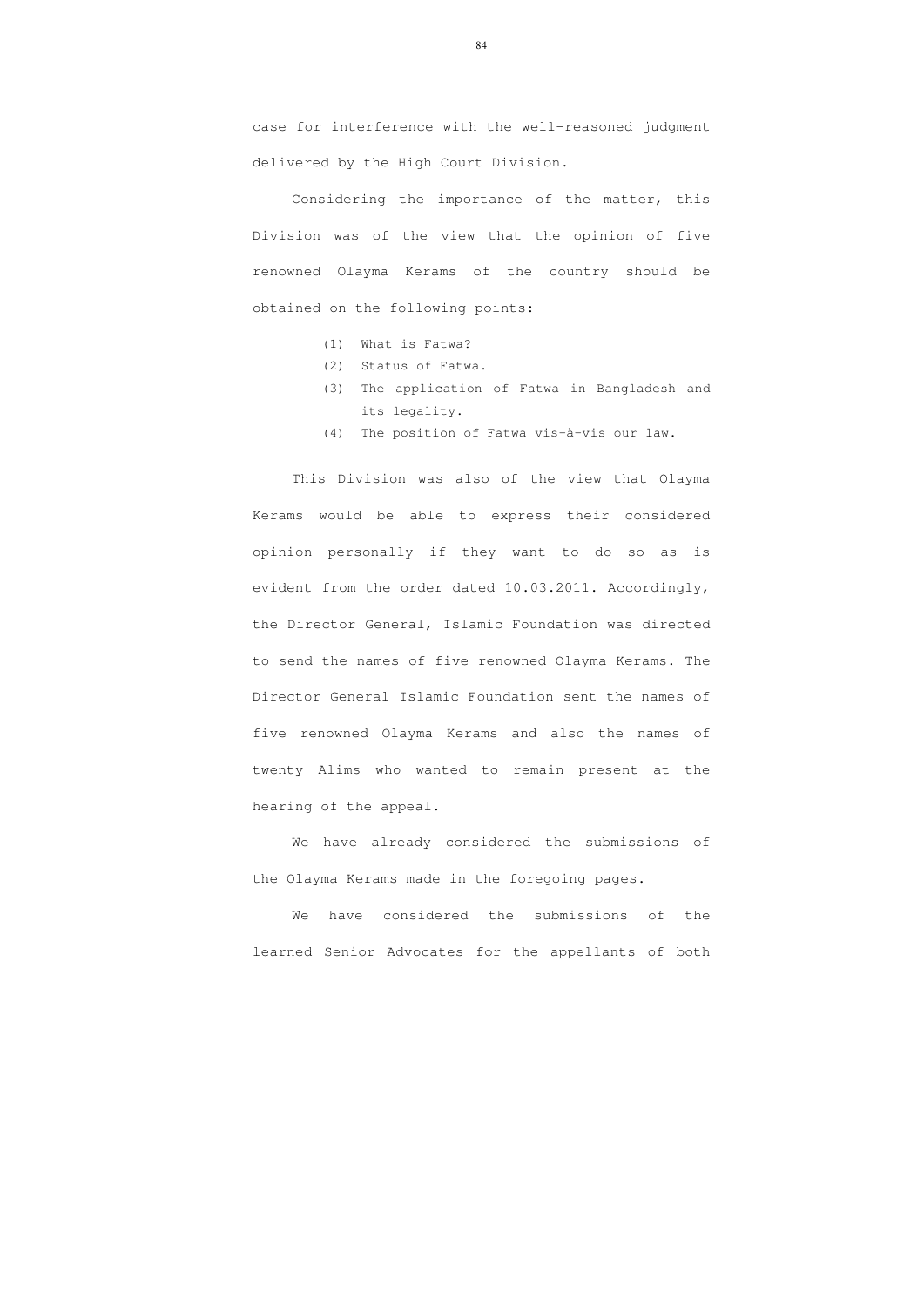the appeals, the amici curiae, the interveners, the Olayma Kerams, the impugned judgment and the materials on record.

To begin with, it is pertinent to mention that both the appeals were allowed in part on 12.05.2011 by a short order quoted below :

- (i) Both the appeals are allowed in part by majority without any order as to costs.
- (ii) Fatwa on religious matters only may be given by the properly educated persons which may be accepted only voluntarily but any coercion or undue influence in any form is forbidden.
- (iii) But no person can pronounce fatwa which violates or affects the right or reputation or dignity of any person which is covered by the law of the land.
- (iv) No punishment, including physical violence and/or mental torture in any form, can be imposed or inflicted on anybody in pursuance of fatwa.
- (v) The declaration of the High Court Division that the impugned fatwa is void and authorized, is maintained.

The Judgment in detail would follow.

While granting leave, their Lordships summarized the submissions of the learned Counsel of both the leave petitioners from which both the appeals have arisen as under :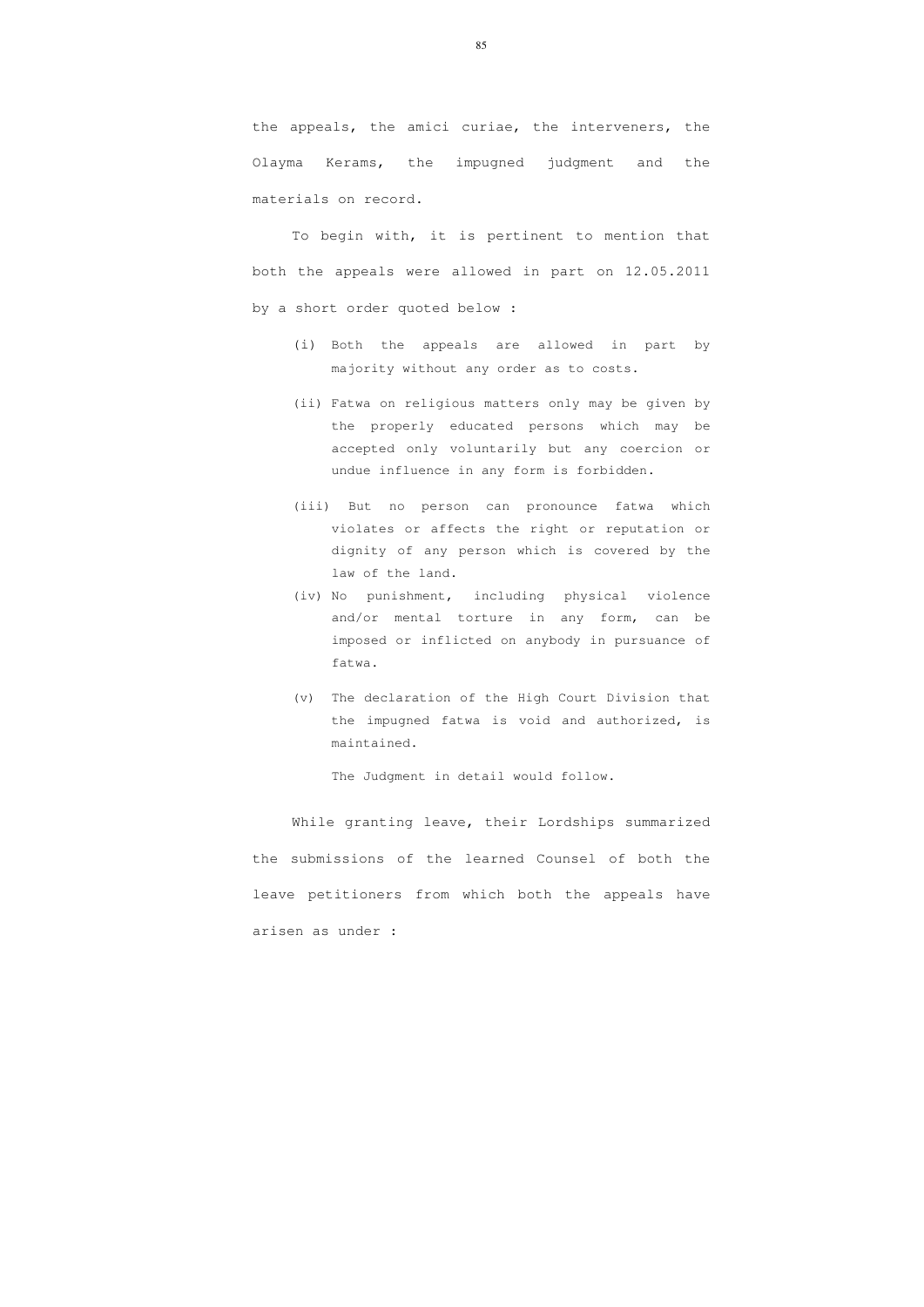"In the aforesaid submissions good many substantial points of law, both Constitutional as well as Subconstitutional, have been raised. The learned Counsel in their submissions pointedly have raised the question as to whether there is scope for issuing suo moto Rule by the High Court Division in its writ jurisdiction. The learned Counsel have also vigorously submitted that some of the decisions of the High Court Division adverted to in the judgment sought to be appealed against are in conflict with the guaranteed right of freedom of thought and freedom of religion. It has also been submitted by the learned Counsel that the learned Judges of the High Court Division have exceeded their jurisdiction in making recommendation in respect of matters, which are contrary to the basic principle of separation of power as enshrines in the Constitution."

The dispute arose when a news item was published in "The Daily Banglabazar Patrika" on December 2, 2000 that Shahida, wife of Saiful, was forcibly given in marriage to her paternal cousin Samsul based on a so-called Fatwa by Haji Azizul Huq. According to Haji Azizul Huq, the marriage of Shahida was dissolved pursuant to an incident of about one year back while her husband, out of anger, uttered the word 'talaq' but in spite of that, Shahida and Saiful continued their marriage. Pursuant to that Fatwa, Shahida had to marry her paternal cousin Samsul in order to remarry Saiful.

 Let us now examine the propriety of the disputed Fatwa.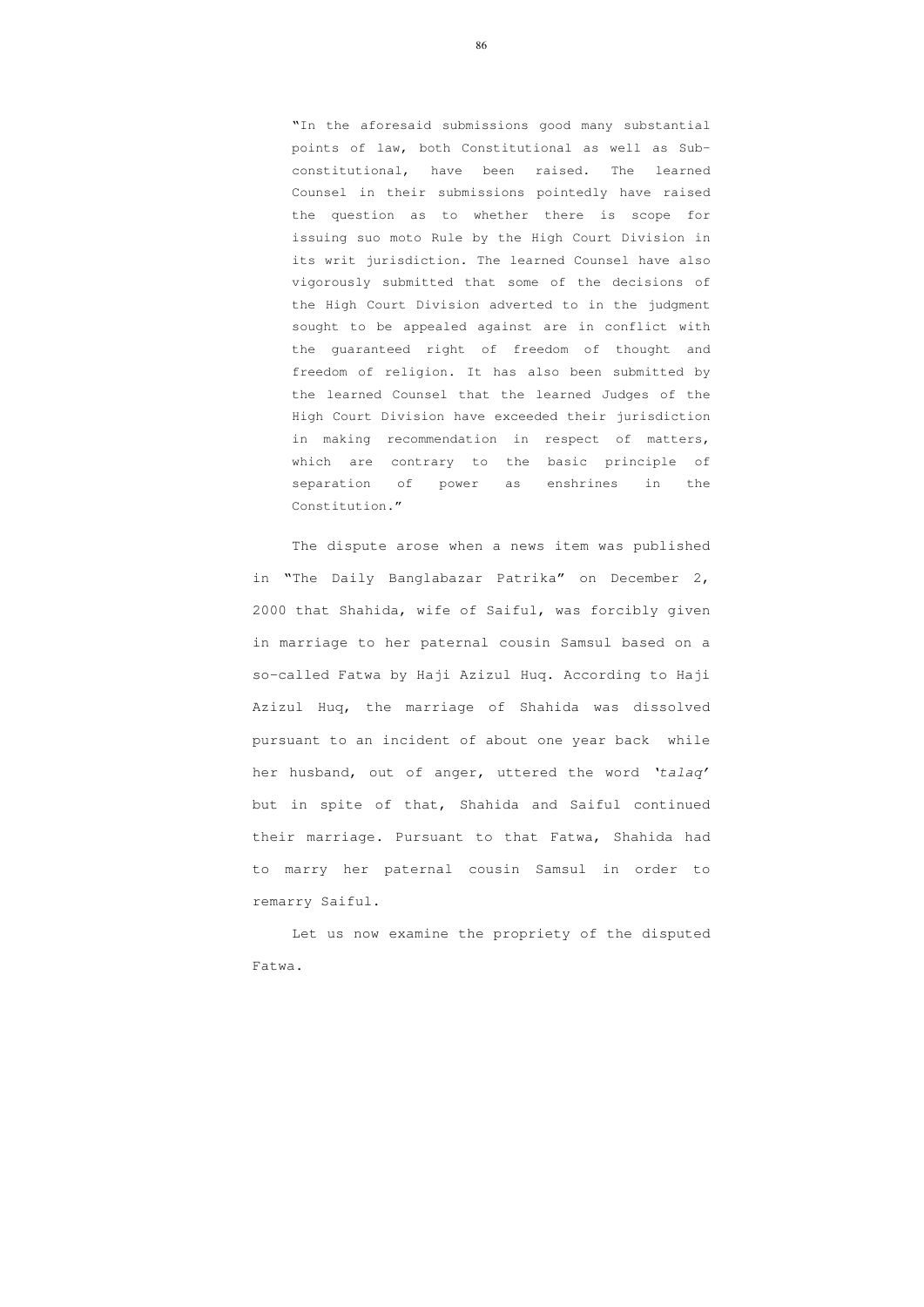In this connection, it is pertinent to quote section 7 of the Muslim Family Laws Ordinance,1961 as under :

- "7. Talaq  $-(1)$  Any man who wishes to divorce his wife shall, as soon as may be after the pronouncement of talaq in any form whatsoever, give the Chairman notice in writing of his having done so, and shall supply a copy thereof to the wife.
- (2) Whoever contravenes the provisions of subsection (1) shall be punishable with simple imprisonment for a term which may extend to one year or with fine which may extend to (ten thousand taka) or with both.
- (3) Save as provided in sub-section (5), a talaq, unless revoked earlier, expressly or otherwise, shall not be effective until the expiration of ninety days from the day on which notice under sub-section (1) is delivered to the Chairman.
- (4) Within thirty days of the receipt of notice under sub-section (1), the Chairman shall constitute an Arbitration Council for the purposes of bringing about reconciliation between the parties, and the Arbitration Council shall take all steps necessary to bring about such reconciliation.
- (5) If the wife be pregnant at the time talaq is pronounced, talaq shall not be effective until the period mentioned in sub-section (3) or the pregnancy, whichever be later, ends.
- (6) Nothing shall debar a wife whose marriage has been terminated by talaq effective under this section from re-marrying the same husband, without an intervening marriage with a third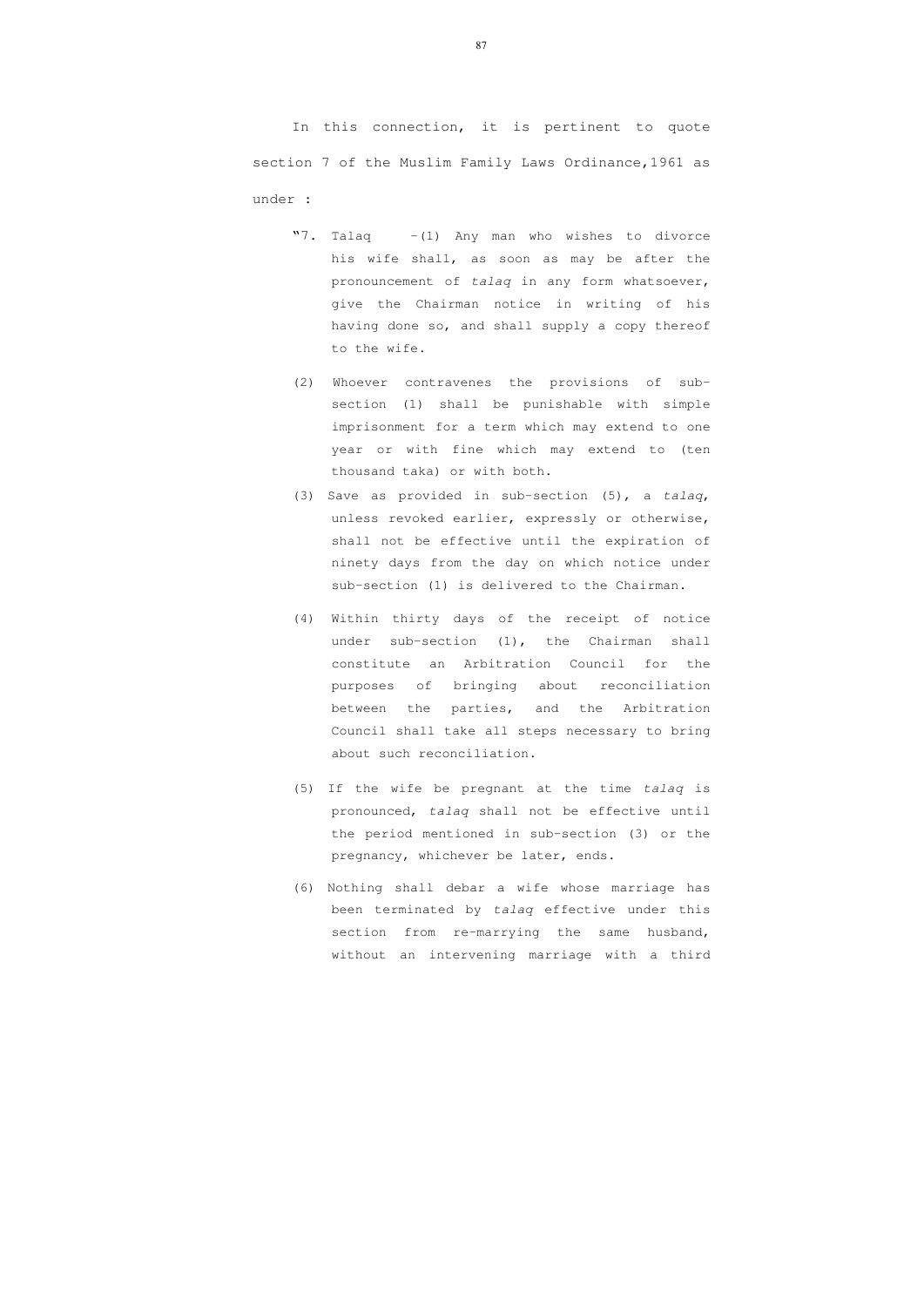person, unless such termination is for the third time so effective.

Facts of the case reveal that after pronouncement of the so-called talaq, no notice in writing was issued either to the Chairman of the Union Parishad or to Shahida, which is a requirement of sub-section (1) of section 7. Sub-section (3) of section 7 provides that a talaq shall not be effective until expiration of 90 days from the day on which notice under sub-section (1) is delivered to the Chairman. Sub-section (6) of section 7 provides that a wife whose marriage has been terminated by talaq effective under the section will not be debarred from re-marrying the same husband without an intervening marriage with a third person unless such termination is for the third time so effective.

Therefore, it appears that the talaq pronounced by Saiful was not valid since it contravened subsections (1) and (3) of section 7 of the Muslim Family Laws Ordinance,1961.

Even if the talaq was valid, Shahida was not required to marry her paternal cousin Samsul pursuant to the Fatwa given by Haji Azizul Huq. Therefore, it appears that the disputed Fatwa also contravenes sub-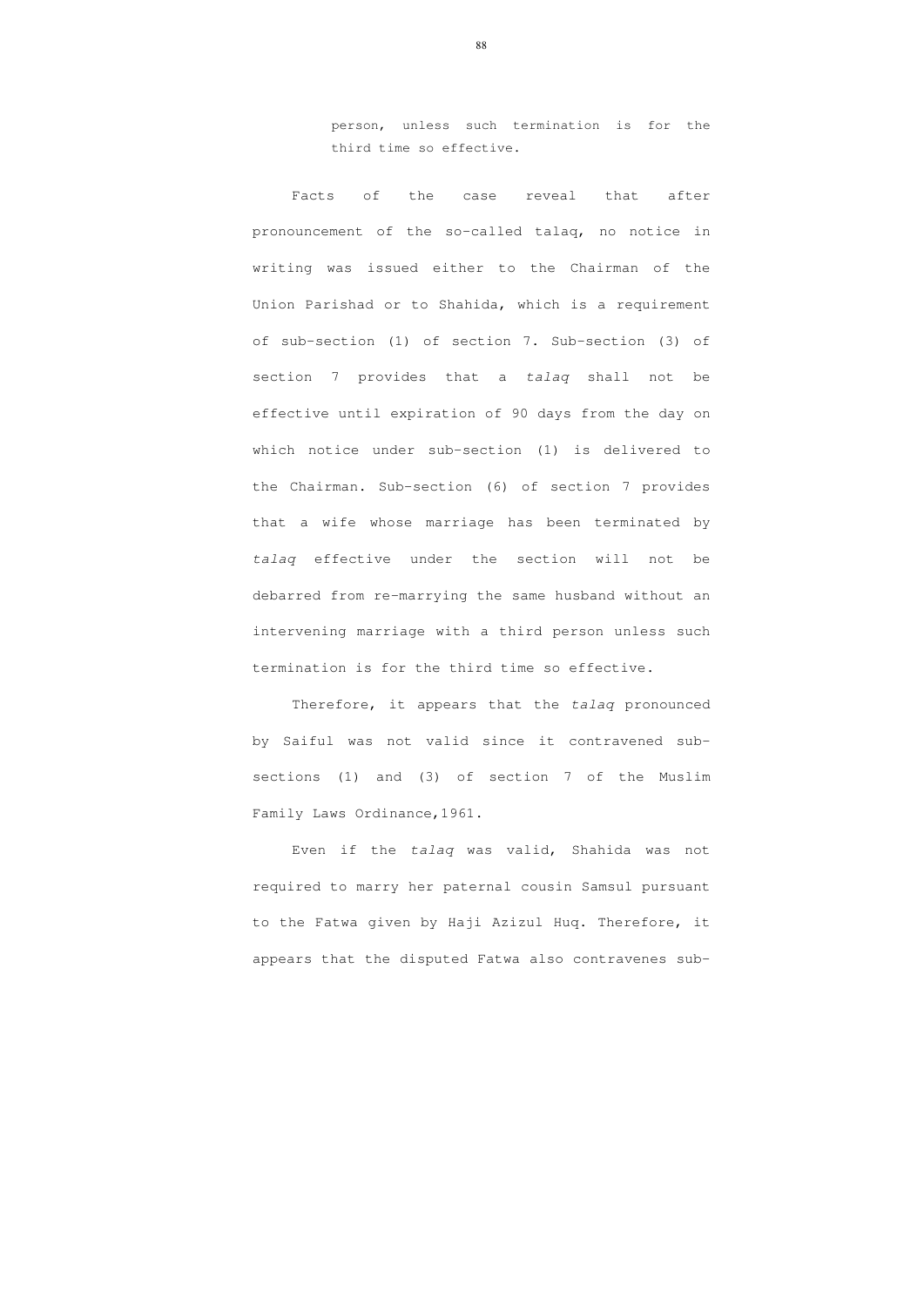section (6) of section 7 of the Muslim Family Laws Ordinance,1961.

The learned Senior Advocates, appearing on behalf of the appellants of both the appeals, the amici curiae, the interveners and the Olayma Kerams, have admitted that the disputed Fatwa was wrong since it is in direct conflict with section 7 of the Muslim Family Laws Ordinance,1961.

A Fatwa in the Islamic faith is a religious opinion concerning Islamic Law issued by an Islamic scholar interpreting particular legal aspect in a given situation. The word itself is derived from the root fata, or fatah, which means clarification, explanation, youth or newness. In Islamic jurisprudence, a Fatwa is a religious opinion usually on an important point of law given when an individual fails to get any solution to his problem from the available shari'a law, based on the Qur'an, Hadith, Ijma and Qiyas. The person who can give fatwa is called Mufti (a highly qualified jurist or expert in religious law). Fatwas in past were most frequently issued in response to questions about living every day life in accordance with religious law, such as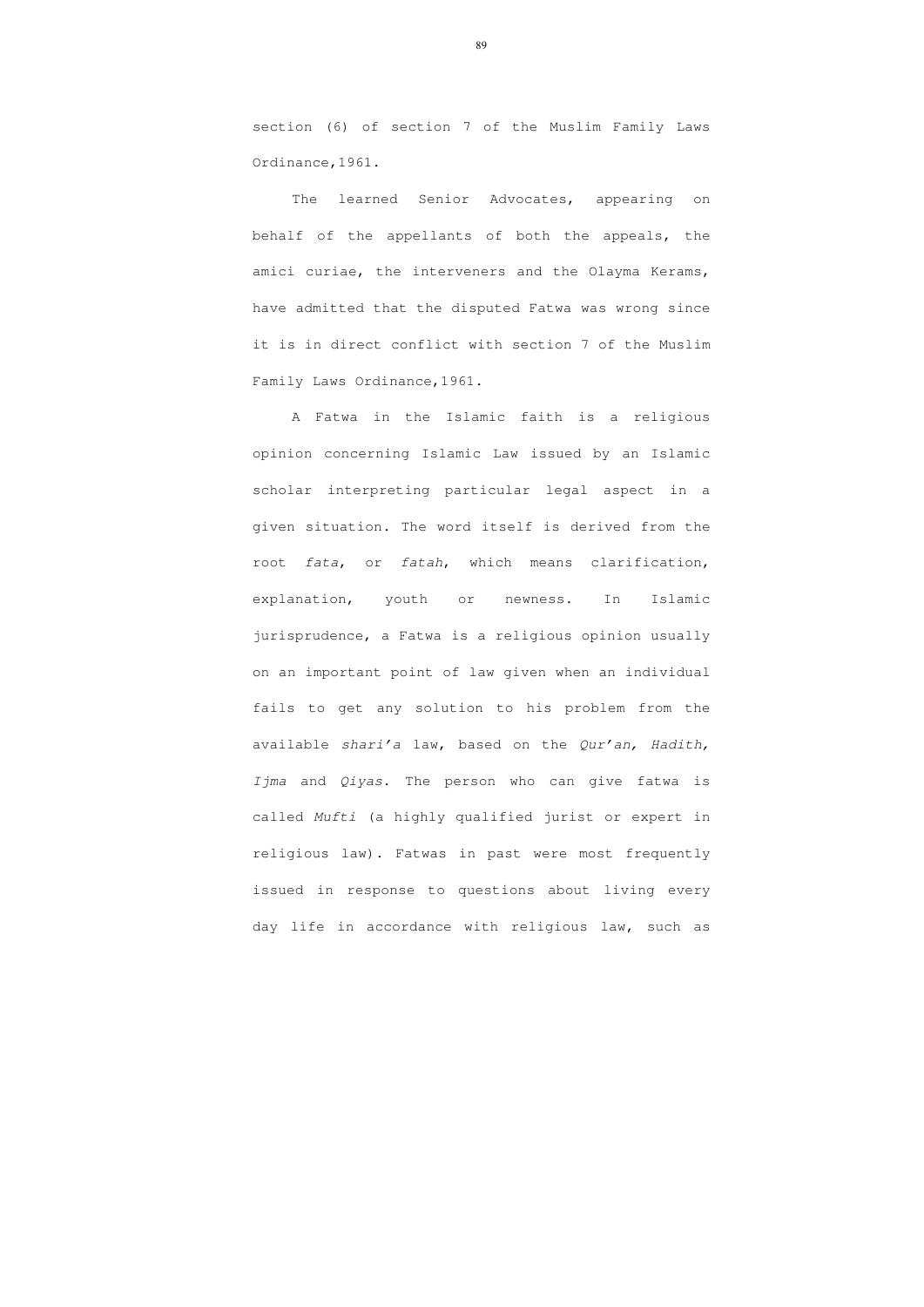proper diet, gender relations, or the use of new technologies.

Let us now consider the development of Shari'ah Law.

The Qur'an is the first among the two primary sources of Shari'a. The Qur'an (the revealed Words of Allah) and the Sunnah, or Hadith, meaning the practices and sayings of the Prophet, are considered as the core of Islam. In verse 176 of Sura Nisa, Muhammad (Sm) receives the following instruction: "When they ask you for a pronouncement (wayastafunaka). Say: 'God pronounces to you (yuftikum) concerning al-kalala.....

After the Our'an it was the Sunnah which evolved a pattern of question and response between the Prophet (SM) and the Companions. It is reported that the Prophet (SM) was once standing in the pulpit of the mosque in Medina when a man asked him, "What is your opinion regarding the night prayer?" He replied, "Two (rak'as, or inclinations) at a time; and when one of you knows that the dawn (is near), he should add one (inclination), thereby causing his prayer to have an odd number of inclinations" (al-Bukhari 1862-1898). Thee is also a Hadith that the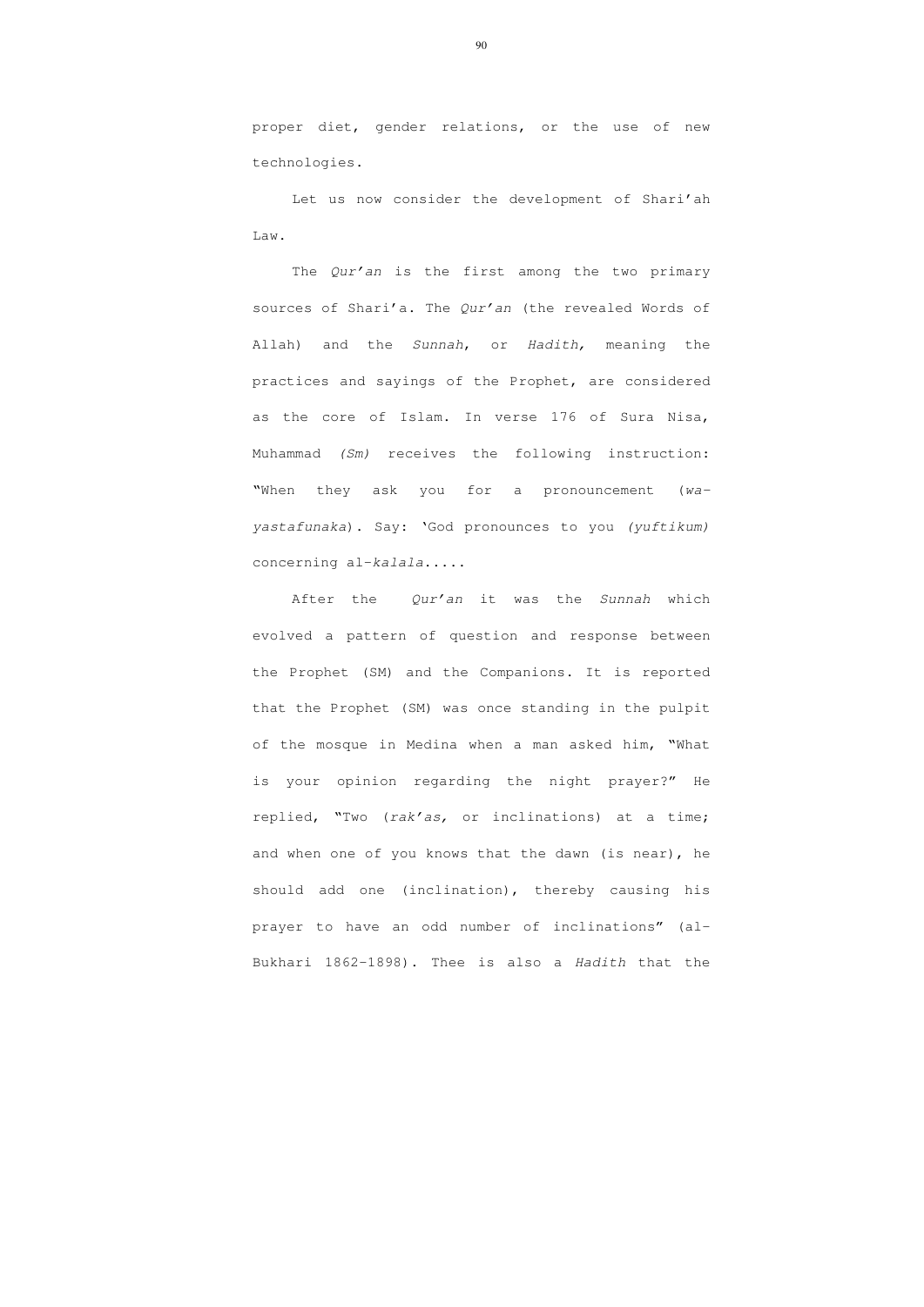Prophet (SM) sent Abu Musa al Ashari to Yemen during his life-time, and he told him to judge on the basis of the Qur'an, and that if he did not find solution in the Qur'an, he should make use of the traditions of the Prophet, and that if he did not find the solution in the tradition of the Prophet, he should use his own judgment. Therefore, in a sense, the Prophet (SM) was the first and prime Mufti for the Muslims.

 To meet the exigencies of life, the Islamic legal scholars applied the principles contained in the *Qur'an* and the Sunnah through two main methods:

 However, the ofat (death) of the Prophet (SM) never stopped the legal consultation and that later evolved through the reasoning by the Companions and their followers. As a result of that, Ijma and Qiyas started developing which were also in the form of opinion based on the Qur'an and sunnah. Shari'at means the path to be followed and, as a technical term, means the canon law of Islam. So it is not law in the technical sense; it is a doctrine of obligations and duties. The evolution of Islamic law is not through a process of continuous revelations but through a rational method of interpretation.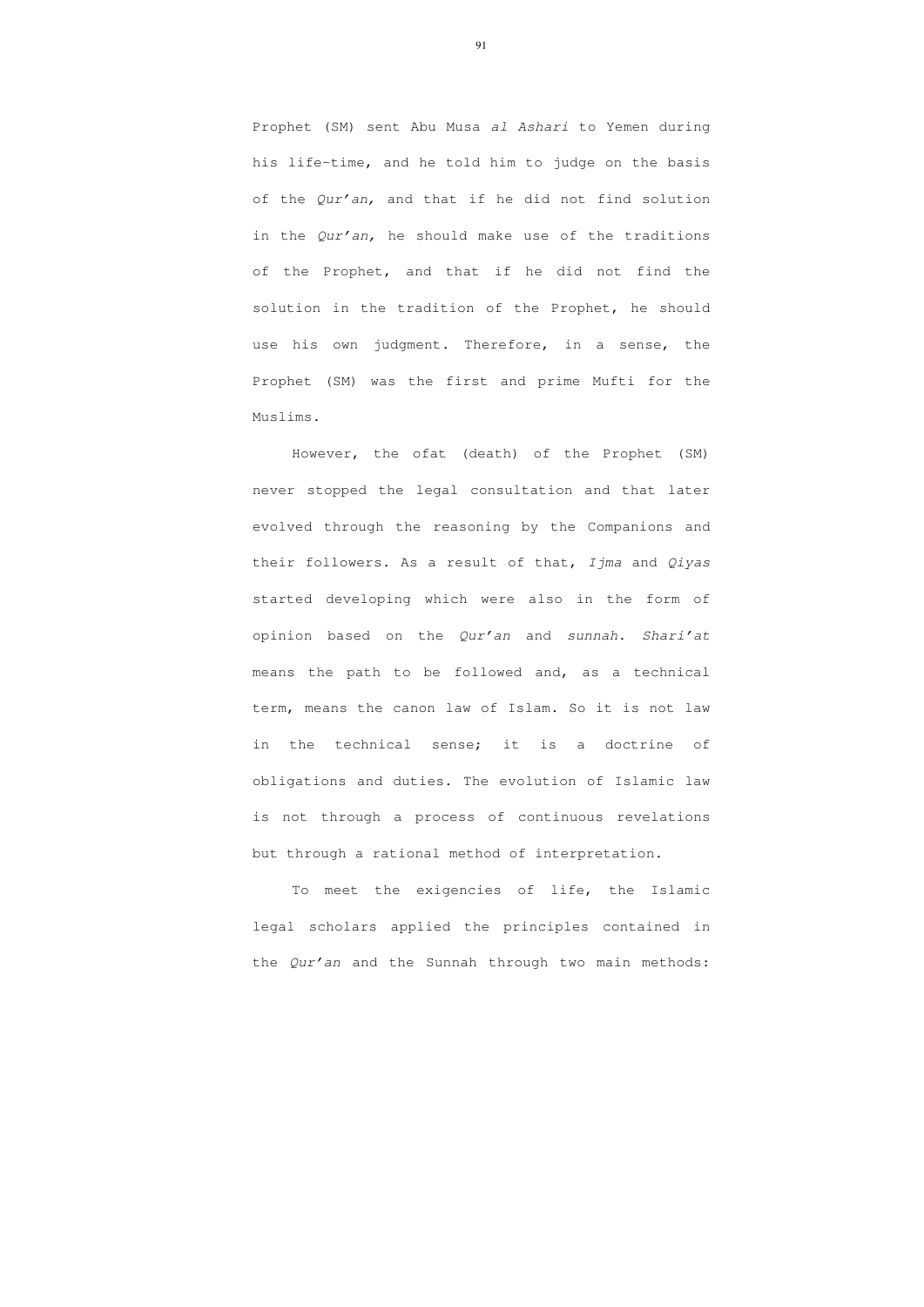Ijma, and Qiyas (juristic interpretation), the third and fourth sources of Islamic law. Four Schools in Sunni law, founded by four great Imams are important: the Hanafi, the Maliki, the Shafei and the Hambali. Although there was similarity among them in broad precepts, each of these schools, compiled its own legal doctrine and interpretations. The Hanafi School of Thought was founded by Imam Abu Hanifa and has the largest group of followers. The doctrine is followed in Bangladesh, India and Pakistan.

Ijma means a consensus of opinion or agreement among highly qualified legal scholars of any generation on any matter (not contrary to the Qur'an or the Hadith). Since Islam does not permit the possibility of any further revelation, Ijma was a feature of all schools of Sunni law for legislation. Qiyas means reasoning by analogy and is basically a rule of interpretation. *Qiyas* means analogy or parity of reasoning.

 The use of individual reasoning, one's own effort or exertion to find the right path in general is called Ijtehad or Ijtehad al-ray. Ijtehad denotes the exercise of one's reason to deduce a rule of Sharia law. Where a principle was silent on an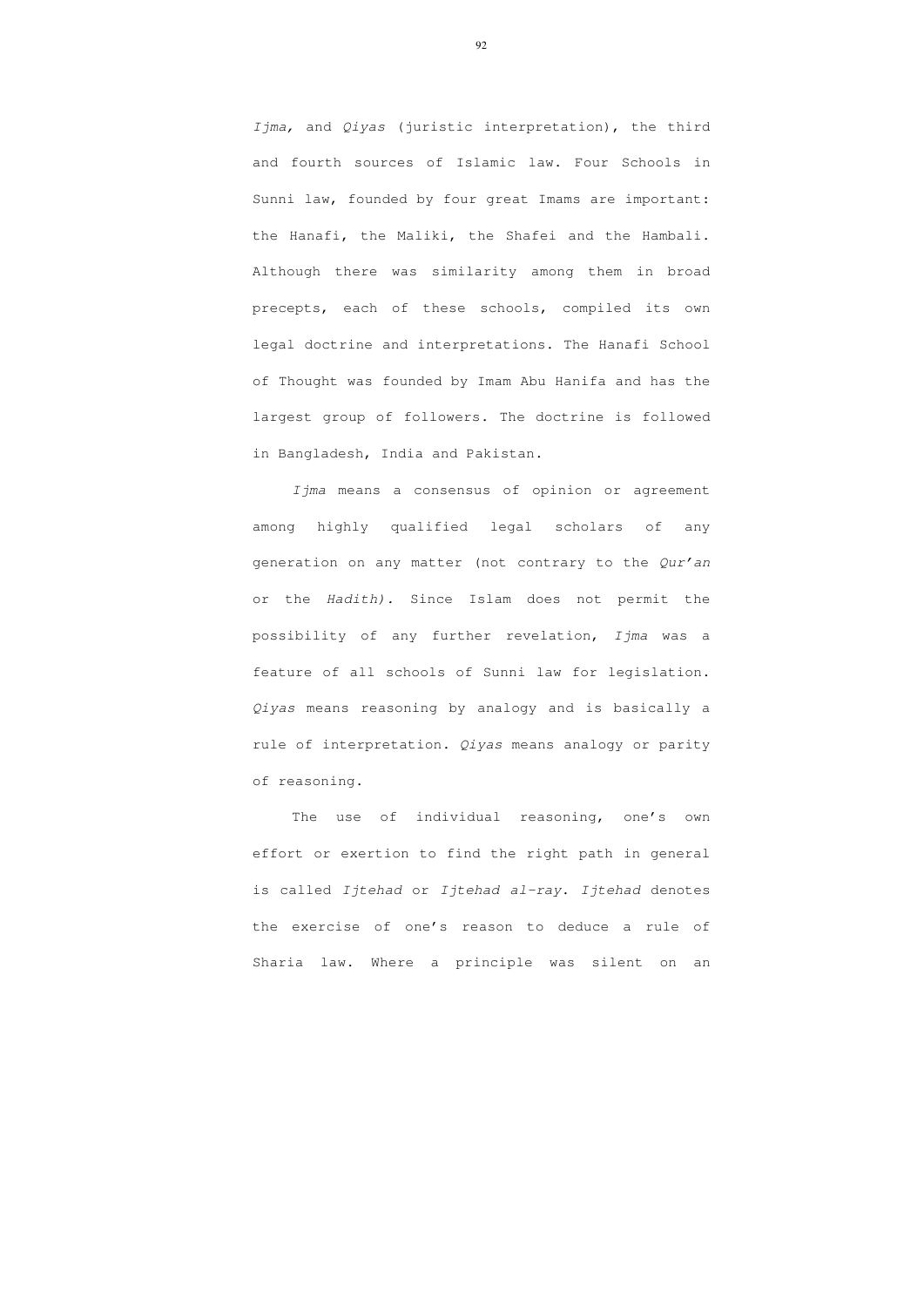individual case, an independent opinion or reasoning had to be made and this is Ijtehad. Ijma was a feature of all schools of Sunni law. The differences among them were the results of the legitimate exercise of Ijtehad (independent reasoning) by the jurists in the absence of any clear guidance from the Shari'a. In developing Islamic law by consensus, the doctrine of Ijtehad also was applied.

Though Ijtehad has been described as a most important source after the Qur'an and the Sunnah, it cannot be strictly said to be a source of law. Rather, it is a continuous process of development of law. As the divine revelation and the Prophet's (SM) tradition ended with the demise of the Prophet (SM), Ijtehad is a method by which the Mujtahid (the juristic person who exercises Ijtehad) exerts himself to find the right meaning of the Qur'an and the Sunnah. In fact, Ijtehad also supports the view that the basis of Islamic law is found in human reasoning.

 The differences among the different schools of Islamic thought were due to the approaches and interpretations by the different Islamic scholars on any particular issue, in the absence of any clear guidance from the Qur'an and the Sunnah. The two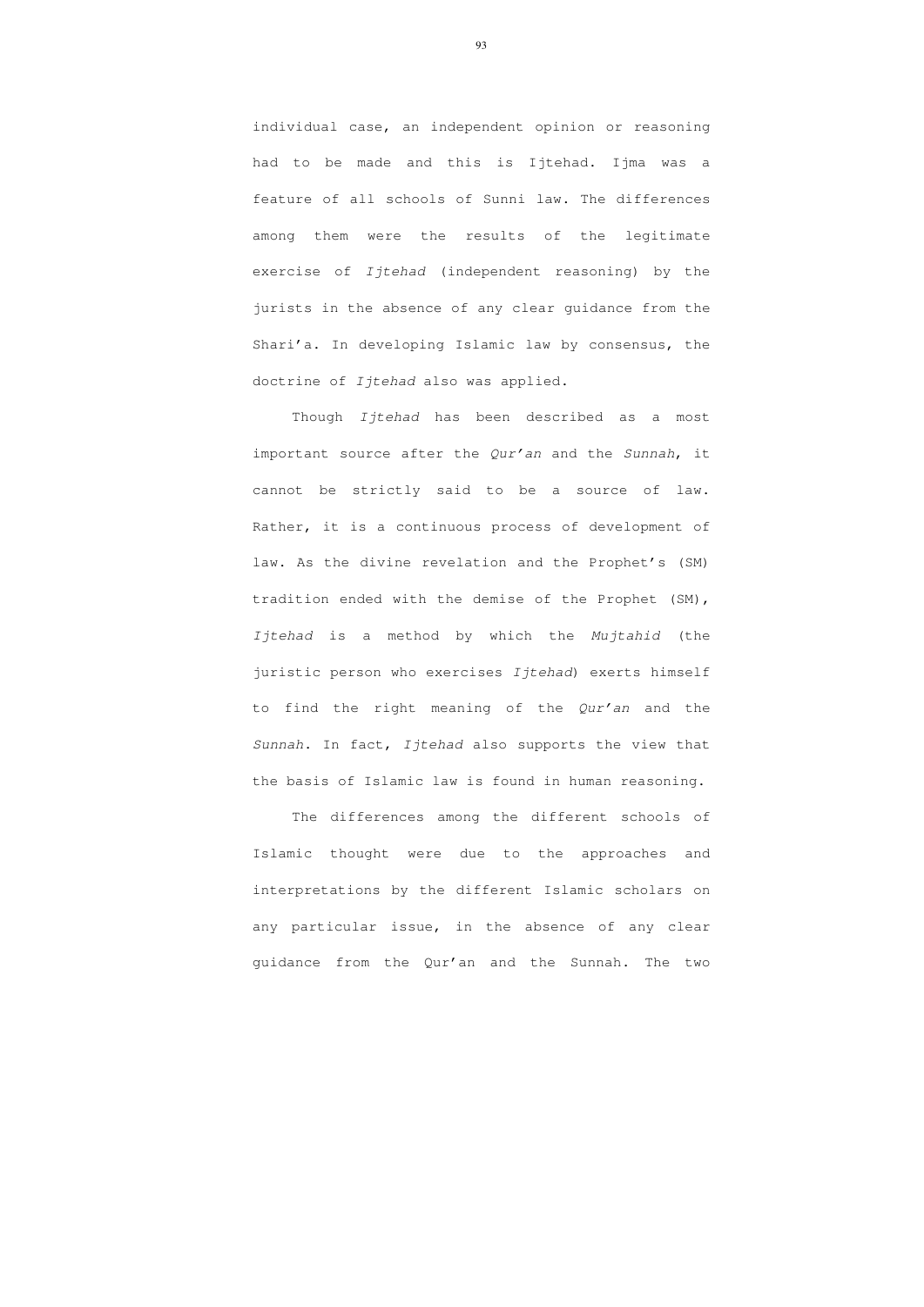other subsidiary sources of Islamic law, Istihasan and Istislah, are examples of particular forms of ray or individual opinion. When the early jurists exercised independent reasoning because of the appropriateness of the decision, a concept of equity (Istihasan) was followed. The term Istislah means pubic interest, related to the word salish meaning the general interest, used basically in the realm of contract and commercial matters.

Ijtehad played an important role in shaping and developing Muslim law until the end of the  $10^{\text{th}}$ century. Legal scholars could examine the Qur'an and make reasonable interpretations. It is said that from that period, the doctrine of independent reasoning was precluded. Shari'a law became limited to the early interpretation by the great scholars of the classical period, the first few centuries of Islam. People could only follow what had been laid down earlier by Ijma and this led to the development of the doctrine of Taqlid (following). Traditional jurists/muftis believe that the principles of law interpreted and developed through Ijtehad by the classical schools of thought were sacred and immutable, requiring no need for new or further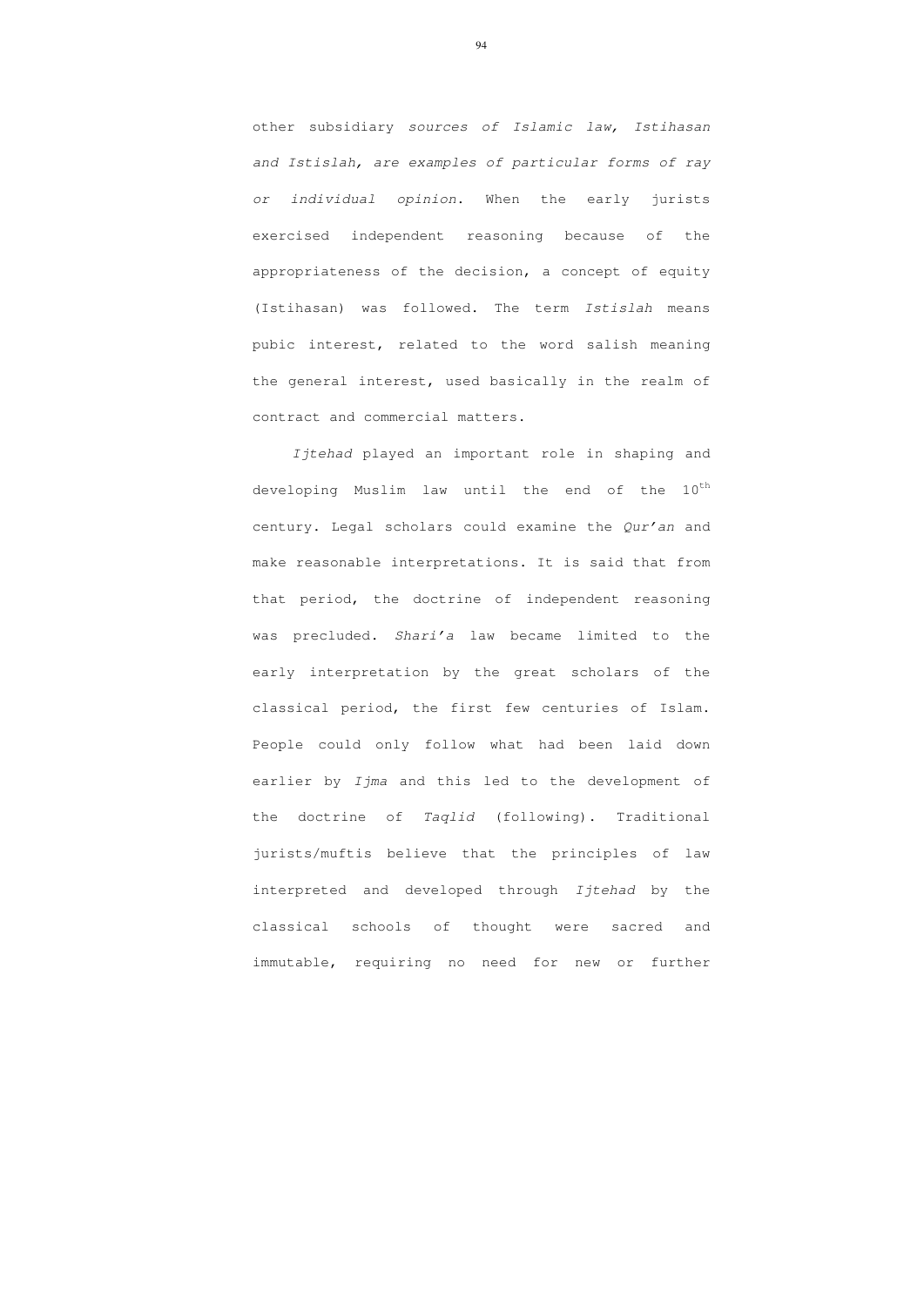interpretation. Such a decision virtually closed the door on Ijtehad, as well as further progress, and made Islamic law stagnant and oppressive. However, there are a number of great scholars who opined that the doors of Ijtehad cannot be closed. Great scholars of the modern period are in favour of exercising Ijtehad.

 Islamic law has taken different forms at different times, and the particular version of Shari'a espoused an Islamic State which is typically subject to the strategic political and economic considerations of that State's leaders. Many States found that Muslim personal law is not by its nature static. It can develop, in case of undue hardship, genuine necessity, or pressing need, through reasonable interpretation known as Ijtehad.

 To meet the modern challengers of life and for the welfare of the society, modern scholars agree that the application of Ijtehad (reasoning/opinion) cannot and should not be closed. Ijtehad was the most important element in the development of Islamic law during the classical period, and the major portion of Fiqh (Islamic law) consists of the concurrent opinion of the classical scholars, or jurists on legal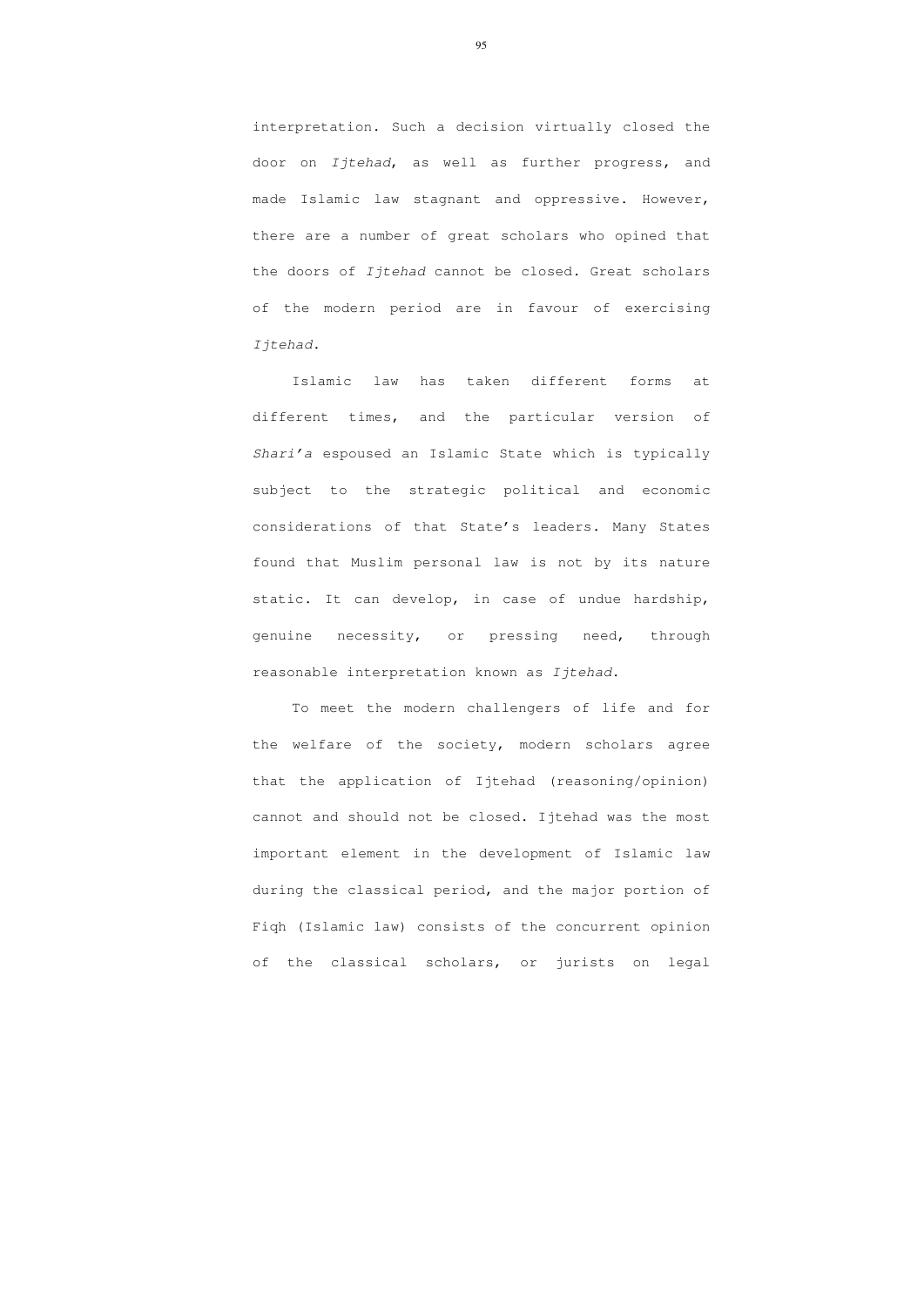issues. The laws regarding Ijtehad and Ijma contemplate the possibility of there being jurists in every age. The Qur'anic text is the authority for juristic deductions.

 Muslim personal laws (Shari'a) have gone through beneficial reforms from time to time through Ijtehad (reasonable interpretation) or by state actions. During the British period, the offence of adultery was made punishable with imprisonment of either description for a term which may extend to 5 years or with fine or with both (Indian Penal Code,1860) which has been adopted in Bangladesh.

 Public interest/social welfare is also regarded in Shari'a as a basis of law. The jurists of different schools have used different Arabic terms to describe it. The Hanafis call it Istihsan meaning equitable preference to find a just solution. Imam Malik calls it Al-Masalih Al Mursalah that is the public benefit or public welfare. Imam Ahmad bin Hanbal calls it Istislah seeking the best solution for the general interest.

 The supporters of Istihasan/public interest concept quote in their support the Qur'anic verse (al-Hashr,59:2) which provides: "Consider O you who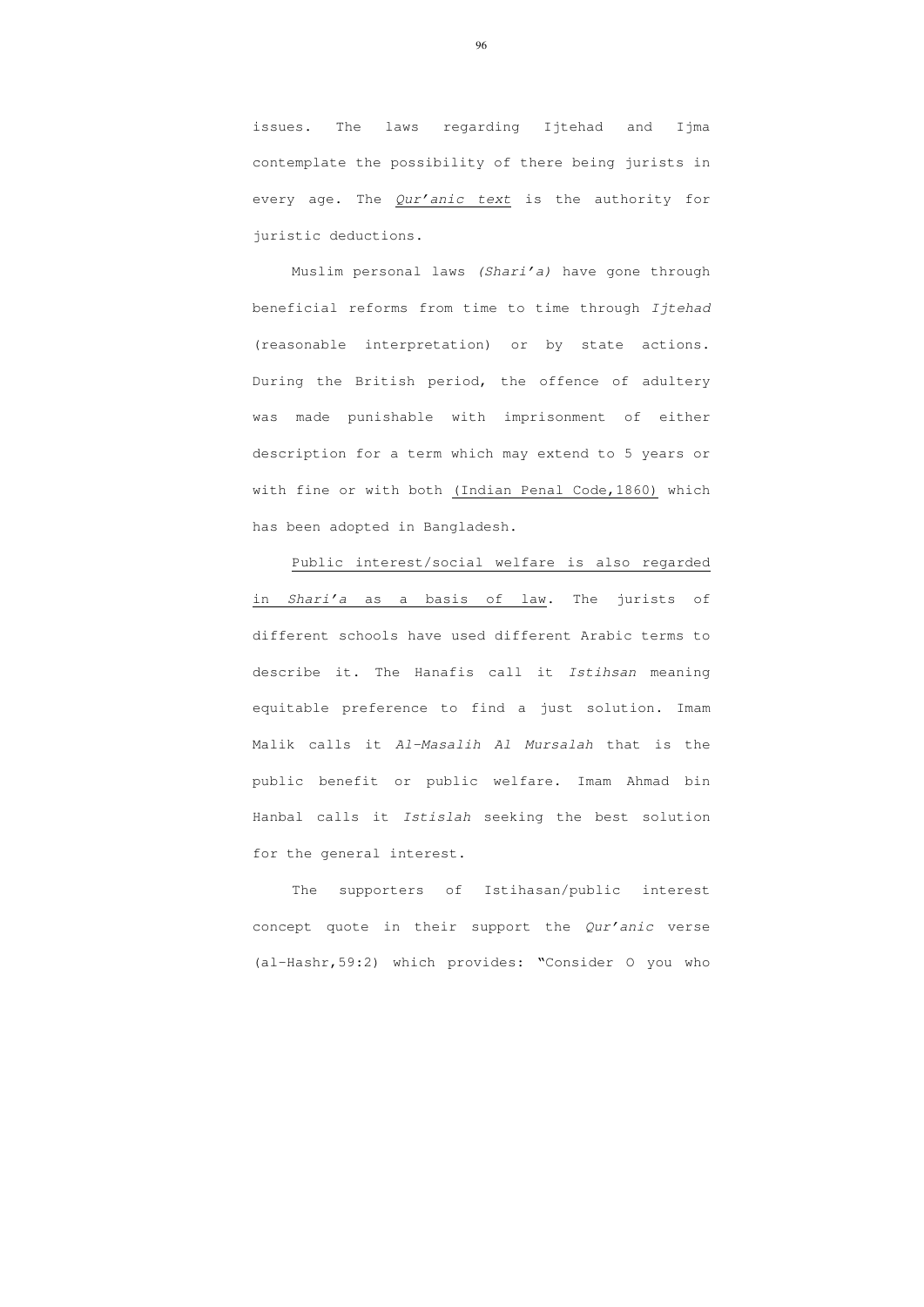have vision." It is argued that this verse makes Ijthad the obligation of everyone who is competent for it and it makes no distinction whether the Mujtahid is a Companion of the Prophet (SM) or anyone else. What is obligatory is Ijtihad itself, not adhering to the *Ijtihad* of anyone in particular. This verse also indicates that the Mujtahid must rely directly on the sources and not imitate anyone, including the Companion. Istihsan in Islamic law and equity in Western Law are both inspired by fairness and conscience and both authorize departure from a rule of positive law when its enforcement leads to unfair/oppressive results. The main difference between them is, however, to be sought in the overall reliance of the equity on the concept of natural law, and of Istihsan on the values and principles of the Shariah.

 Fatwa as opinion on Islamic tenets has never been treated as a source of Islamic law and therefore cannot be treated as part of Shariat. 'Fatwa' is a collection or digest of judicial decisions. Best known is the Fatwa Alamgiri, compiled by the order of Aurangazeb. Speaking about the sources of Islamic Law, Syed Ameer Ali stated, "The legal works which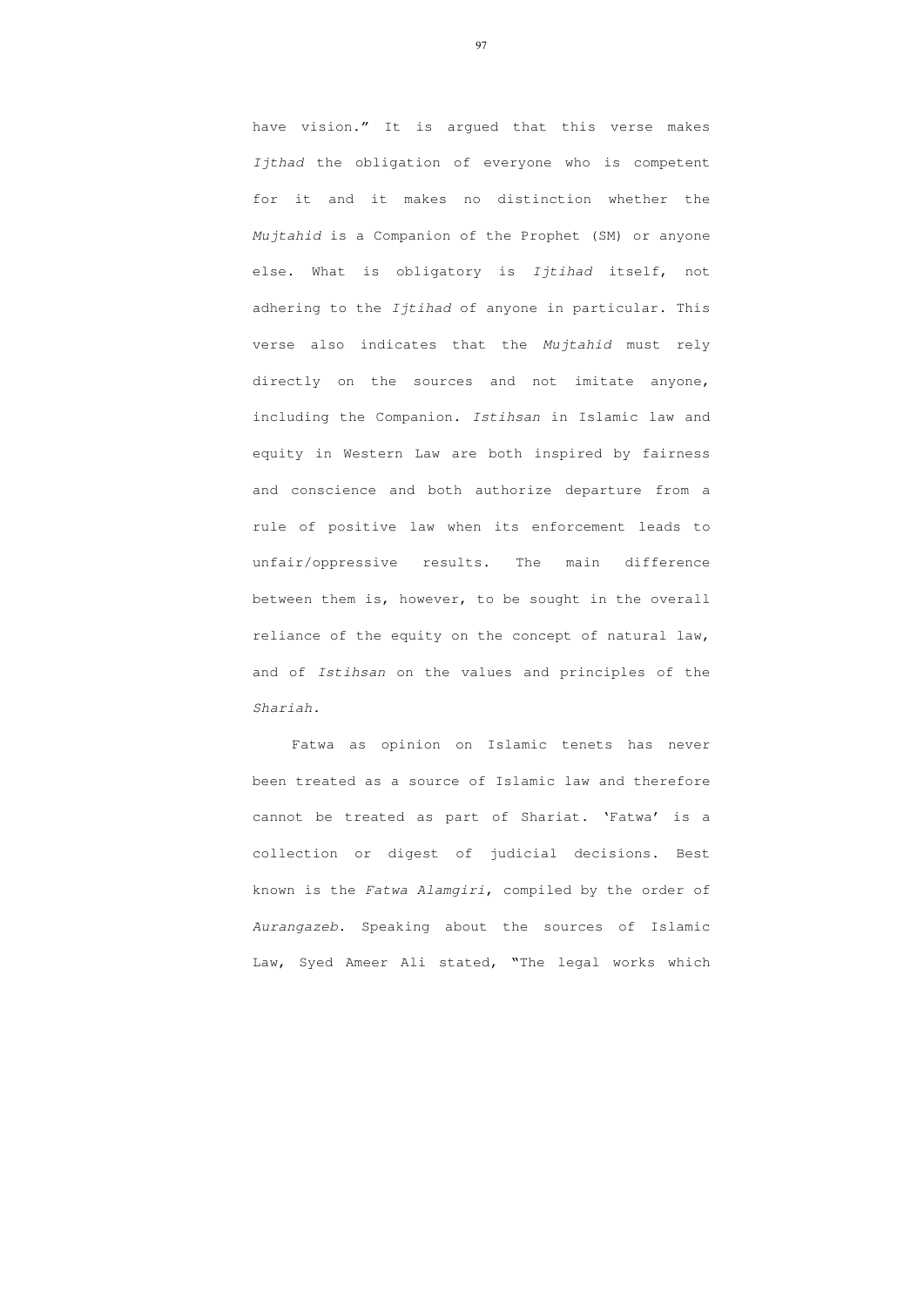have for the last eight centuries been regarded as binding authorities among the Hanafis are divided into two groups, viz, (a) Text-books, and (b)Digests of Decisions which pass under the name of Fatwa." Fatwas are essentially the decisions rendered by the Quazis. It also includes the opinion of muftis given to the Quazis in the process of adjudication. Thus there were two types of fatwas, one in the form of adjudication of the Quazis which can be assimilated with precedents and another in the form of opinions of the muftis (who were the officers of the courts) rendered to help Quazis adjudicate disputes.

 With the passage of time, the role of the Quazis was taken over by the civil judges and assistance of muftis fell into disuse. Later, the Code of Civil Procedure and Code of Criminal Procedure had done away with the institution of muftis. During the British regime, Islamic criminal jurisprudence became inapplicable and was replaced by the Penal Code and the Code of Criminal Procedure. Later, an Act was passed for validation of Muslim Waqfs and the Muslim Personal Law (Shariat) Application Act,1937 made Muslim Personal Law in respect of specified matters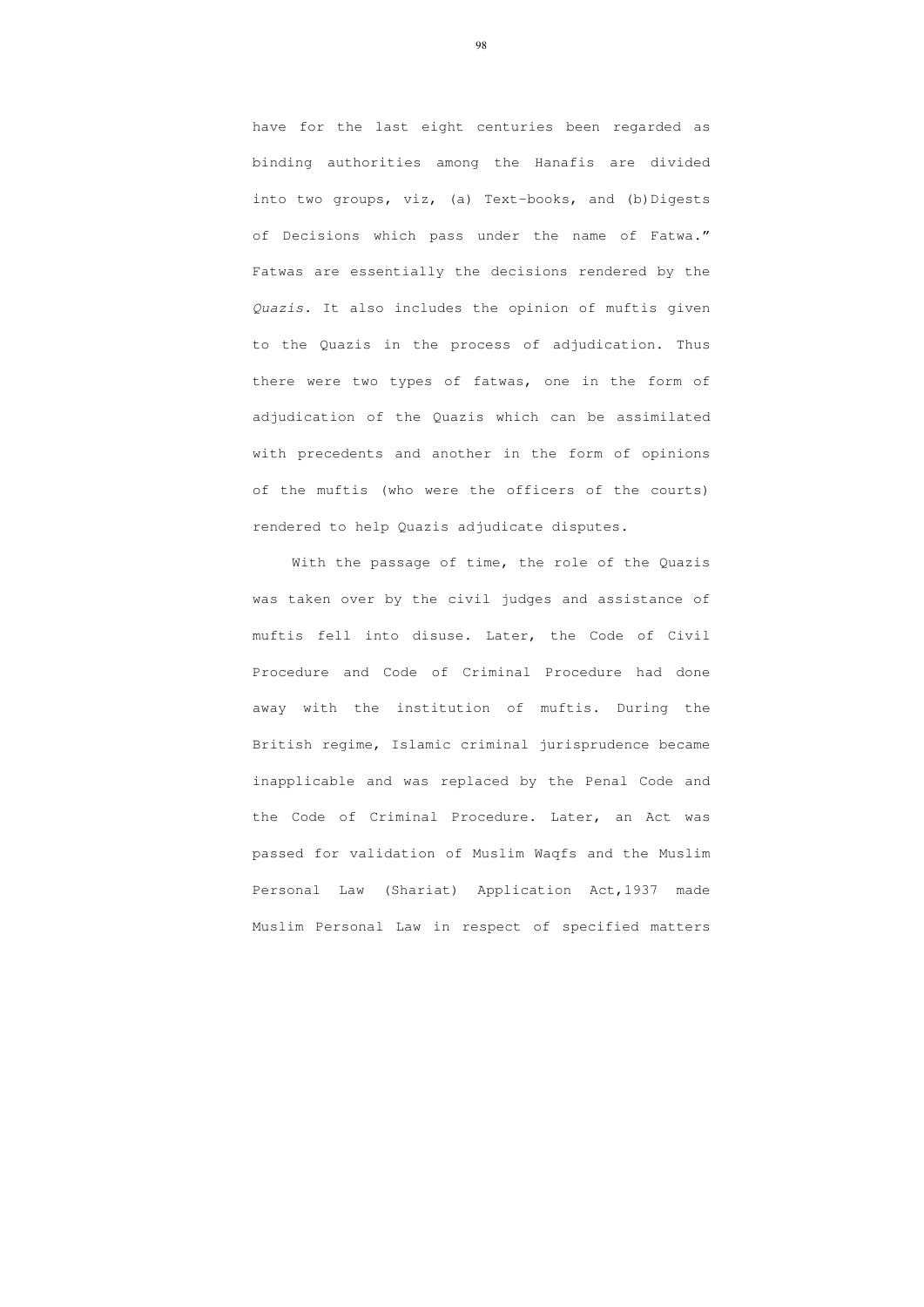applicable in case of Muslims. Fatwa not being a source of Muslim law was no part of shariat.

 Let us consider whether the laws of Bangladesh recognize any authority or person to give Fatwa.

There is no authority established under law for the issuance of fatwas by any person in Bangladesh

Unlike some other countries, where there are state recognized advisory boards comprising 'Muftis' to issue fatwas regarding various legal issues relating to Muslim Law, in Bangladesh the Government does not delegate any of its legislative, executive or judicial power to any such bodies.

In Bangladesh, we do not have any State regulated religious institution or authority which is the case in certain Islamic States to determine the eligibility of a Mufti or any such council for issuing Fatwas in either its legal or theological aspects.

For example, the Islamic Foundation established by an Act namely, the Islamic Foundation Act,1975 by integrating Baitul Mukarram Society and Islamic Academy is an autonomous body under the Ministry of Religious Affairs of Bangladesh, working to "disseminate values and ideals of Islam". Its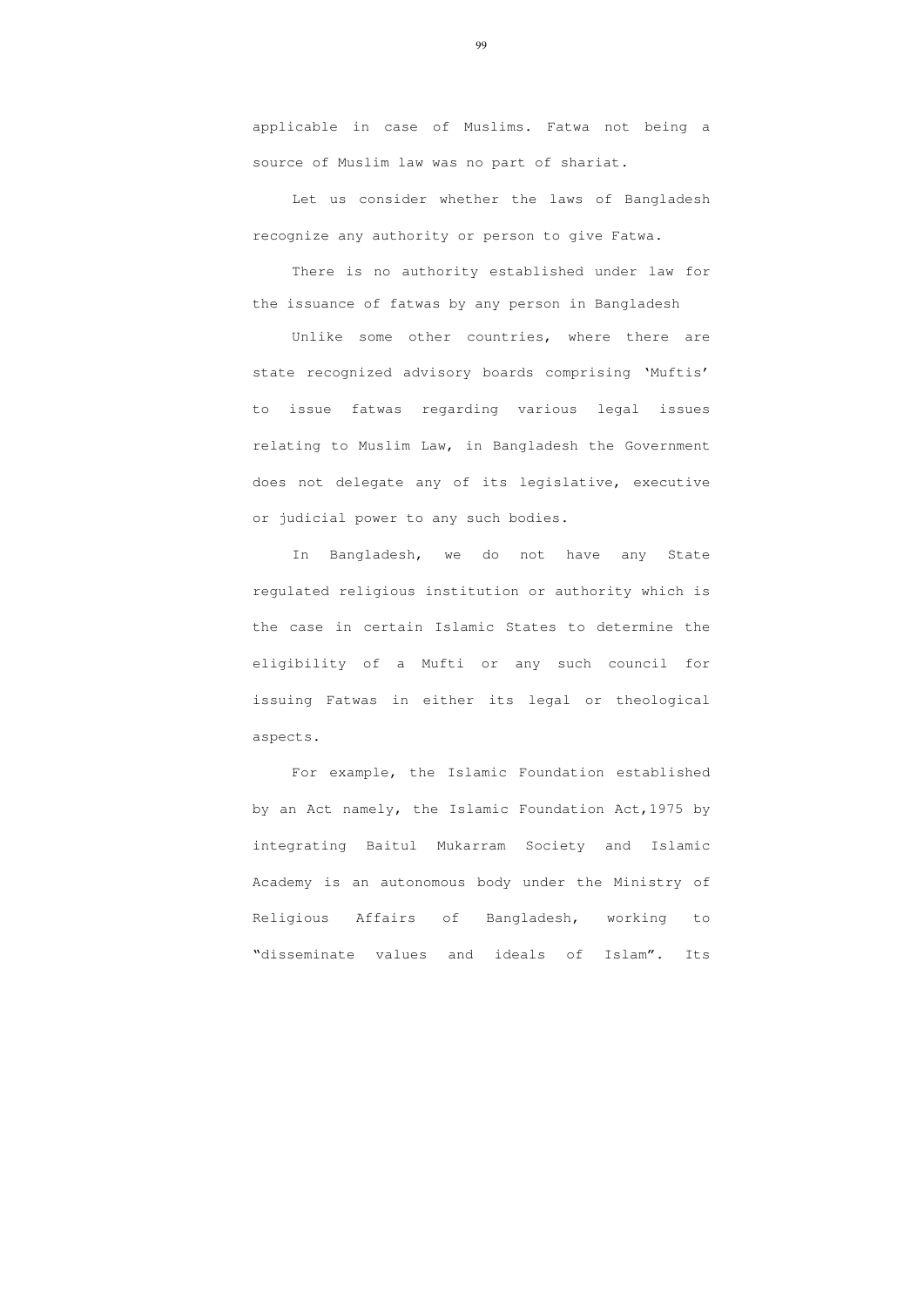principal functions are limited to establishing, managing and "assisting mosques and Islamic centres, academies and institutes, undertaking research on the contributions of Islam to culture, science and civilization, propagating the basic Islamic ideals of universal brotherhood, tolerance and justice and promoting studies and research in Islamic history, philosophy, law and jurisprudence as contained in section 11 of the Islamic Foundation Act, 1975. Only the Government has the power to make rules under section 18 and the Board of the Islamic Foundation can make regulations only with the prior approval of the Government.

There is no such post as 'Mufti' or 'Grand Mufti' in the Islamic Foundation and the only posts are of Chairman, Secretary, Director General.

In a number of states where Islamic/Sharia law is applicable, various academic institutions are set up to provide education to qualify persons for posts such as 'Mufti' 'Grand Imam' etc. with a view to applying Islamic Sharia Law.

The Madrasha Education Board is headed by the Chairman as the executive head who is appointed by the President of Bangladesh under section 4 (a) of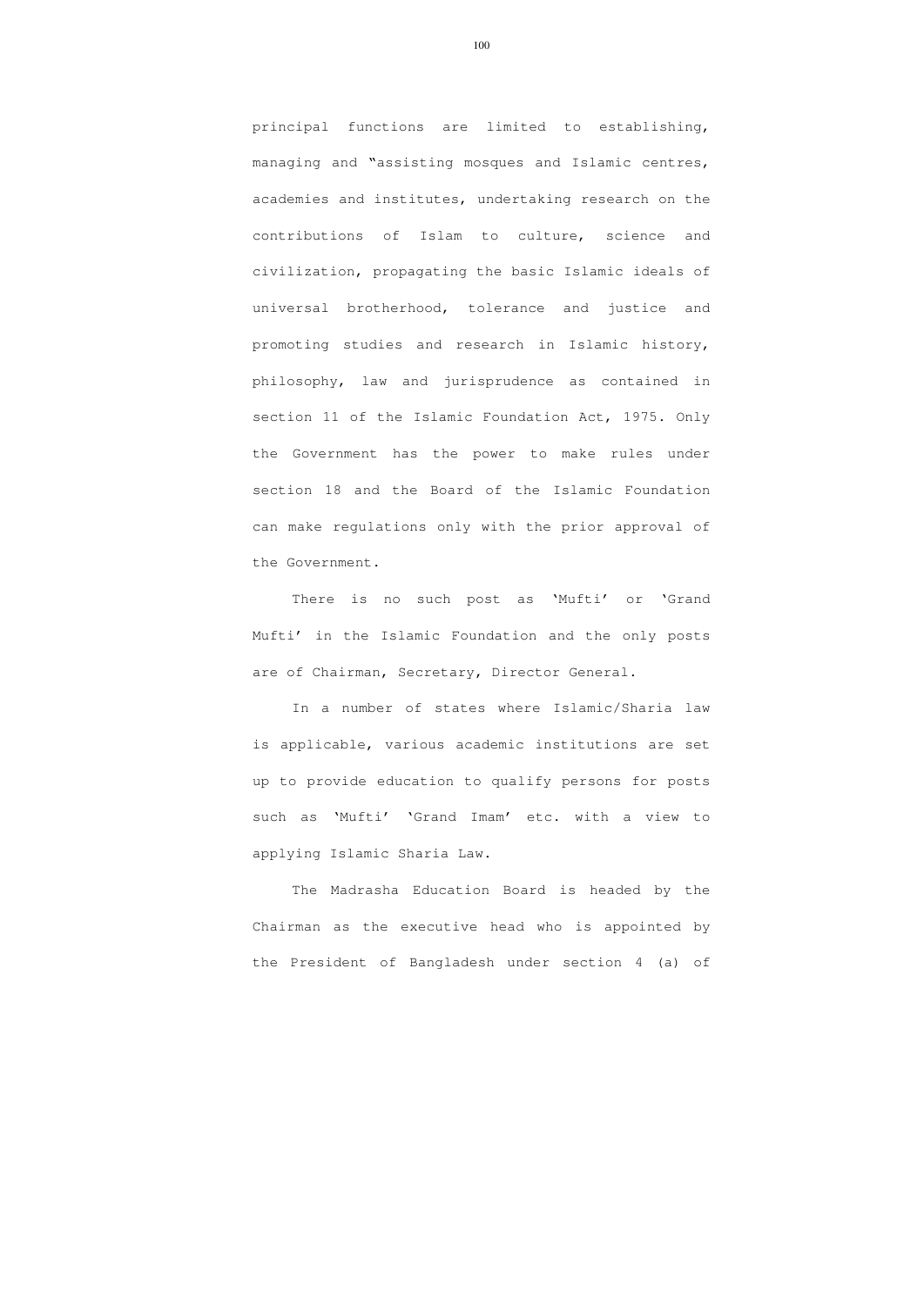the Madrasha Education Ordinance,1978. It is to be noted that under section 29(1)(a)of the Ordinance, there is an express restriction imposed upon an employee of an affiliated Madrasha where 'he shall not take part in, or subscribe in aid of, or assist in any way, any political movement, or any activities tending directly or indirectly to excite disaffection against the Government as by law established, or to promote feelings of hatred or enmity between different classes of citizens of Bangladesh, or to disturb the public peace.'

Under section 2 (o) of the Madrasha Education Ordinance,1978 "madrasha education" means education pertaining to Ibtedayee standard, Dakhil standard, Alim standard which includes general academic subjects along with the 'reading of the holy Qur'an' and 'Ialamiat, that is, Tafsir, Hadith, Fiqh, (Notably Jurisprudence' started with a small letter alphabet whereas the other words started with Capital letter alphabet) Kamal, Usul, M'aqulat, Faraid and relevant subjects.' There are no such Government regulated specific guidelines as how to acquire knowledge regarding Islamic Jurisprudence and its application under the Ordinance. Under section 18 of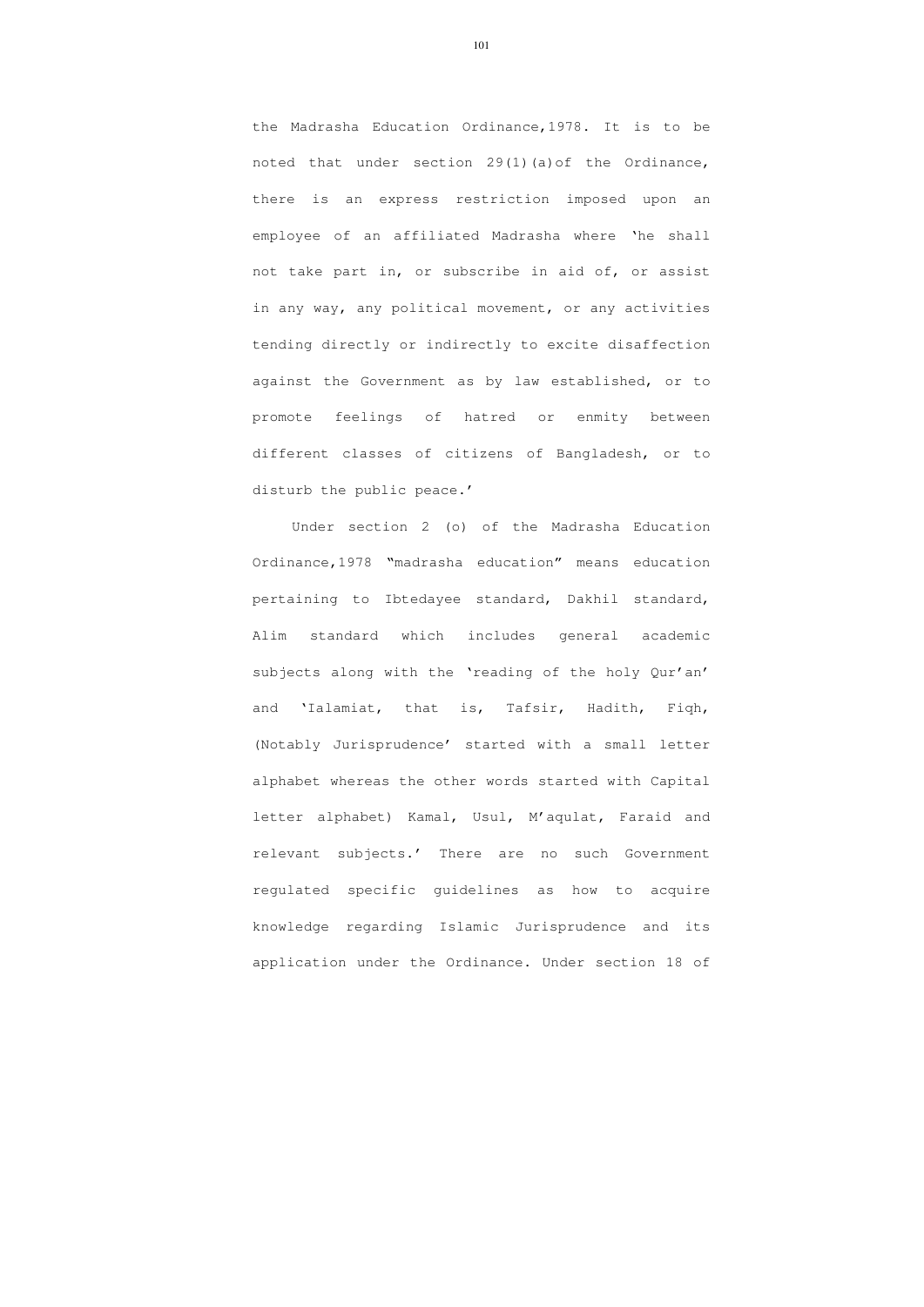the Ordinance, the Board is empowered to appoint various Committees. However, there is neither any such Committee to scrutinize who can be a Mufti to pronounce a Fatwa nor a monitoring body to examine persons who are giving Fatwas.

Section 38(1) of the Ordinance provides that subject to prior approval from the Government the Board may make regulations 'for the purpose of carrying into effect the provisions of this Ordinance.'

The issuance of Fatwa involving a finding of an 'offence against shari'at' and resulting in imposition and execution of extra-judicial penalties by person is not in accordance with law.

While in some cases, women have been found 'guilty' of adultery and punished, under Bangladesh law, adultery is an offence under section 497 of the Penal Code, but it does not envisage that a woman may be an accused or subject to any penalty.

The kind of offences for which women have been subjected to lashing and beating are 'talking to a man', 'pre-marital relations,' 'having a child outside the wedlock.' None of these is an offence under the prevailing Bangladesh laws.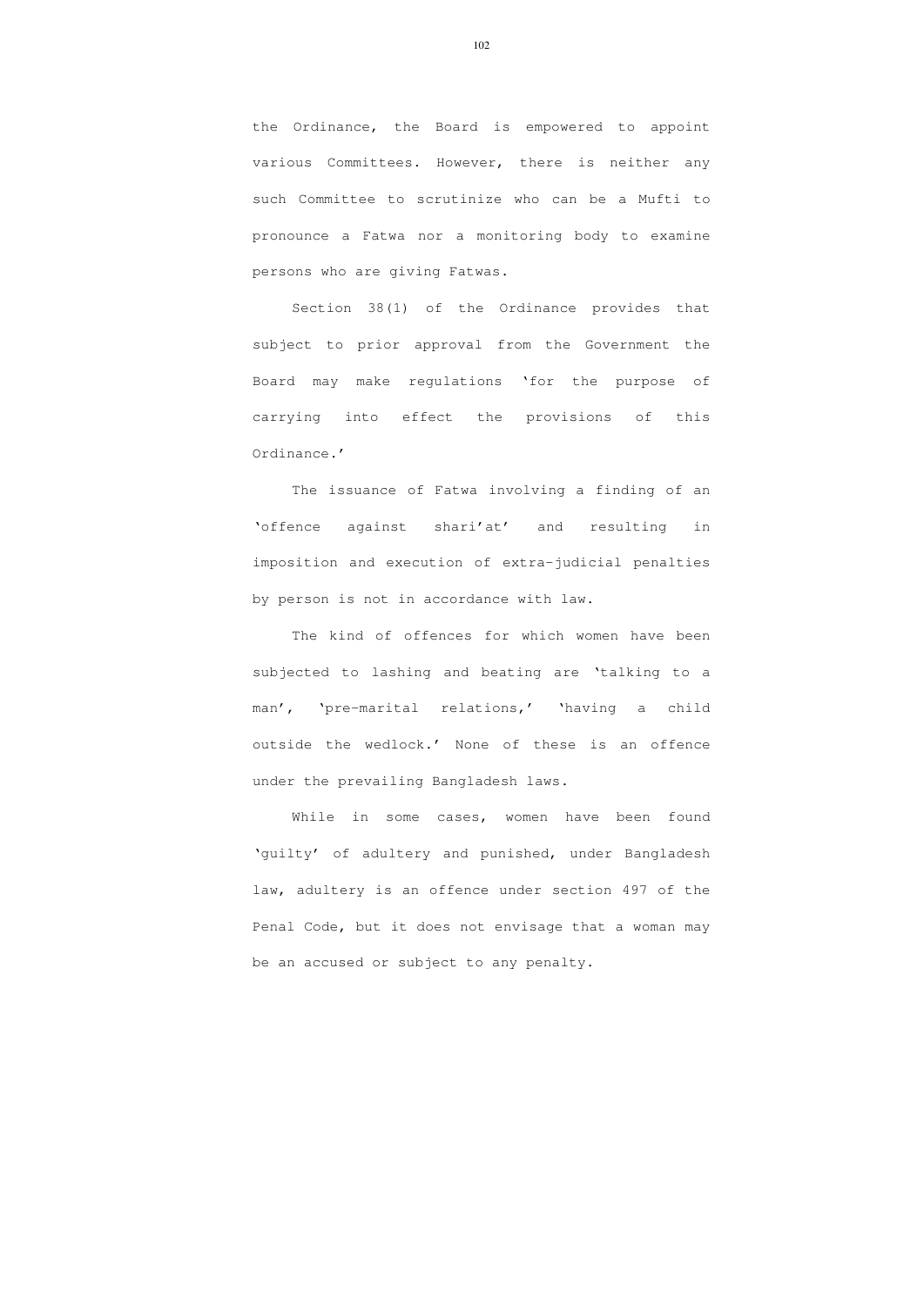The trial of any offence and the imposition of penalties may only be given by established courts and tribunal. To the extent that traditional dispute resolution or alternative dispute resolution takes place, it is required to be carried out in accordance with law, and thus cannot involve the imposition of penalties that are not recognized by Bangladesh laws.

Under Bangladesh law, only the Supreme Court, courts established under the Code of Criminal Procedure and those constituted under special laws can adjudicate on offences.

Further, various courts and persons are empowered to undertake alternative dispute resolution, rather than adjudication, for example through arbitration or conciliation. Under the Civil Procedure Code the parties may in a mediation proceeding select as mediator a person who is not a judge and under the Family Courts Ordinance,1985 the Court may arrange a pre-trial hearing. The Muslim Family Laws Ordinance,1961 allows setting up of an Arbitration Council, the Chairman of the Council being the Chairman of the respective local government body. Further, under the Local Government (Union Parishad) Act,2009 the Parishad is empowered to deal with resolution of family disputes. In addition, traditional dispute resolutions through salish for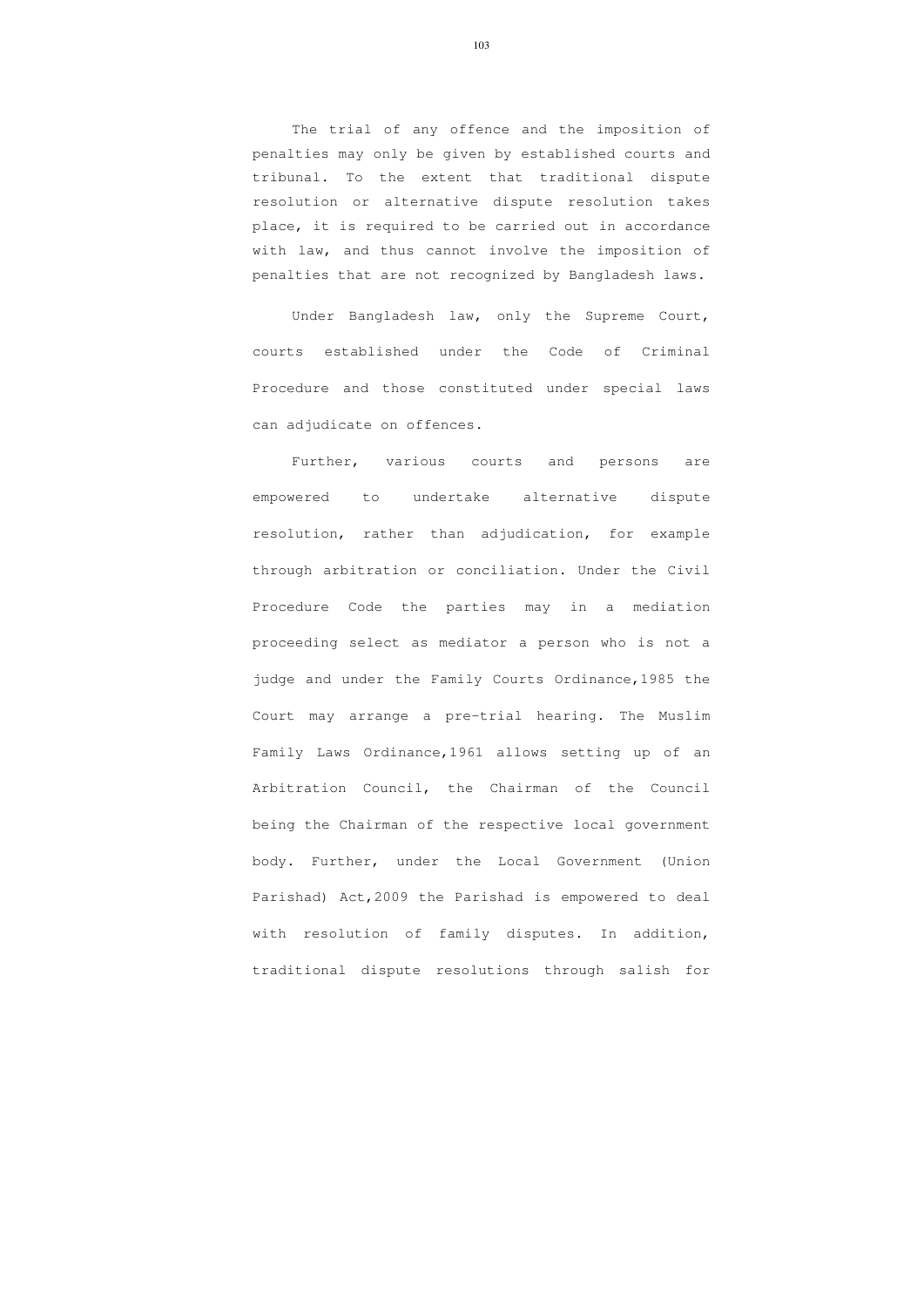resolution, inter alia, of family disputes take place, but imposition of penalties, such as caning, whipping etc. or fine at such salish by a person bereft of any legal authority is illegal.

Section 5 of the Code of Criminal Procedure,1998 provides that all offences under the Penal Code,1860 shall be investigated, inquired into, tried and otherwise dealt with under the provisions laid down in the Code and the offences under other laws shall be dealt with in the same manner, but subject to any enactment regulating the same.

Section 6 of the Code of Criminal Procedure lays down that except for the Supreme Court and those established under the special laws, there shall be two classes of criminal Courts in Bangladesh, namely, the Courts of Sessions and the Courts of Magistrates.

Section 28 specifies that the offences under the Penal Code will be tried by the

- i) the High Court Division
- ii) The Court of Sessions
- iii) By any other Court as specified in Second Schedule.

Section 29 of the Code provides that any offence under any other law shall be tried by a Court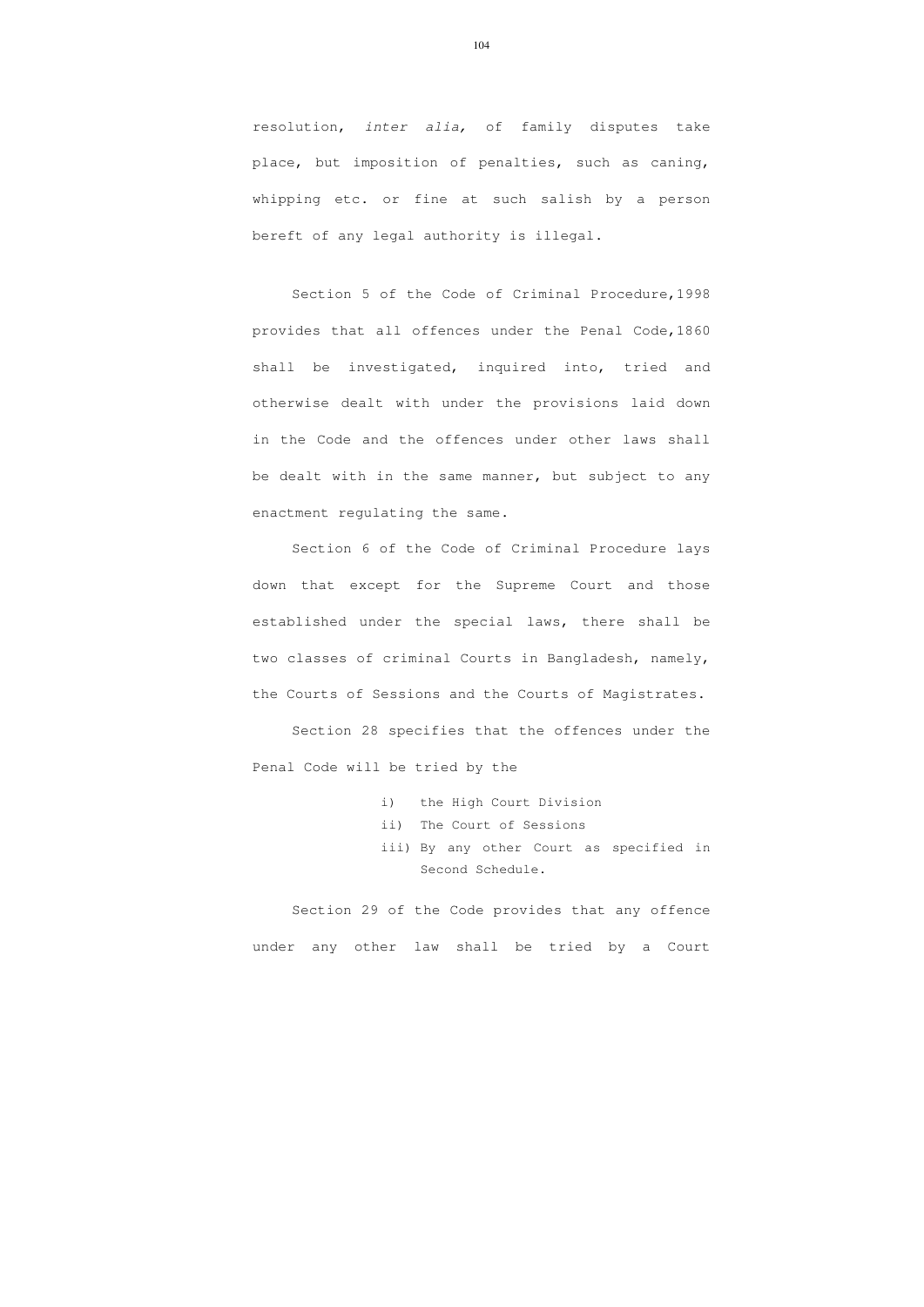mentioned in such law and where no Court is mentioned, it may be tried by any Court empowered under Schedule 8 of the Code.

The Code of Civil Procedure,1908, sections 89A and 89B (inserted in 2003): Section 89A(2) provides that if all the contesting parties agree, they shall appoint a mediator, who need not be a judge, to mediate their dispute. Mediation is defined in this section as "flexible, informal, non-binding, confidential, non-adversarial and consensual dispute resolution process in which the mediator shall facilitate compromise of disputes in the suit between the parties without directing or dictating the terms of such compromise."

The Family Courts Ordinance,1985 provides for the settlement of disputes through conciliation or compromise after filing of a written statement in a pre-trial hearing as envisaged in section 10. The Court may initiate a pre-trial hearing to seek to settle the disputes relating to dissolution of marriage, maintenance and dower, restitution of conjugal rights as well as guardianship and custody of children.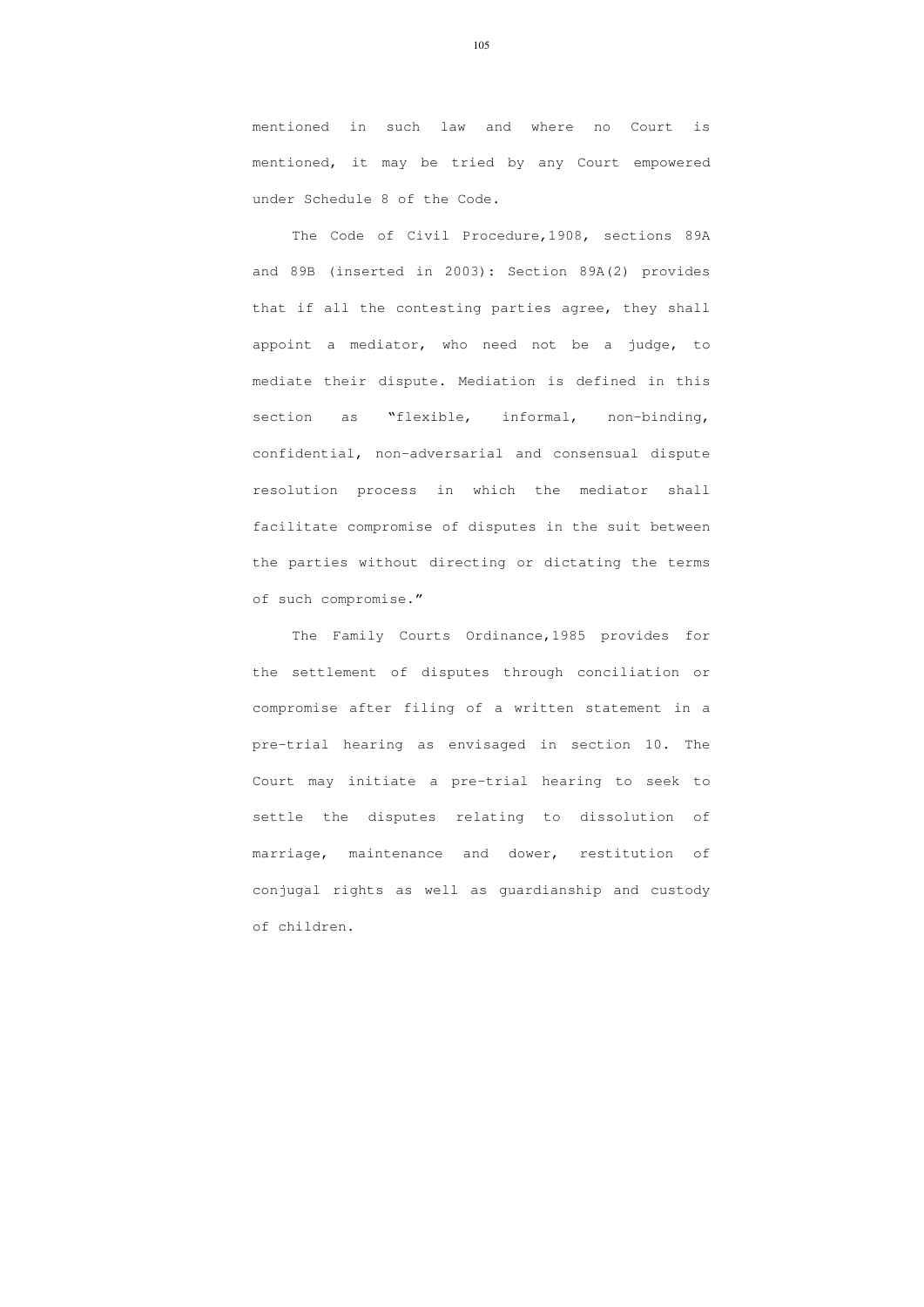The Muslim Family Laws Ordinance,1961 empowers local government bodies, e.g. the Paurashava, City Corporation or Union Parishad, as appropriate to form an Arbitration Council for reconciliation between the parties wishing to dissolve their marital tie through Talaq and to deal with polygamy as in sections 6 and 7.

The Local Government (Union Parishad) Act,2009, Act No.61 of 2009 provides for establishment of one Permanent Committee relating to matters enumerated in section 45, including resolution of family disputes (sub-clause 'ttha' of clause 1). The Union Parishad is further empowered to impose fines relating to crimes as listed in the Fifth Schedule to the Act, but the 'acts' for which violence is instigated in the name of 'Fatwa' are not mentioned in the list as in section 89(2)of the Act

There is no scope for the application of any version of 'shariat' to the incident in question, as there is specific statutory provision in this regard.

In Bangladesh, the Muslim Personal Law (Shariat) Application Act,1937 provides that 'shariat' law may only be applied to certain specified issues as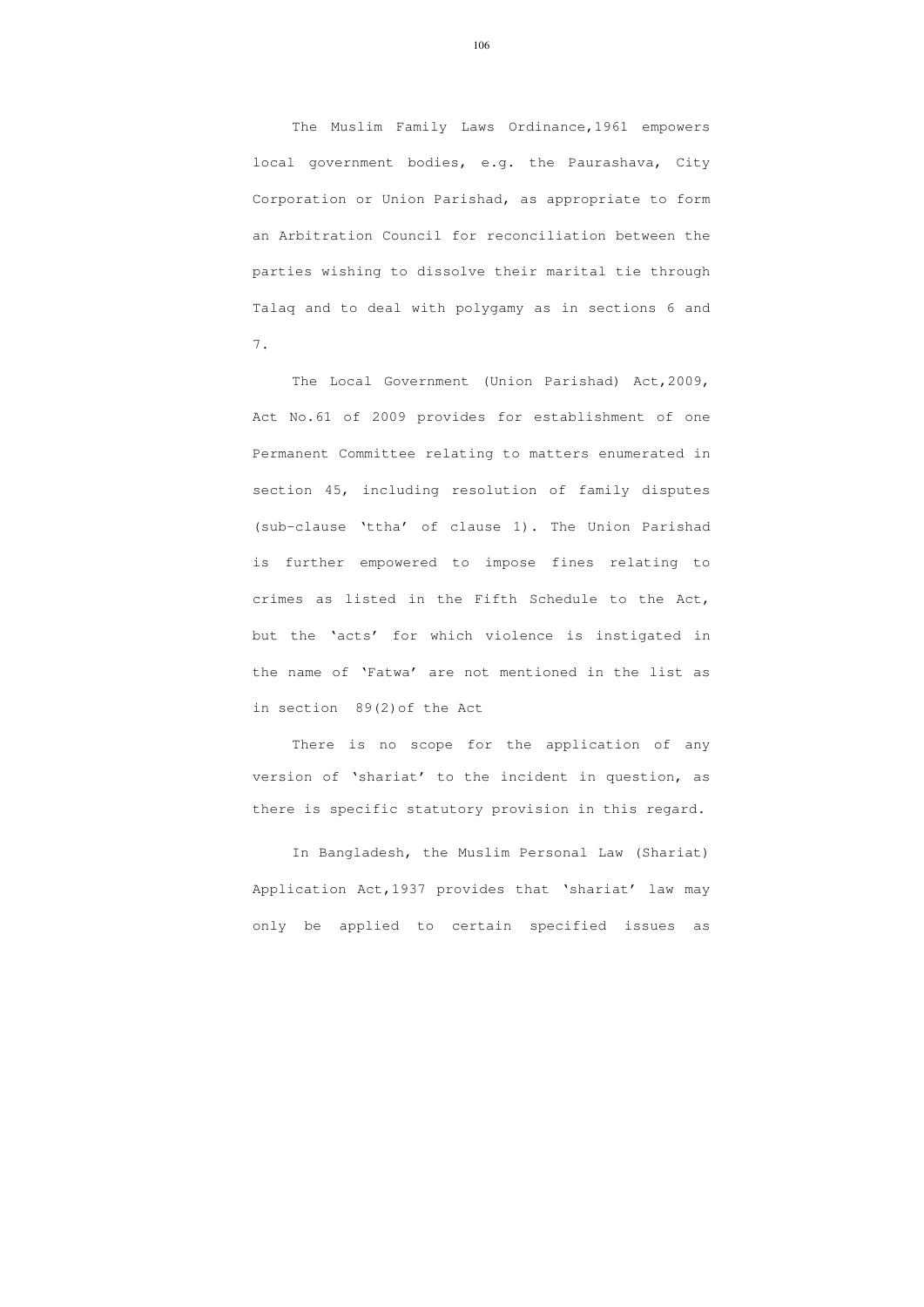envisaged in section 2, which do not include criminal law.

Further, under the Muslim Family Laws Ordinance,1961, only the Government has the power to make rules to carry into effect the purposes of the Ordinance as contained in section 4 read with section 11.

Similarly, the Muslim Marriages and Divorces (Registration) Act,1974 also empowers only the Government to make such rules as enumerated in section 14.

Further, under section 3 of the Act,1974 "Notwithstanding anything contained in any law, custom or usage, every marriage solemnized under Muslim law shall be registered in accordance with the provisions of this Act." According to section 4 of the Act,1974, a Nikah Registrar shall register the marriages. If a marriage is solemnized by a person other than the Nikah Registrar, in such a case the bridegroom of such marriage shall report it to the concerned Nikah Registrar within thirty days from the date of such solemnization under section 5(2) of the Act,1974. Under section 5 (4) of the Act,1974, "A person who contravenes any provision of this section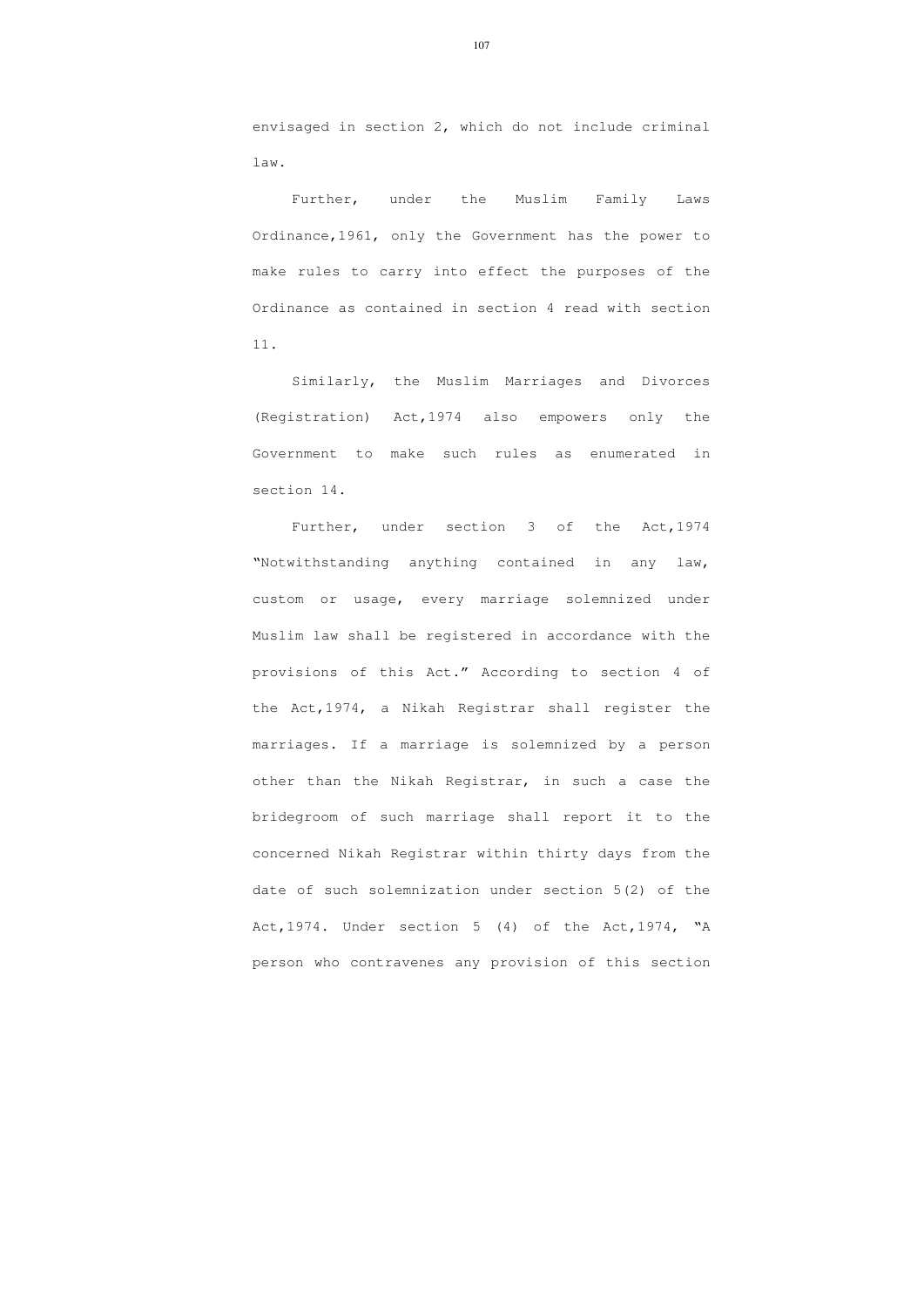commits an offence and he shall be liable to be punished with simple imprisonment for a term which may extend to two years or with fine which may extend to three thousand taka, or with both."

Section 6 of the Act,1974 describes the procedure for registration of divorce in the same manner as in case of registration of marriage between Muslim couples. A Nikah Registrar may register a divorce under Muslim law. An application for registration of a divorce shall be made orally by the individual. In case of a parda-nashin woman the application may be made by her duly authorized lawyer.

Thus, the procedures relating to Muslim marriages and divorces are specifically prescribed in the aforesaid Act,1974. There is no such provision in the Act,1974 where a private person such as Mufti, Moulana or Imam is given power to administer/execute marriages or divorces on behalf of the concerned authority as per the rules prescribed.

Section 11A of the Muslim Family Laws Ordinance provides that offences under this Ordinance shall be tried by a Court within whose local jurisdiction the offence was committed; or where the complainant or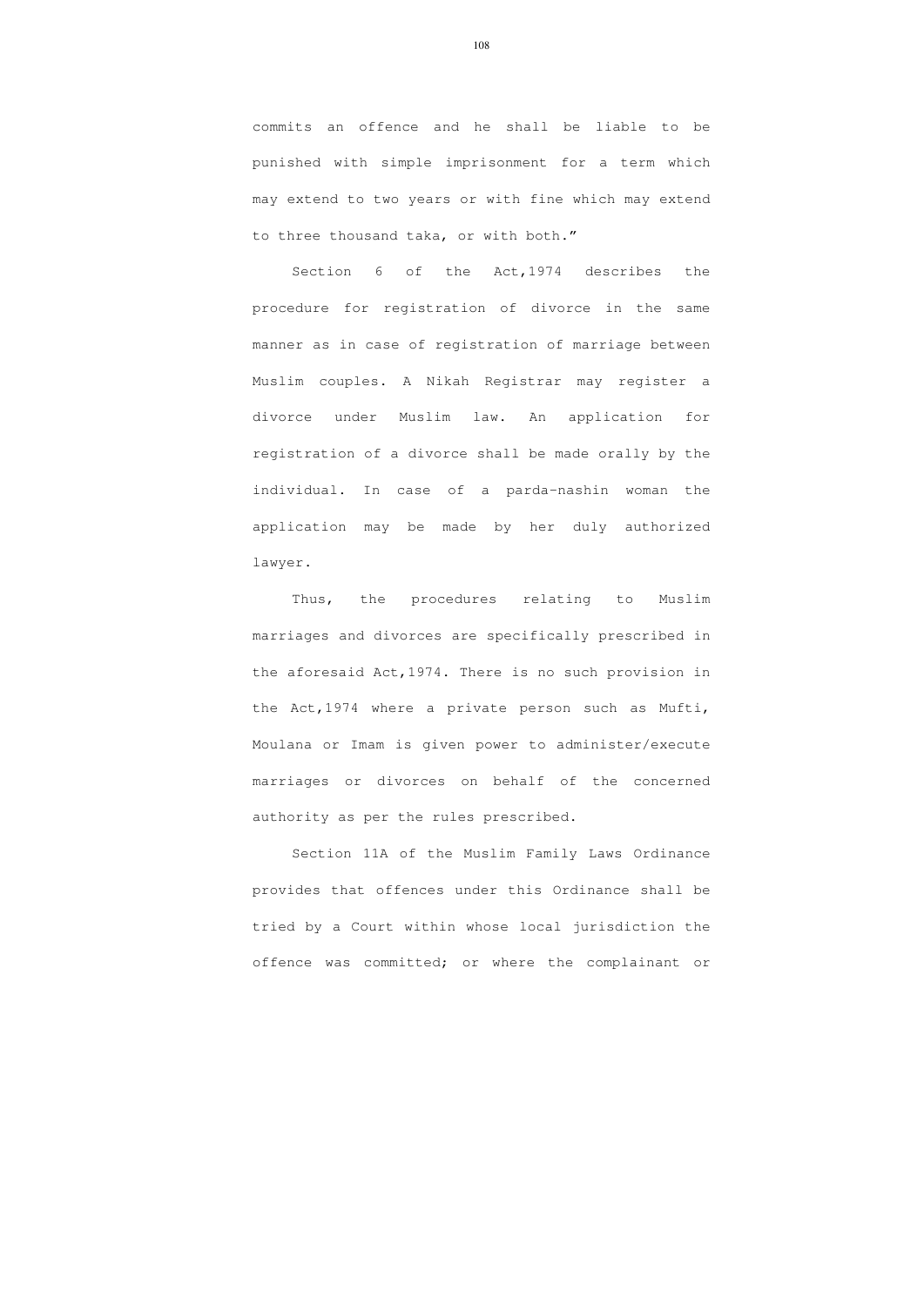the accused resides. There is also an "Arbitration Council" as defined under section 2 of the Muslim Family Laws Ordinance consisting of the Chairman of the Union Parishad and a representative of each of the parties to a matter dealt with under this Ordinance. Thus, both the Act and the Muslim Family Laws Ordinance unambiguously confirm that only the Government has the rule-making power and that the places of trial are the ordinary courts regarding matrimonial and all other issues pertaining to Muslim Personal Law.

Provisions for prior consultation with Muftis, seeking Fatwas in case of any queries regarding Muslim Personal Law or setting up any quasi-judicial bodies for such issues are not in existence anywhere in the Act or the Ordinance.

Execution of Fatwa is bereft of any legal sanction. Article 31 of the Constitution states as under :

"31. To enjoy the protection of the law, and to be treated in accordance with law, and only in accordance with law, is the inalienable right of every citizen, whether he may be, and of every other person for the time being within Bangladesh, and in particular no action detrimental to the life, liberty, body, reputation or property of any person shall be taken except in accordance with law."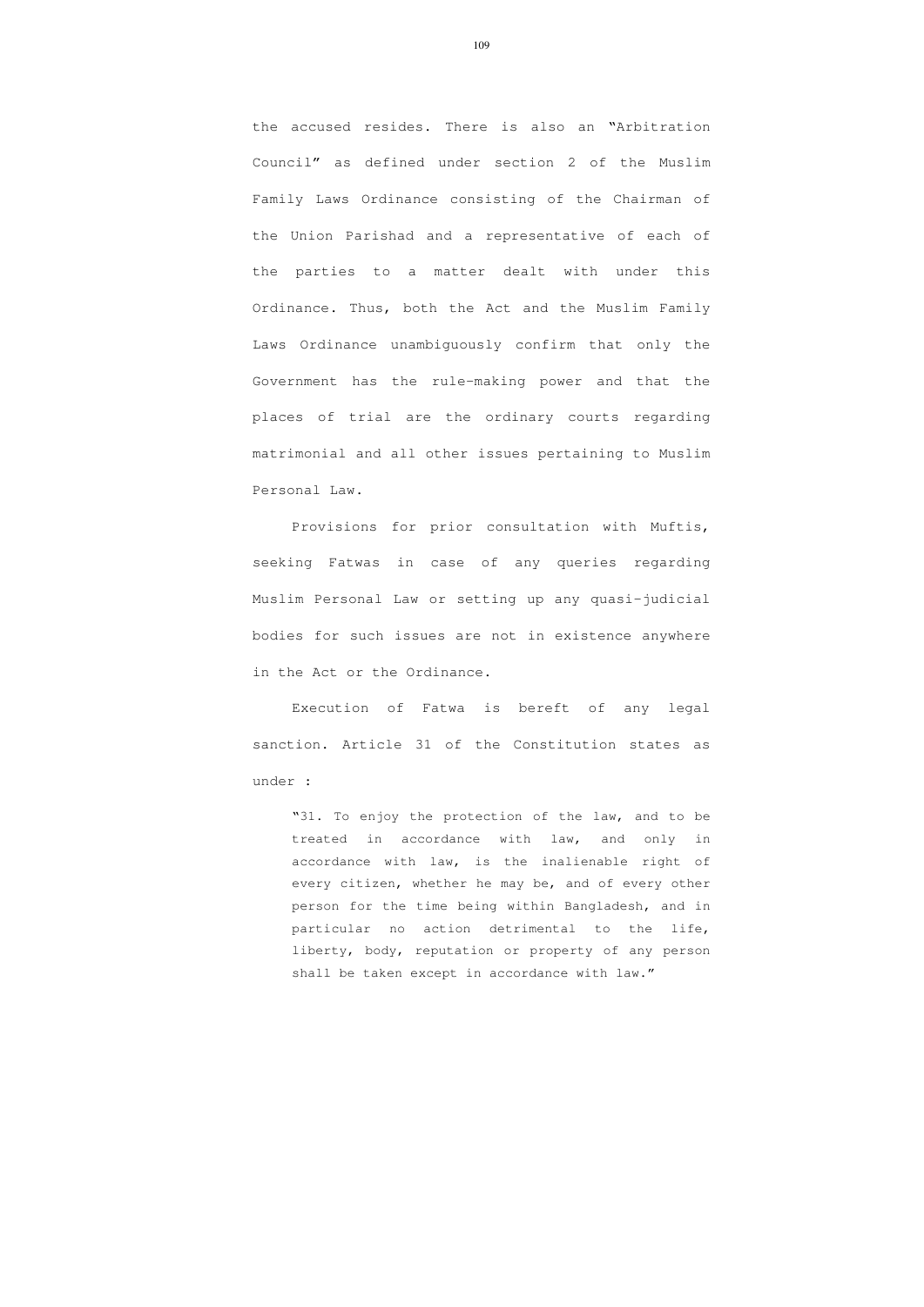This article makes it clear that no action detrimental to life, liberty, body, reputation or property of any person shall be taken except in accordance with law. The Fatwa impugned in the Rule amply proved that Shahida was not treated in accordance with law and that she was compelled to marry Shamsul in violation of article 31 of the Constitution and also section 7(6) of the Muslim Family Laws Ordinance,1961.

 Article 27 of the Constitution provides that all citizens are equal before the law and are entitled to equal protection of law. Sub-articles (1) and (2) of Article 28 of the Constitution state that the State shall not discriminate against any citizen on grounds only of religion, race, caste, sex or place of birth and that woman shall have equal rights with man in all spheres of the State and or public life. According to sub-article (3) of Article 28 of the Constitution, no citizen shall, on grounds only of religion, race, caste, sex or place of birth be subjected to any disability, liability, restriction or condition with regard to access to any place of public entertainment or resort or admission to any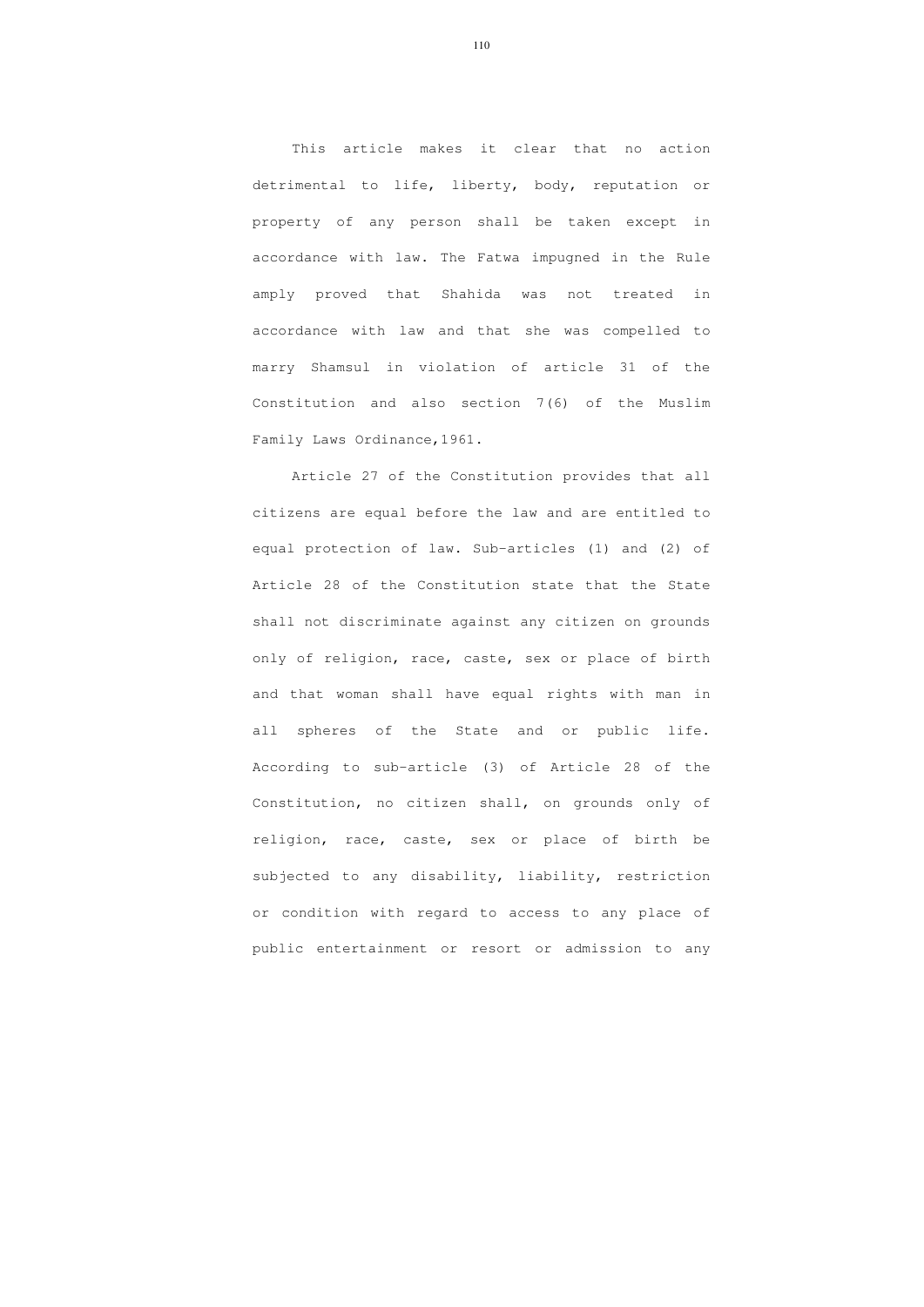educational institution. According to article 35(1) of the Constitution, no person shall be convicted of any offence except for violation of a law in force at the time of commission of the act, charged as an offence, nor shall he be subjected to any penalty greater than, or different from, that which might have been inflicted under law in force at the time of commission of the offence. Sub-article (5) of article 35 of the Constitution provides that no person shall be subjected to torture or cruelty, inhuman or degrading punishment or treatment.

The Fatwa impugned in the suo motu Rule violates articles 27, 28 and 35 of the Constitution as it is discriminatory against Shahida and she was denied recourse to law or legal protection from degrading treatment inflicted on her.

 What is important to note here is that according to the law of the land, a man is liable to punishment for committing adultery but for committing adultery the woman involved cannot be prosecuted as an abettor.

 We have been observing that over a period of years women and men are subjected to lashing and beating across the country in execution of the so-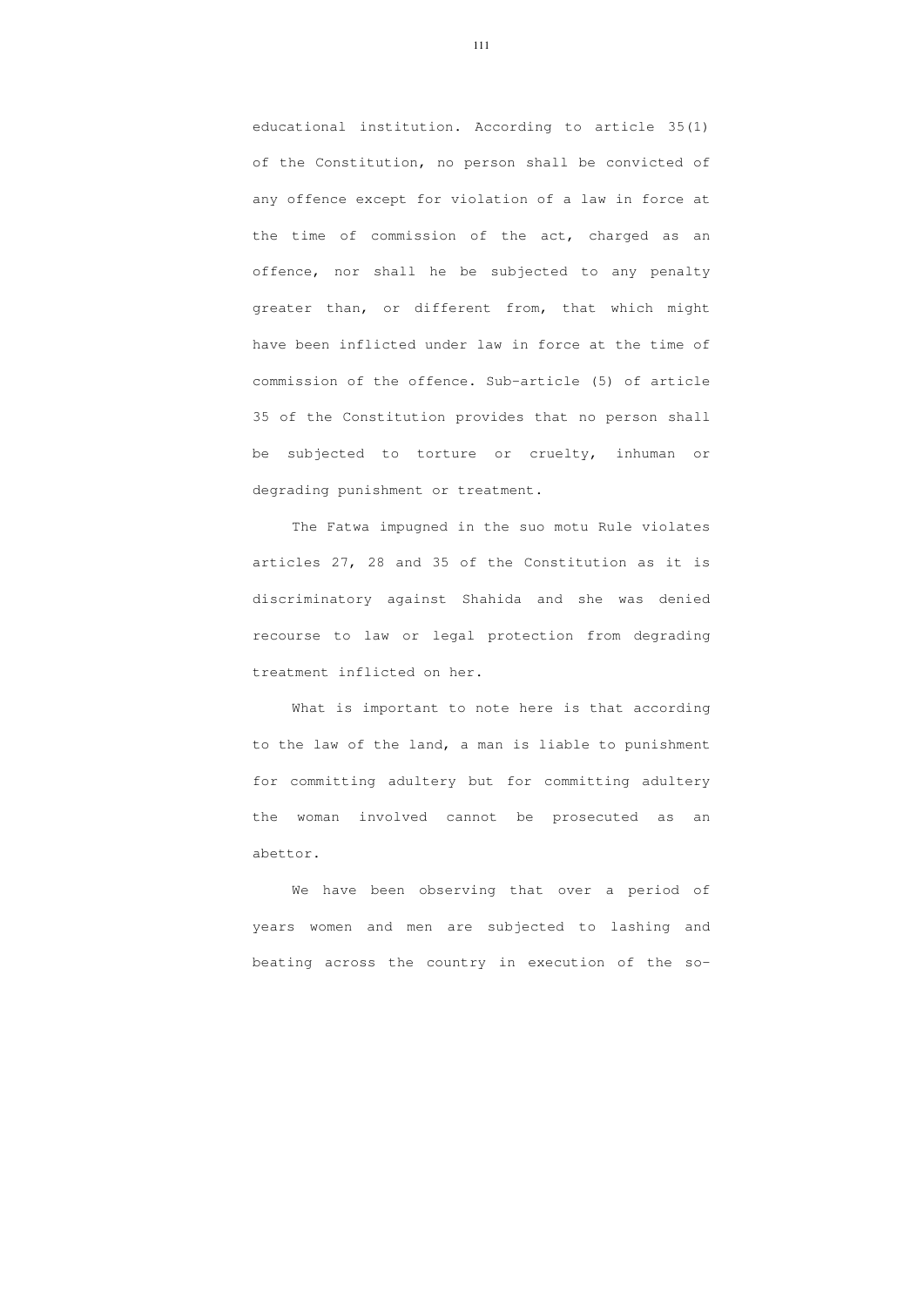called Fatwa. These acts attract sections 323 to 326 of the Penal Code according to the nature of injuries. When a woman like Shahida is compelled to perform 'Hillah' marriage; it is an offence as it is contrary to the existing law of the country. The High Court Division has rightly directed the concerned authority to initiate proceeding against the offender under sections 494/508 and 509 of the Penal Code read with section 7 of the Muslim Family Laws Ordinance,1961. The persons handing down such verdicts/punishments are liable to be punished under the relevant provision of the Penal Code and other laws of the land and those who instigated or supported to give Fatwa at the place of occurrence are also liable for abetment of the offence.

 Failure of the State to take action to prevent the incidents in the name of Fatwa involves a breach of its obligation under the Constitution and existing law of the land.

 Professor Md. Khalid Mashud, Editor of Legal Islamic Interpretation, Muftis and their Fatwas (edited by Md. Khalid Mashud, Brinkly Messick and David S. Powers, Cambridge, Mass: Harvard University Press, 1961) states as under :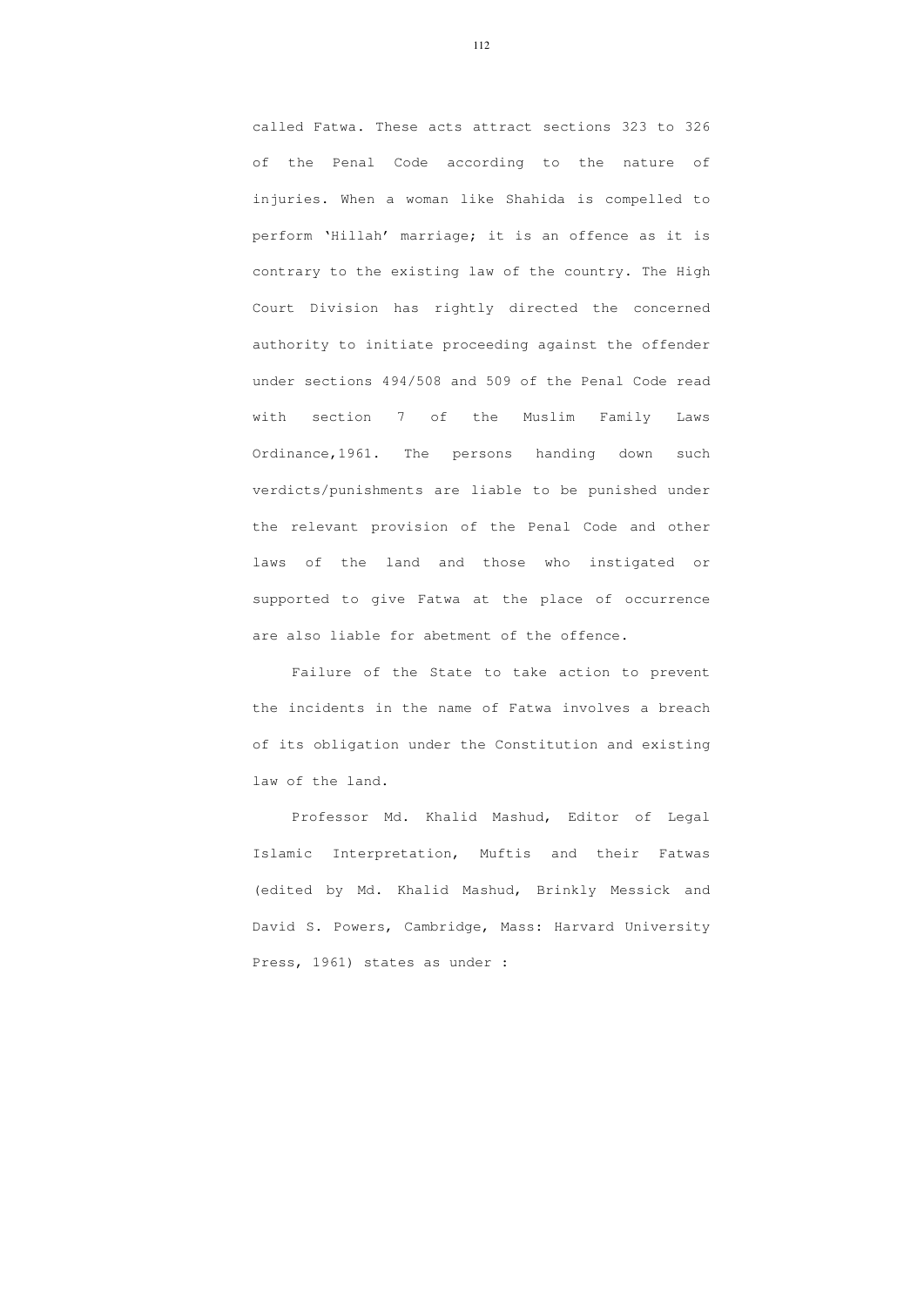"A Fatwa is an opinion; only an expert can give it. A Fatwa even if by an expert is not a decree; it is not binding on the Court or the State. A Mufti had no authority to punish or impose punishment can not be imposed privately without lawful authority. The State can ban Fatwa that leads to violence and 'fitna'."

 Mr. Abdur Razzaq, learned Senior Advocate, cited a book, namely, Fatwas of European Council for Fatwa and Research, in which at page-60, it has been stated as under :

## **Resolutions on Auto Transplant**

The Council of the Islamic Fiqh Academy of the Muslim World League, Makkah, at its eighth working session (1405 AH/1985) resolved that it is permissible within the Sharia'ah to take a part of the human body and transplant it into the same body like removing the skin or bone in order to graft it to some other part of that same body.

The Council of the Islamic Fiqh Academy of the Organization of Islamic Conference, Jeddah, Saudi Arabia, at its fourth working session (1408 AH/1988) resolved that from the Shari'ah point of view an organ may be transplanted from one part of the body to another part of that some body, provided it could be ascertained that the benefits accruing from this procedure would outweigh the harmful effects of it. Furthermore, it resolved that it is also permissible for such a procedure to be undertaken for the purpose of replacing a lost organ, or reshaping it, or restoring its function, or correcting a defect, or removing a malformation which was the source of mental anguish or physical pain.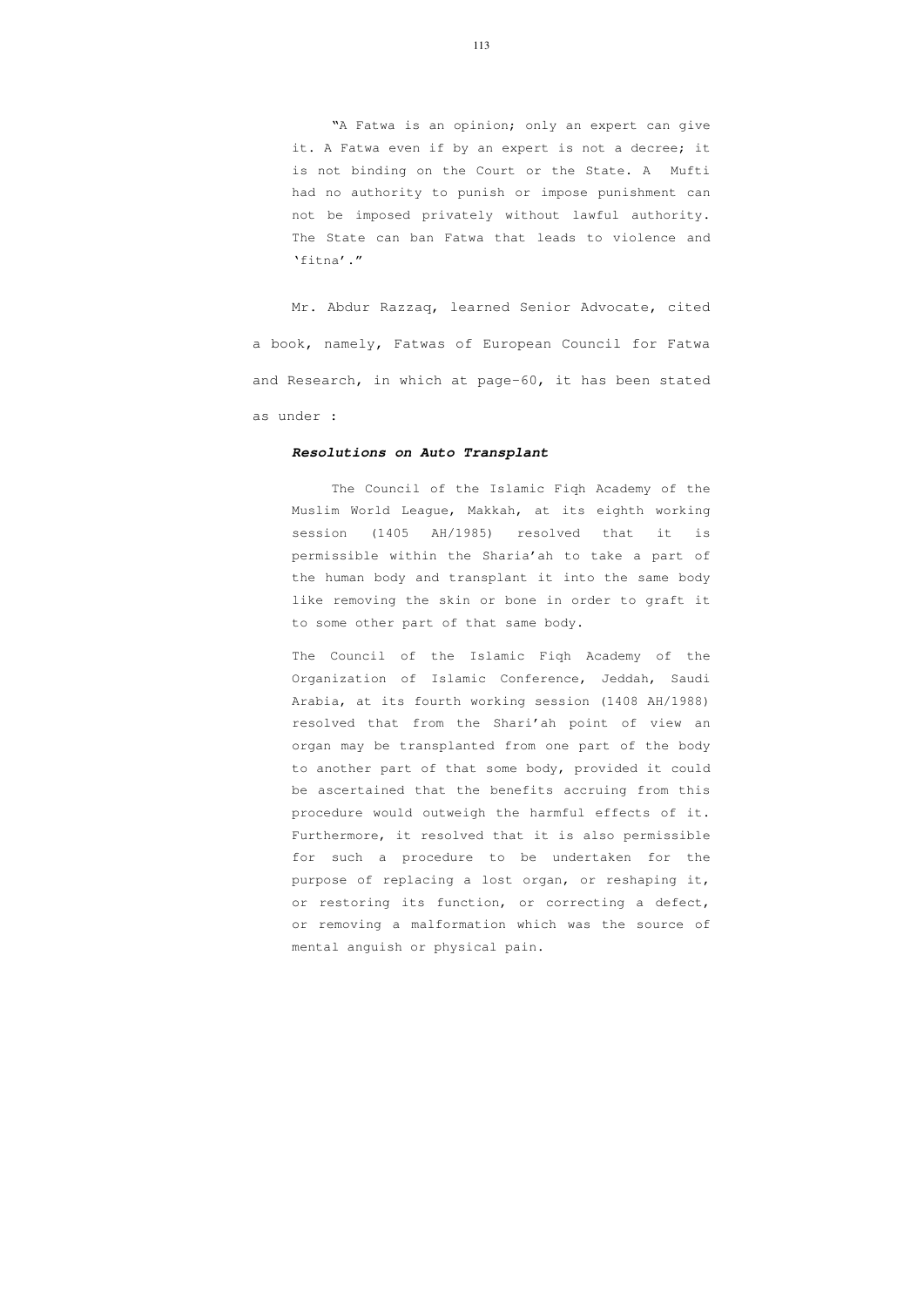The Islamic Fiqh academy of India, at its first Islamic Jurisprudence Seminar (Delhi, March 1989), resolved that it is valid to replace a part of a person's body with another part from the same person on the ground of necessity.

## **Resolutions on Homotransplant/Allotransplant**

The Council of the Islamic Fiqh Academy of the Muslim World League, Makkah, at its eighth working session (1405 AH/1985) resolved that it is permissible within the Shari'ah to remove the organ from one person and transplant it into another person's body in order to save the life of that person or to assist in stabilizing the normal functioning of the basic organs of that person. Likewise, the Academy pointed out that such a procedure does in no way violate the dignity of the person from whose body the organ had been removed. Hence, the act of donating one's organ is to be viewed as a permissible and praiseworthy act as long as the following conditions are met :

- ii. That the donor's life is not harmed in any way;
- iii. That the donor voluntarily donates his/her organ without any form of coercion.
- iv. That the procedure is the only medical means available to alleviate the plight of the patient;
- v. That the success rate of the procedures for removing and transplanting the organ is relatively high.

The Islamic Fiqh Academy of India, at its first Fiqh (Islamic Jurisprudence) Seminar (Delhi, March 1989), resolved that transplantation of a human organ is permissible in a desperate and unavoidable situation wherein the patient's organ has stopped functioning and there is present danger that he/she would lose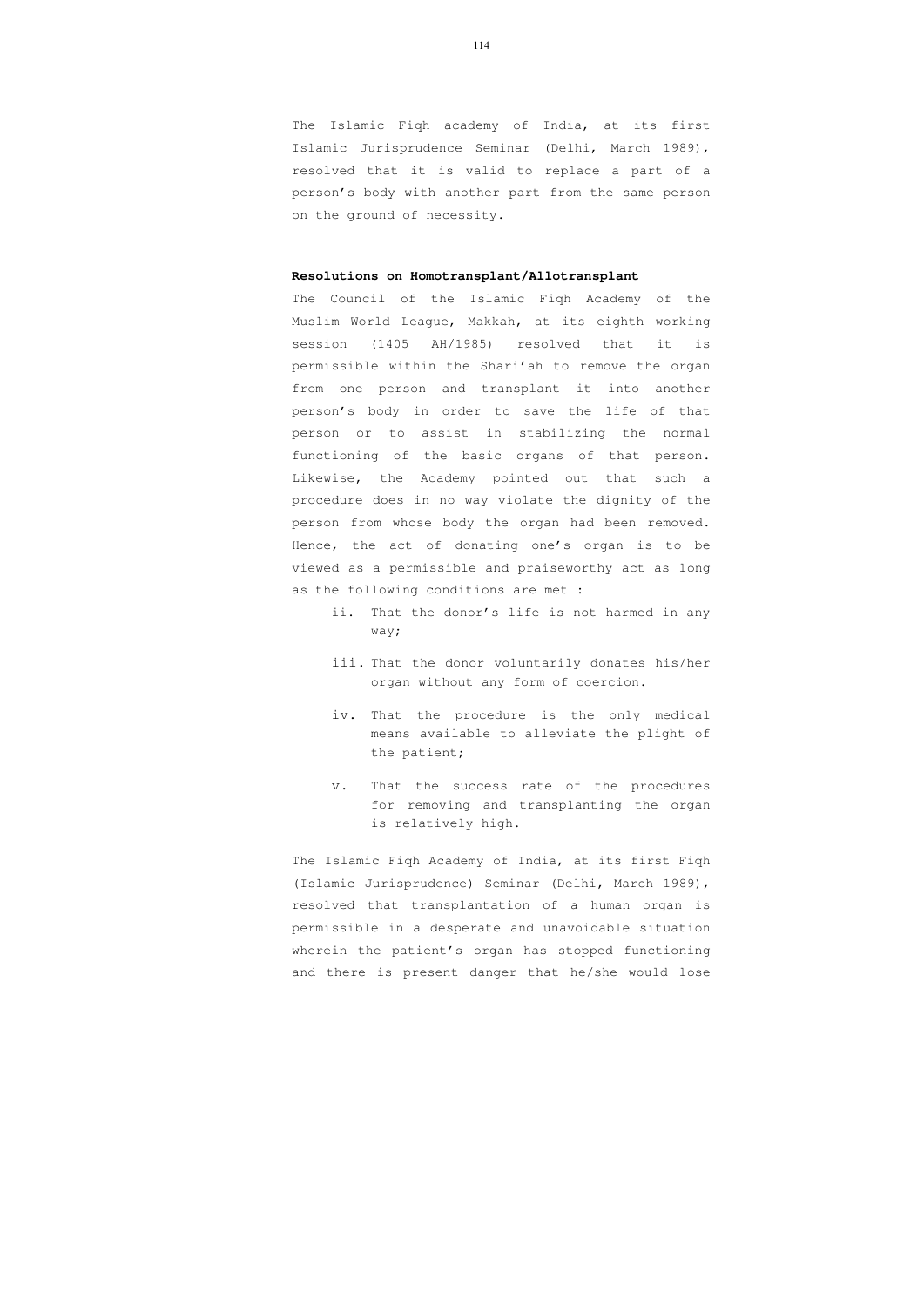his/her life if the organ is not replaced. Likewise, it is also permissible for a healthy person, in the light of the opinion of medical experts, to donate one of his/her kidneys to an ailing relative. Insofar as corneal transplant is concerned, the Council of the Islamic Fiqh Academy of the Organization of Islamic Conference, Jeddah, Saudi Arabia, at its fourth working session (1408 AH/1988) resolved that from the Shari'ah point of view, such a procedure is permissible.

## **Resolution on Heterotransplant**

The Council of the Islamic Fiqh Academy of the Muslim World League, Makkah, Saudi Arabia, at its working session (1405 AH/1985) resolved that it is permissible within the Shari'ah to transplant the organ of an animal which has been slaughtered according to Islamic rites and/or that of other animals out of necessity. This resolution on heterotransplants was also ratified by the Islamic Fiqh Academy of India, at its first Islamic Jurisprudence Seminar (Delhi, March 1989).

 From the above resolutions, it appears that there is consensus among the different Islamic judicial bodies that a Muslim, while living, may donate one of his organs, but not a vital one such as the heart. Equally, a Muslim may become the recipient of human or animal organs. This brings us to the question as to whether it would be permissible for a Muslim to make a will, while still alive, stipulating his/her consent to donate his/her organ after death; or alternatively who would have the jurisdiction to assent to the donation of the dead person's organ in the event that no such clause has been stipulated in the deceased's will.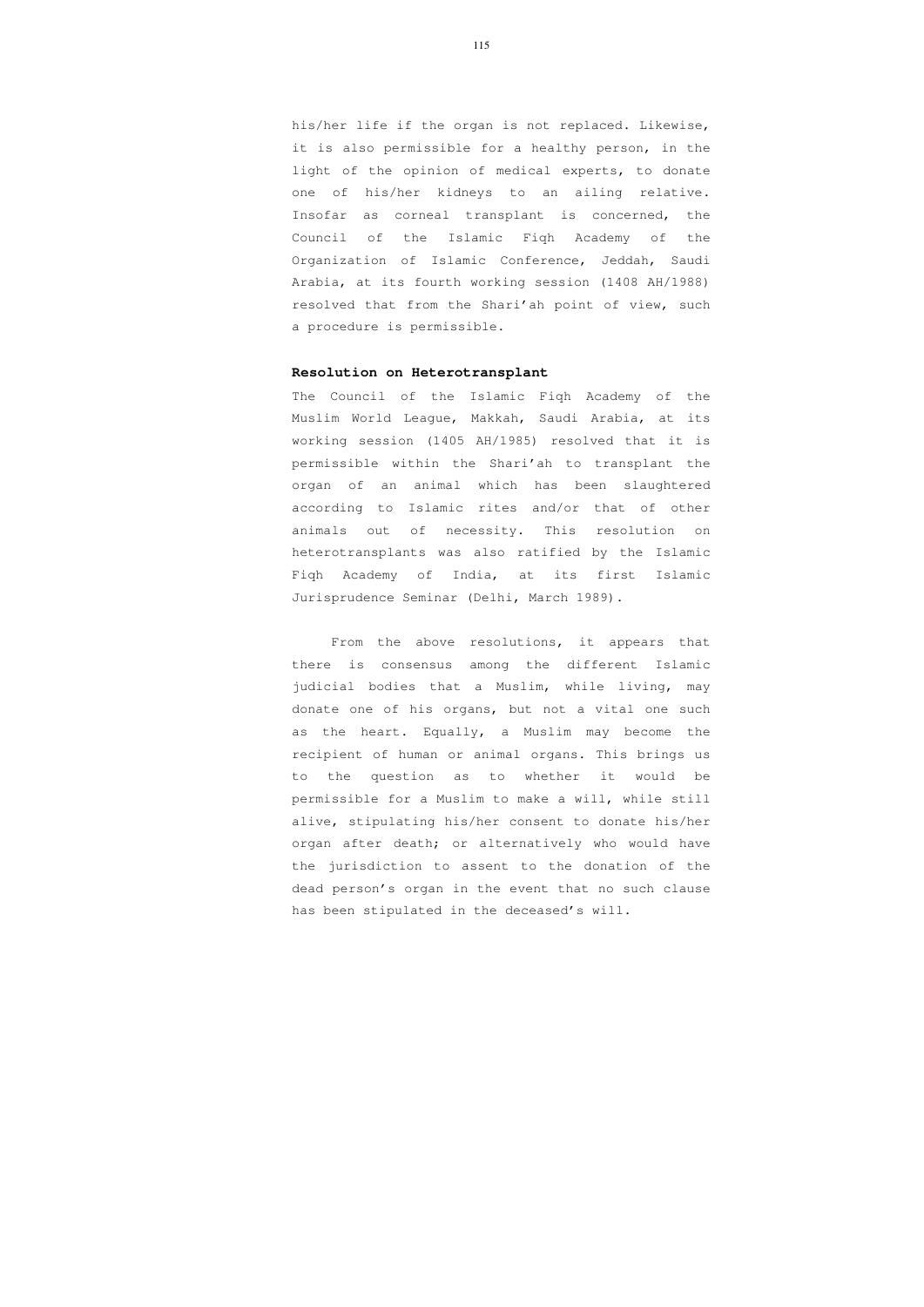Mr. Abdur Razzaq has also referred to a Fatwa of the Council on American-Islamic Relations (CAIR) in which it has been held as under :

In the light of the teachings of the Qur'an and Sunnah we clearly and strongly state :

- 1. All acts of terrorism targeting civilians are haram (forbidden) in Islam.
- 2. It is haram for a Muslim to cooperate with any individual or group that is involved in any act of terrorism or violence.
- 3. It is the civic and religious duty of Muslims to cooperate with law enforcement authorities to protect the lives of all civilians.

We issue this Fatwa following the guidance of our scripture, the Qur'an, and the teachings of our Prophet Muhammad-peace be upon him. We urge all people to resolve all conflicts in just and peaceful manners.

In order to perform religious rituals, a Muslim has to consult with a religious leader well-versed in Shari'ah law. In this connection, it is pertinent to give such an example where Fatwa is necessary. Muslims are expected to pray five times everyday at specific time during the day. A person who is going to be on a 12-hour-flight may not be able to perform his prayer on time. So he might ask a Muslim Scholar for a Fatwa on what is the appropriate thing to do or he might look up the answer in a book. The Scholar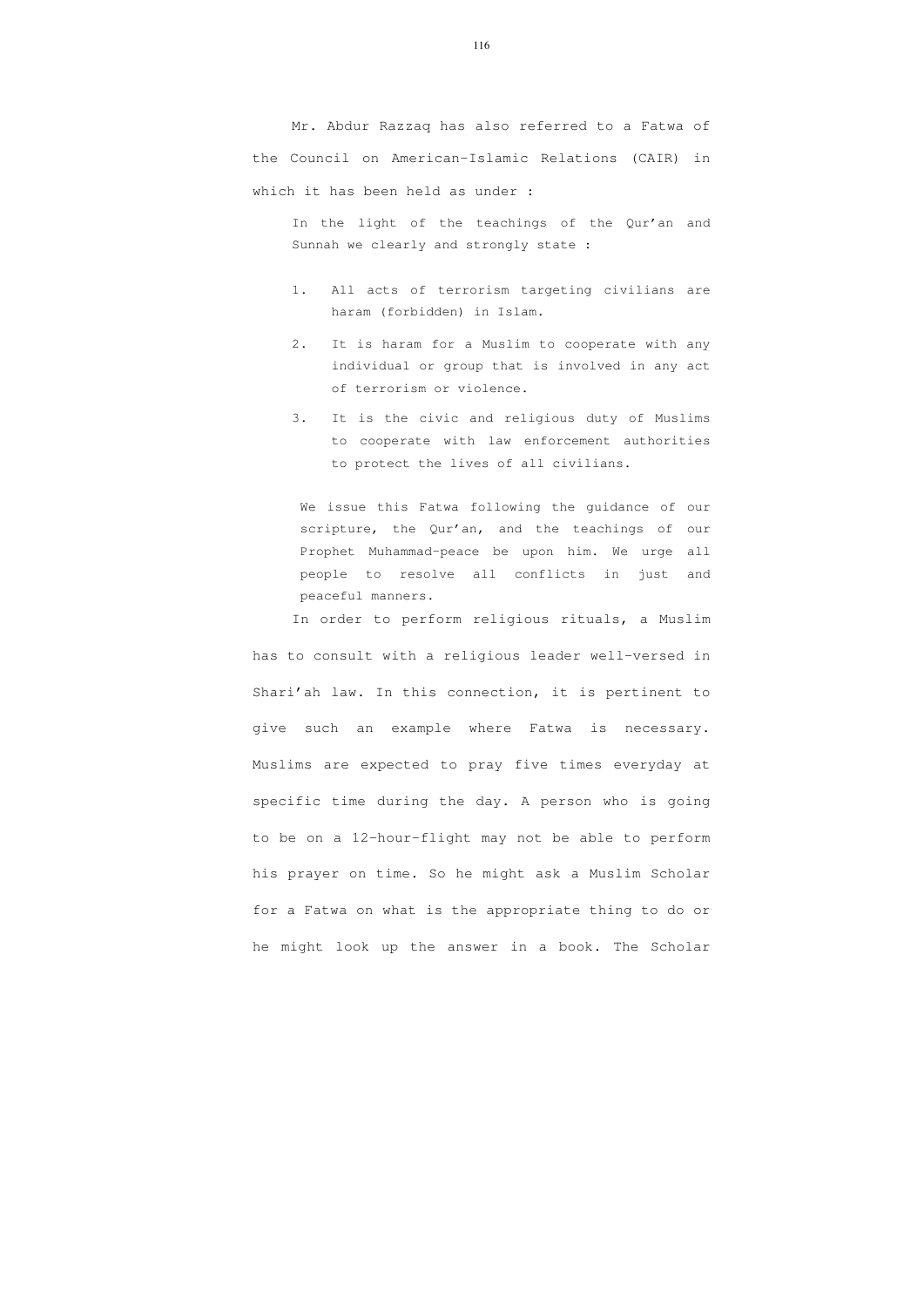might advise him to perform his prayers to the best of his ability on the plane or to delay his prayers till landing of the plane.

From the examples cited above, it appears that in order to perform rituals and other things, Fatwa may be necessary apart from legal matters. Fatwa as opinion on Islamic tenets has never been treated as a source of Islamic law and therefore, cannot be treated as part of Shariat, but Fatwa may be given with reference to Shariat. The newspapers have frequently reported about violation of human rights and perpetration of criminal offences in the name of Fatwa which invariably infringe on the rights of the citizens enshrined in Articles 31 and 32 of the Constitution and law enforcing agencies have been unable to check the evil effects of Fatwa. Even when a Fatwa does not impose a punishment, the person against whom Fatwa is directed suffers ignominy and is looked down upon in the society.

 There are some people who in the name of Fatwa impose obligations and tyrannize poor people. It has been argued that if the blanket ban of Fatwa is upheld as given in the impugned judgment, the right of freedom of expression and giving opinion will be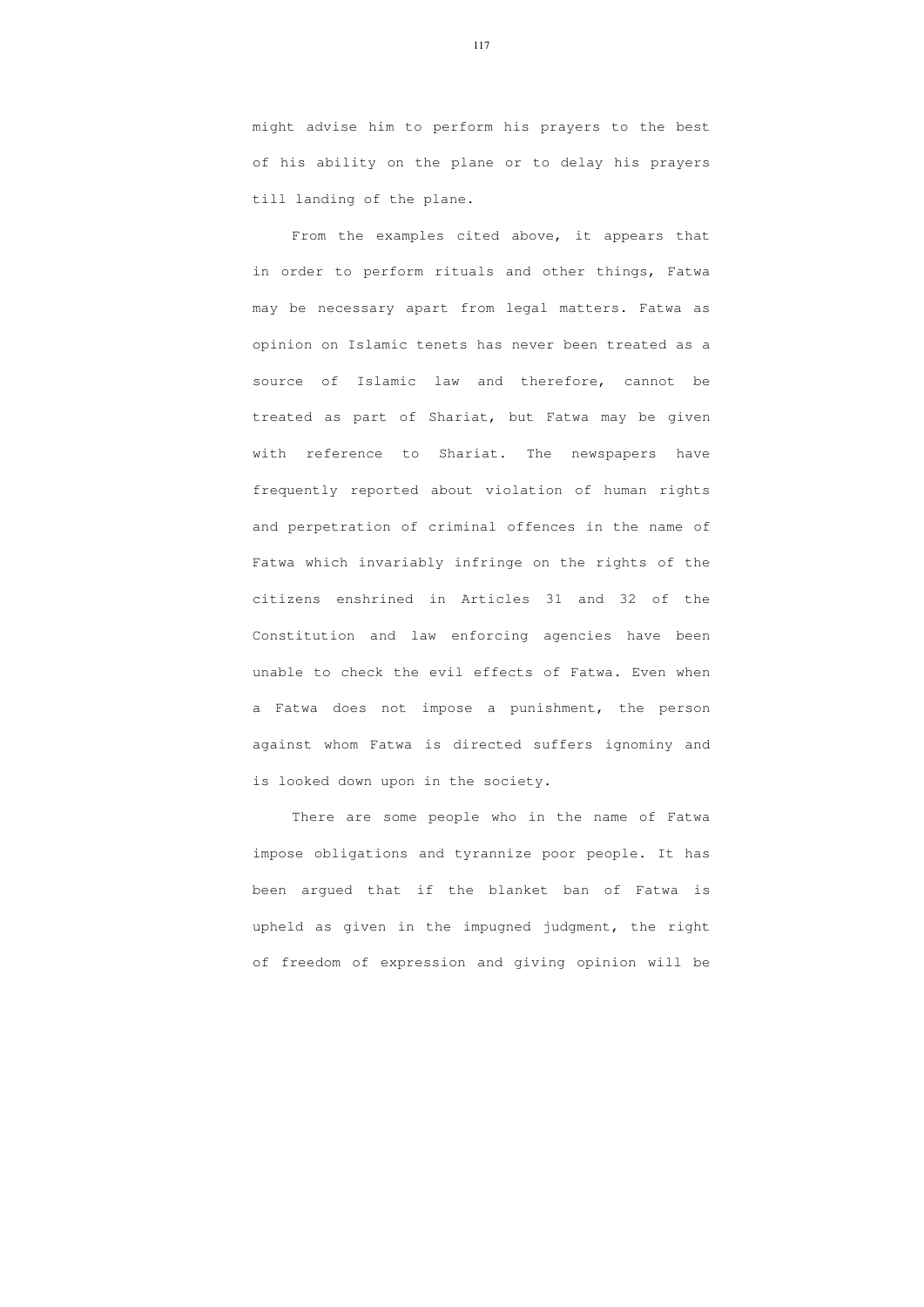taken away, but such right has been enshrined in the Constitution. Freedom of expression is subject to some responsibilities which include not to infringe the right of another individual. There cannot be any freedom of expression with complete absence of restraint.

 All the learned Senior Advocates of the appellants, the Olayma Kerams and the amici curiae, have submitted in unequivocal terms that there is no scope for giving Fatwa contradicting the existing laws of the country and imposing punishment and carrying out that punishment is not at all permissible.

 Mr. Abdur Razzaq, learned Senior Advocate, appearing on behalf of the appellant in Civil Appeal No.594 of 2001, in his written argument as well has admitted that there is no scope for imposition of extra-judicial punishment in the name of Fatwa. In this connection, he supported the decision in the case of **Bangladesh Legal Aid and Services Trust and others vs. Bangladesh and others, (2011)63 DLR 01** where it has been held that imposition of extrajudicial punishment including those in the name of execution of Fatwa is declared to be without lawful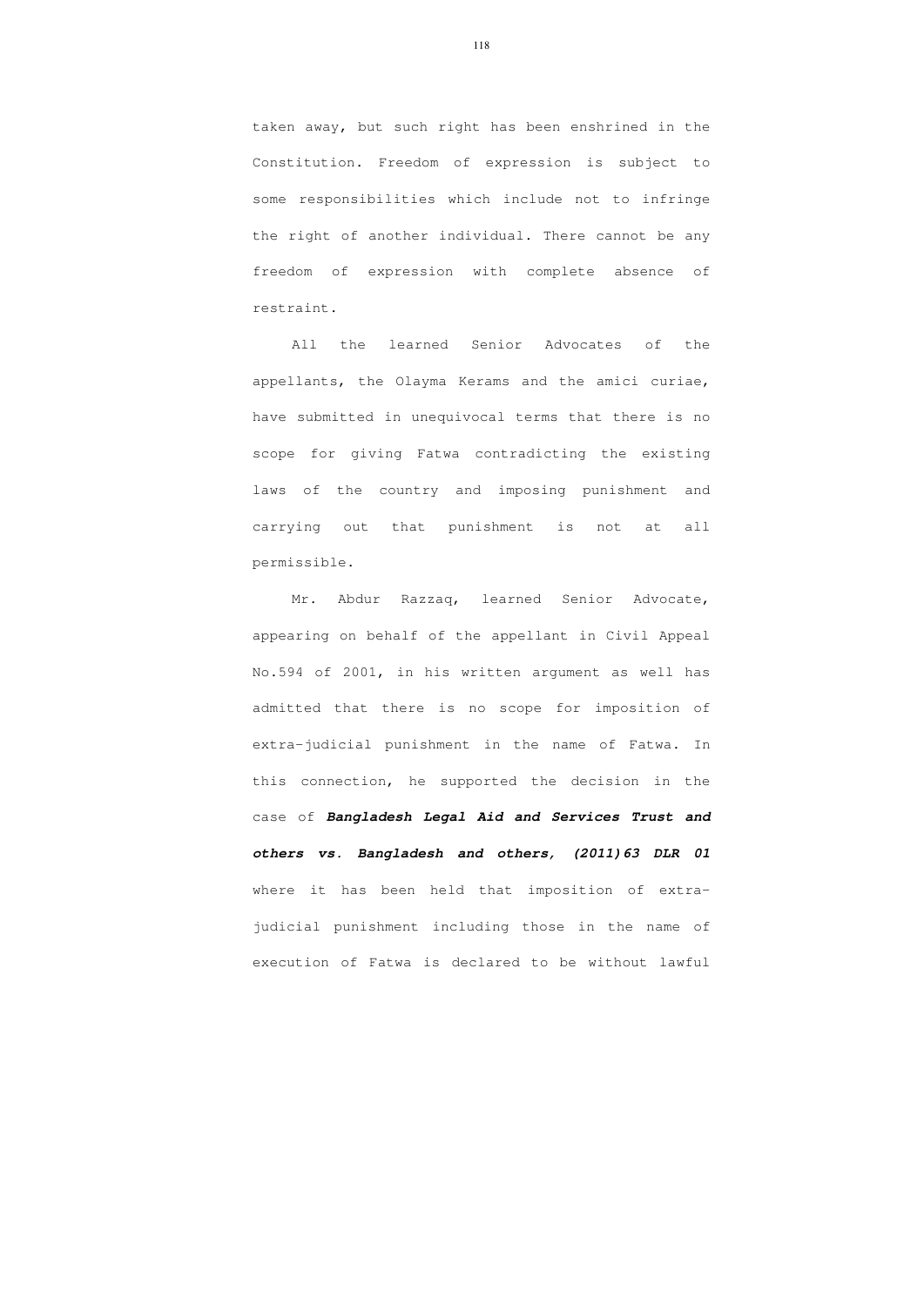authority having no legal effect with a few directions of which direction No.I is as under :

> "The person responsible for imposition of extra-judicial punishment and the abettors' shall be held responsible under the relevant sections of the Penal Code and other laws applicable in this regard."

Therefore, we are of the opinion that Fatwa can not be given contradicting or against the existing laws of our country; Fatwa on religious matters only may be given by the properly educated persons which may be accepted only voluntarily but any coercion or undue influence in any form is forbidden; but no person can pronounce Fatwa which violates or affects the rights or reputation or dignity of any person which is covered by the law of the land; no punishment, including physical violence and/or mental torture in any form, can be imposed or inflicted on anybody in pursuance of fatwa; the declaration of the High Court Division that the impugned Fatwa is void and unauthorized, is maintained.

We do not like to create any special class to give Fatwa which may be given by any person versed in Shariat. It has been stated before that educational curriculum of Bangladesh does not recognize Mufti, though the word 'Mufti' is familiar in the subcontinent from time immemorial. In addition, by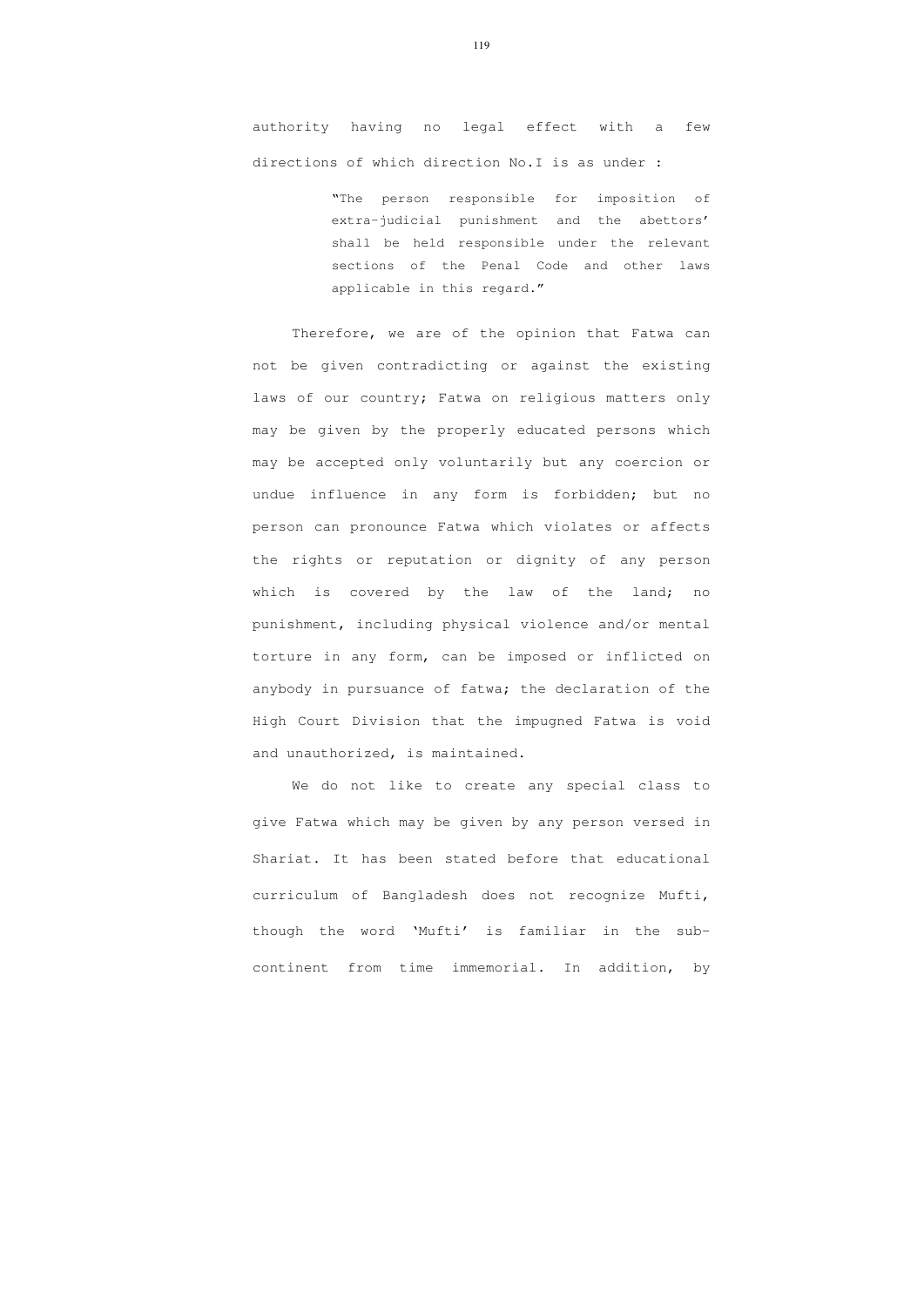creating a class such as Mufti, it would be difficult to restrict issuance of Fatwa by the Muftis only in the rural area. Fatwa may be given strictly keeping in mind the restrictions imposed by this judgment. If any Fatwa is given violating the restrictions, it would amount to contempt of Court and if any person is found indulging in such violation will be punished accordingly.

 Mr. Abdur Razzaq, learned Senior Advocate, appearing on behalf of the appellant in Civil Appeal No.594 of 2001, submits that the High Court Division travelled beyond the scope of the Rule and declared that issuance of all Fatwas to be without lawful authority. In support of his contention, he relies upon the case of **Hefzur Rahman (Md) Vs. Shamsun Nahar Begum and another (1999)51 DLR (AD)172**.

 In the cited case, this Division held that a party cannot be granted relief which is not claimed and when the other party had no opportunity to meet such claim and as such resolved that to that extent the impugned decision of the High Court Division must have been held to have been made without jurisdiction.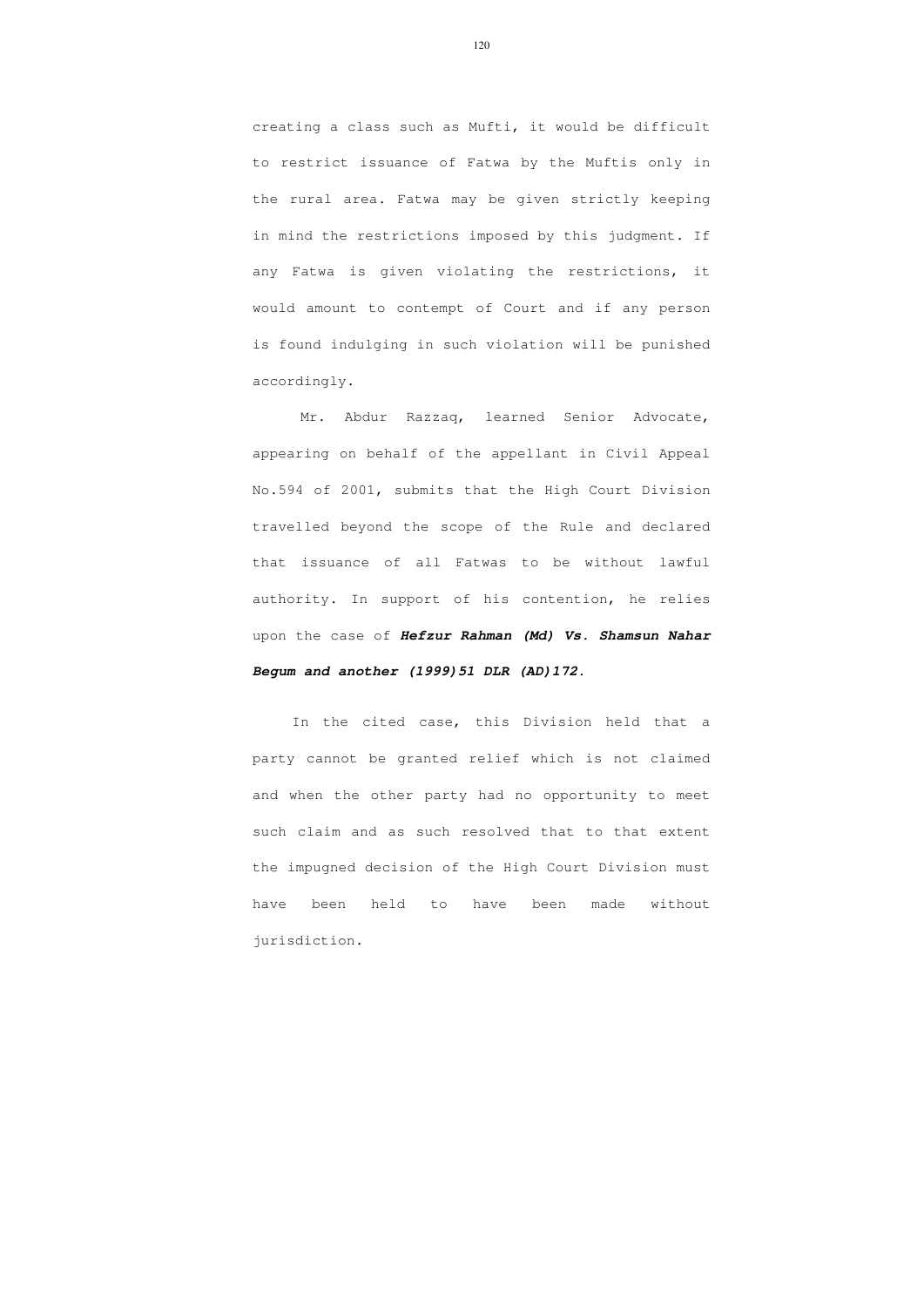In the instant case, it appears that the suo motu Rule was issued upon the Deputy Commissioner to show cause as to why he should not be directed to do which he is required by law to do concerning the said incident. In the Rule issuing order, the High Court Division also took notice of the news item published in "The Daily Bangla Bazar Patrika" "
<sup>\*</sup>

**d**  $\frac{1}{2}$   $\frac{1}{2}$   $\frac{1}{2}$   $\frac{1}{2}$   $\frac{1}{2}$   $\frac{1}{2}$   $\frac{1}{2}$   $\frac{1}{2}$   $\frac{1}{2}$   $\frac{1}{2}$   $\frac{1}{2}$   $\frac{1}{2}$   $\frac{1}{2}$   $\frac{1}{2}$   $\frac{1}{2}$   $\frac{1}{2}$   $\frac{1}{2}$   $\frac{1}{2}$   $\frac{1}{2}$   $\frac{1}{2}$   $\frac{1}{2}$   $\frac{1}{2$ 

Though the word Fatwa, was not specifically mentioned in the Rule issuing order, the bone of contention was that of Fatwa. While delivering the judgment, the High Court Division declared issuance of all Fatwas to be without lawful authority. The High Court Division should have confined itself to the issuance of instant Fatwa and such Fatwas which contradict the existing law of the country or infringe the fundamental right of somebody should be without lawful authority. The High Court Division was not, however, justified in imposing a blanket ban on all sorts of Fatwa. Therefore, it could be said that the High Court Division has exceeded its jurisdiction to some extent.

 Leave was also granted to consider the submission of the learned Counsel for the appellants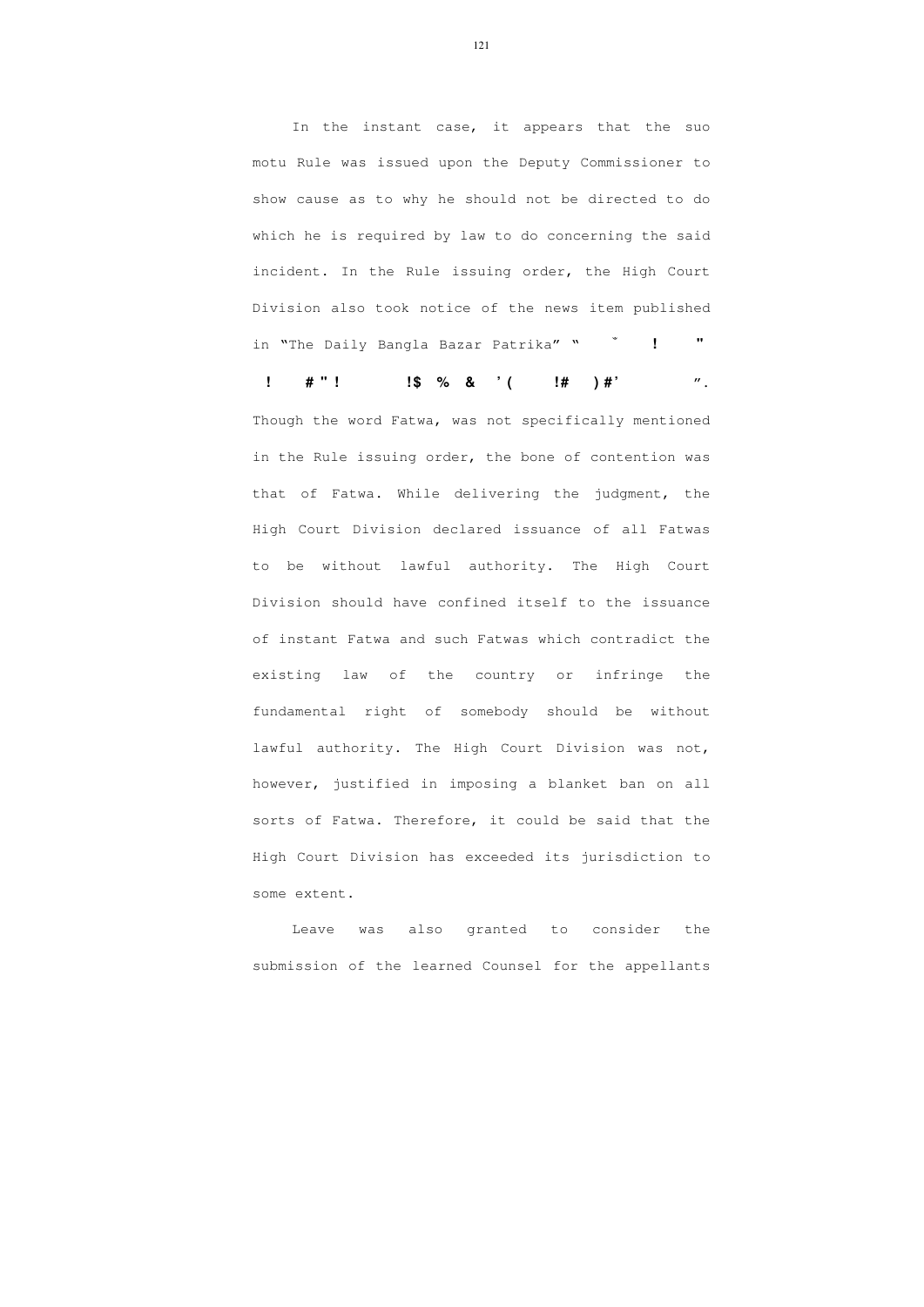that the learned Judges of the High Court Division exceeded their jurisdiction in making the recommendations in respect of the matter which are contrary to the basic principle of separation of power as enshrined in the Constitution.

 The learned Judges of the High Court Division made recommendations about introduction of study of Muslim Family Laws Ordinance in all schools and Madrashas and the 'Khutba' in all Mosques must be directed to discuss the Ordinance in their Friday sermons. As a long measure, the High Court Division recommended a unified education system and an enactment to control the freedom of religion subject to law, public order and morality within the scope of Article 41 (1)of the Constitution. The Court also observed that the State must define and enforce public morality and that it must educate society.

 The recommendation is a pious wish of the learned Judges of the High Court Division; it is up to the Legislature to bring about necessary enactment in this regard. This pious wish cannot be regarded as an encroachment upon the domain of the Legislature. The Legislature is always at liberty to do what it thinks fit according to its wisdom. The Supreme Court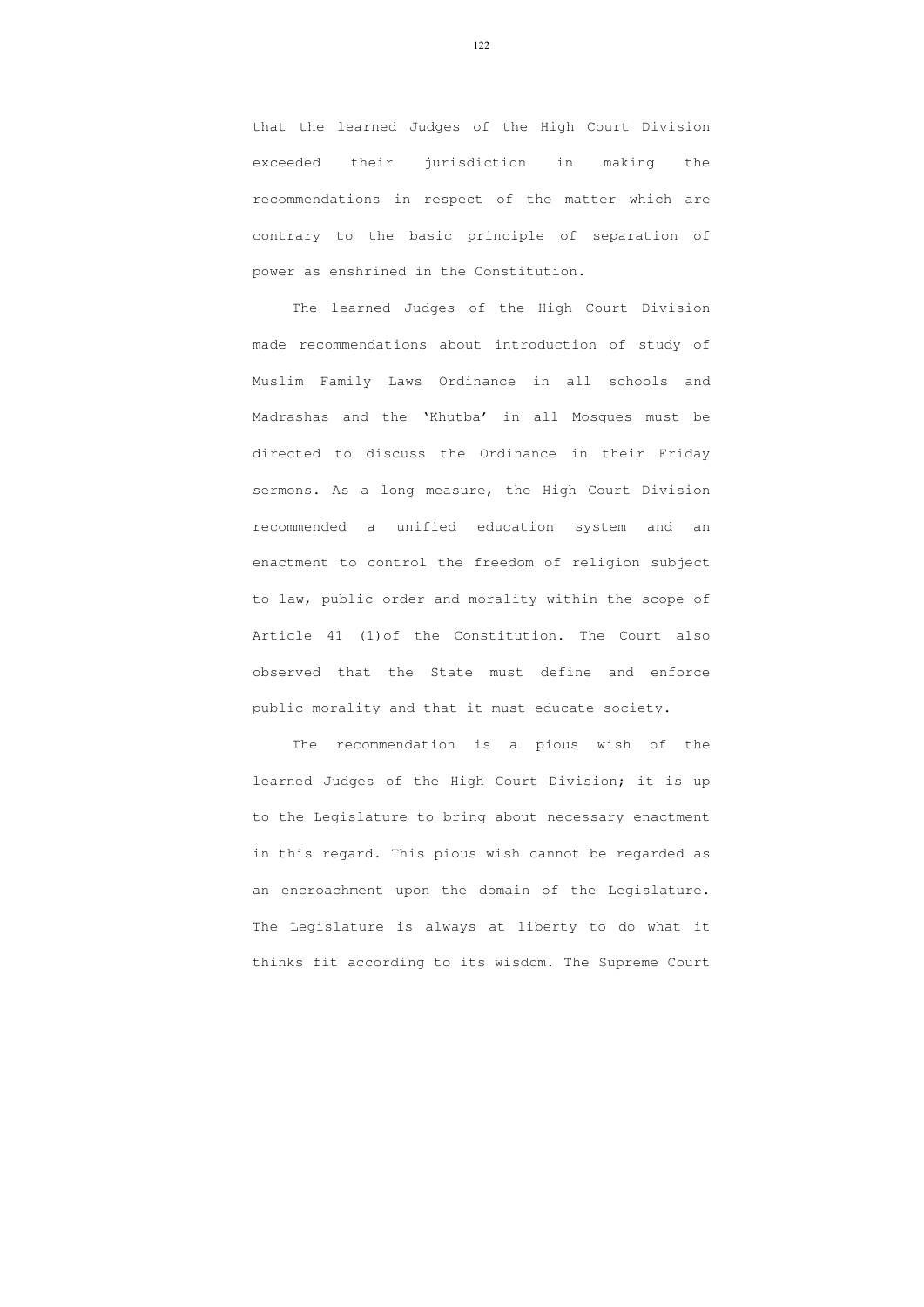on many occasions has made recommendations for amendment of certain laws. In the case of **Khandoker Delwar Hossain, Secretary, B.N.P. and others vs. Bangladesh Italian Marble Works Ltd., Dhaka and others, (popularly known as the 5th Amendment Judgment) reported in (2010) BLD, Special Edition-2,**  this Division observed "It is our earnest hope that Articles 115 and 116 of the Constitution will be restored to their original position by the parliament as soon as possible."

 Leave was granted to consider whether the High Court Division can issue a suo motu Rule. In order to address the issue, it is pertinent to quote article 102 of the Constitution as under :

"102.(1) The High Court Division on the application of any person aggrieved, may give such directions or orders to any person or authority, including any person performing any function in connection with the affairs of the Republic, as may be appropriate for the enforcement of any of the fundamental rights conferred by Part III of this Constitution.

(2)The High Court Division may, if satisfied that no other equally efficacious remedy is provided by law-

- **(a)** on the application of any person aggrieved, make an order-
- (i) directing a person performing any functions in connection with the affairs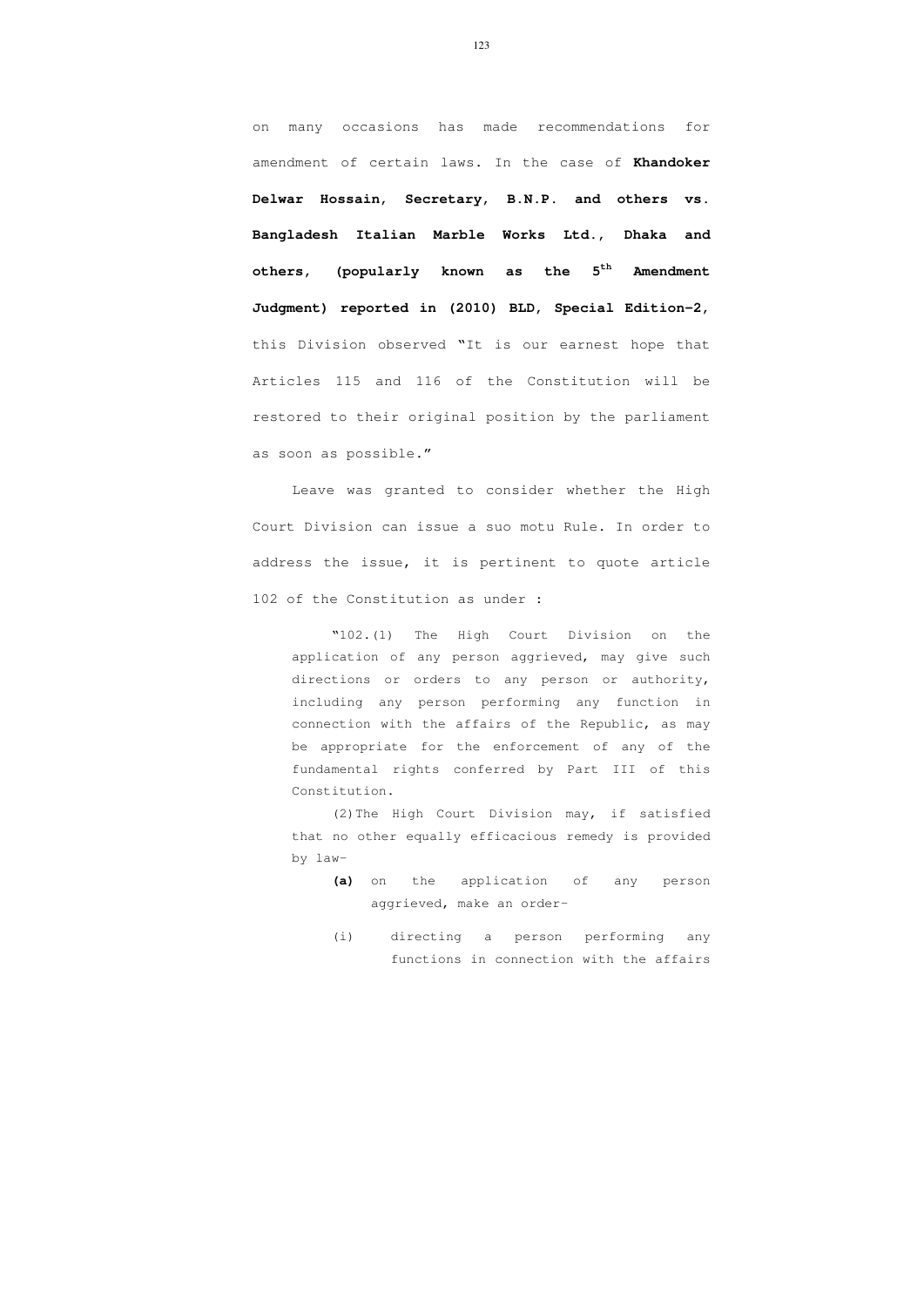of the Republic or of a local authority to refrain from doing that which he is not permitted by law to do or to do that which he is required by law to do; or

**(ii)** directing that any act done or proceeding taken by a person performing functions in connection with the affairs of the Republic or of a local authority has been done or taken without lawful authority and is of no legal effect; or

- (b) on the application of any person, make an order-
- (i) directing that a person in custody be brought before it so that it may satisfy itself that he is not being held in custody without lawful authority or in an unlawful manner; or
- **(ii)** requiring a person holding or purporting to hold a public office to show under what authority he claims to hold that office.

.......................................... ........................................"

The main objection against issuance of suo motu Rule is that 'an application' is the condition precedent for issuance of a Rule under article 102 of the Constitution. In the absence of any application, the High Court Division is precluded from exercising jurisdiction under article 102 of the Constitution.

 At the very outset, it is necessary to know what 'an application' means. According to **Black's**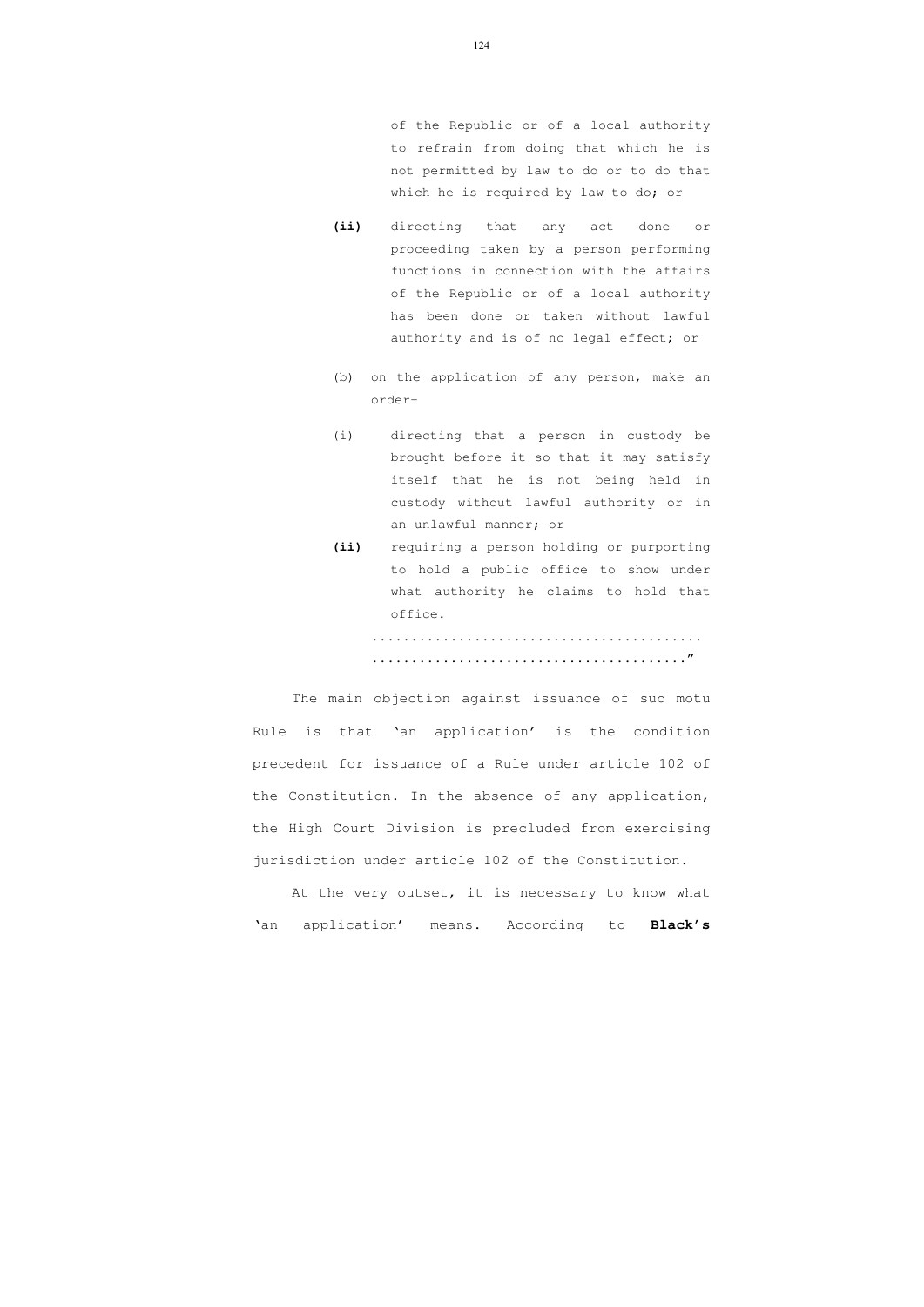**Dictionary, Eighth Edition,** 'application' means a request or petition.

In order to resolve the issue, it is necessary to go through the oath of office administered to a Judge as under:

"I, ...............having been appointed Judge of the High Court Division of the Supreme Court do solemnly swear (or affirm) that I will faithfully discharge the duties of my office according to law :

That I will bear true faith and allegiance to Bangladesh :

That I will preserve, protect and defend the Constitution and the laws of Bangladesh:

And that I will do right to all manner of people according to law, without fear or favour, affection or ill-will."

According to his oath of office, the learned Judge is under the obligation to preserve, protect and defend the Constitution and laws of Bangladesh. The learned Judge is also under the obligation to do right to all without fear or favour or ill-will.

 The Supreme Court of Bangladesh as the guardian of the Constitution is the protector of rights, freedoms and liberties of the people. Using tools of innovative and creative interpretation of the constitutional provisions, the Supreme Court of Bangladesh has consistently endeavored to further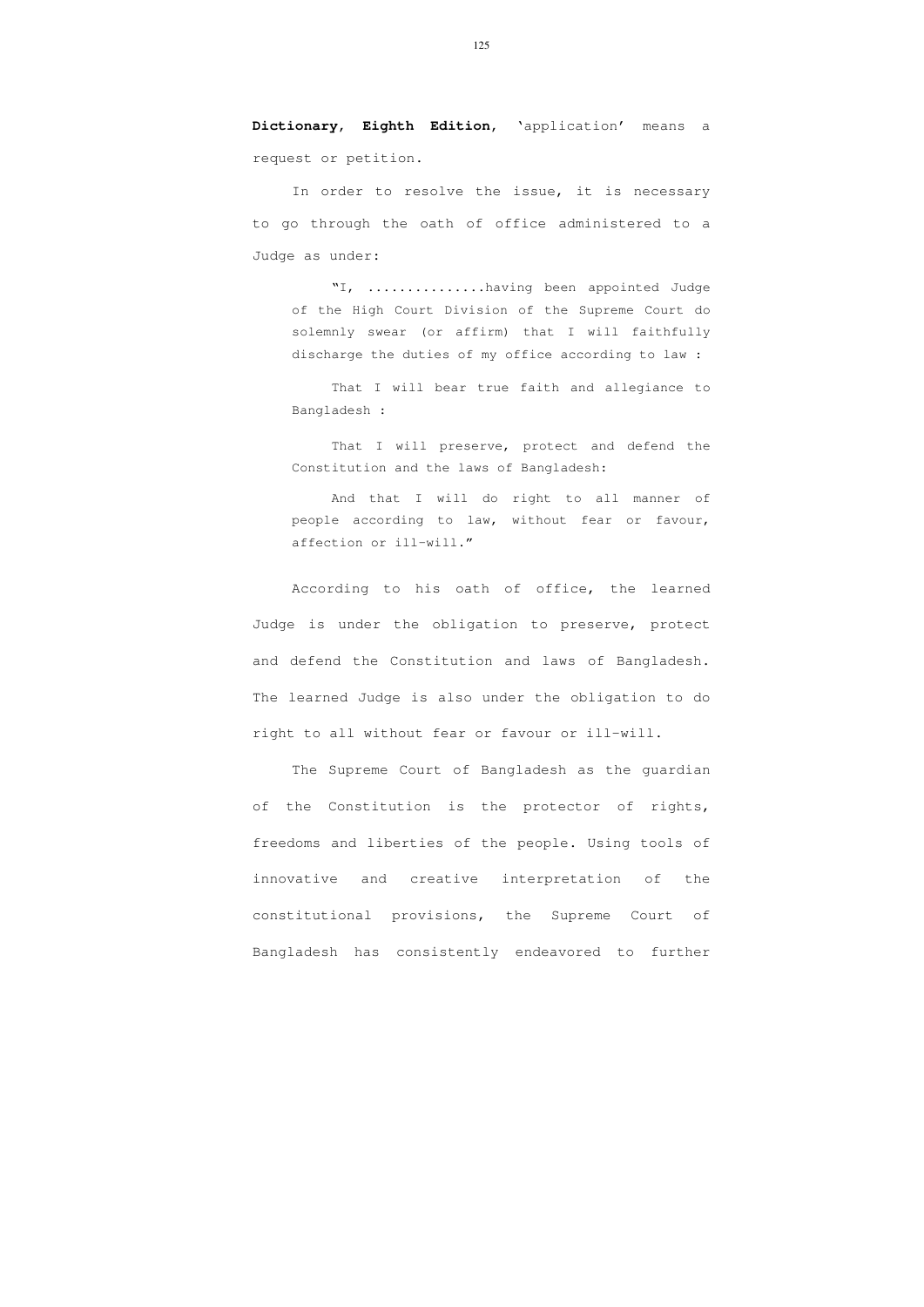extend the horizon of rights and liberties and administered quality justice to the justice-seekers. Bangladesh's formal justice system remains relatively inaccessible to the vast majority of the people. Vulnerable and disadvantaged groups including women, children, ethnic minorities, ultra poor and disabled people face particular difficulty in having axcess to justice.

 There is no gainsaying the fact that the majority of the people of Bangladesh cannot afford to come to the High Court Division to seek redressal of their grievances. If the fundamental rights of an indigent citizen is violated and if he does not have the means, should he be allowed to suffer only because of his inability to come before the High Court Division with an application. If a glaring injustice amenable to the writ jurisdiction is done to that person, what would be the fate of the oath of office administered to a Judge who is under the obligation to preserve, protect and defend the Constitution. The words, preserve, protect and defend the Constitution shall mean and include implementation of the provisions of the Constitution in their letter and spirit. Mere non-filing of an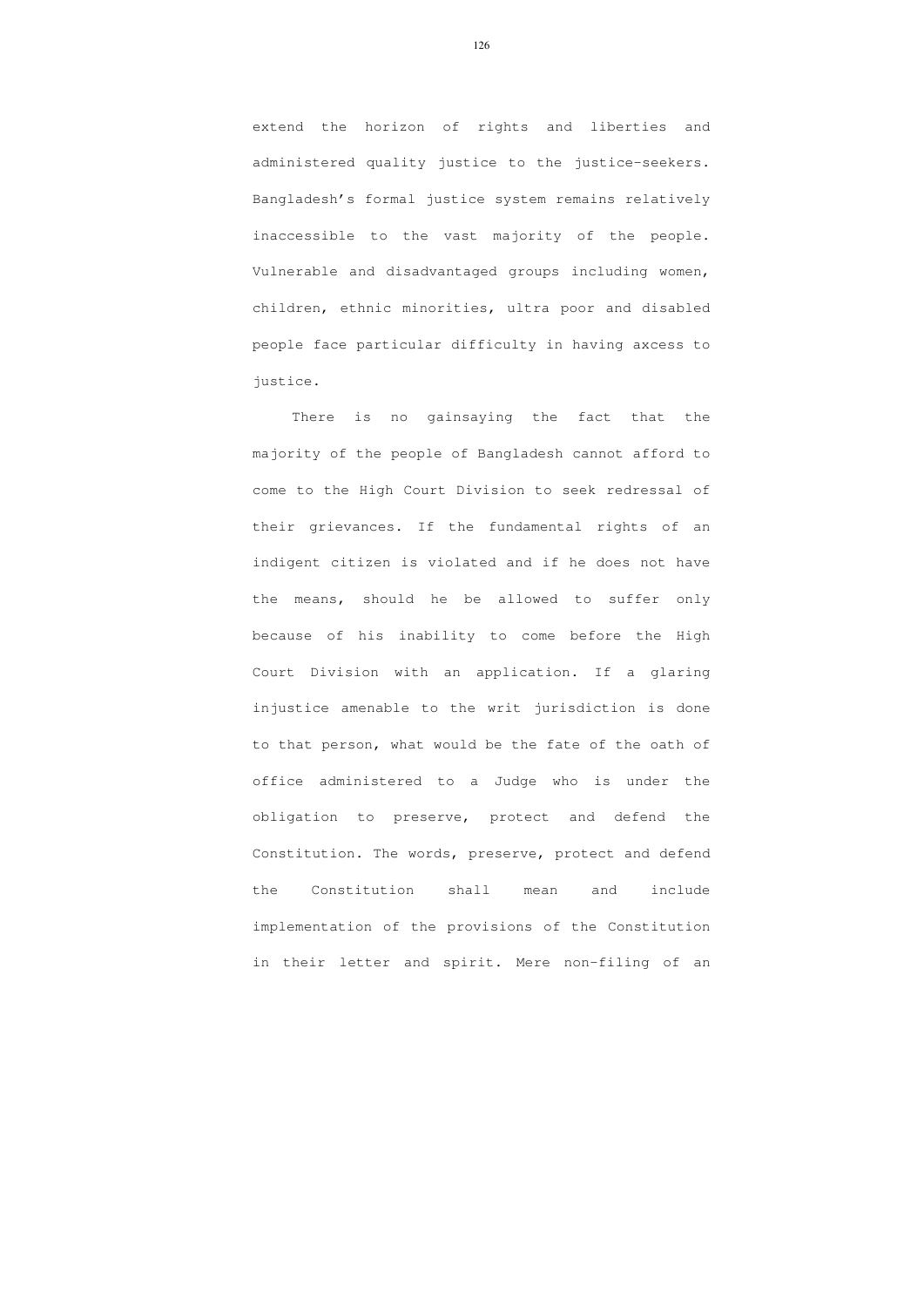application can not be a ground for not exercising power under article 102 of the Constitution. This Division in the recent judgments has enlarged the meaning of aggrieved person, a shining example of which is in the case of **Dr. Mohiuddin Farooq vs. Bangladesh, represented by the Secretary, Ministry of Irrigation, Water Resources and Flood Control and others, (1997) 49 DLR (AD)01**. As a result, various Non-Governmental Organizations are coming forward to help the indigent people for redressal of their grievances; but it is not always expected that such Organizations will come forward to assist such people in each and every case. In such a situation, the Court can not sit idle.

Charles Evans Hughes, the tenth Chief Justice of USA, in 1908 stated:

> "We are under a Constitution, but the Constitution is what the judges say it is and the judiciary is the safeguard of our liberty and our property under the Constitution."

Reading the language of Article 102 of the Constitution, there is no doubt that a wide power has been conferred on the High Court Division to reach injustice wherever it is found. The founding fathers designedly used a wide language in describing the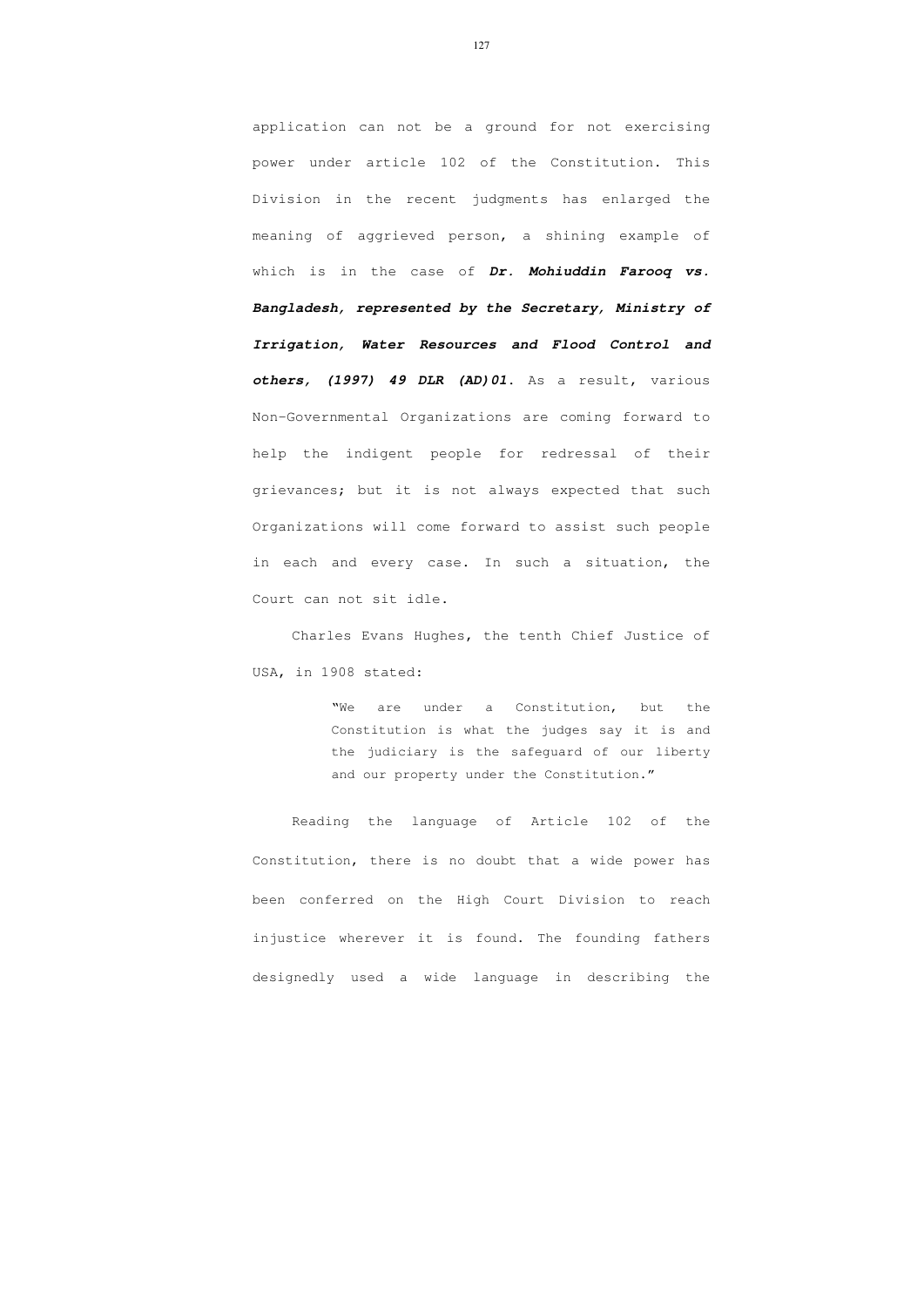nature of the power, the purpose for which and the person or authority against whom it can be exercised. It can issue writs in the nature of prerogative writs as understood in England; but the scope of those writs is widened by the use of the expression 'directions' or 'orders' in clause (1), for the said expression does not equate the writs that can be issued in Bangladesh with those in England, but only draws an analogy from them. This clause enables the High Court Division to mould the relief(s) to meet the peculiar and complicated requirements of the citizens of the country. However, there are some limitations, which are implicit in this article and the original side Rules relating to governing the 'Procedure in Applications for Directions'. Similar views are taken in **Irani V.** 

# **State of Madras, AIR 1961 SC 1731.**

The limitations are that (a) there should be an application; (b) the application shall be verified by an affidavit by the petitioner or by any person who is competent to represent the aggrieved person with the prior leave of the court; (c) the affidavit filed in support of the writ petition must be satisfactory and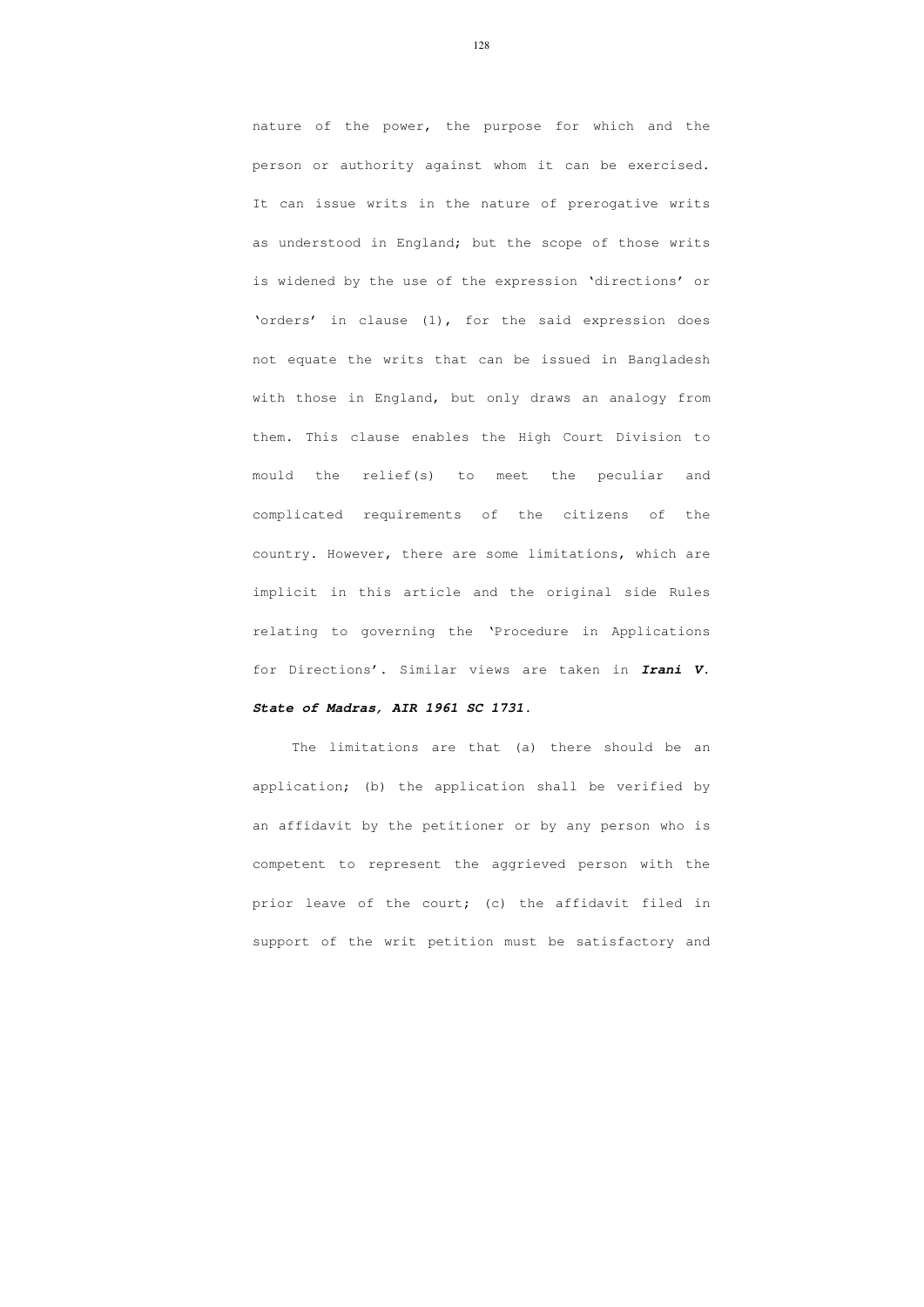(d) the relief asked for must be one to enforce a legal right-the right of the petitioner himself. The Supreme Court of India has, of late, admitted exceptions from the limitations relating to affidavit, locus-standi and the like in the case of a class of litigations which are being entertained in the nature of 'public interest litigation' that is to say, the public in general are interested in the vindication of some rights or the enforcement of some public duty and the action can be brought by anyone. This Division has accepted the principle and widened the jurisdiction of the High Court Division by way of giving the meaning of 'aggrieved person' in **Dr. Mohiuddin Farooq(ibid).**

The Supreme Court of India has further expanded its jurisdiction by entertaining petitions under Article 32 of the Constitution not only from associations or organizations or individuals interested in a common cause or an advocate, even journalists but also on the basis of letters written by such persons containing a complaint of maltreatment of under-trial prisoners or women in police custody **(Sheela Bose V. State of Maharashtra, AIR 1983 SC 378, Mukesh Kumar V.**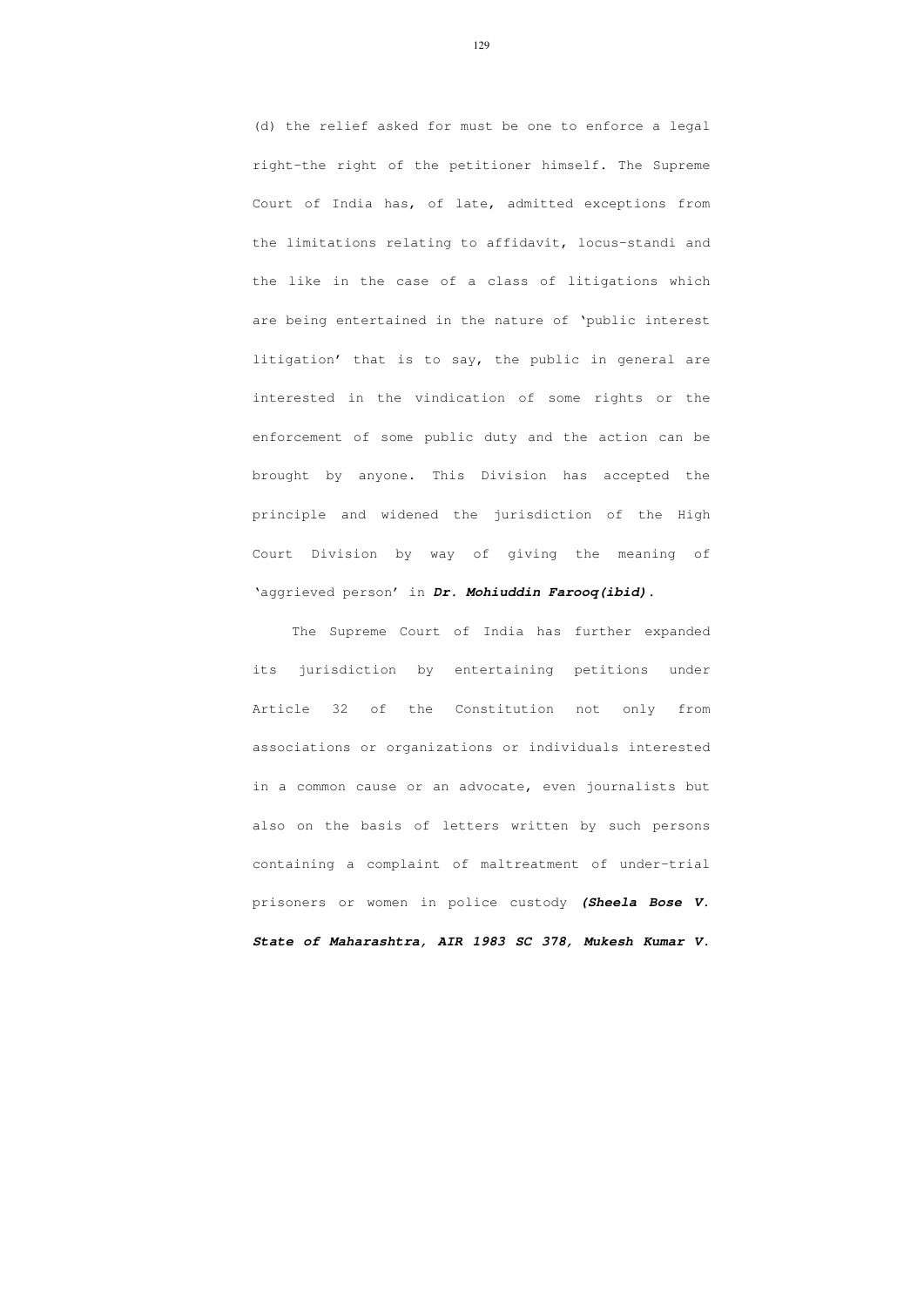**State of M.P., AIR 1985 SC 1363).** The court cautioned that the process of the court should not be abused or misused. Where the court is so satisfied, prima facie, it may not insist on the filing of an affidavit and may proceed to investigate into allegations with a view to meting out justice to the persons on whose behalf the communication is addressed particularly where to insist upon an affidavit at the initial stage may lead to perpetration of injustice or may give rise to a situation where from a practical point of view the doors of justice would be closed to the poor and the disadvantaged. It was further observed that the court should not object to the procedural technicalities being relaxed, that is to say, it should provide easy access to justice to the weaker sections of humanity and to combat exploitation and injustice and to secure for the under-privileged segments of society their social and economic entitlements, to redress public injury, enforce public duty, protect social rights, vindicate public interest and rule of law. References in this connection are the cases of **State of W.B. V.** 

**Sampal Lal, AIR 1985 SC 195, State of H.P. V. Parent of**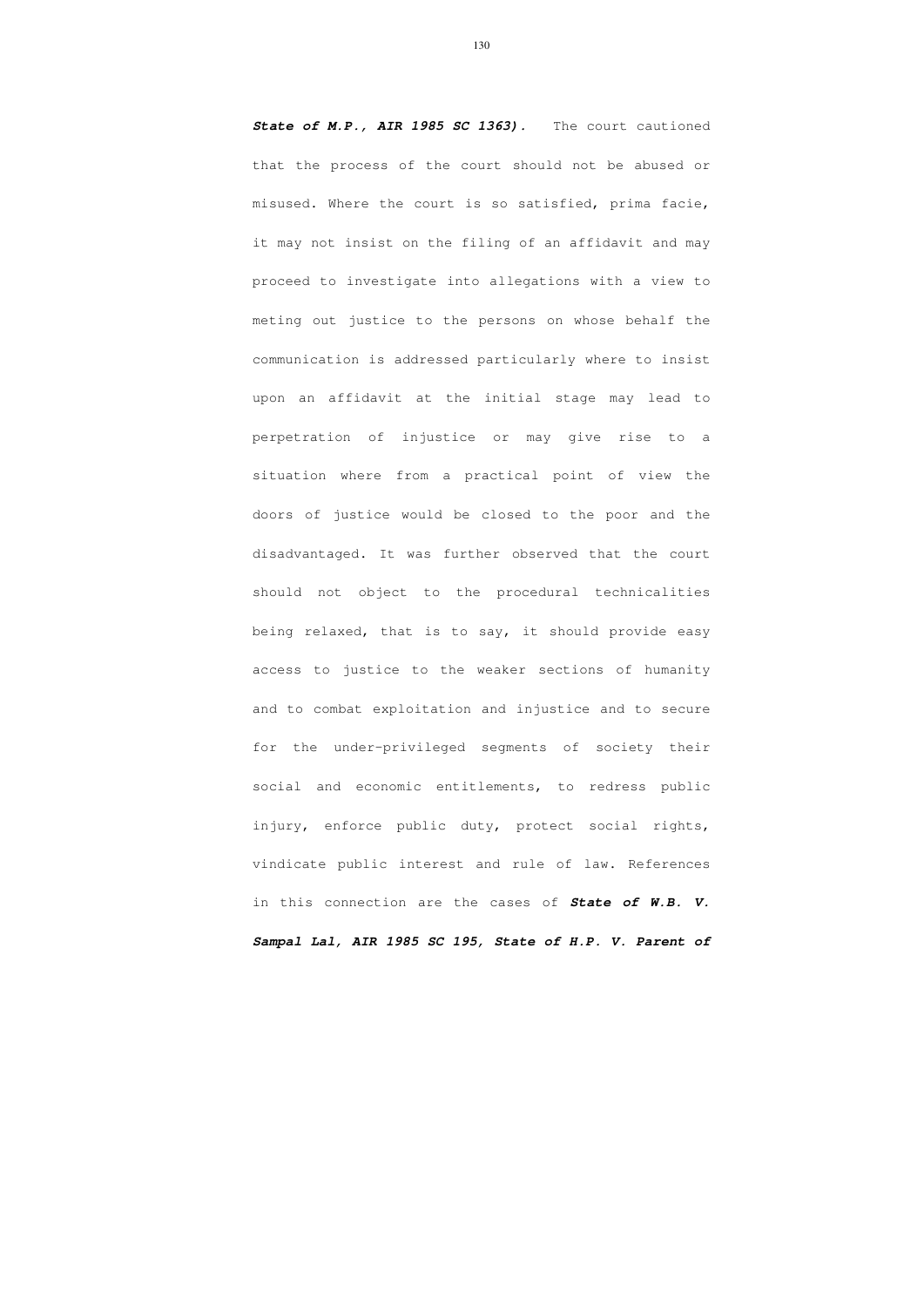# **Student Medical College, AIR 1985 SC 910 and Malik Brothers V. Narendra Dadich, AIR 1999 SC 3211.**

In an unreported case, namely, **Syeda Rizwana Hasan Vs. Bangladesh, C.A. No.200 of 2004**, this Division held that if there is violation of fundamental rights causing common injury or common invasion affecting the people of a particular area, any public spirited person or organization of that locality can maintain a petition in the High Court Division. It was further held that when there is invasion of human rights which shocks the judicial conscience, the court should extend its jurisdiction. In the case in hand, Shahida, wife of Saiful was forced to marry her paternal cousin Samsul, under a 'Fatwa' pronounced by one Haji Azizul Huq on the ground that her marriage was dissolved on an incident of altercations between the husband and wife. The husband, out of anger uttered the word 'talak' despite that they continued their marital tie. The incidents of this nature are common in the rural areas and sometimes, in the name of such 'Fatwa' victims are being subjected to whipping. These incidents are social crimes which are spreading in the society tremendously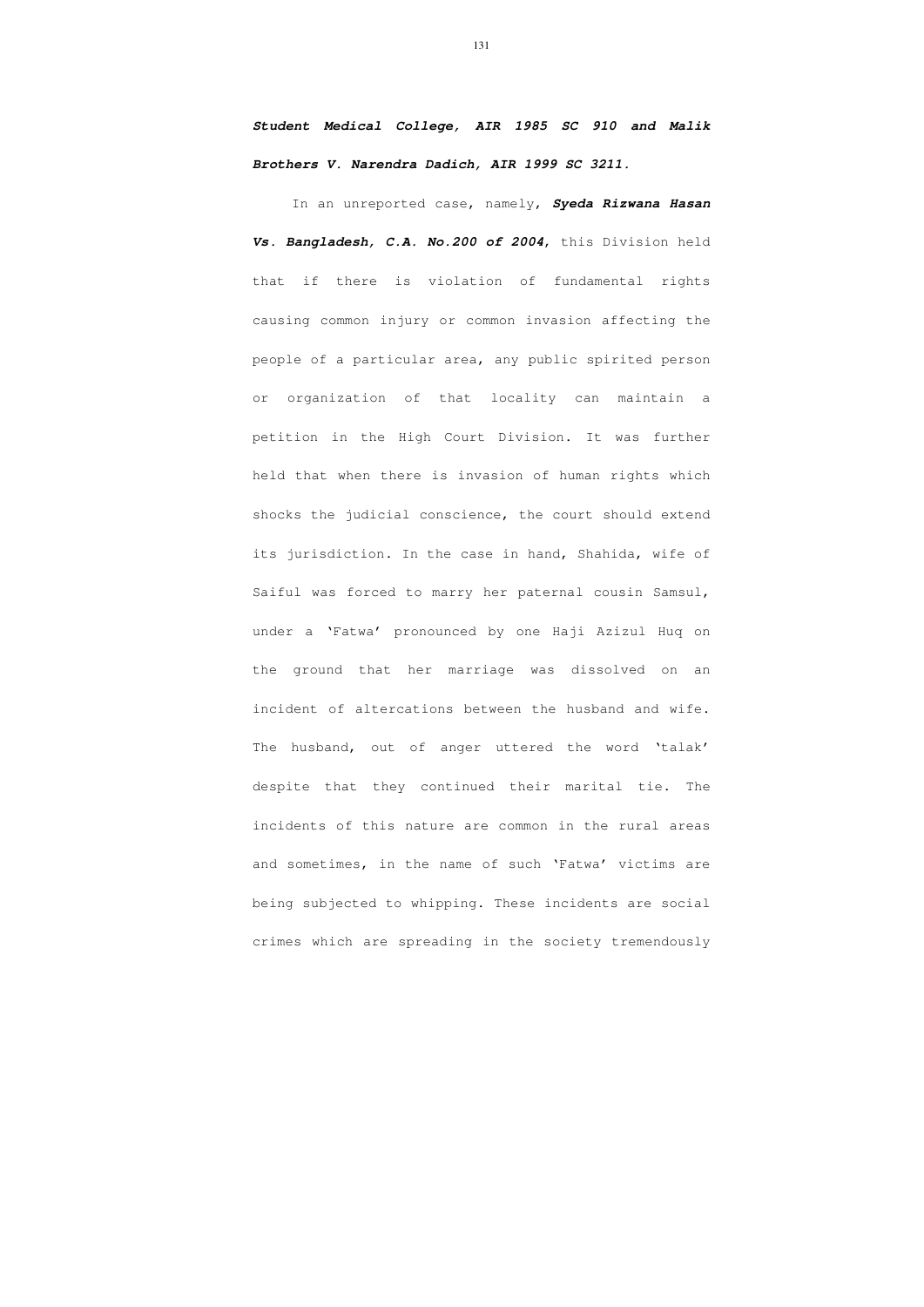day-by-day. These social crimes should be eliminated and the courts should not remain a silent spectator, particularly the Supreme Court of Bangladesh, which is the guardian of the Constitution. It has a duty to protect these social rights. Though we do not encourage in the manner the High Court Division suo motu has exercised its writ jurisdiction in view of the language used in Article 102 of the Constitution, we treat the news item published in 'The Daily Banglabazar Patrika' on the issue of  $2^{nd}$  December, 2000 as an application under Article 102 of the Constitution and wave the procedural formalities to protect social rights and vindicate public interest and rule of law treating it as an exceptional case with a view to preventing social injustice in the society.

It was never the intention of the framers of the Constitution to imprison the enforcement of fundamental rights guaranteed by Part-III of the Constitution to a word, 'application', occurring in sub-articles (1) and (2) of Article 102 of the Constitution. Given the provisions of the fundamental rights guaranteed by Part-III of the Constitution, in general, and subarticles (1) and (2) of Article 102 in particular, the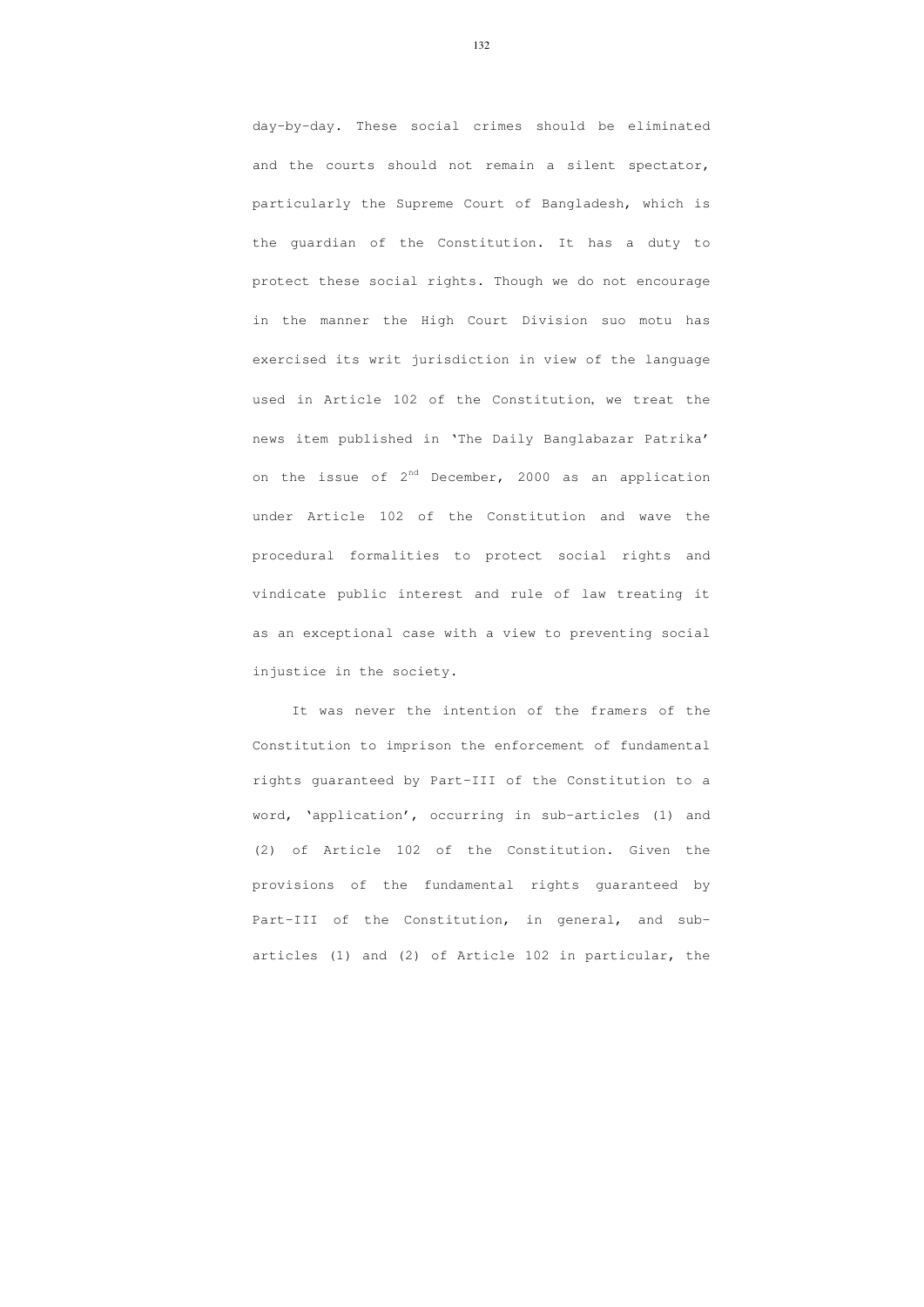framers of the Constitution never intended to deprive the vast majority of the people of the country of getting their fundamental rights enforced. Denying the fundamental rights of the majority of the people amounts to denying our independence earned through the blood of the freedom-fighters and the sacrifices of the women who were ravished by the occupation force and they never thought of an independence limited to a small section of affluent people.

 Two of the framers of the Constitution, namely, Dr, Kamal Hossain and Mr. M. Amirul Islam submitted in no uncertain terms that the High Court Division has the power of issuance of suo motu rule. When there is scope for issuance of suo motu Rule, vulnerable and disadvantaged groups including women of whom Shahida is a beneficiary can be immensely benefited.

Unless life and liberty of citizens are protected, independence becomes meaningless. Article 28 of the Constitution provides that no person shall be deprived of life or personal liberty save in accordance with law. Article 31, amongst others, provides that to be treated in accordance with law is the inalienable right of every citizen. Taking recourse to law requires expense which majority of the citizens cannot afford. The legal aid provided by the Government and NGOs is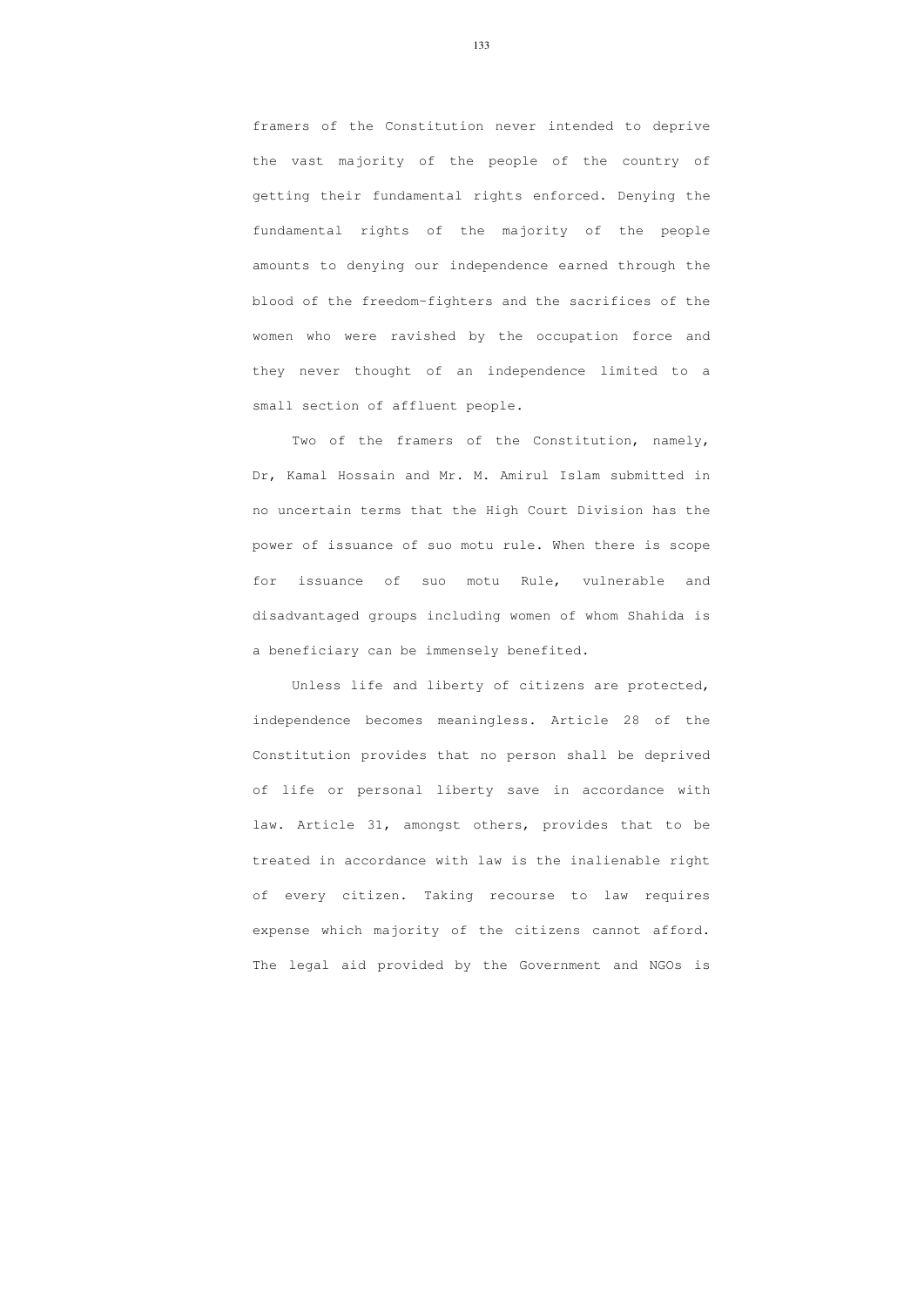meagre in comparison with the need of the huge number of indigent citizens. In the case of **Dr. Mohiuddin Farooq (ibid)** Mustafa Kamal,J. stated "...........the people will always remain the focal point of concern of the Supreme Court while dispensing justice or propounding any judicial theory or interpreting any provision of the Constitution."

 Therefore, a proper case where the fundamental right of a citizen is infringed, the High Court Division can issue suo motu rule provided the infringement of right is amenable to the writ jurisdiciton and is of great public importance. In this context, a news paper report, post-card, written material may be treated as an application in order to overcome the obstacle of application. But before issuance of suo motu rule, the High Court Division must record its satisfaction in clear terms about exercise of such power. The High Court Division shall exercise such power sparingly.

 Mustafa Kamal,J. in his 'Bangladesh Constitution: Trends and Issues' at page 170 had referred to a suo motu Rule issued by Md. Mozammel Haque. and Mahfuzur Rahman, JJ. on the basis of a report in a vernacular daily (Daily Ittefaq) concerning a person Nazrul Islam who had been languishing in jail for long 12 years ever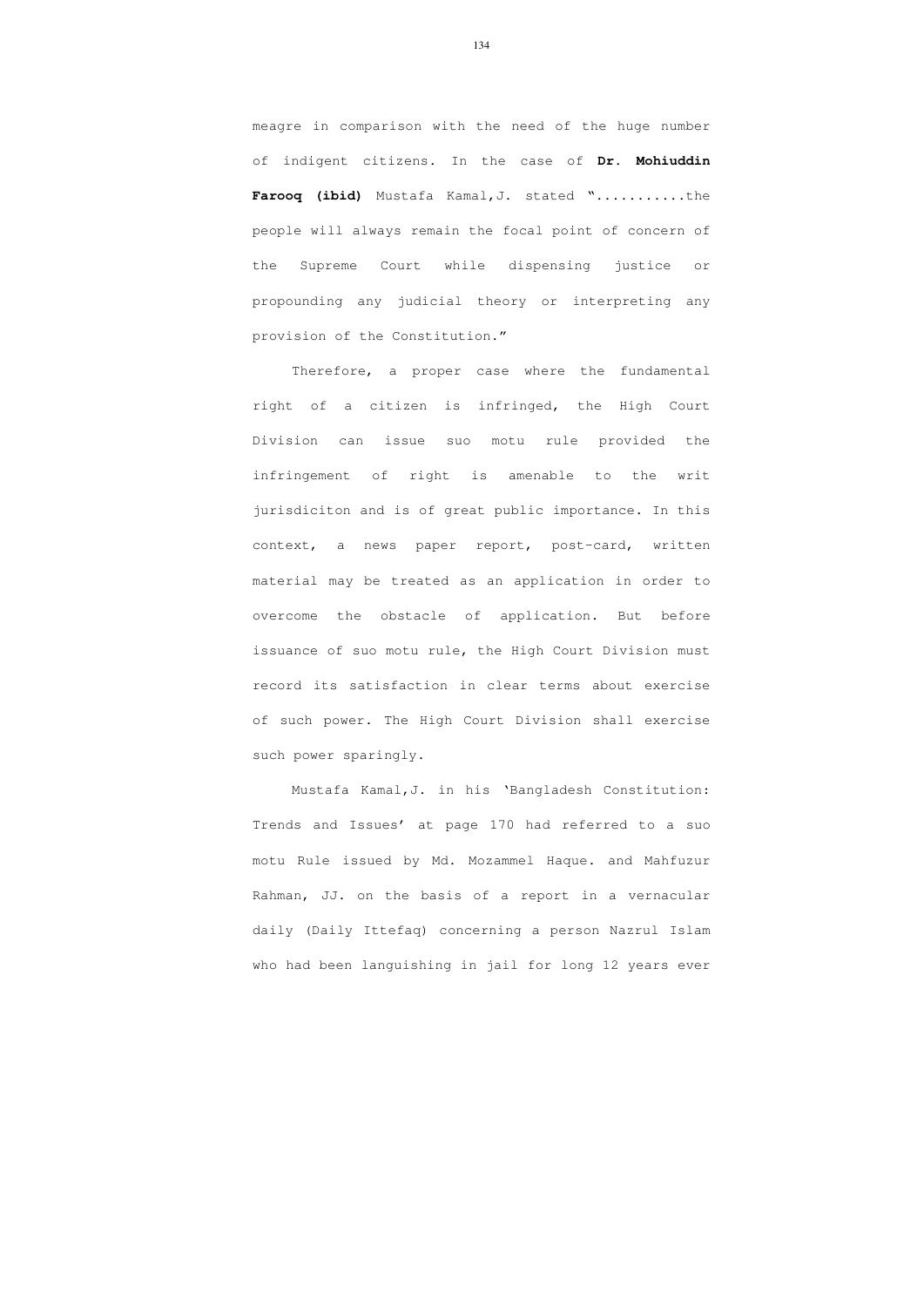since he was 12 years old. As a 5-year old boy he was implicated in a few gang and dacoity cases from which he was acquitted and yet he was kept in wrongful imprisonment. He was put under bar-fetters (danda-beri) ever since he was taken into custody and was put under that condition althroughout. The Court was shocked to see him in bar-fetters when he was brought before it. The Court found that the proceedings of the criminal cases were void ab initio as he was tried in contravention of the Children Act,1974. The Court found that the fundamental rights of the boy were violated for many years in the past. He was literally in shackles wrongfully and illegally without any cause or case. He was set free and the Court issued various directions to the Ministry of Home Affairs in respect of other accused or persons like Nazrul Islam who may be in any other jail in Bangladesh.

 Mustafa Kamal, J. has further stated that he had the occasion to meet Nasir Aslam Zahid, the Chief Justice of the High Court of Sindh and found him sorting out numerous telegrams and letters seeking the Court's interference, treating some as regular constitutional petitions and sending others to authorities for redress. He said he received 50 telegrams a day complaining of human rights violations.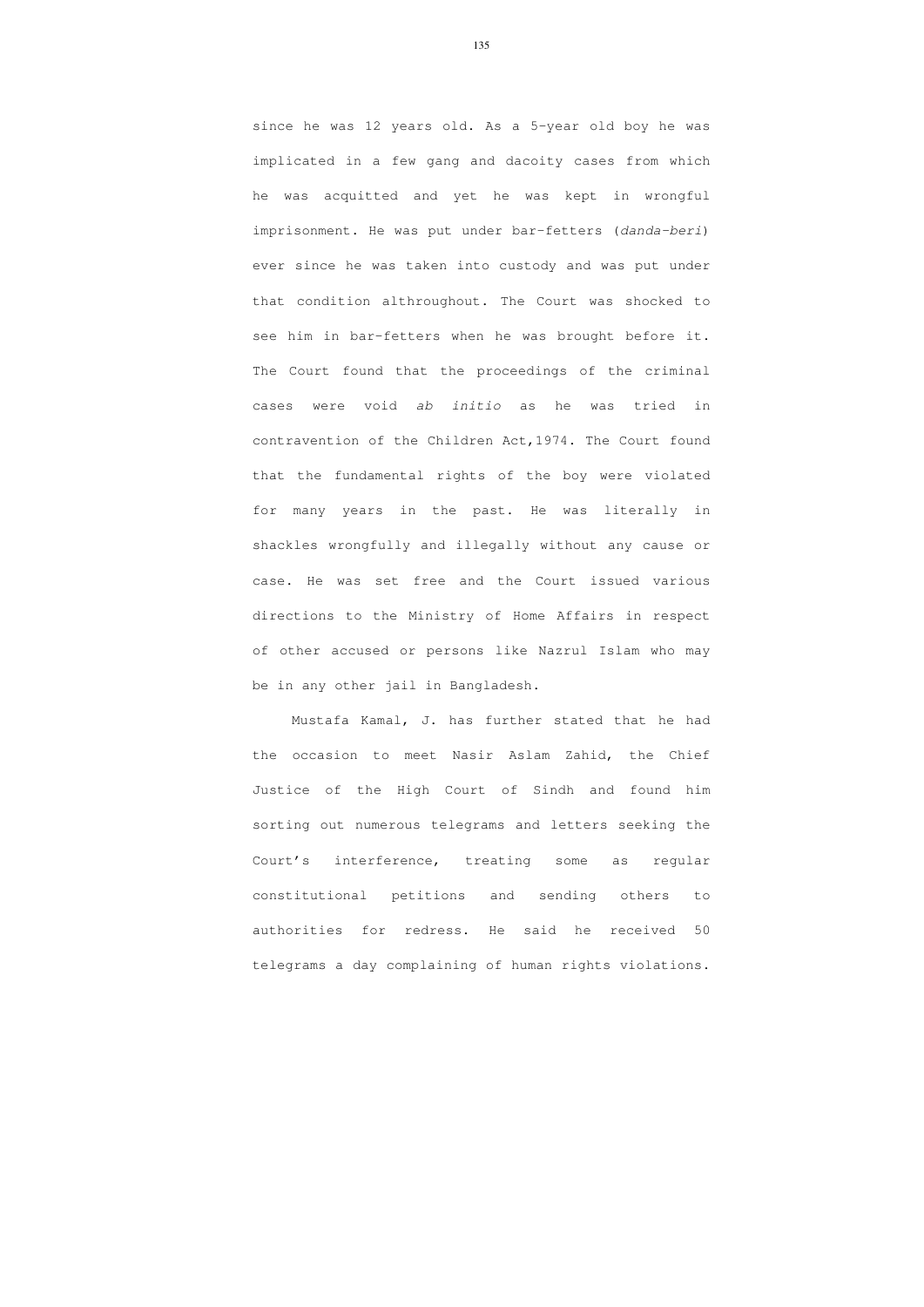He planned to institutionalize the handling of such letters and telegrams.

Mustafa Kamal, J., however, observed that from the procedural point of view, the Supreme Court of Bangladesh has not yet developed these formal practices except for some stray cases.

 In the light of the findings made hereinbefore, both the appeals are allowed in part with observations and directions made in the body of the judgment with the following orders:

- (i) Fatwa on religious matters only may be given by the properly educated persons which may be accepted only voluntarily but any coercion or undue influence in any form is forbidden.
- (ii) But no person can pronounce fatwa which violates or affects the rights or reputation or dignity of any person which is covered by the laws of the land.
- (iii) No punishment, including physical violence and/or mental torture in any form, can be imposed or inflicted on anybody in pursuance of fatwa.
- (iv) The declaration of the High Court Division that the impugned fatwa is void and unauthorized, is maintained.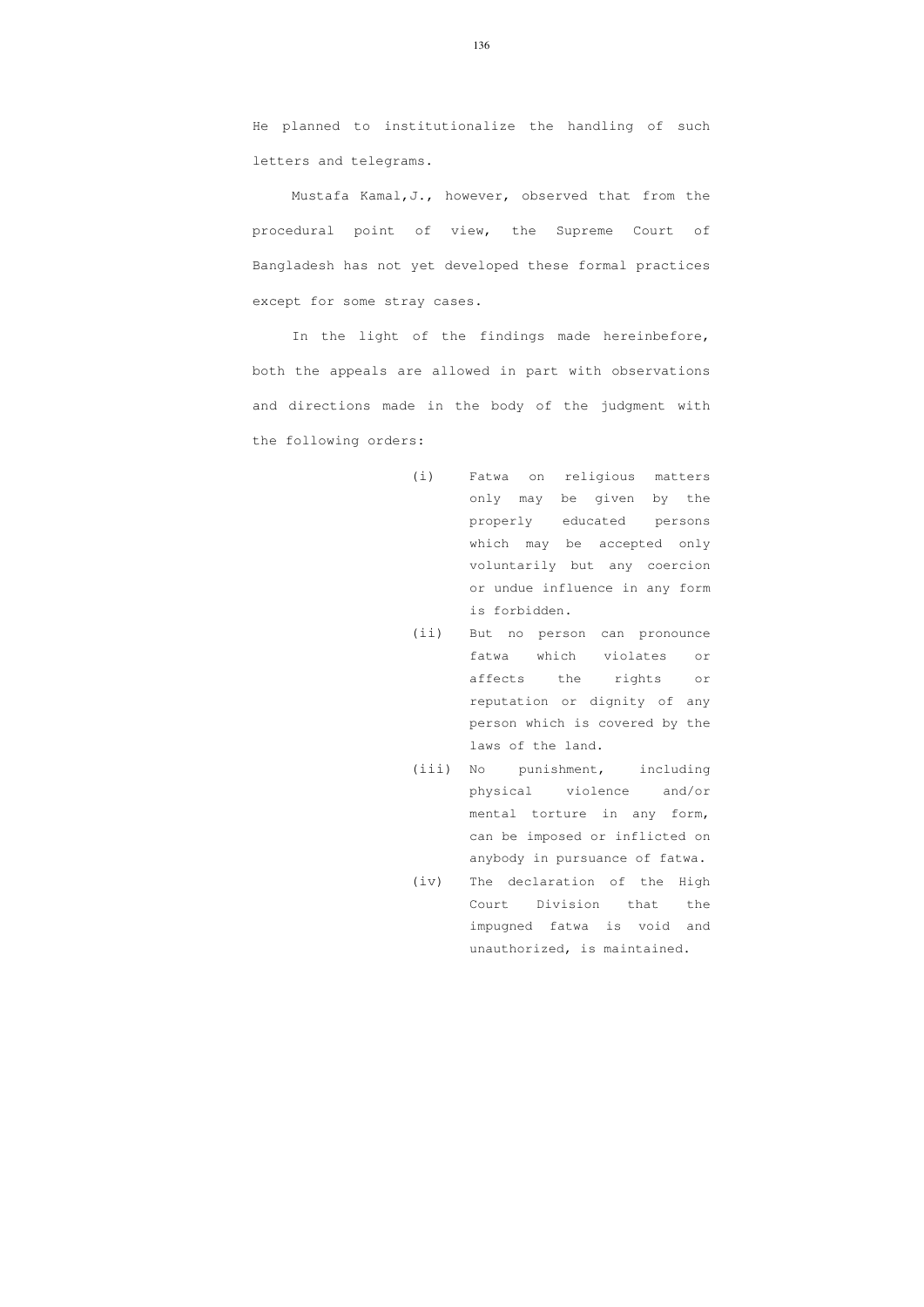No order as to costs.

**J.** 

**Muhammad Imman Ali, J:** I have had the advantage of going through the judgments to be delivered by my brothers, **Md. Abdul Wahhab Miah,J. and Syed Mahmd Hossain,J.** I concur with the judgment to be delivered by my brother, **Syed Mahmud Hossain,J**.

**J.** 

# **Order of the Court**

 **By majority judgment, both the appeals are allowed in part with the following orders:** 

- (v) Fatwa on religious matters only may be given by the properly educated persons which may be accepted only voluntarily but any coercion or undue influence in any form is forbidden.
- (vi) But no person can pronounce fatwa which violates or affects the rights or reputation or dignity of any person which is covered by the laws of the land.